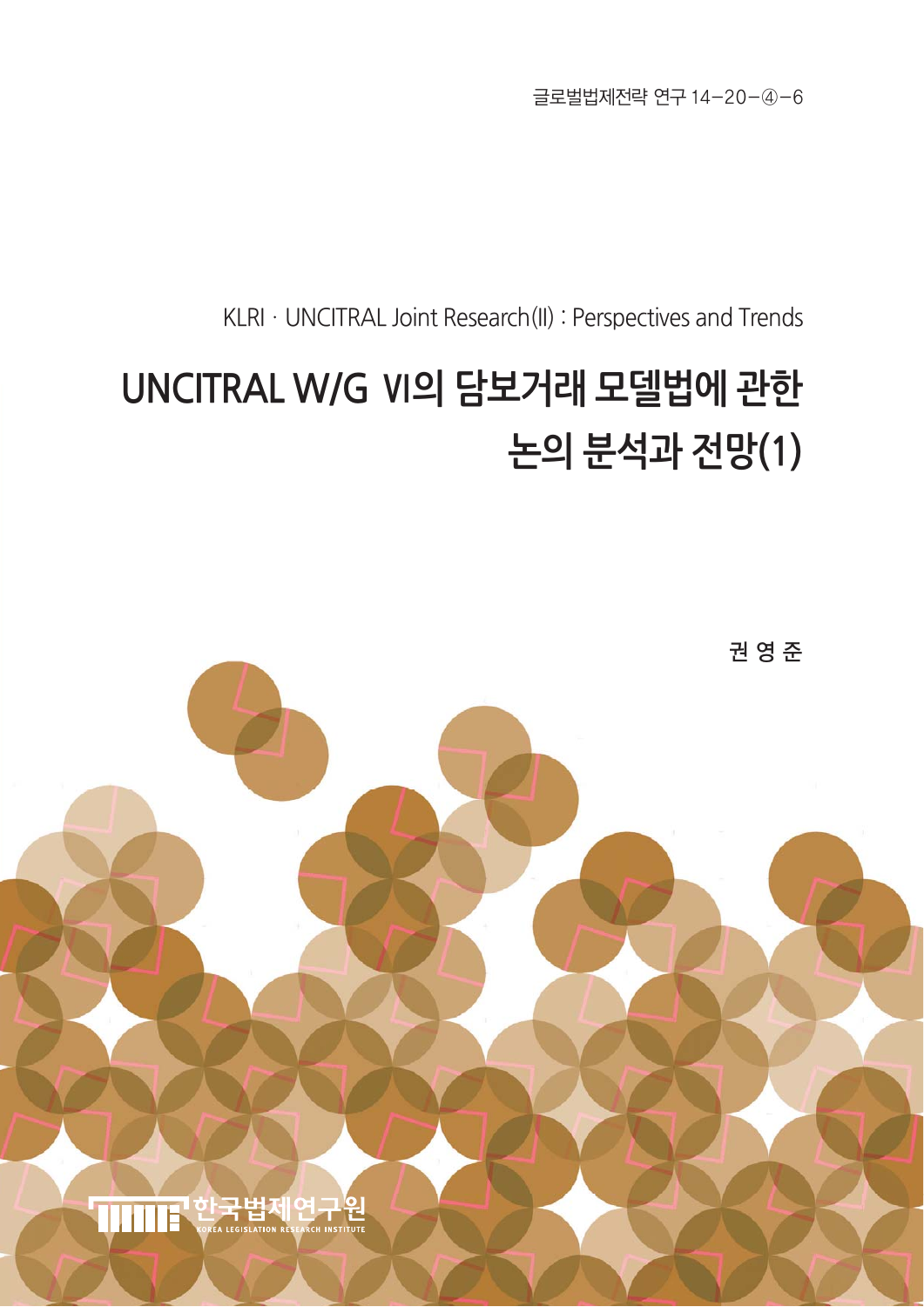

## KLRI · UNCITRAL Joint Research(II) : Perspectives and Trends UNCITRAL W/G VI의 담보거래 모델법에 관한 논의 분석과 전망[1]

권 영 준

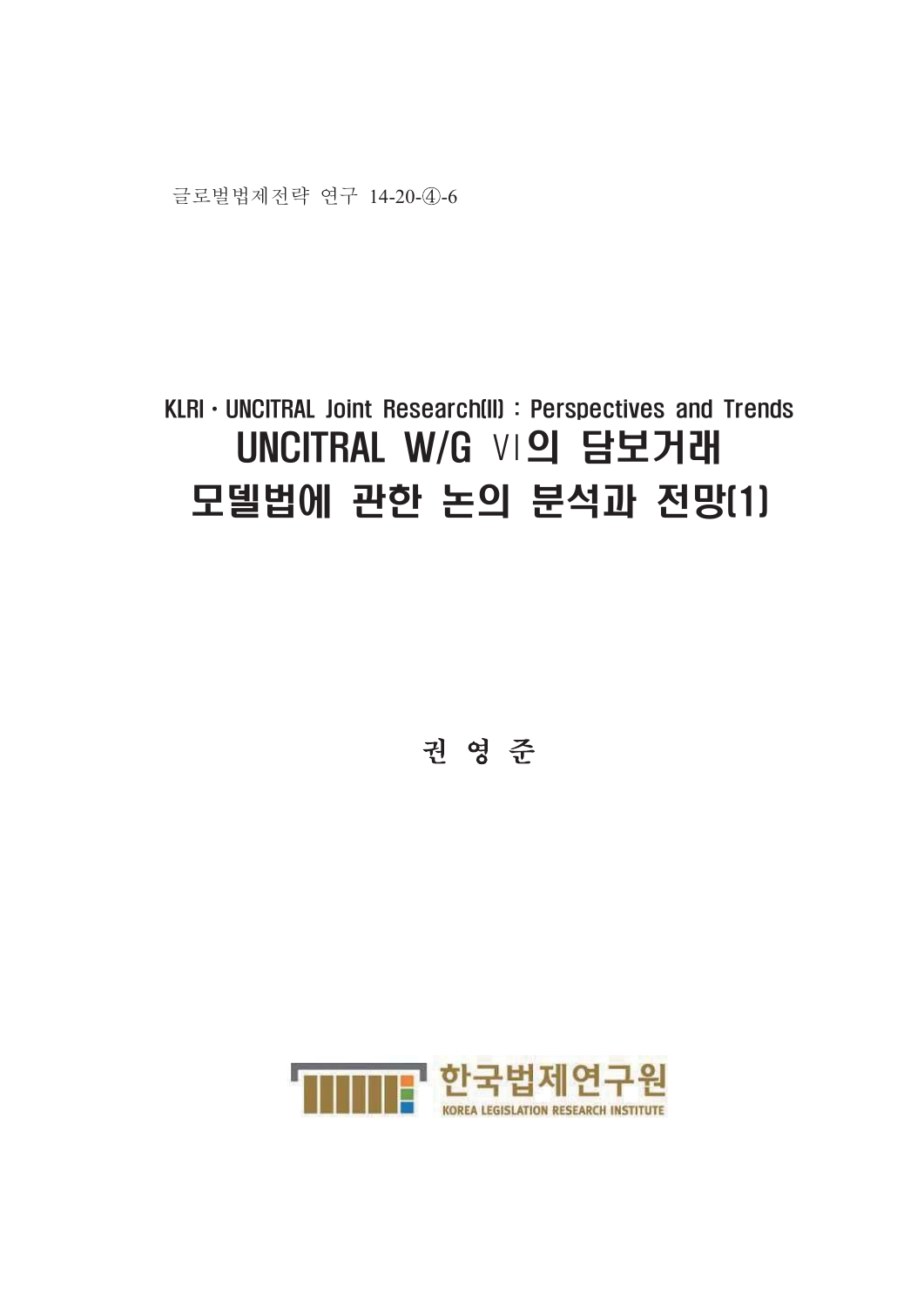## KLRI · UNCITRAL Joint Research(II) : Perspectives and Trends UNCITRAL W/G VI의 담보거래 모델법에 관한 논의 분석과 전망[1]

Analysis on the Draft Model Law on Secured Transaction (UNCITRAL Working Group 6)

연구자 : 권영준(서울대 법학전문대학원 교수) Kwon, Young Joon

2014. 11. 30

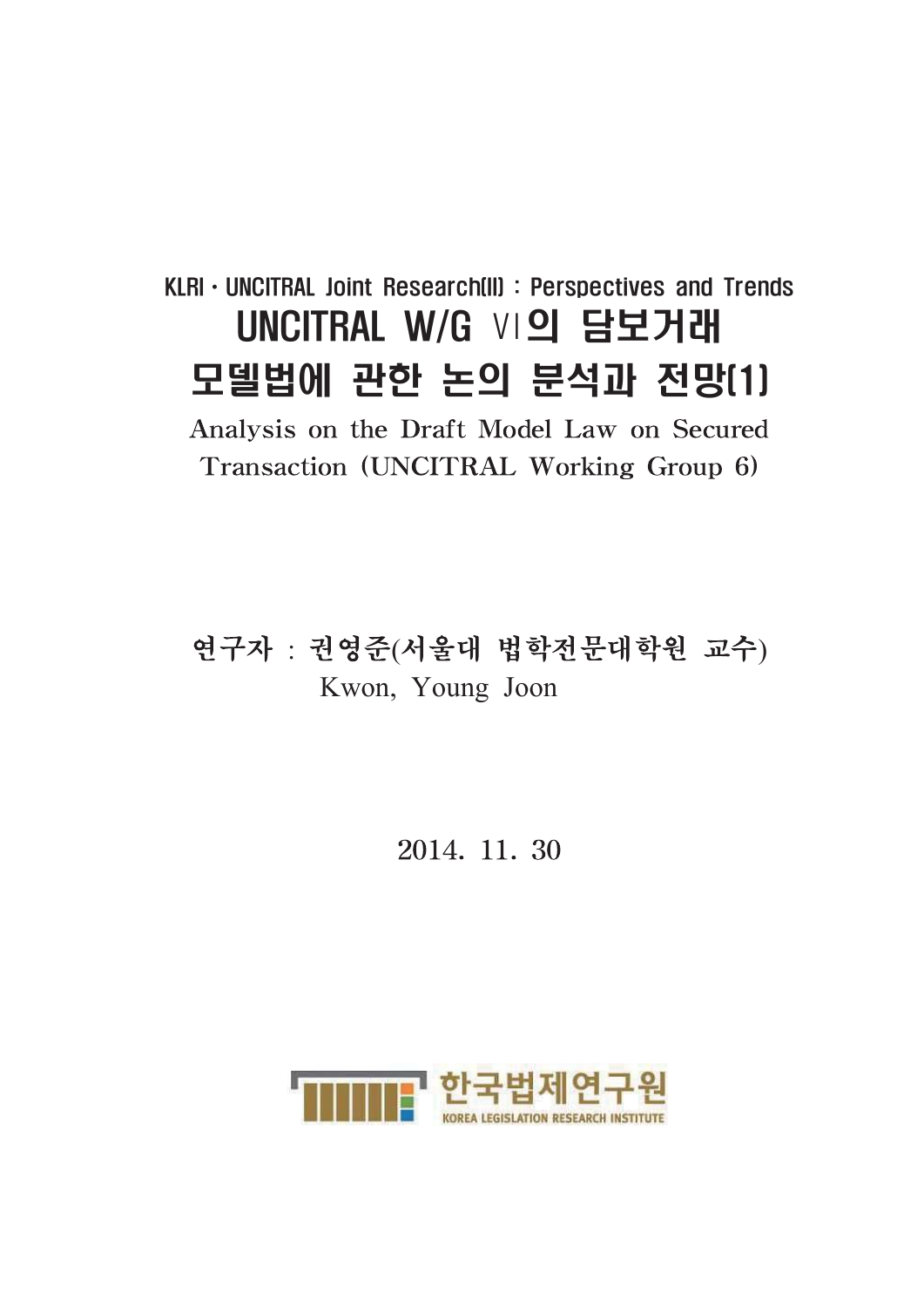## 요 약 문

## I. 배경 및 목적

□ 배경

- UNCITRAL 제6실무작업반(Working Group Ⅵ)에서는 담보거래에 관한 입법지침(UNCITRAL Legislative Guide on Secured Transactions) 과 담보등기실행에 관한 UNCITRAL 지침(UNCITRAL Guide on the Implementation of a Security Rights Registry)』 등에 대한 작 업이 이루어졌고, 이 작업은 동산 및 채권담보거래에 관한 국제 규범 형성에 크게 기여하여 왔음.
- 2013년 12월부터 제6실무작업반에서는 그 동안의 축적된 성과 를 기초로 담보거래 모델법 작업을 시작하여 2014년 10월 현재 두 차례의 실무작업반 회의를 거친 상태임.

□ 목 적

○ 담보거래 모델법에 관한 현재의 논의상황을 상세하게 소개하고 향후 전망을 예측함으로써 이 분야에 관한 국제적인 흐름을 파 악하고, 이를 통해 향후 우리 동산담보법이 나아가야 할 방향도 짚어보고자 함.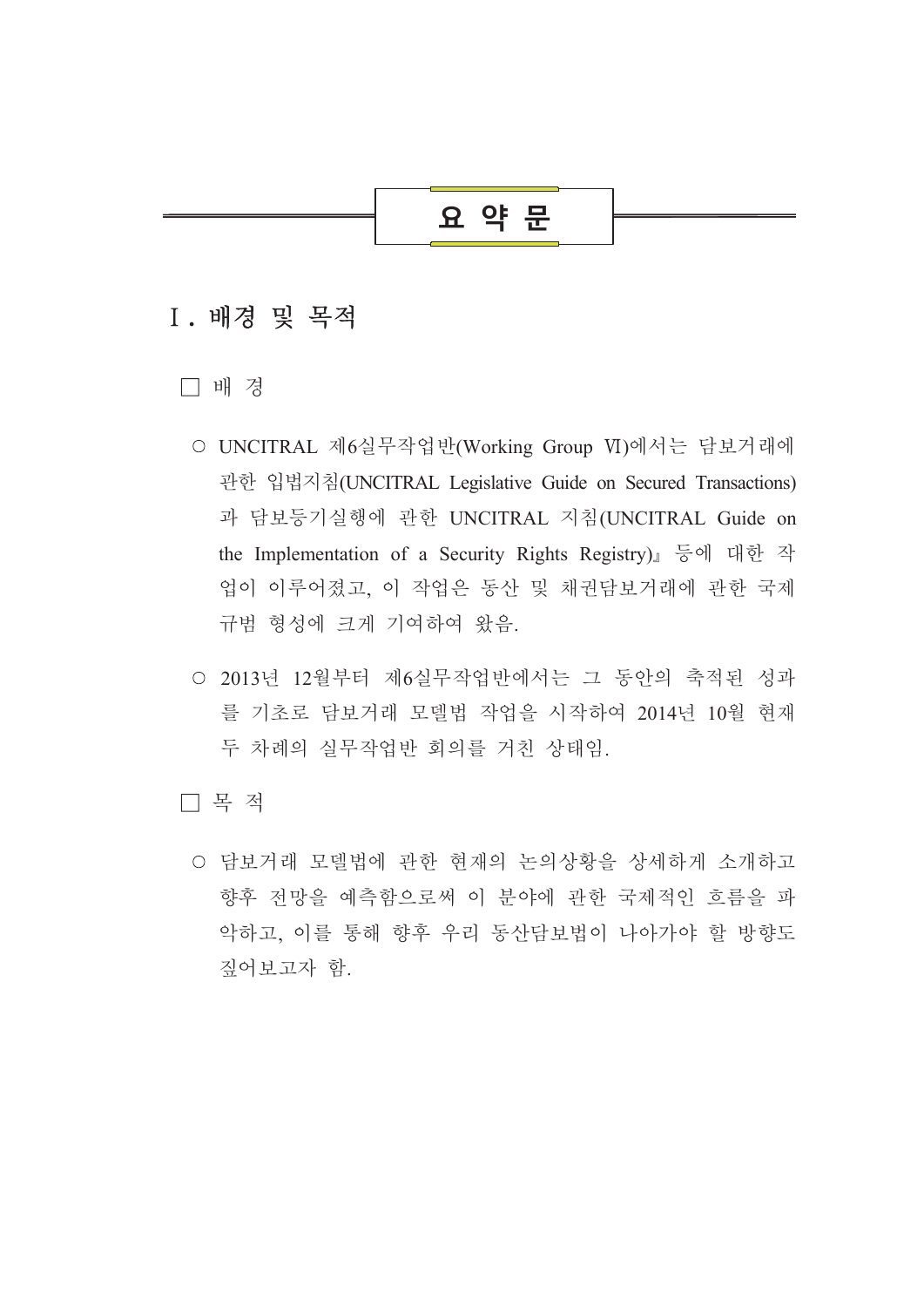## Ⅱ. 주요 내용

- □ 현재 상황
	- 담보거래 모델법 작업은 시작한 지 1년이 채 되지 않았으므로 아직은 초기 상태의 초안을 가지고 논의하고 있는 상황임.
	- 이 연구보고서에서는 2014년 10월 15일 현재 사무국에서 마련 해 놓은 초안을 연구대상으로 삼고자 함.
	- 아래의 체계와 내용을 가진 초안을 번역한 뒤, 각 장에 특유한 문제점들에 관한 논의 현황과 전망 소개.
- □ 체계와 내용
	- 제1장 적용범위 및 일반 조항 : 이 법의 적용범위와 이 법에서 사용되는 개념의 정의 당사자 자치의 워리와 신의성실의 워칙 에 대하여 규정.
	- 제2장 담보권의 성립 : 담보설정계약의 체결과 방식, 효력에 대 하여 규정.
	- 제3장 제3자에 대한 담보권의 효력 : 등기 또는 점유이전, 그 이외에 자산별로 특유한 제3자 효력 취득 요건에 대하여 규정.
	- 제4장 등기제도 : 등기제도의 원칙, 등기의 방식, 유형, 효력발 생요건 등에 대하여 규정.
	- 제5장 담보권의 우선순위 : 담보자산을 둘러싼 여러 이해관계인 들의 우선수위에 관한 규칙에 대하여 규정.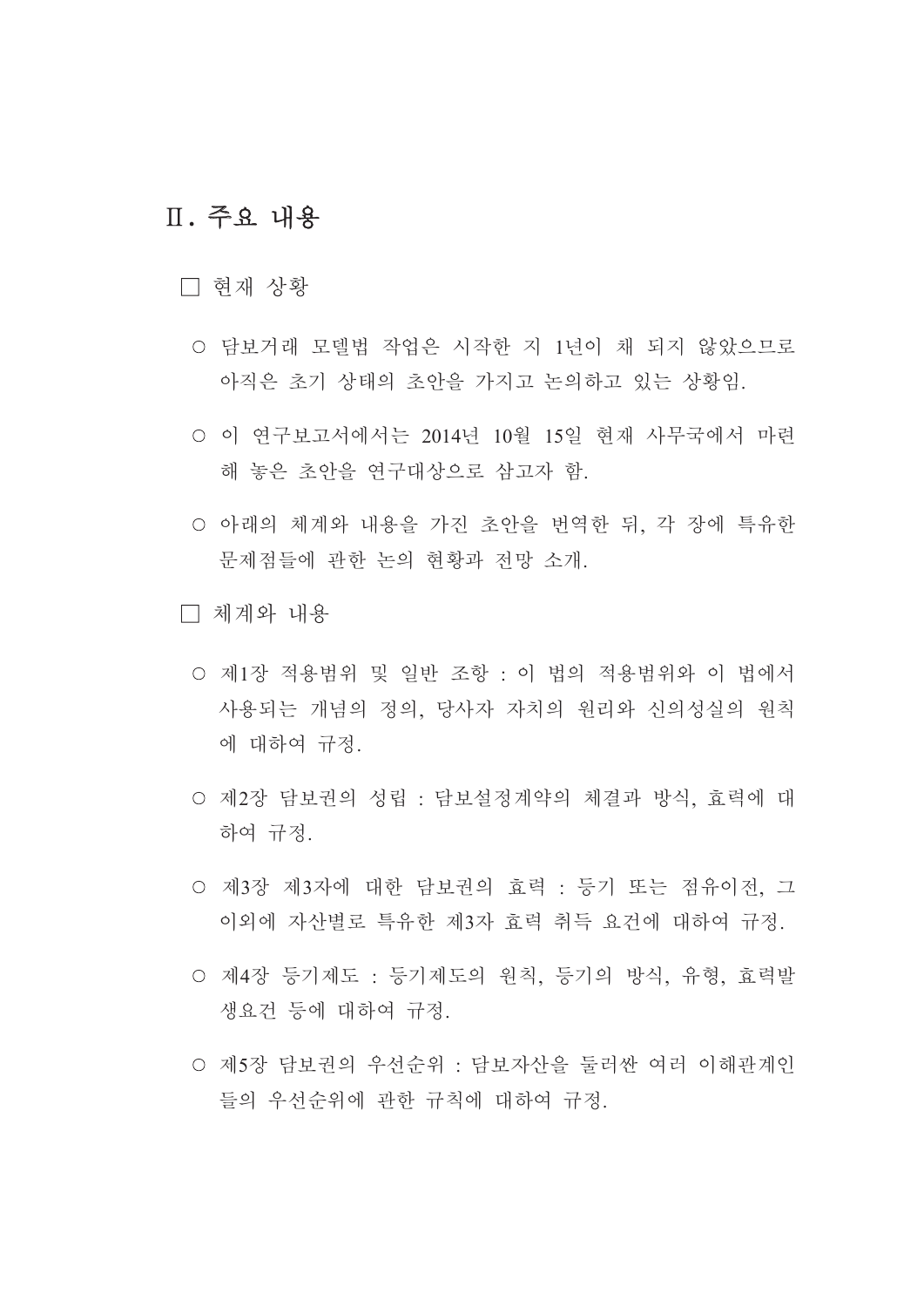- 제6장 당사자 및 제3채무자의 권리와 의무 : 담보설정자와 담보 권자, 채권담보의 경우 제3채무자의 권리의무관계에 대하여 규정.
- 제7장 담보권의 실행 : 채무불이행 후 담보권의 실행방법과 효 력에 대하여 규정.
- 제8장 법의 저촉 : 담보거래관계에 여러 국가 또는 지역의 법이 적용될 가능성이 있을 때 그 중 어느 법이 적용되는지에 대하 여 규정.
- 제9장 경과규정 : 새로운 담보법이 시행될 경우를 상정하여 구 법과 신법 중 어느 법이 적용되는지에 대하여 규정.

## Ⅲ. 기대효과

□ 현재 진행 중인 UNCITRAL 담보거래 모델법안의 내용과 논의 현황을 자세하게 소개함으로써 이 규범에 대한 이해 의 폭을 넓히고 이를 통해 우리나라 동산담보등기제도에 관한 시사점을 모색해 볼 수 있음.

▶ 주제어: UNCITRAL, 담보거래, 모델법, 동산담보, 채권담보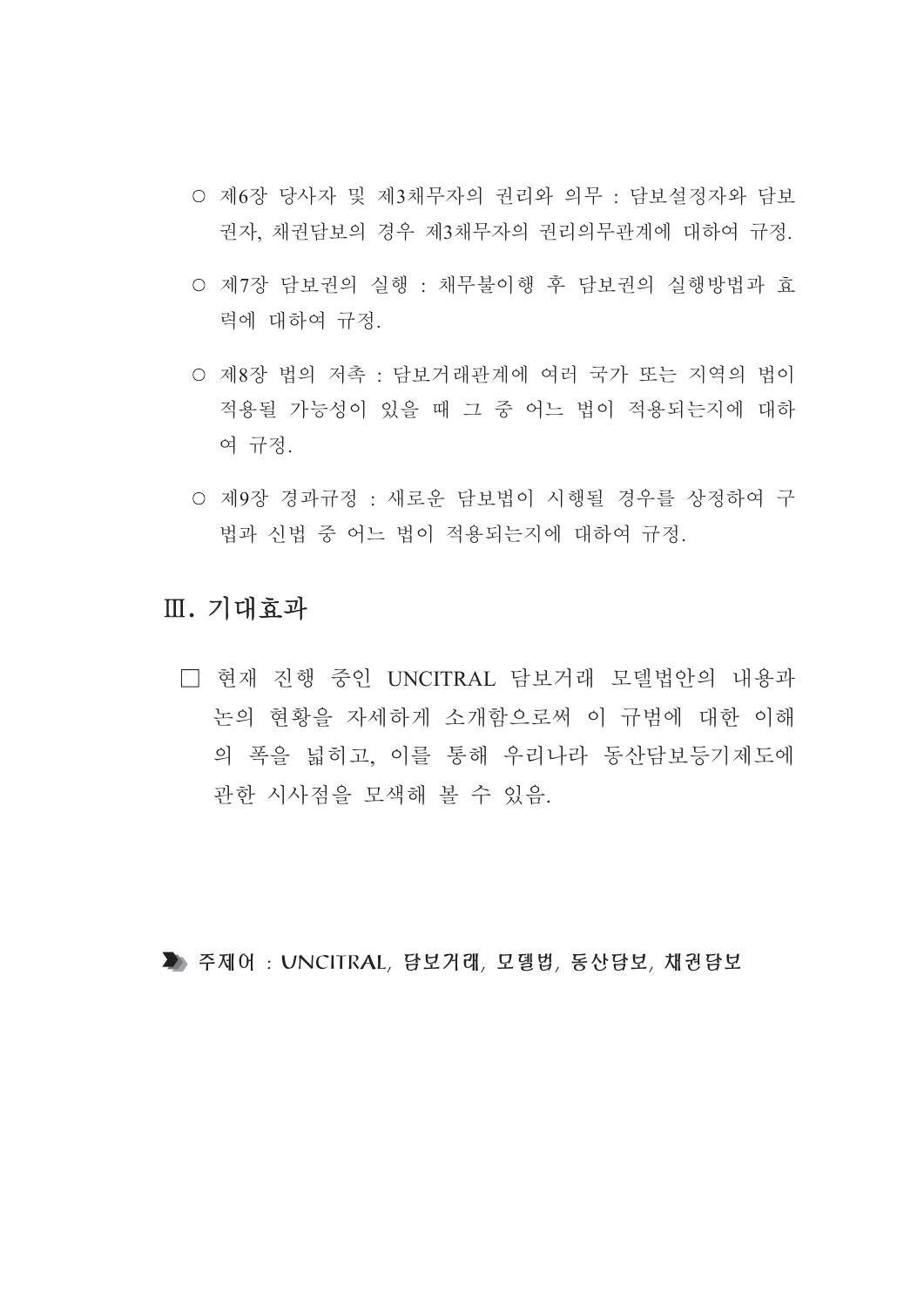## **Abstract**

### I. Background and objectives

#### $\Box$  Background

- $\circ$  After a successful completion of the Legislative Guide and the Registry Guide, UNCITRAL Working Group VI has embarked on making a model law in the area of secured transaction.
- $\circ$  This work first began in December 2013, and went through discussions in the working group twice in total, as of October 2014.
- $\Box$  Objectives
	- $\circ$  The purpose of this paper is to introduce the current discussion on the draft of the model law and to offer prediction on the future work, thereby seeking to understand the current status in the secured transaction law in the UN, and find possible implication on the Korean security rights law.

## **II. Main Contents**

#### $\Box$  Current State

 $\circ$  The work has been in progress only less than a year. Therefore, the working group is merely working on the intial draft.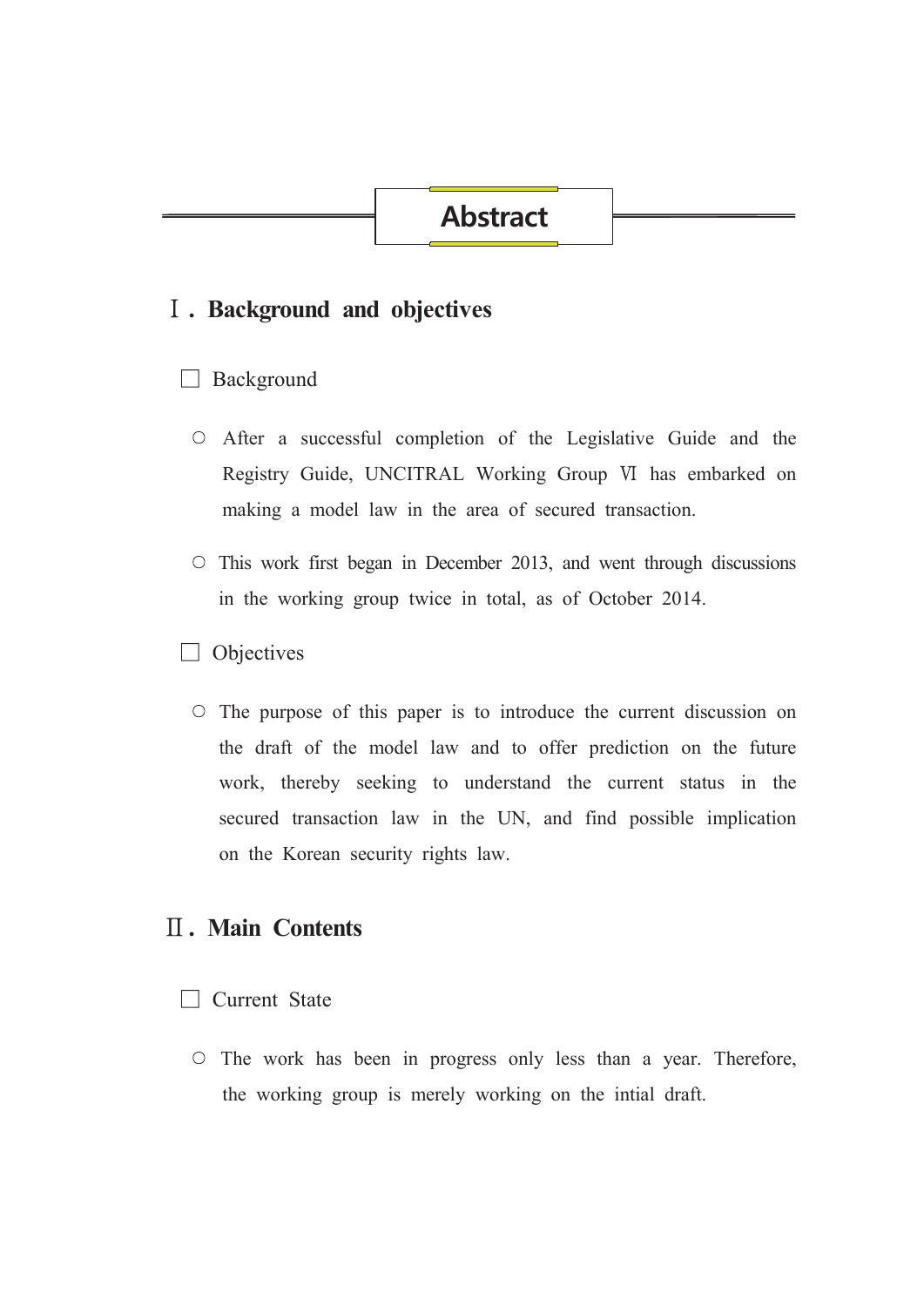- $\circ$  In this paper, the draft prepared by the secretariat as of October 2014 will be examined and introduced.
- $\circ$  The draft has following chapters and contents.
- $\Box$  Chapters and their Contents
	- $\circ$  Chapter 1 Scope of application and general provisions : This chapter defines the scope of application for the model law, offers definitions of significant terminologies, provides general principles such as party autonomy and good-faith doctrine.
	- $\circ$  Chapter 2 Creation of a security right : This chapter provides articles for the creation of a security right by a security agreement, its form and effects.
	- $\circ$  Chapter 3 Effectiveness of a security right against third parties : This chapter covers registration or transfer of possession as general requirements for the third-party effect, and offers asset-specific rules as well.
	- $\circ$  Chapter 4 The registry system : This chapter sets forth ground principles for the registration system, and goes on to provide detailed rules on the methods and types of registration, requirements for its effectiveness, and other relevant matters regarding registration.
	- $\circ$  Chapter 5 Priority of a security right : This chapter presents rules regarding priority among competing claimants on the same encumbered assets.
	- $\circ$  Chapter 6 Rights and obligations of the parties and of third-party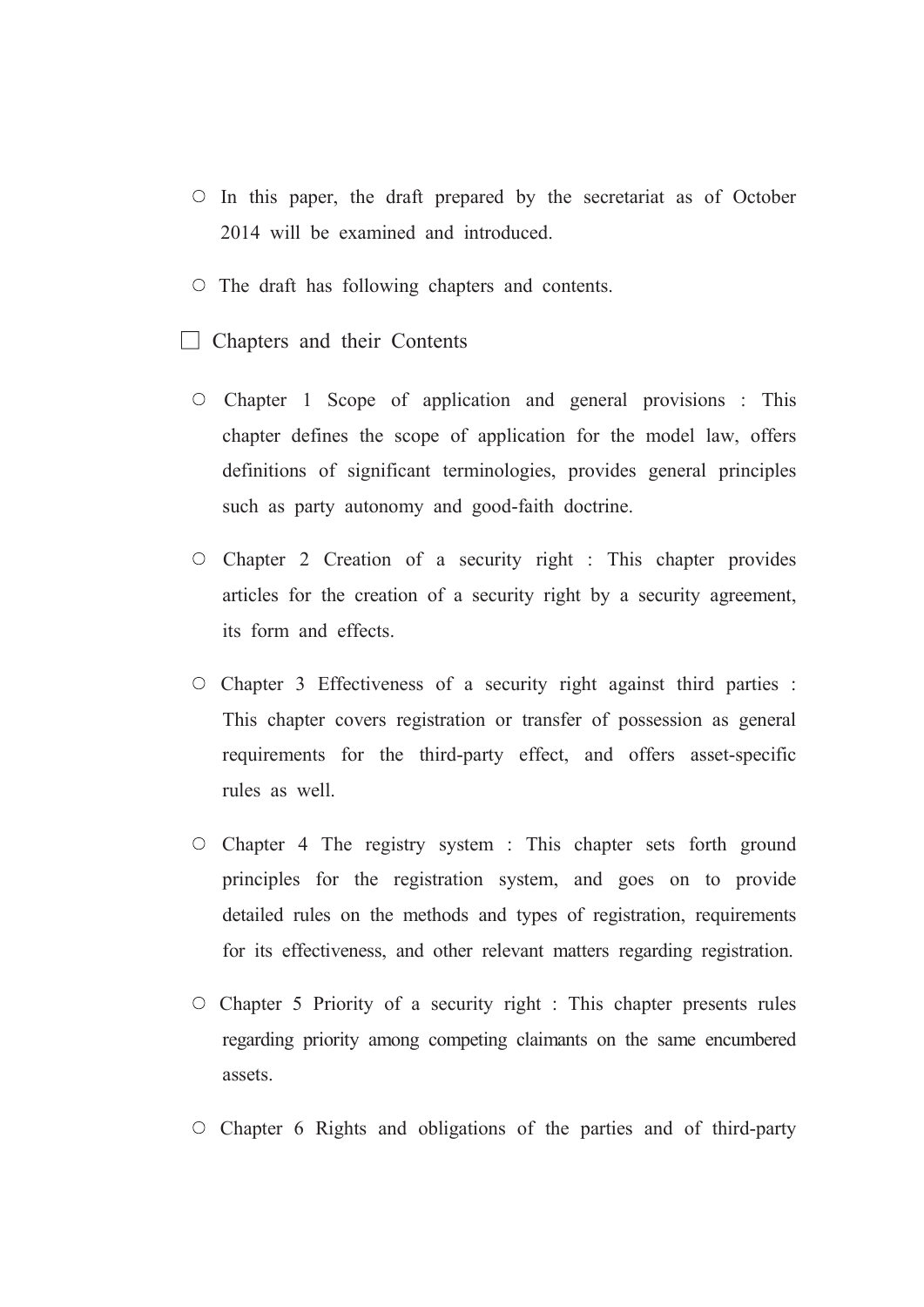obligors: This chapter governs rights and duties of the parties to the security agreement, as well as third party, especially debtor of the receivable where the receivable has been offered as encumbered asset.

- $\circ$  Chapter 7 Enforcement of a security right : This chapter deals with judicial or extra-judicial enforcement issues after default.
- $\circ$  Chapter 8 Conflict of laws: This chapter provides rules as to which law should be made applicable in case of multiple national laws or regional laws at issue.
- $\circ$  Chapter 9 Transition : This chapter directs which of the new law or prior law should be applied when the new law is put into effect

## **III.** Expected Effect

- $\Box$  By introducing the current version of the draft for UNCITRAL model law on secured transactions, one may expect broader understanding on the UNCITRAL instruments in the area of secured transaction law along with some implication on the future framework of the Korean security right legal regime.
- Key Words: UNCITRAL, Secured Transactions, Model Law, Security rights in Movables, Security rights in Receivables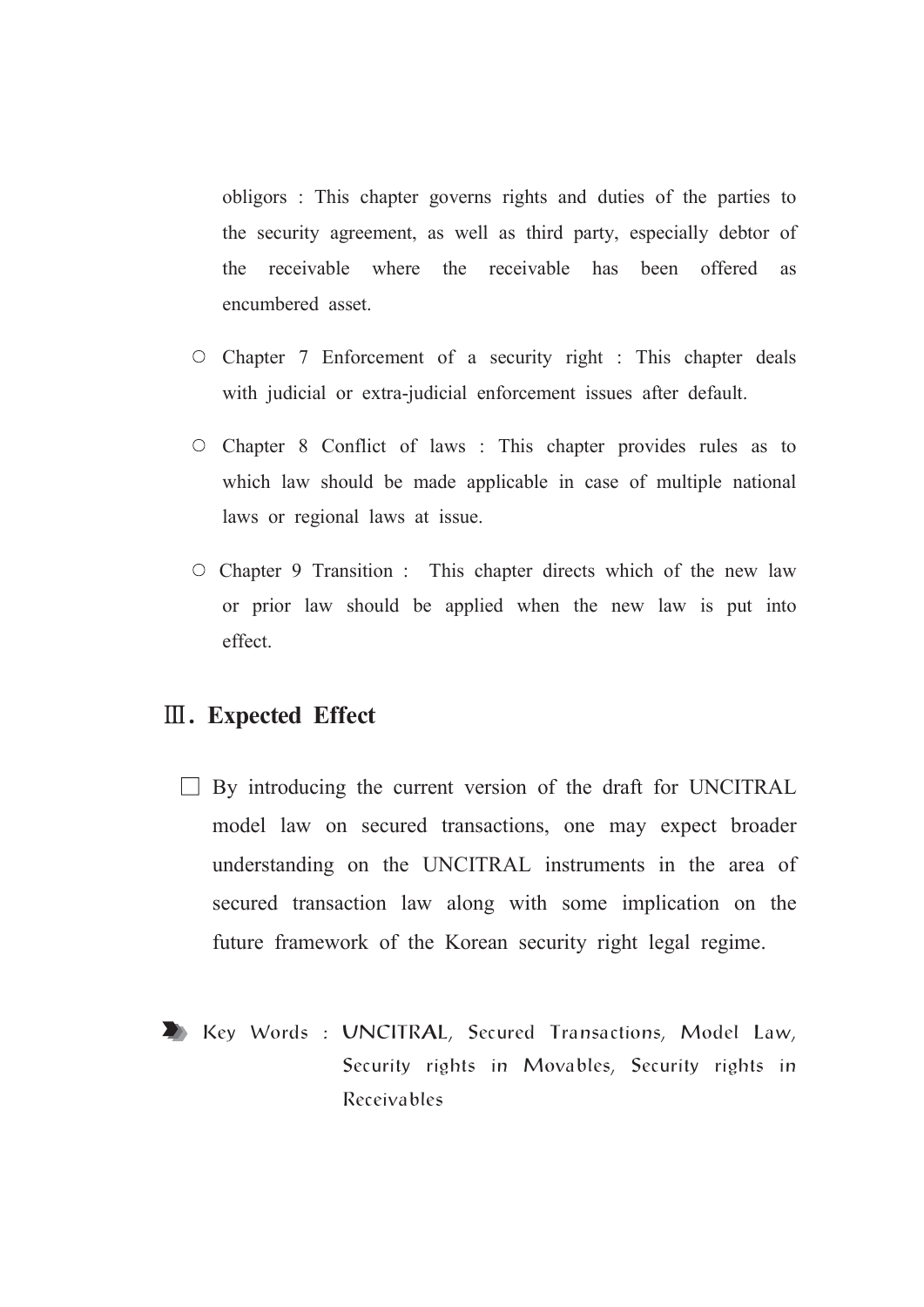| Abstract 37                                |  |
|--------------------------------------------|--|
|                                            |  |
|                                            |  |
| 제 2 장 UNCITRAL 담보모델법의 제정 배경  19            |  |
|                                            |  |
| 제 2 절 UNCITRAL 담보거래에 관한 입법지침 ……………………… 21  |  |
| 제 3 절 UNCITRAL 지식재산권 담보 입법지침 부속서 ……… 22    |  |
|                                            |  |
| 제 5 절 UNCITRAL 담보모델법 작업의 개시 ………………………… 24  |  |
|                                            |  |
| Ⅱ. 본 보고서의 서술방법 ……………………………………………………… 26    |  |
| 제 3 장 UNCITRAL 담보모델법안의 내용 …………………………… 29   |  |
| 제 1 절 적용범위 및 일반 조항 ……………………………………………… 29   |  |
|                                            |  |
| 제 3 절 제 3자에 대한 담보권의 효력 ………………………………………… 40 |  |
|                                            |  |
| 제 5 절 담보권의 우선순위 …………………………………………………… 52    |  |
| 제 6 절 당사자 및 제3채무자의 권리와 의무 ………………………… 65    |  |
| 제 7 절 담보권의 실행 ………………………………………………………………… 72 |  |
|                                            |  |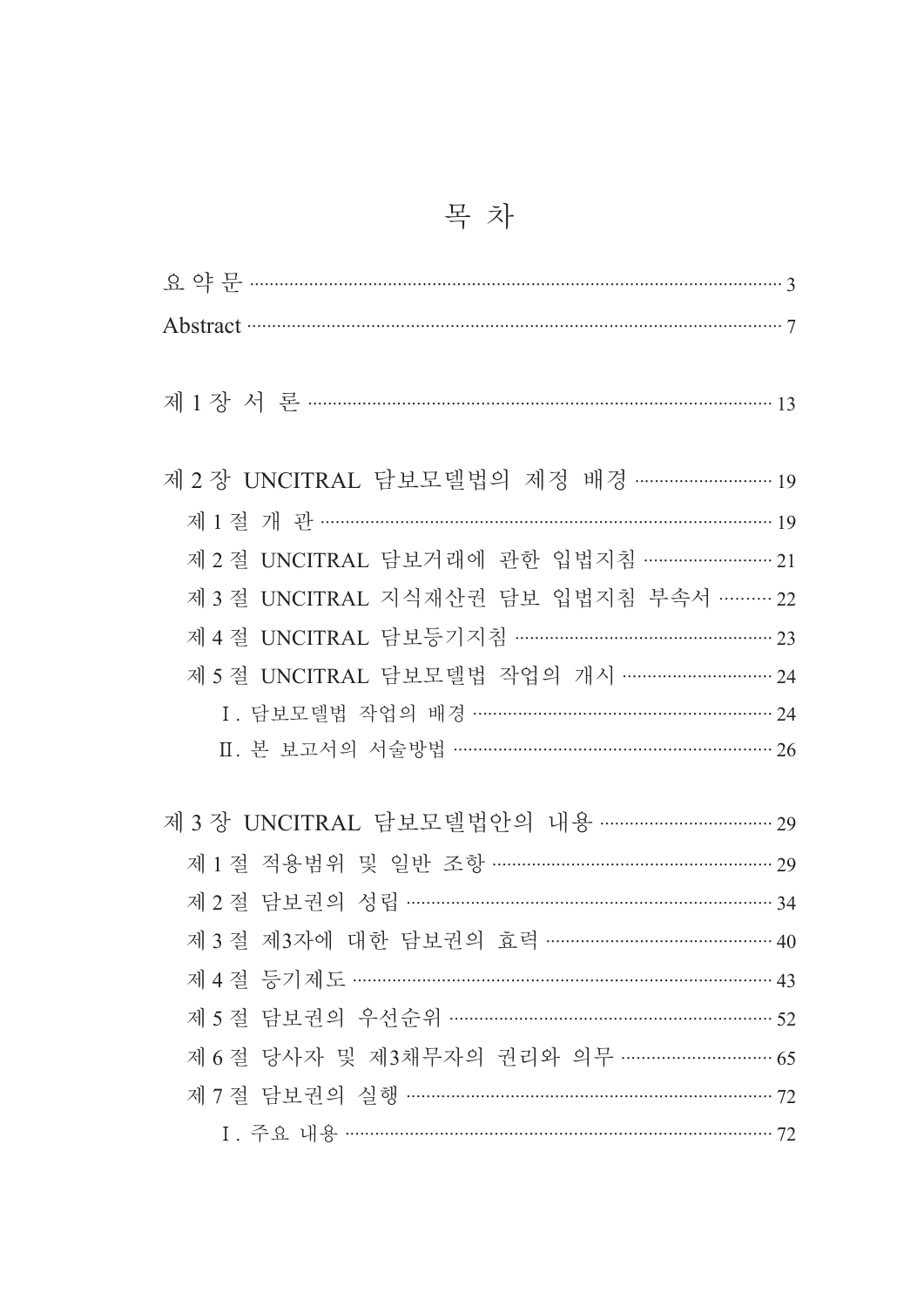| 제 8 절 법의 저촉 …………………………………………………………………… 82 |  |
|-------------------------------------------|--|
|                                           |  |

| 제 4 장 UNCITRAL 담보모델법안의 분석과 향후 논의            |  |
|---------------------------------------------|--|
|                                             |  |
| 제 1 절 규범의 형태 ……………………………………………………………………… 93 |  |
|                                             |  |
| Ⅱ. 모델법의 모습 …………………………………………………………………… 94    |  |
| 제 2 절 기본적인 접근방법 ………………………………………………………… 99   |  |
|                                             |  |
| Ⅱ. 적용대상의 확대 ……………………………………………………………… 100    |  |
| 제 3 절 내용에 대한 분석 ……………………………………………………… 102   |  |
| I. 적용범위와 일반조항 …………………………………………………… 102      |  |
| Ⅱ. 담보권의 성립 ………………………………………………………………… 104    |  |
| Ⅲ. 제3자에 대한 담보권의 효력 ………………………………………… 105     |  |
|                                             |  |
|                                             |  |
|                                             |  |
| Ⅶ. 담보권의 실행 ………………………………………………………………… 112    |  |
| Ⅷ. 법의 저촉 …………………………………………………………………………… 114  |  |
| K. 경과규정 …………………………………………………………………… 115      |  |
|                                             |  |

| ≔ |  |  |
|---|--|--|
|   |  |  |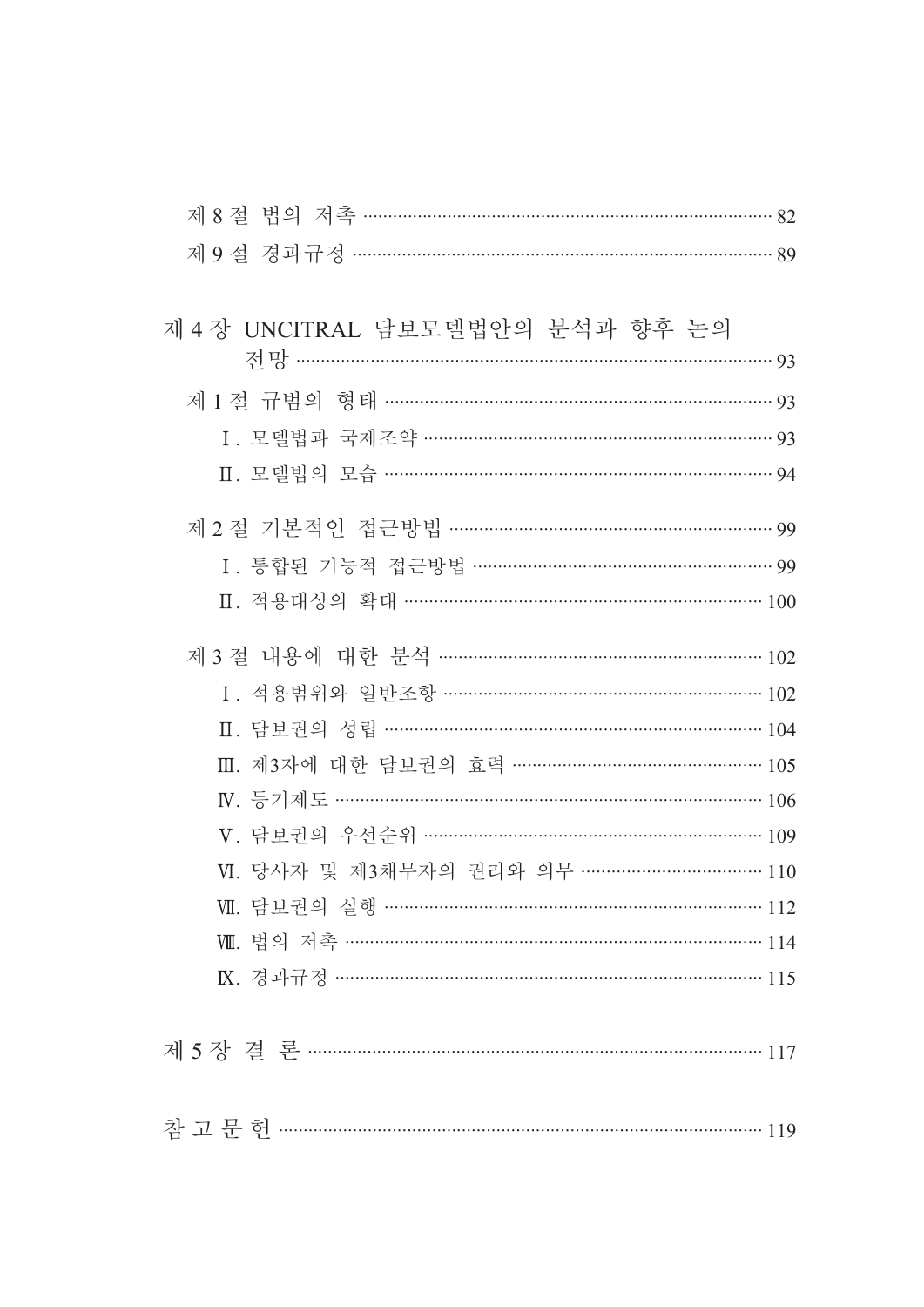## 제1장서론

담보법은 한편으로는 금융거래라는 채권법적 현상을 다루면서, 다른 한편으로는 담보권의 설정이라는 물권법적 현상을 다룬다. 대륙법계 의 시각에서 보자면 담보법 분야는 채권법과 물권법이 교차하는 법 부야이다

채권법은 전통적으로 국제적 공감대를 형성하기 쉬운 분야로 알려 져 왔다. 특히 물품거래나 금융거래는 국경을 넘어서 이루어지는 경 우가 빈번하기 때문에 이를 둘러싼 법 규범의 국제화가 요구되었다. 역사적으로도 이 분야에 대해서는 국제적 상관습법(Lex Marcatoria)이 형성되면서 각국의 거래법제에 상당한 영향을 미쳤고, 이를 토대로 국제적인 법 조화를 이루기 위한 의식적인 움직임도 있었다. UN의 국 제물품매매협약(CISG)과 같은 다자간 국제조약이나 UNIDROIT의 국 제상사계약워칙(PICC)과 같은 국제 모델법이 그 대표적인 성과물이다.

반면 물권법은 전통적으로 국제적 공감대를 형성하기 어려운 분야 에 속한다. 물권법은 채권법과는 달리 당사자 사이의 자유로운 계약 이 아니라 국가가 제정한 강행법규에 의하여 주로 규율된다. 또한 물 권에 관한 관습이나 법의식이 물권법에 영향을 미치기도 하는데 이러 한 영향은 국제적이 아니라 국지적인 것이다. 물권에 관한 관습이나 법의식은 나라와 지역마다 조금씩 다르기 때문이다. 실제로도 물권법 분야에 관하여는 CISG에 비견할 만한 국제조약이나 PICC에 비견할 만한 국제 모델법이 마련된 적이 없다.

담보법은 담보에 대한 물권설정, 효력과 실행의 문제를 다루고, 담 보를 둘러싼 수많은 이해관계를 통일적으로 규율해야 하므로 물권법 적 색채를 지닌다. 따라서 국제적 조화에 관한 물권법의 어려움은 담 보법에도 존재한다. 그러나 담보권은 어디까지나 당사자 사이의 채권 적 거래에 부종하는 것이다. 따라서 담보법은 비교적 채권법과 친밀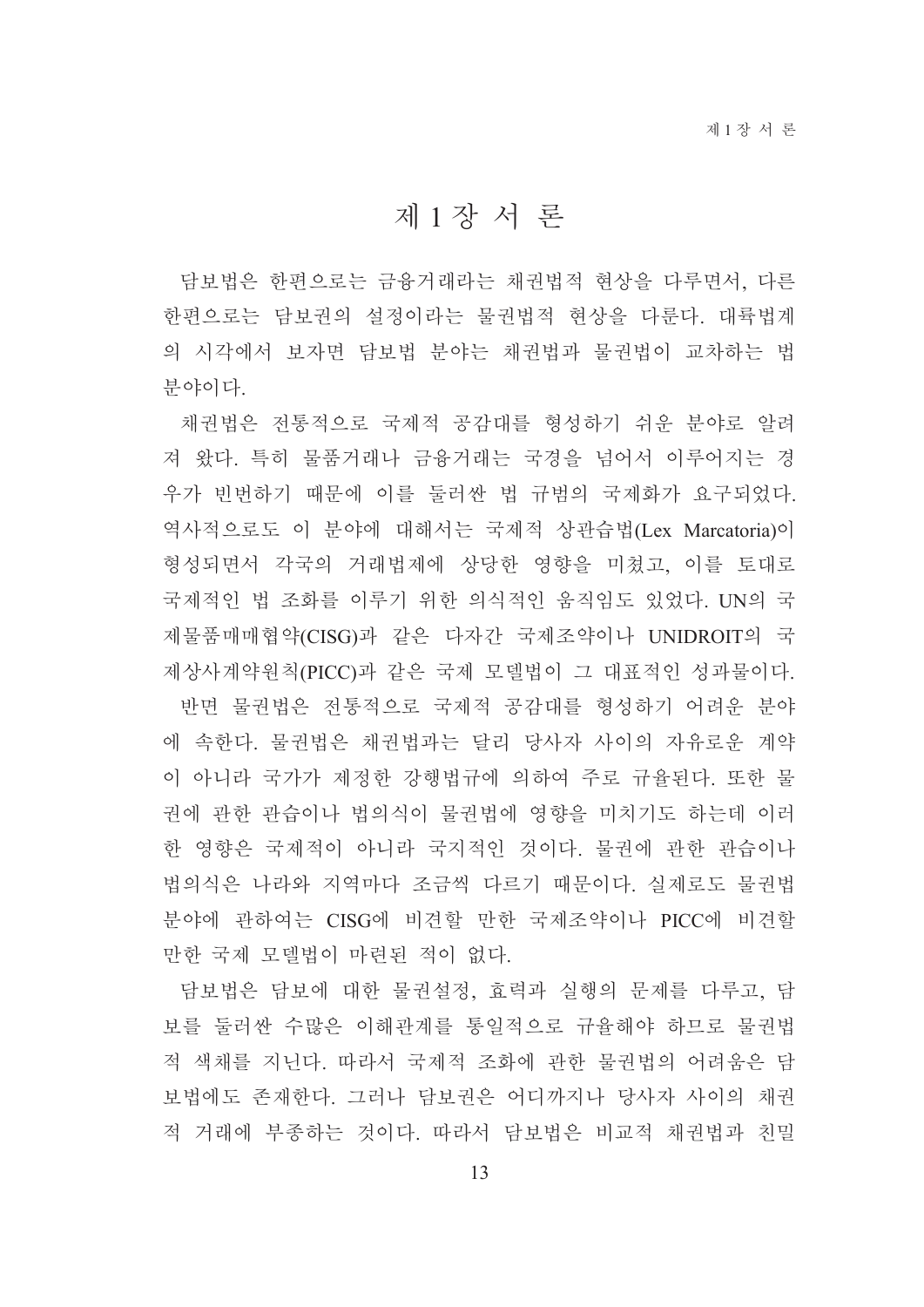한 분야이고, 현실적으로도 금융조달의 필요성을 충족하기 위해 국경 을 넘어선 담보거래를 해야 하는 경우도 많다. 따라서 담보분야에 관 한 국제적인 법 조화를 시도할 동인(動因)은 충분하였다. 이러한 점 때문에 담보거래에 관해서는 각국의 법체계 간의 차이점을 줄여 나가 고자 하는 시도가 있어 왔다.

아래의 성과물들은 UNCITRAL 이외의 조직에서 국제적인 담보법을 이루기 위한 노력에 따라 만든 것들이다.

1) 아시아 개발은행의 법과 정책 개혁 - 동산등기에 관한 지침, 아 시아 개발은행 (ADB) (2002) 【원문은 Law and Policy Reform at the Asian Development Bank - A Guide to Movables Registries, Asian Development Bank (ADB) (2002)

② 담보권의 공시: 재산상 부담에 관한 등기 발전을 위한 지도워리. 유럽 재건개발은행 (EBRD) (2004) 【원문은 Publicity of Security Rights: Guiding Principles for the Development of a Charges Registry, European Bank for Reconstruction and Development (EBRD) (2004)

3 담보권의 공시: 재산상 부담에 관한 등기를 위한 표준 정립, 유 럽재건개발은행 (EBRD) (2005) 【원문은 Publicity of Security Rights: Setting Standards for Charges Registries, EBRD (2005)

4) 담보거래에 관한 미주(美洲) 모델법 하의 모델등기규정, 미주기 구 (OAS) (2009) 【 원문은 Model Registry Regulations under the Model Inter-American Law on Secured Transactions, Organization of American States  $(OAS)$   $(2009)$ 

5 유럽사법의 원칙, 정의, 모델규칙, 공통참조기준안 (DCFR), 제6 권, 제8편 (동산에 관한 담보권), 제3장 (제3자에 대한 효력), 제3절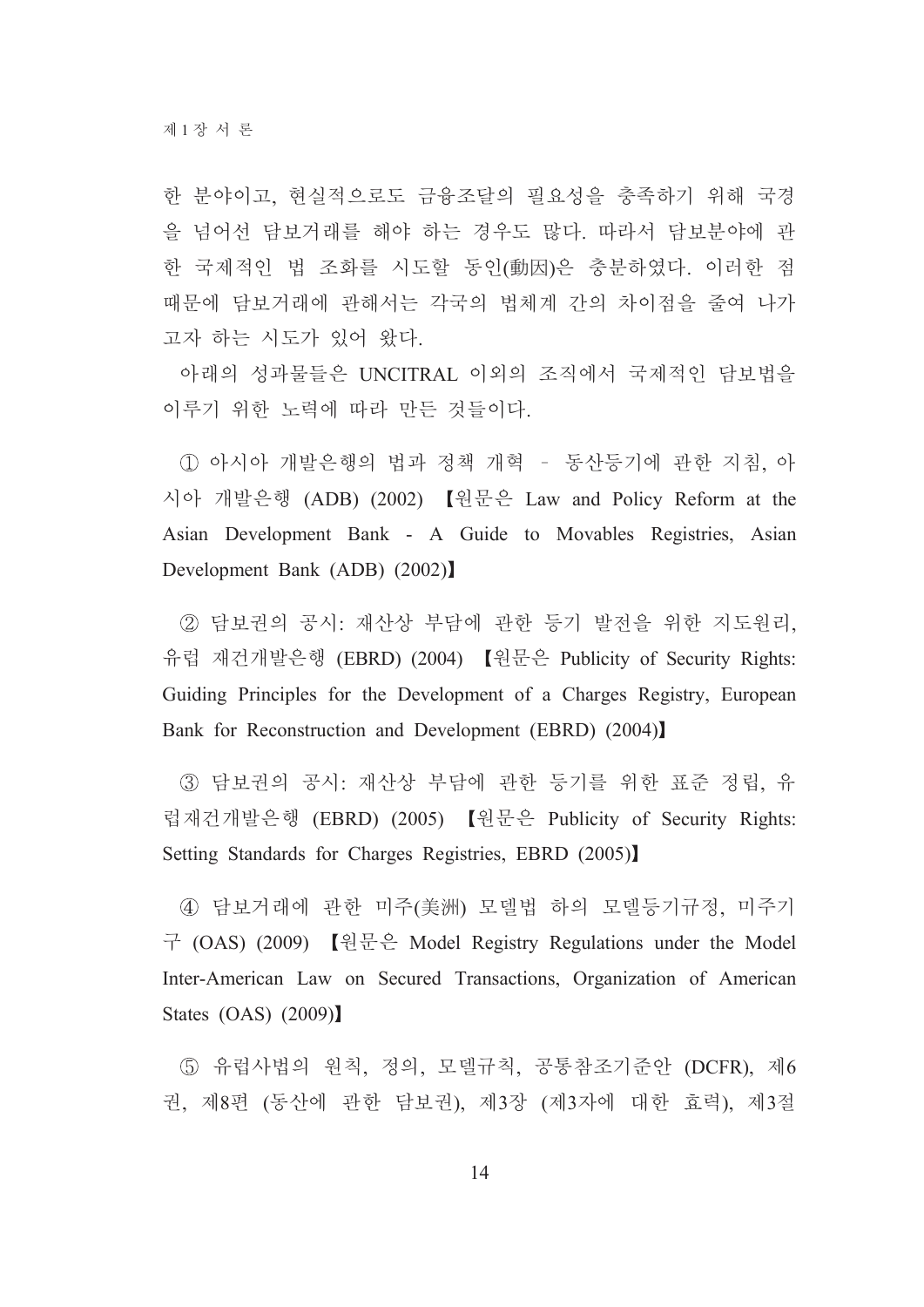(등기) (2010), 유럽민법전에 대한 학습그룹 및 유럽공동체 사법에 대 한 연구그룹 (아퀴 그룹) (2010) 【원문은 Principles, Definitions and Model Rules of a European Private Law, Draft Common Frame of Reference (DCFR), volume 6, book IX (Proprietary security in movable assets), chapter 3 (Effectiveness as Against Third Parties), section 3 (Registration) (2010), Study Group on a European Civil Code and the Research Group on EC Private Law (Acquis Group) (2010) 1

6 담보거래체제와 담보등기, 국제금융공사 (세계은행 그룹) (2010) 【원문은 Secured Transactions Systems and Colateral Registries, The International Finance Corporation (World Bank Group) (2010) I

(7) 이동장비에 대한 국제담보권협약 (케이프타운 2001) 및 국제등기 를 위한 규칙과 절차. 문서번호 9864. 국제민간항공기구 (ICAO) (4th ed. 2010) 【원문은 Convention on International Interests in Mobile Equipment (Cape Town, 2001) and Regulations and Procedures for the International Registry, document 9864, International Civil Aviation Organization (ICAO) (4th ed. 2010).

이처럼 그 동안 담보법의 조화를 위해 적지 않은 숫자의 성과물들이 나왔지만 가장 중요한 성과물은 UNCITRAL에서 나왔다. UNCITRAL 은 2002년부터 각국의 담보법 입법에 도움을 주기 위해 입법지침 (Legislative Guide)을 만드는 작업을 진행하여 2007년에 이를 채택하였 다. 그 이후 UNCITRAL 지식재산권 담보에 관한 입법지침 부속서. UNCITRAL 담보등기지침 등에 대한 작업이 계속 이루어져 각각의 성 과물들을 채택하였다.

이러한 토대 위에서 UNCITRAL은 2013년 12월부터 담보거래에 관 한 국제 모델법 작성 작업을 시작하였다. 이러한 모델법 작업은 담보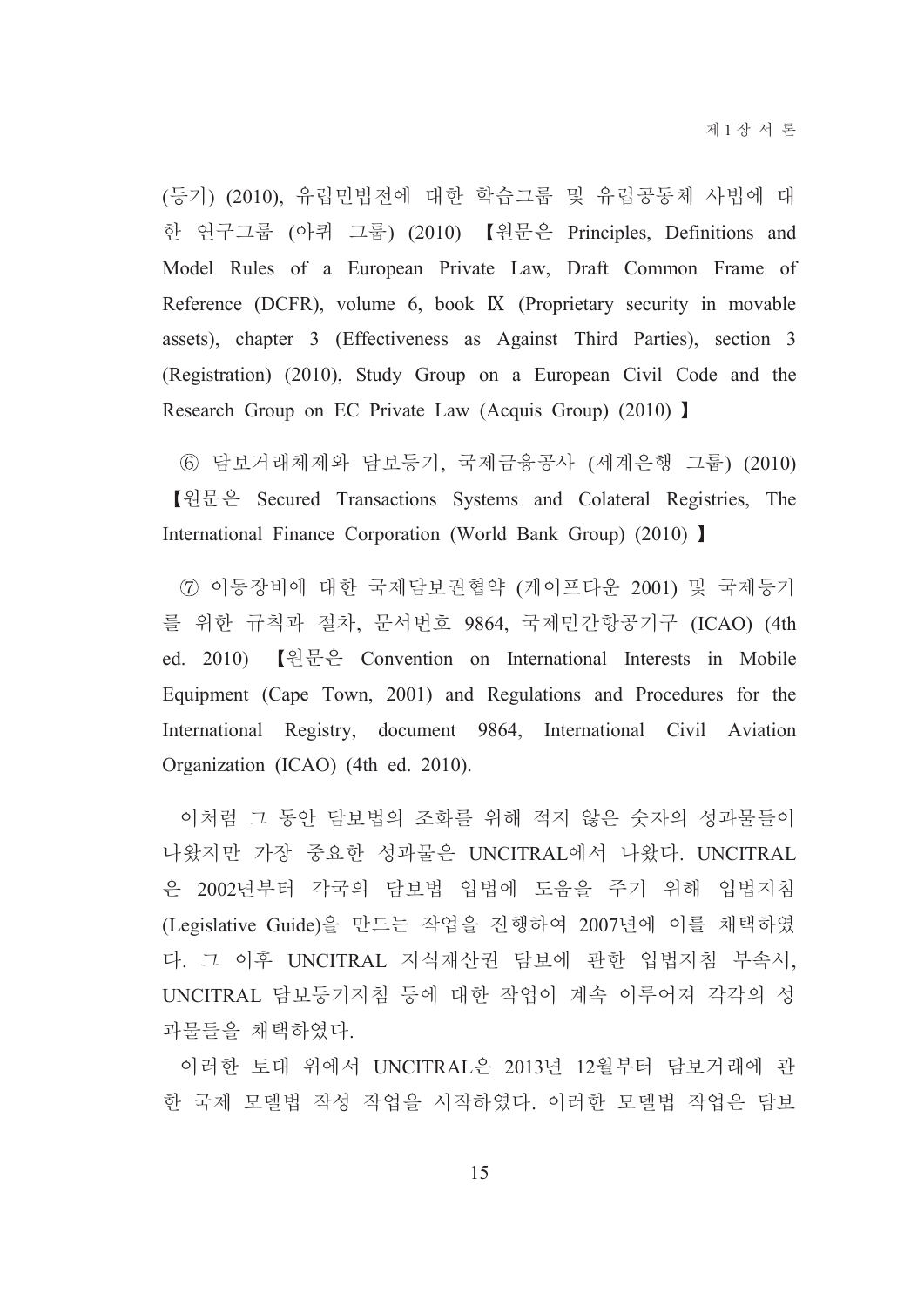법의 조화를 위한 사실상 마지막 단계이다. 각국을 구속하는 국제협 약 내지 다자간 조약을 만드는 단계가 남아 있지만, 현재 상황에서 이러한 구속력 있는 규범을 만드는 것은 시기상조라는 점에 대해 어 느 정도 의견이 일치하고 있기 때문이다. 그러므로 UNCITRAL 담보 모델법은 담보법의 조화를 향한 노력의 종착점이 될 가능성이 크다.

이 모델법은 위에서 소개한 성과물들과는 다음과 같은 점에서 차별 화되다

첫째, UNCITRAL 모델법은 각 회원국들의 대표들이 모여 국제연합 차원에서 추진하는 것으로서 세계은행이나 유럽재건개발은행, 연구자 그룹 등이 만들어 낸 이전의 성과물들(①②③⑤⑥ 참조)보다 훨씬 공 식적인 성격을 가지고 있고, 대표성도 강하다.

둘째, UNCITRAL 모델법은 전세계에 적용될 것을 염두에 두고 만드 는 것으로서 담보거래에 관한 미주 모델법(4) 참조)이나 유럽의 공통 참조기준안(5) 참조)과 같은 국지적인 성과물들보다 그 장소적 적용범 위가 훨씬 넓다.

셋째, UNCITRAL 모델법은 동산과 채권 전반에 관한 담보거래를 포 괄적으로 다루는 것으로서 케이프타운 협약(⑦ 참조)처럼 일부 객체에 관한 담보거래규범보다 그 객체가 훨씬 넓다.

넷째, UNCITRAL 모델법은 오랫동안 축적되어 온 UNCITRAL의 자 체 성과물(가령 입법지침이나 등기지침)의 연장선상에서 작성되는 것 으로서 1회성 성과물들보다 일관성이나 체계성의 면에서 우월한 규범 이다.

이처럼 담보거래 부야에 관한 UNCITRAL 모델법은 중요한 의미를 지니고 있으므로, 우리나라에서도 이러한 모델법을 둘러싼 논의과정 을 면밀히 부석하고 나아가 그 성아 과정에 적극적으로 참여할 필요 가 있다. 이 보고서는 UNCITRAL 모델법의 현재 모습을 소개하고 이 를 둘러싼 논의과정을 분석하며 향후 전망을 짚어봄으로써 모델법 성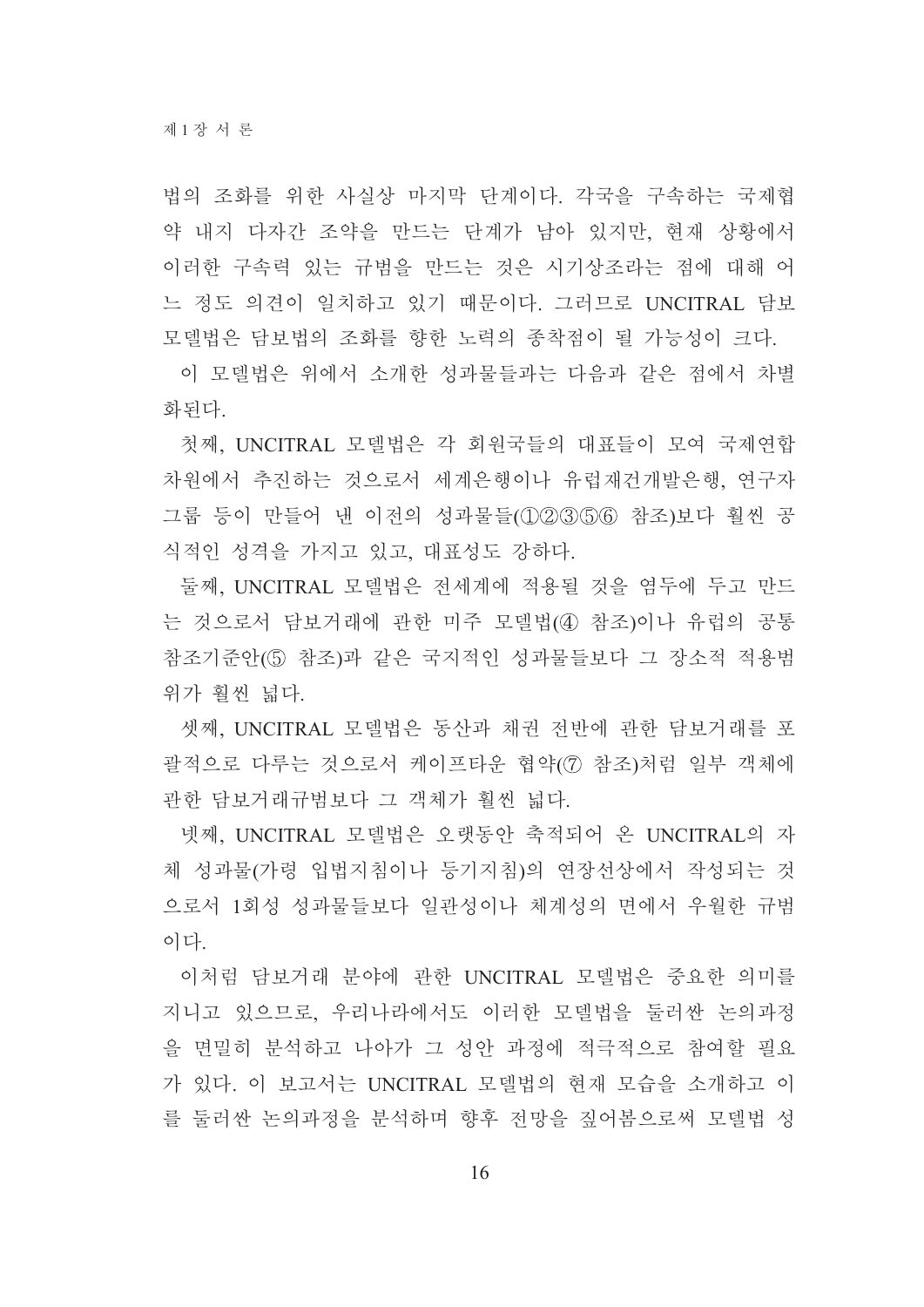안 과정에 참여하는 우리나라 대표단에 하나의 참고자료를 제시함과 아울러, 우리나라 동산담보법제의 발전에 필요한 비교법적인 연구성 과물을 제공하고자 하는 목적에서 작성되었다.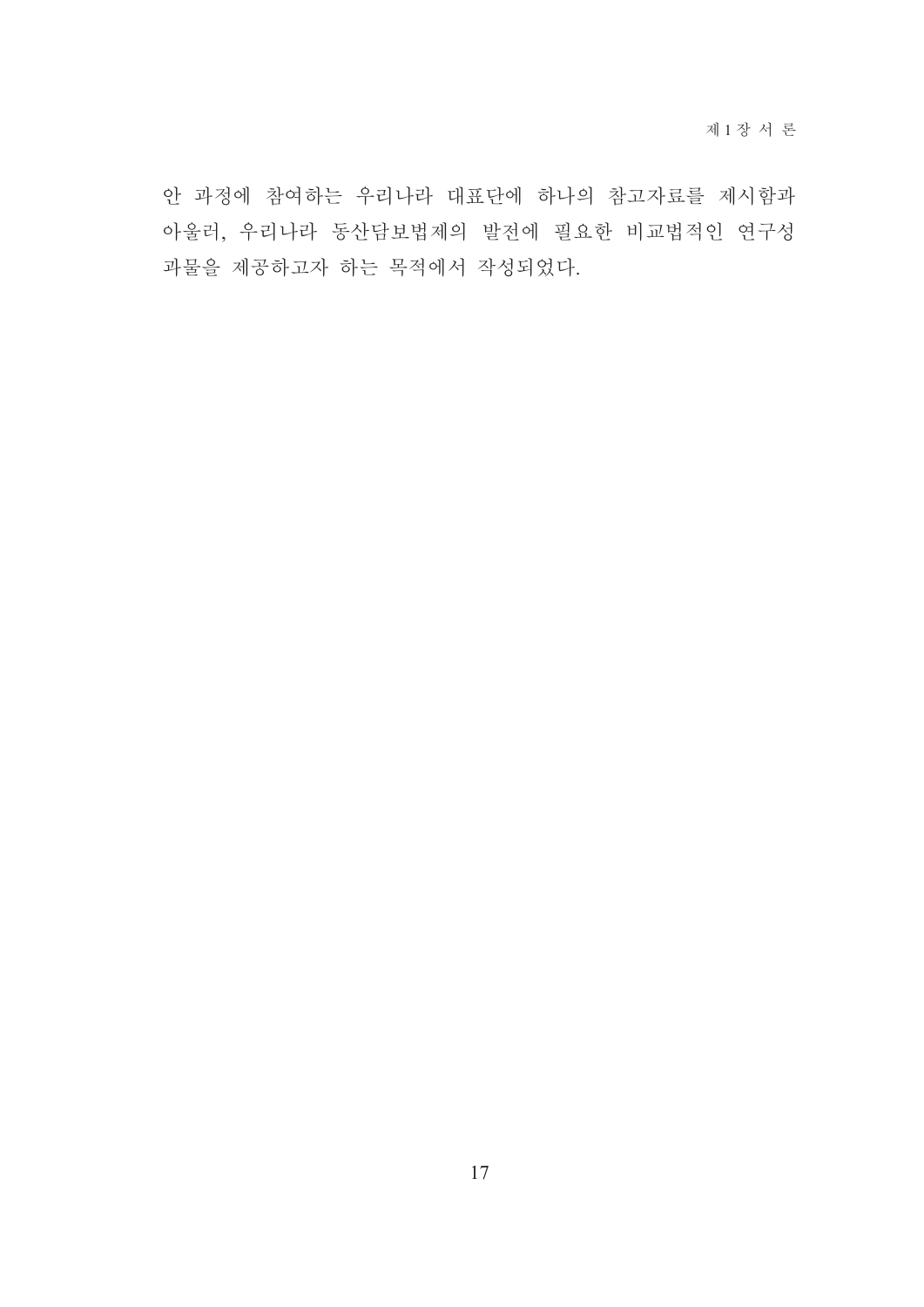## 제 2 장 UNCITRAL 담보모델법의 제정 배경

#### 제 1절 개 관

담보제도는 금융과 밀접한 관련이 있다. 금융은 자금을 제공하는 작 용이다. 자금, 즉 돈의 흐름은 자본주의 경제의 핵심적인 요소이다. 담보제도는 이러한 돈의 흐름이 원활하고 효율적으로 이루어질 수 있 도록 돕는다. 왜냐하면 여신(與信) 제공자는 담보제도를 통해 채무자 의 자발적인 채무이행을 독려하는 한편, 채무불이행시 여신회수의 현실적 가능성을 현저히 높일 수 있기 때문이다. 채무자의 입장에서 도 담보제공을 통해 금융조달비용을 낮출 수 있어 유리하다. 이처럼 담보제도를 매개체로 돈의 흐름이 워활해지면 가장 돈을 필요로 하는 곳에 그 혜택이 미칠 가능성이 커진다. 그러므로 안정적이고 효율적 이며 합리적인 담보제도는 자본주의 경제에서 매우 중요한 역할을 수 행한다.

합리적인 담보제도는 다음과 같은 특징을 가진다.1)

첫째. 합리적인 담보제도는 담보자산의 가치를 극대화할 수 있도록 한다. 가령 질권보다는 저당권이 담보자산의 가치를 높이는데 적합한 담보제도이다. 질권과 달리 저당권은 사용가치를 담보설정자에게. 교 화가치를 담보권자에게 각각 귀속시켜 담보자산이 가장 효용이 높은 방향으로 운용될 수 있도록 하기 때문이다.

둘째. 합리적인 담보제도는 담보자산의 외연을 확대한다. 가령 부동 산에만 담보제도를 활용하는 것보다 동산, 채권, 지식재산권 등에도 담보제도를 활용하는 것이 바람직하다. 담보자산의 외연이 확대될수 록 담보제도의 기능이 다변화하고, 이를 통해 금융이 더욱 원활하게

<sup>1)</sup> 이하, 권영준, UNCITRAL 담보등기제도 실행에 관한 지침 연구, 한국법제연구원, 2013, 22-24면 참조.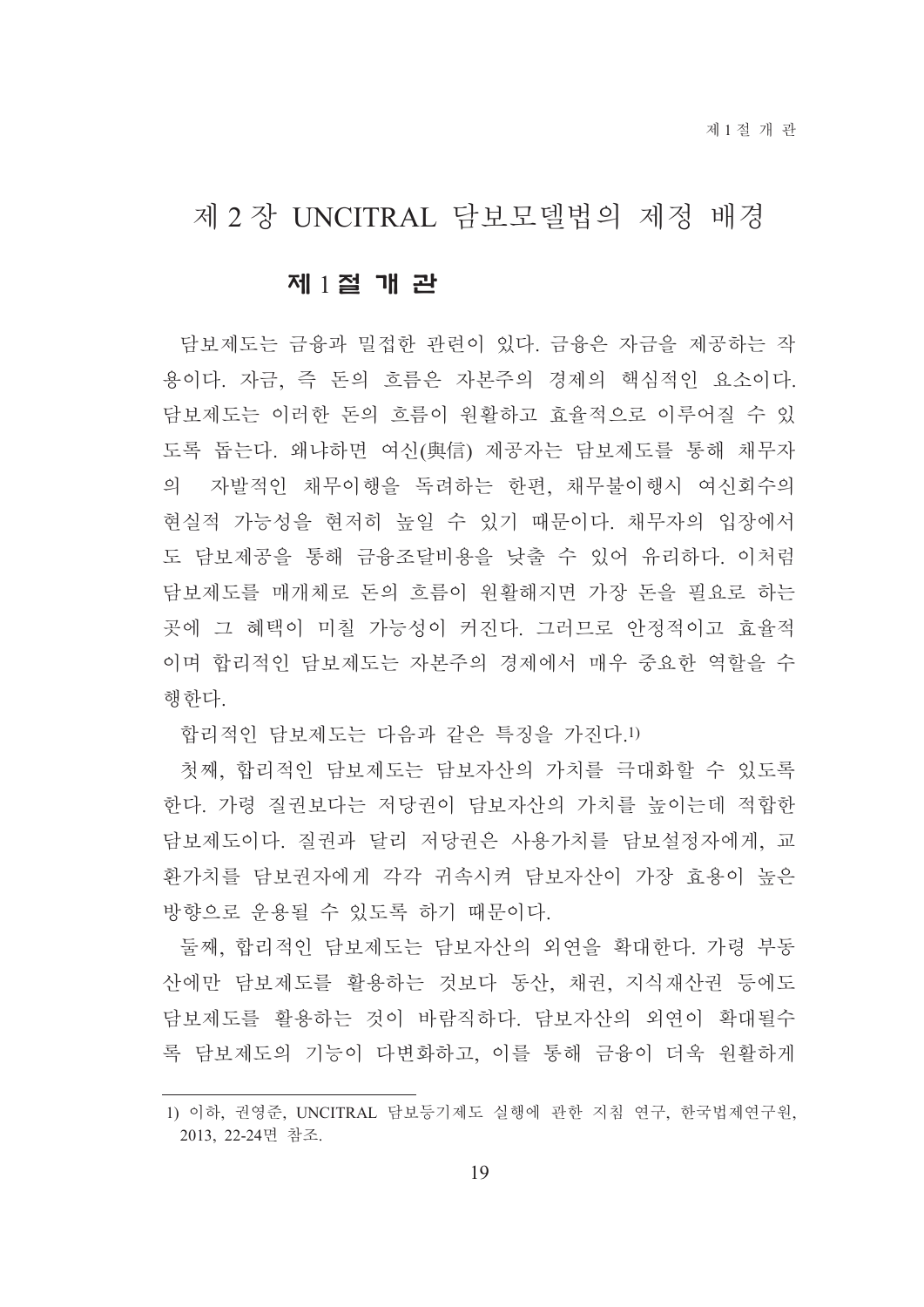되기 때문이다. 다만 부동산에 비해 다른 자산은 공시방법이 완비되 어 있지 않은데 이 점을 극복하는 것이 합리적 담보제도의 중요한 과 제이다

셋째, 합리적인 담보제도는 담보자산을 둘러싼 권리관계가 신속하고 정확하게 공시되어 예측가능성과 투명성을 제고할 수 있도록 한다. 앞서 살펴보았듯이 담보제도의 외연을 확장하는 과정에서 이러한 공 시의 문제가 발생한다. 따라서 동산이나 채권 등에 대해서도 부동산 과 마찬가지로 등기나 등록제도를 도입하는 것은 현대 담보제도에 있 어서 중요한 경향이다. 그러한 점에서 등기제도에 대한 연구가 현대 담보법에서 매우 중요한 의미를 지닌다.

넷째, 합리적인 담보제도는 담보권을 효율적으로 실행할 수 있도록 한다. 담보제도는 담보권 실행을 통해서 쉽게 여신을 회수할 수 있는 가능성을 부여하므로 금융을 촉진한다. 이러한 가능성을 극대화하려 면 실행(집행)절차를 잘 정비하여 담보자산의 압류, 환가, 배당을 통한 채권의 만족이 신속하게 원활하게 이루어질 수 있도록 해야 한다. 이 과정에서 담보자산을 둘러싼 수많은 이해관계인들의 우선수위를 정하 는 것도 중요한 문제로 등장한다.

이처럼 합리적 담보제도를 설계함에 있어서는 수많은 변수들을 고 려하여야 하는데, 이러한 변수들은 나라마다 다르기 때문에 국제적으 로 통일된 하나의 담보모델을 만드는 데에는 상당한 어려움이 있다. 이러한 어려움을 극복하고 합리적 담보제도를 설계하기 위해 UNCITRAL에서는 장기간에 걸쳐 각국 대표단의 의견을 수집하고 이 를 토대로 담보제도 통일을 향한 성과물들을 하나씩 내놓았다.

UNCITRAL은 이미 1960년대 후반부터 담보부야에 관한 논의를 시 작하였고 1970년대 후반부터는 국제적으로 담보법을 통일하기 위하 여 노력을 기울이기 시작하였으나. 별다른 성과가 없었다. 이에 따라 UNCITRAL은 1980년에 일단 담보법에 대한 논의를 중단하였으나,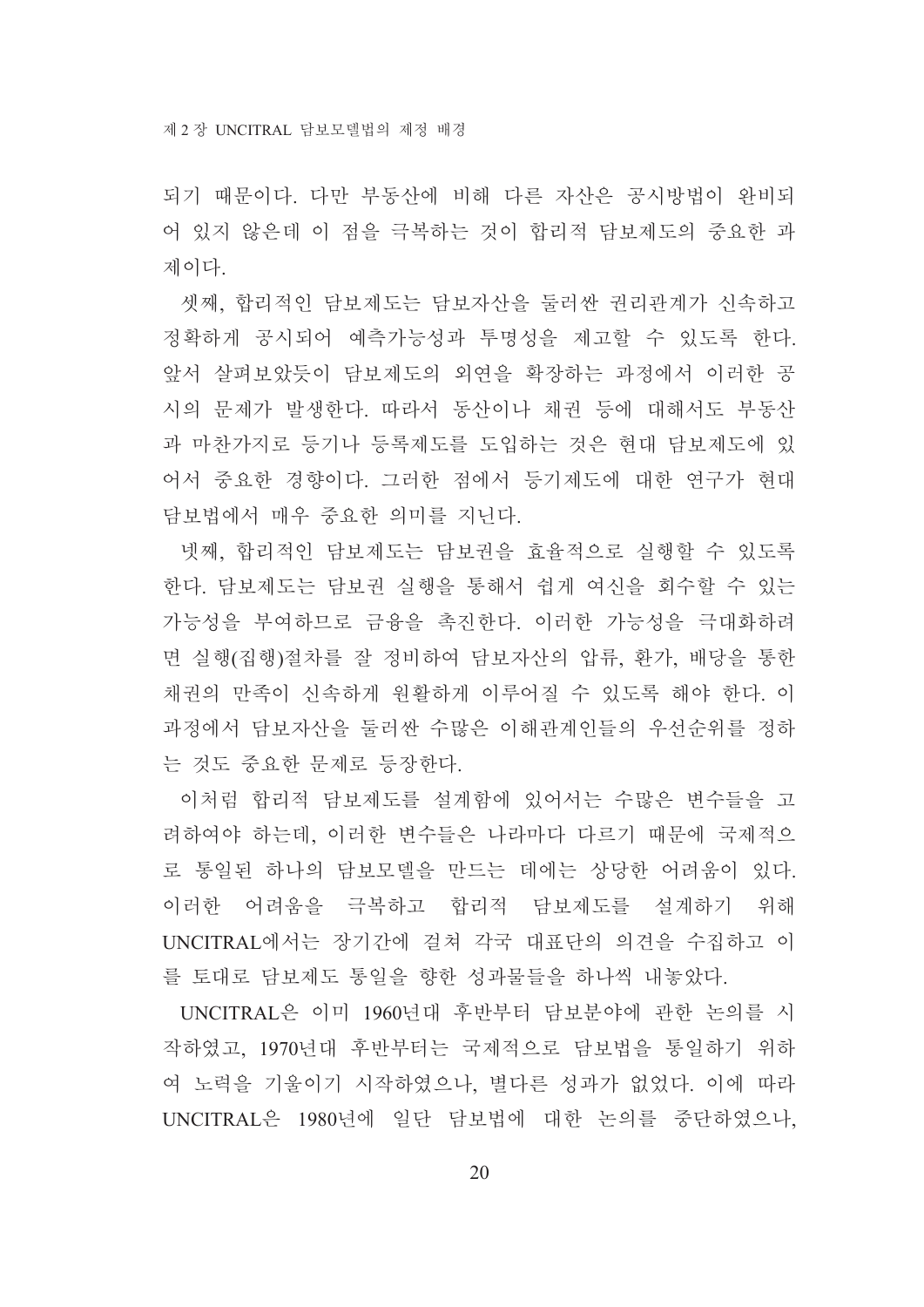2000년대에 들어와서 다시 담보법의 국제적 통일 내지 조화를 위한 본격적인 노력을 시작하였다. 그 결과물이 아래에서 살펴 볼 입법지 침이다

#### 제 2 절 UNCITRAL **담보거래에 관한 입법지침**

UNCITRAL 담보거래에 관한 입법지침(UNCITRAL Legislative Guide on Secured Transaction)은 담보거래에 관한 규범을 국제적으로 통일시 키거나 조화시키기 위한 UNCITRAL의 결과물이다. 입법지침은 문자 그대로 각국에서 담보거래 분야에 관하여 현대적인 담보법제를 만들 때에 참고할 수 있는 하나의 가이드라인이다. 그러므로 입법지침은 구속력을 가지지 않는다.

2000년 제33차 UNCITRAL 위원회 본회의에서 담보거래 분야에 대 한 입법지침 작업의 필요성에 대한 공감대가 형성되었고, 2002년 제 35차 본회의에서는 실무작업반을 통해 입법지침을 만들기로 결정하였 다. 그 이후 12차례의 회의를 거친 끝에 2007년 2월에 입법지침을 성 안하였고, 2007년 12월 제40차 UNCITRAL 위원회 본회의에서 입법지 침이 채택되었다.

입법지침은 ① 담보자산으로 동산, 채권, 지식재산권을 아우르는 폭 넓은 담보제도를 예정하고 있고. 2 소유권유보부 매매와 같이 실질 은 담보이지만 형식은 소유권이전인 경우도 담보제도로 파악하는 기 능적이고 유연한 접근을 취하고 있으며, 3 UCC의 등록제도(filing system)와 유사한 통지등기제도(notice registration system)를 채택함으로 써 전통적인 부동산등기제도와 차별화하고 있고, 4) 국제사법의 문제 를 다루는 등 국경을 넘어서는 담보제도에 대해서도 다루고 있다는 특징을 지닌다.2)

<sup>2)</sup> 입법지침 일반에 관한 소개로는 김재형, "UNCITRAL의 『담보거래에 관한 입법지 침 초안, 논의", 비교사법 제13권 제4호 (2016. 12); 김인유, "UNCITRAL의 담보부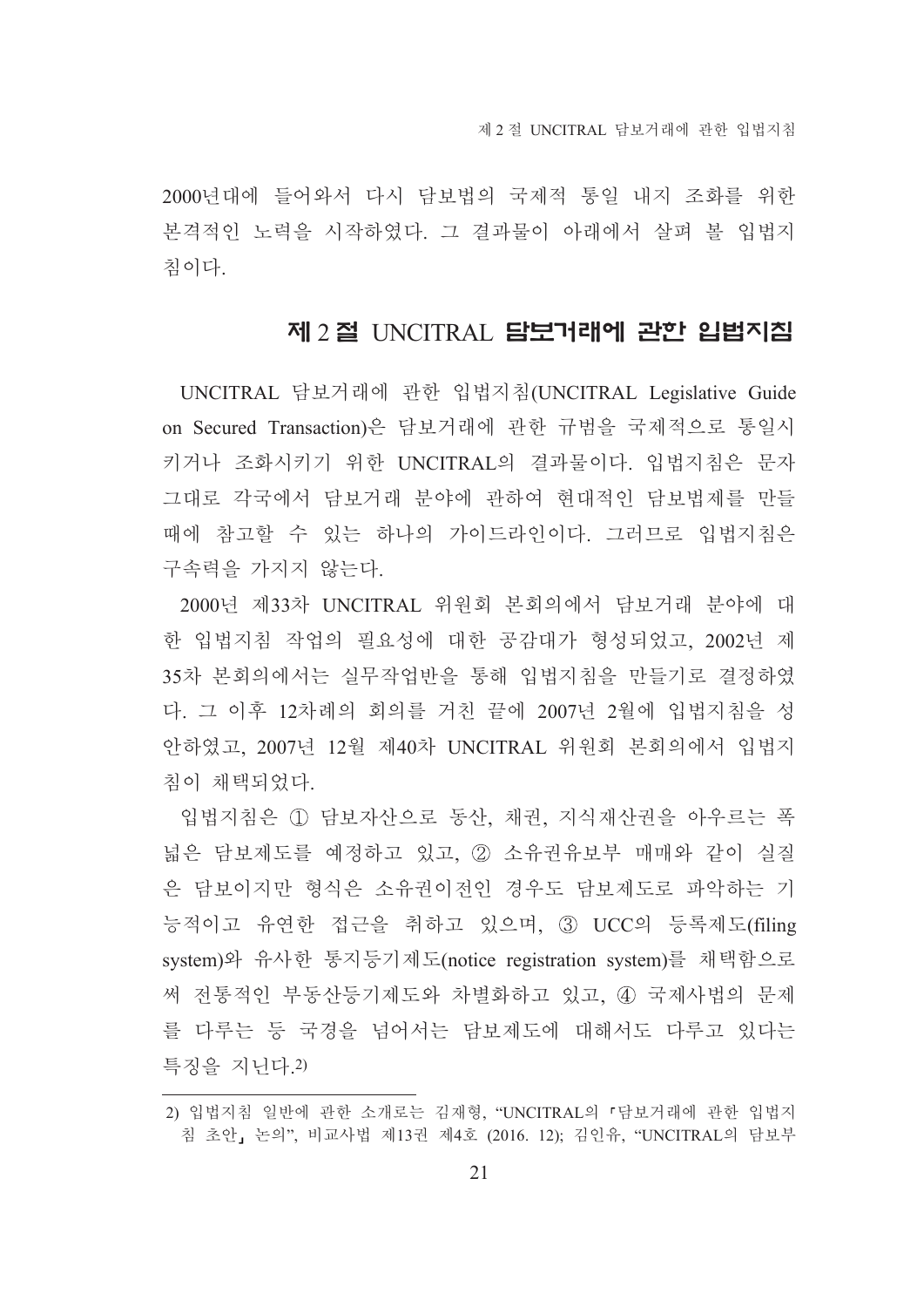입법지침은 다음과 같이 12개의 장으로 이루어져 있다.

제 [ 장 적용범위 담보에 과하 기본적 접근방법과 입법지침의 모든 장에 공 통되는 일반적 주제 제Ⅱ장 담보권의 설정 (당사자 간의 효력) 제Ⅲ장 제3자에 대한 담보권의 효력 제N장 등기제도 제V장 담보권의 우선권(또는 우선순위 또는 순위) 제 VI장 담보계약 당사자의 권리와 의무 제Ⅶ장 제3채무자의 권리와 의무 제때장 담보권의 실행 제K장 취득금융(acquisition financing) 제 X장 국제사법(저촉법) 제XI장 경과규정 제XII장 도사이 담보권에 미치는 영향

## 제 3 절 UNCITRAL 지식재산권 담보 입법지침 부속서

지식재산권의 비중이 커지고 이에 비례하여 지식재산권의 담보가치 도 커지면서 UNCITRAL에서는 입법지침에 대한 부속서(Supplement) 형식으로 지식재산권 담보에 관한 추가적인 작업을 하였다. 이 작업 은 담보거래법제와 지식재산권법제의 접점에서 지식재산권의 담보가 치를 극대화함으로써 지식재산권을 가진 자에 대한 신용공여를 원활 하게 하기 위한 목적에서 이루어졌다. 이 과정에서 지식재산권법의 근본적인 목적을 훼손하지 않기 위한 고려도 충분히 행하여졌다. 세 계지식재산권기구(WIPO)와의 협력도 이루어졌다.

거래에 관한 연구 : 입법지침초안을 중심으로", 민사법학 제35호 (2007. 3): 석광현, UNCITRAL 담보권 입법지침 연구, 법무부 (2010) 참조.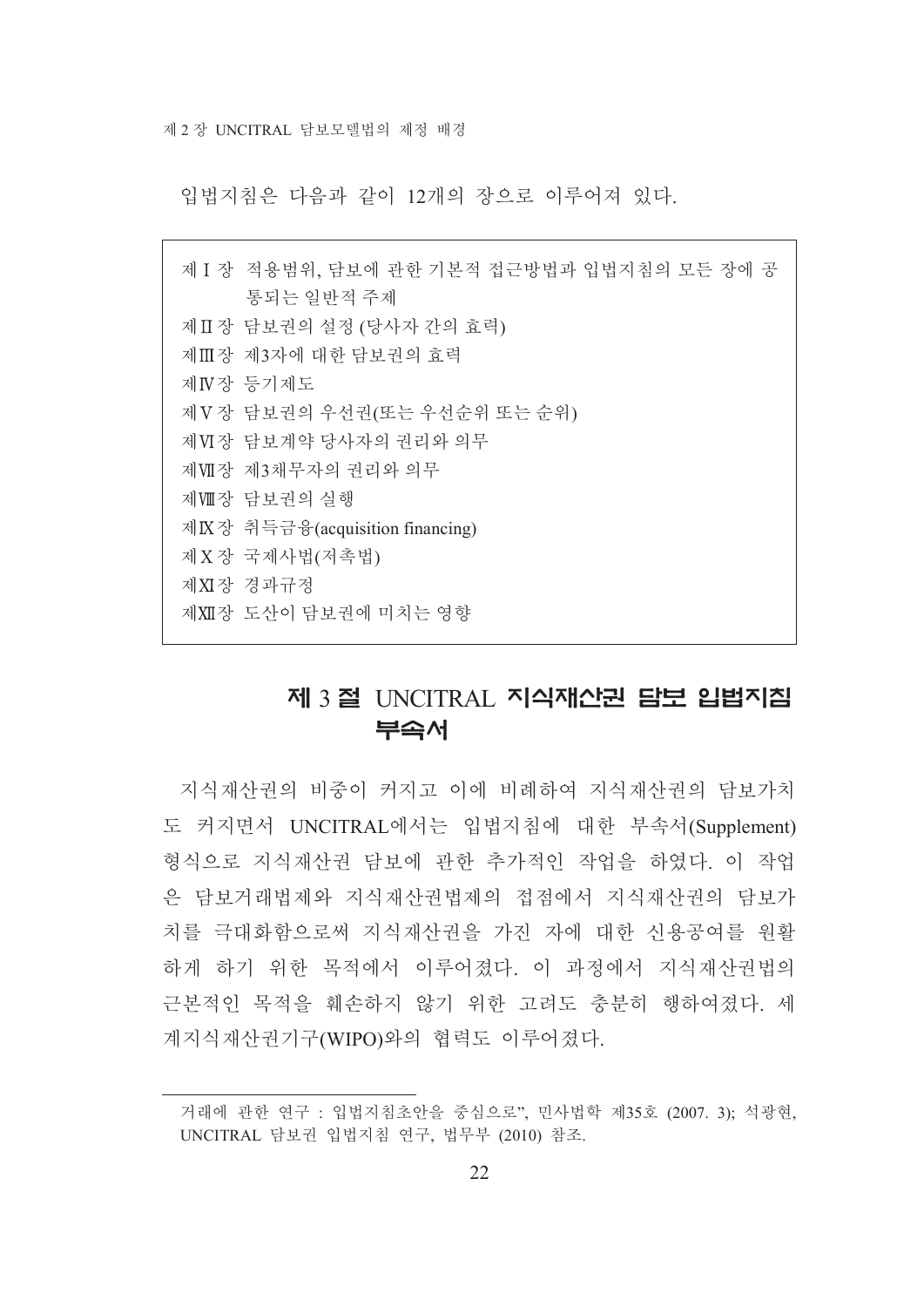그 결과 2010년 12월 6일 제57차 본회의에서 UNCITRAL 지식재산 권 담보 입법지침 부속서(Supplement to the UNCITRAL Legislative Guide on Secured Transactions dealing with Security Rights in Intellectual Property)가 공식적으로 채택되었다.3)

부속서는 다음과 같이 12개의 장으로 구성되어 있다.

제 Ⅰ 장 적용범위와 당사자 자치 제 IT장 지식재산권에 대한 담보권의 설정 제Ⅲ장 제3자에 대한 지식재산권 담보권의 효력 제N장 등기제도 제 V 장 지식재산권 담보권의 우선권 제VI장 지식재산권에 관한 담보계약 당사자의 권리와 의무 제WI장 지식재산권 금융거래에 있어서 제3채무자의 권리와 의무 제때장 지식재산권 담보권의 실행 제K장 지식재산권에 있어서의 취득금융(acquisition financing) 제 X 장 지식재산권 담보권에 적용 가능한 법 제XI장 경과규정 제XII장 지식재산권의 라이센서나 라이센시의 도산이 라이센스 계약에 따른 당사자의 권리에 관한 담보권에 미치는 영향

#### 제 4절 INCITRAL 담보둥기지침

2010년 6월에 열린 UNCITRAL 제43차 총회에서는 입법지침의 후속 작업으로서 동산담보등기에 관한 세부적인 논의를 통해 등기제도의 성공적 실행에 기반이 되는 시설이나 운영과 관련된 법적, 행정적인 사항을 담은 텍스트를 마련하도록 결의하였다.

입법지침에서는 제4장 등기제도(The Registry System) 부분에서 동산 담보등기에 관하여 규정하고 있고, 이에 대한 부속서류로 권고사항

3) A/RES/65/23.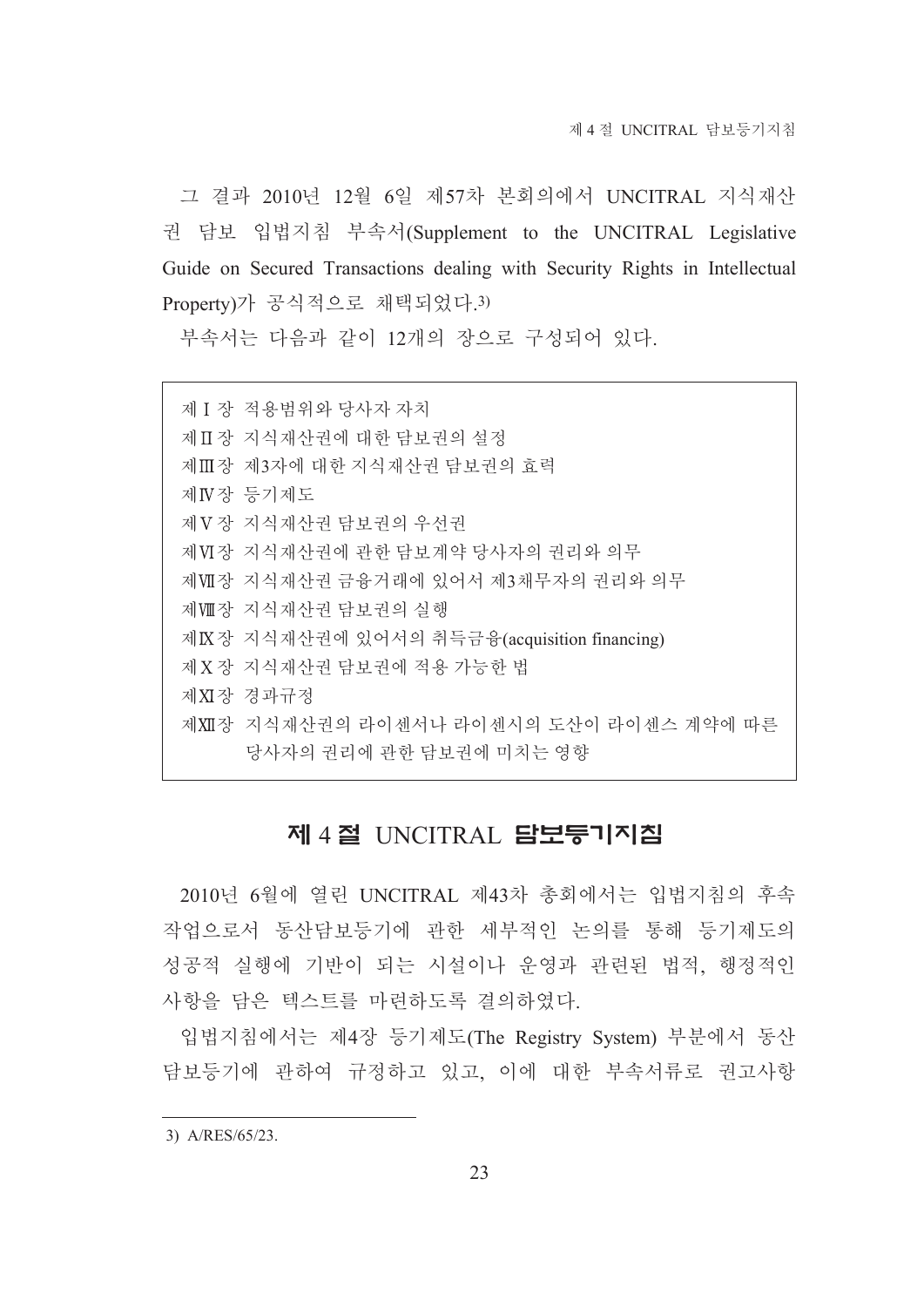(recommendation)도 상세하게 마련하여 놓고 있었는데, 실무작업반은 이러한 큰 그림을 바탕으로 등기제도의 설계와 운영에 특화된 세밀하 고 기술적인 텍스트를 마련하는 작업을 진행하였다.

이 작업은 2010년 11월부터 2013년 4월까지 진행되었고, 2013년 7월 제46차 위원회에서 『담보등기실행에 관한 UNCITRAL 지침((UNCITRAL Guide on the Implementation of a Security Rights Registry,  $\circ$   $\vec{\sigma}$  " $\vec{\sigma}$ 7 지침"이라고 한다) 으로 채택되었다. 4)

등기지침은 등기제도에 국한하여 입법지침을 보완하는 텍스트이다. 이 지침은 효율적인 동산 및 채권담보등기제도의 설립과 운영에 관한 권고사항과 주해를 담고 있다. 이 지침은 법적 문제뿐만 아니라 행정 적 문제까지도 포괄적으로 다루고 있어 특히 현대적인 등기제도를 설 립하고자 하는 개발도상국에 유용한 참고자료이다.

등기지침은 다음과 같이 7개의 장으로 구성되어 있다.

제 I 장 담보등기소의 설립과 기능 제Ⅱ장 등기소의 서비스에 대한 접근 제Ⅲ장 등기 제 IV장 최초 통지의 등기 제 V 장 수정 통지와 말소 통지의 등기 제 VI장 검색 기준과 검색 결과 제때장 등기 및 검색 수수료

## 제 5절 UNCITRAL 담보모델법 작업의 개시

I. 담보모델법 작업의 배경

위에서 살펴 본 입법지침과 지식재산권 부속서, 등기지침은 모두 담

<sup>4)</sup> UNCITRAL 등기지침 일반에 관해서는 권영준, UNCITRAL 담보등기제도 실행에 관한 지침 연구, 한국법제연구원, 2013 참조.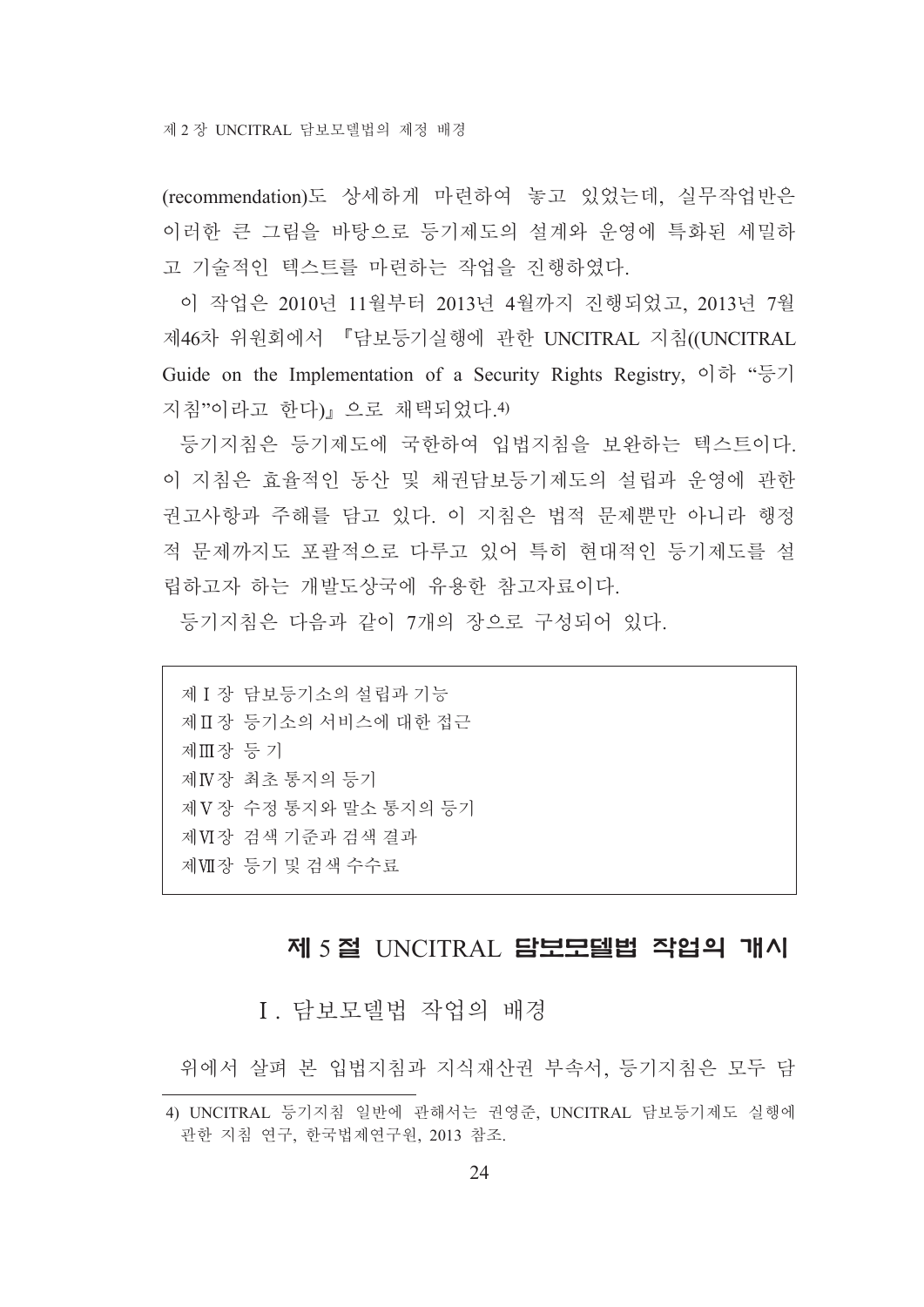보법 분야의 국제적 통일 내지 조화를 위한 지속적인 노력의 결과물 이었다. 이러한 결과물이 한 단계 더 진화된 법 통일 내지 조화의 상 태에 이르기 위해서는 조약 또는 모델법의 제정이 필요하다.

조약은 비준한 국가에 법적 구속력을 가지므로 가장 강력한 형태의 결과물이다. 실제로 국제물품매매협약(CISG)처럼 많은 나라들이 가입 하여 법적 구속력을 발휘하는 조약도 없지 않다. 그러나 그만큼 조약 의 성안과 체결, 비준에는 많은 장애물들이 존재한다. 특히 각국의 법 이 다른 경우에는 그러한 과정을 거치는 것이 쉽지 않다.

모델법은 문자 그대로 모델법에 불과하므로 법적 구속력을 가지지 않는다. 따라서 조약과 비교하면 약한 형태의 결과물이라고 할 수 있 다. 그러나 단순한 입법지침보다는 더 실정법에 가까운 모습과 내용 을 가진다. 그러므로 각국이 국내의 법을 제정하거나 개정하는 데에 모델법을 더욱 요긴하게 참조할 수 있다. 또한 법적 구속력을 가지는 것이 아니므로 그 성안 과정에서 마찰과 갈등이 줄어들 수 있다.

UNCITRAL은 모델법의 형태로 담보법 분야의 법 통일 내지 조화 작업을 지속하기로 하고, 2013년 12월부터 실무작업반으로 하여금 그 작업을 개시하게 하였다. 아마도 모델법의 작성이 2002년 이후 이루 어진 일련의 노력에 방점을 찍을 것으로 생각된다. 우리나라도 대표 단을 파견하여 모델법 작성 작업에 관여하고 있다.

2013년 12월 2일부터 6일까지 오스트리아 비엔나에서 열린 제6실무 작업반(담보) 제24차 회의에는 필자 이외에 서울고등법원 정재훈 판 사와 서울중앙지방검찰청 구상엽 검사가 우리나라 대표단으로 참여 하였다.

2014년 3월 31일부터 4월 4일까지 미국 뉴욕에서 열린 제6실무작 업반(담보) 제25차 회의에는 필자 이외에 서울고등법원 정재훈 판사 와 법무부 법무심의관실 이응철 검사가 우리나라 대표단으로 참여하 였다.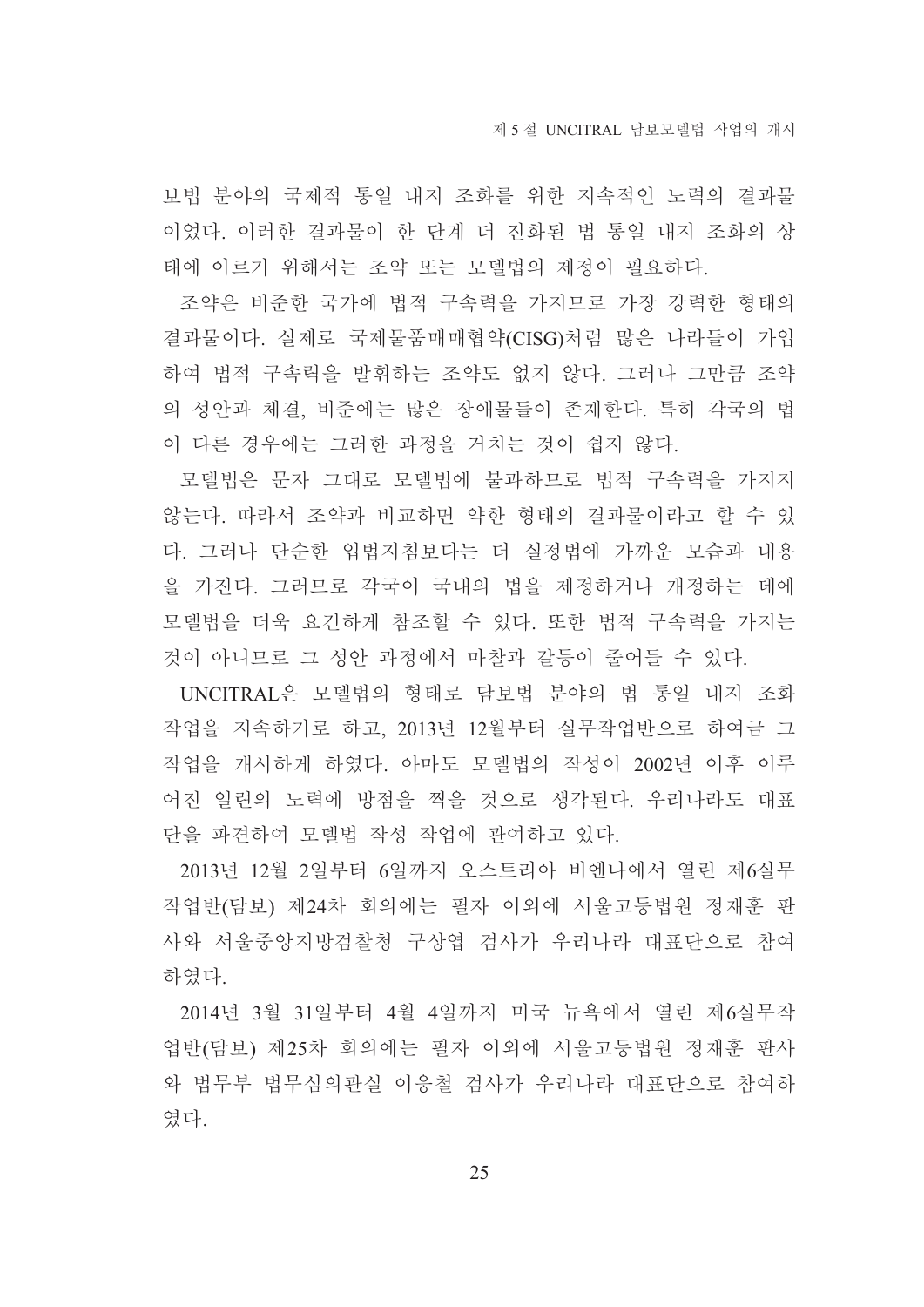2014년 12월 8일부터 12일까지는 오스트리아 비엔나에서 제6실무작 업반(담보) 제26차 회의가 개최될 예정이다. 이 회의에 참여할 우리나 라 대표단은 아직 구성되지 않았다.

#### Ⅱ. 본 보고서의 서술방법

담보모델법 작업은 시작한 지 1년이 채 되지 않았으므로 현재는 어 렴풋한 초기의 모델법안이 나와 있을 뿐 확정적인 내용을 담고 있지 않다. 또한 초기의 논의 역시 모델법안의 방향성과 체계, 상세함의 정 도에 집중되어 이루어졌던 관계로 내용 자체에 대한 논의도 아직은 초보적인 단계에 머물러 있다. 향후 최소한 2-3년 간 모델법의 상세한 내용에 대해 많은 토론이 진행될 것이고 그 논의를 통해 형성되는 공 감대에 따라 최종 모델법이 작성될 것이다. 그러므로 현재 상태의 모 델법안을 소개하고 번역하는 의미에는 한계가 있을 수밖에 없다.

하지만 그 내용과 이를 둘러싼 초기의 논의 현황, 그리고 초기 단계 에서 개진되었던 우리나라 대표단의 의견을 살펴보는 것은 나름대로 의 의미가 있을 것이다. 이를 통해 모델법안의 쟁점들과 향후의 전망 을 파악할 수 있을 것이다.

아래에서는 2014년 10월 현재의 UNCITRAL 담보모델법안을 그 법 안의 차례에 따라 소개한다. 참고로 이 담보모델법안은 2013년 12월 제24차 회의와 2014년 4월 제25차 회의에서 논의된 사항을 반영하여 2014년 8월말 UNCITRAL 사무국에서 마련한 법안으로서 2014년 10월 15일 현재까지 아직 공식 웹사이트에는 공개되지 않은 것이다. 그러 므로 이 연구보고서에서 다루는 담보모델법안은 2014년 10월 15일을 기준으로 존재하는 비공개법안이다. 이는 어디까지나 모델법 작성작 업의 초기 단계에서 토론용으로 마련된 것이므로 향후 작업의 진행과 정에 따라 그 체계와 내용이 상당 부분 달라질 수 있다는 점을 알려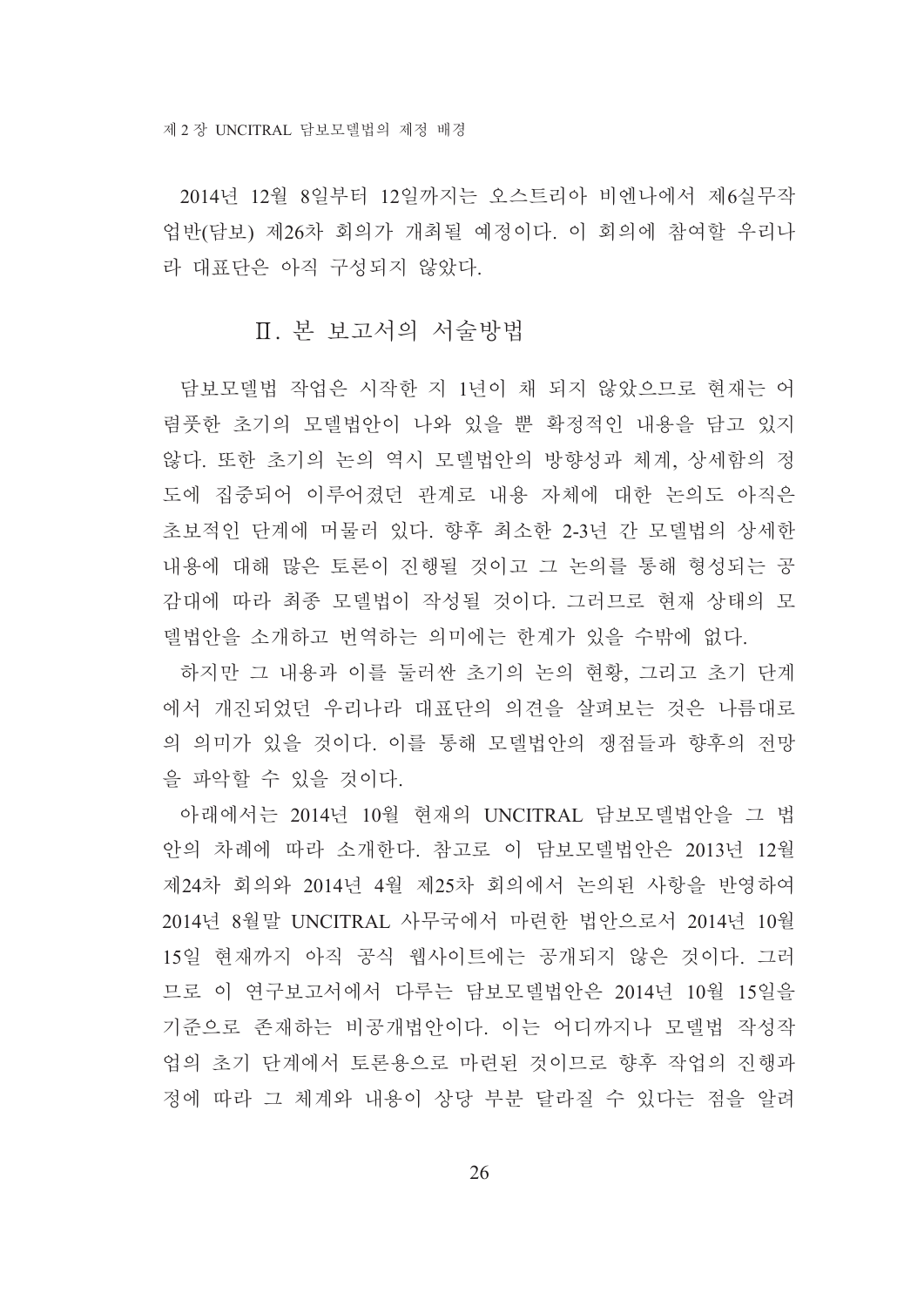둔다. 또한 아래에서 설명하는 담보모델법안의 조항 중에는 담보모델 법안에 포함시킬 것인지 여부를 결정하기 위해 임시적으로 상정해 놓 은 것도 포함된다.

아래에서는 현재 상태의 모델법안을 번역하여 그 내용을 소개하고 (제3장 UNCITRAL 담보모델법안의 내용), 이에 대한 개략적인 소개, 논의 내용 및 전망을 제시한 뒤(제4장 UNCITRAL 담보모델법안의 분 석과 향후 전망), 이 연구보고서를 끝맺고자 한다(제5장 결론).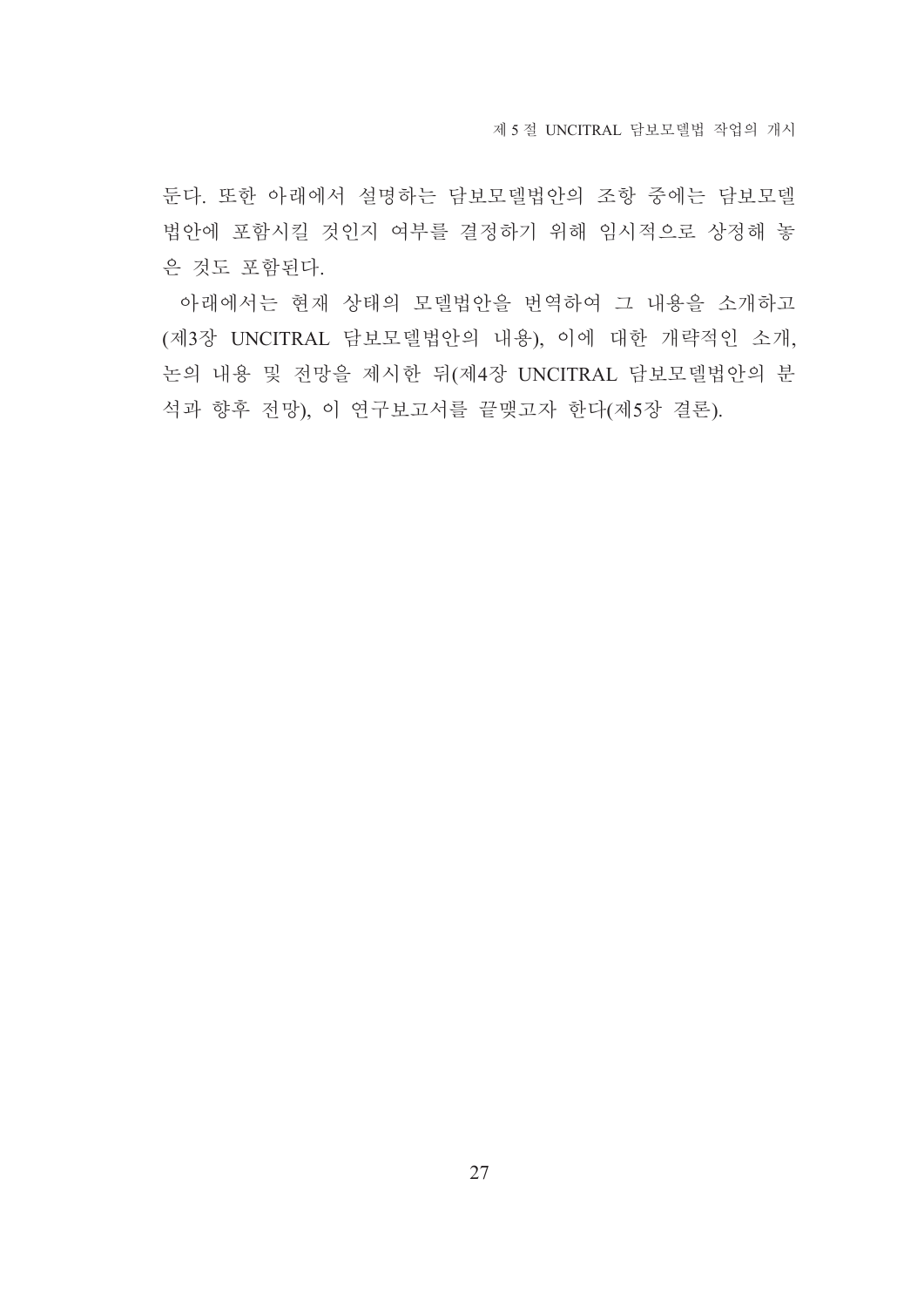## 제 3 장 UNCITRAL 담보모델법안의 내용 (2014년 10월 15일 기준)

#### 제 1절 적용범위 및 일반 조항

1. 제1조(적용범위)

- 제1항 : 이 법은 거래의 형태 또는 당사자가 사용한 용어, 자산의 유형, 담보설정자와 담보권자의 지위 또는 피담보채무의 성질을 불문하고, 지급 또는 채무 이행을 담보하기 위하여 동산(movable assets)5)에 관하여 계약으로 설정된 모든 권리에 적용되다.
- 제 2 항 : 제80조 내지 제93조 및 제95조 (b)의 예외를 제외하고는, 이 법은 채권양도에도 적용되다.
- 제 3 항 · 제1항과 제2항에도 불구하고 이 법은 다음 사항에는 적용 되지 않는다.
	- 독립적 확약(independent undertaking) 하에서 발생한 권리
	- 다른 법에 의하여 규율되는 항공기, 선로 위에서 움직이는 물 건, 우주(space) 관련 객체, 선박 기타 이동용 장치의 유형들에 대한 문제
	- 이 법이 지식재산권법과 저촉되는 경우의 지식재산권
	- 중개 증권(intermediated securities)
	- 상호계산계약에 의하여 규율되는 재정계약으로부터 발생하는 지급채권(다만 거래 종결 후 남게 되는 채권은 제외)
	- 외환거래로부터 발생하는 지급채권
	- 이 법의 적용이 배제되는 자산유형에서 발생하는 대금(proceeds)

<sup>5)</sup> 여기에서의 동산은 채권이나 유가증권에 기한 권리 등 무형자산까지 포함하는 개 념이므로 우리 민법상 동산보다 넓은 개념이다.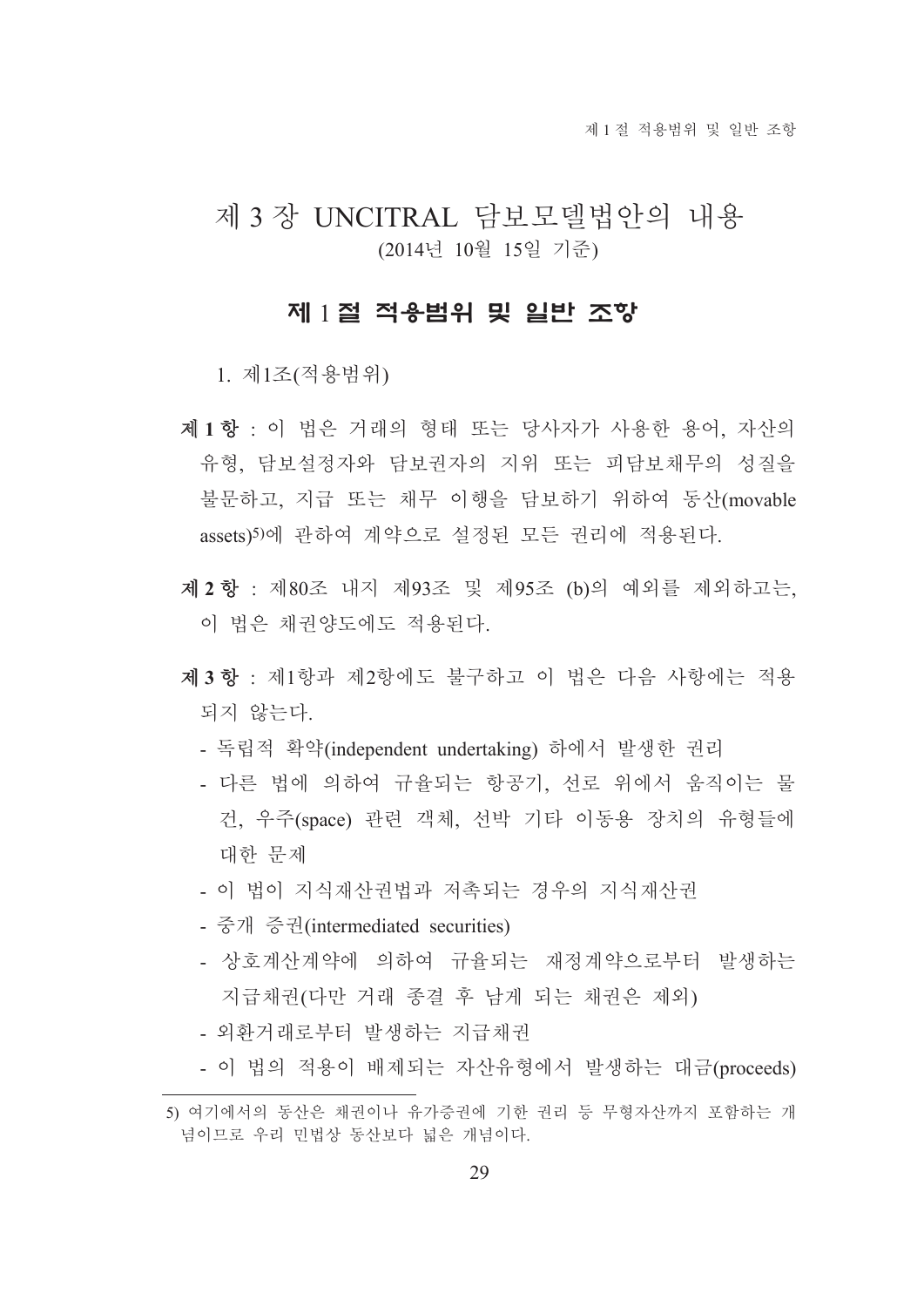제 3 장 UNCITRAL 담보모델법안의 내용 (2014년 10월 15일 기준)

> (대금 그 자체가 이 법의 자산유형에 해당하는 경우를 포함)으 로서 다른 법의 적용을 받는 것

- 제 4 항 : 이 법은 개인, 가족 또는 가정의 목적을 위해 성립한 담보 권에는 적용되지 않는다.
- 제5항 : 이 법은 개인, 가족 또는 가정의 목적으로 이루어진 거래 당사자의 보호에 관한 특별법 하에서 발생한 담보채권에 따른 담 보설정자 또는 채무자의 권리와 의무에 영향을 미치지 않는다.
- 제 6 항 · 이 법의 제4항과 제5항은 소기업에도 적용되다.
- 제 7 항 : 제10조와 제11조에서 달리 정하지 않는 한, 이 법은 특정 한 유형의 자산에 대한 담보권의 성립과 실행, 그 양도성에 대한 계약적 또는 법적 제한에 영향을 미치지 않는다.

2. 제2조(정의)

- 이 법에 따른 정의는 다음과 같다.
- 취득담보권자(Acquisition secured creditor) : 취득담보권을 가진 자.
- 취득담보권(Acqusition security right) : 매매대금 또는 그 이외의 관 련 채무를 담보하기 위해 유형자산 또는 지식재산권에 관하여 설 정된 담보권으로서 그 실행을 위해 담보권자가 그 자산을 취득할 수 있도록 한 것.
- 양도(Assignment) : 한 사람(양도인)의 다른 사람(양수인)에 대한 채권의 완전한 양도.
- 은행계좌(Bank account) : 은행에 의하여 관리되는 계좌로서 자금 이 연결되어 있는 것. 당좌계좌뿐만 아니라 저축 또는 정기예금계 좌를 포함. 은행에 대한 지급채권으로서 유가증권에 의하여 증명 되는 것은 포함하지 않음.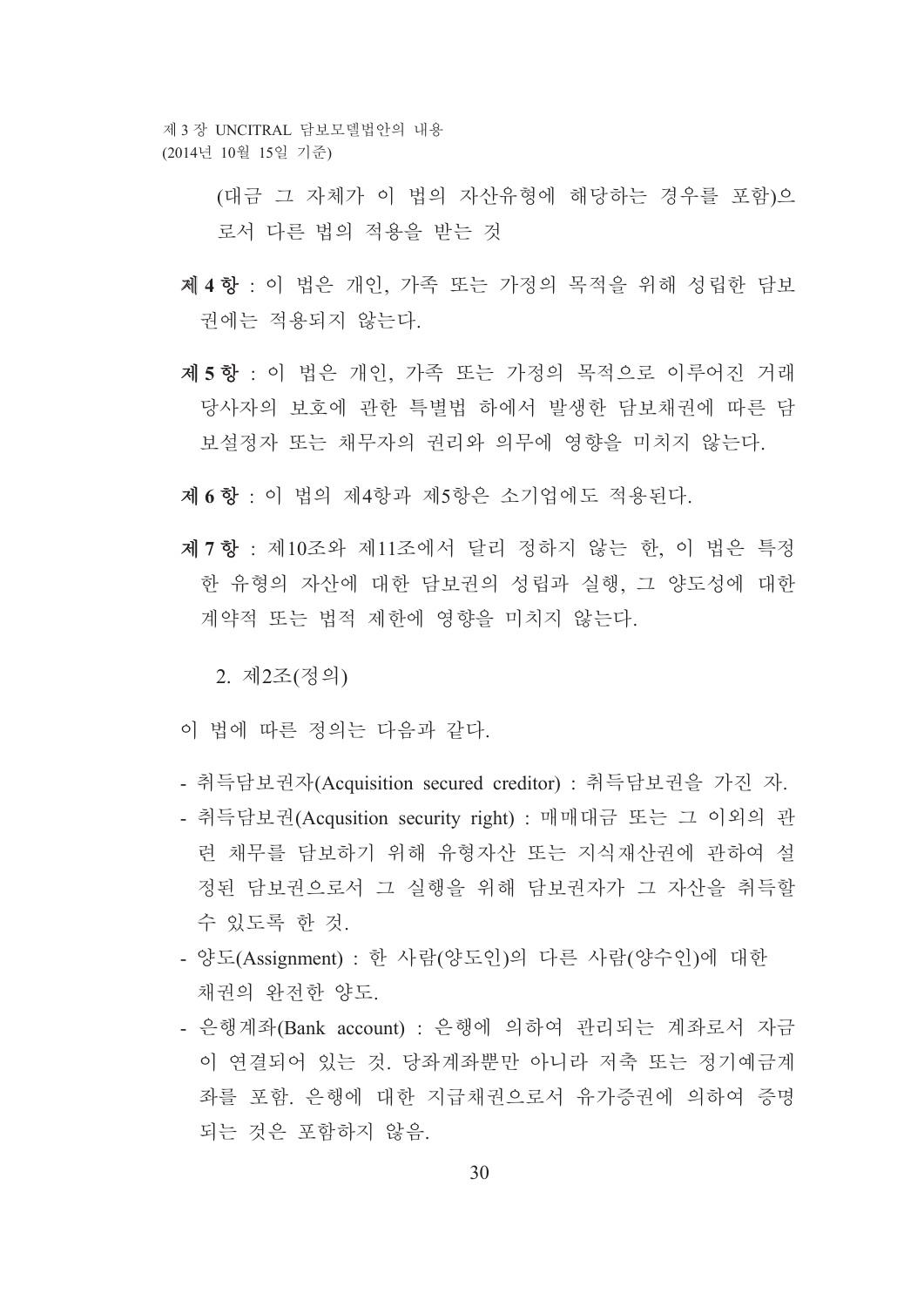- 증서화된 무중개 증권(Certificated non-intermediated securities) : 종 이 증서에 화체된 무중개 증권.
- 경합하는 권리주장자(Competing claimant) : 담보자산에 관하여 당 해 담보채권자와 경합하는 권리를 가지는 자로서, 동일한 담보자 산 또는 그 대금에 관하여 다른 담보권을 가지는 채권자, 이에 대 하여 다른 권리를 가지는 채권자, 담보설정자에 관한 도산절차에 있어서의 도산관재인과 도산채권자, 또는 담보자산의 매수인, 임 차인 또는 라이센시를 포함함.
- 소비재(Consumer goods) : 개인, 가정 또는 가족이 사용할 목적의 유형자산.
- 지배계약(Control agreement) : 증서화되지 않은 무중개 증권의 발 행자, 담보설정자, 담보권자 사이에 서명이 기재된 서면으로 체결 된 계약으로서, 발행자가 담보권자로부터 그 증권에 관한 지시를 받도록 한 것.
- 채무자(Debtor) : 피담보채무에 따른 지급 또는 기타 이행의 의무 를 부담하는 자로서 피담보채무의 보증인과 같은 2차적 채무자를 포함함. 편의상 채권의 완전한 양도에 있어서 양수인을 포함함. 채무자는 반드시 담보설정자와 일치할 필요가 없음.
- 채권의 채무자(Debtor of the receivable) : 채권의 지급채무를 부담 하는 자로서 그 채무의 보증인 등과 같은 제2차적 채무자를 포함함.
- 장비(Equipment) : 영업을 수행하는 자에 의하여 사용되는 유형자산.
- 장래 자산(Future asset) : 담보설정계약이 체결될 시점에 존재하지 않거나, 담보설정자가 소유 또는 담보제공권을 가지지 않는 동산.
- 담보설정자(Grantor) : 자신 또는 타인의 채무를 담보하기 위해 담 보권을 설정하는 자로서 각국이 정하는 바에 따라 소유권유보부 매수인이나 금융리스의 임차인 포함. 또한 채권의 완전한 양도에 있어서의 양수인도 포함함.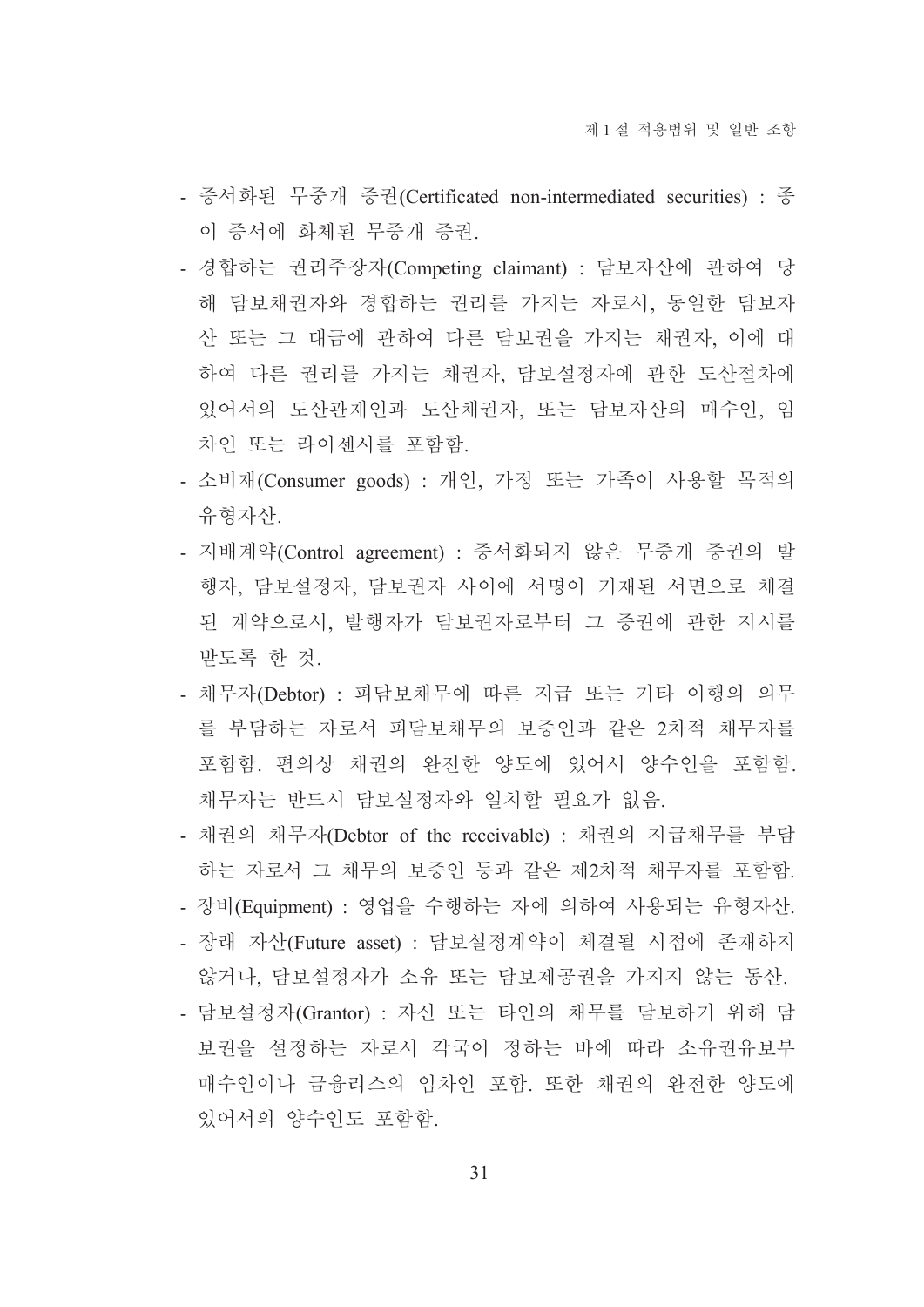제 3 장 INCITRAL 담보모델법안의 내용 (2014년 10월 15일 기준)

- 도산관재인(Insolvency representative) : 임시적으로 선임되는 자를 포함하여 도산절차에서 회생 또는 파산재단의 청산을 관리하는 사람 또는 기구.
- 무형자산(Intangible asset) : 유형자산 이외의 모든 동산. 무체재산, 채권, 또는 그 이외의 권리에 대한 의무를 포함함.
- 중개 증권(Intermediated securities) : 증권계좌에 연결된 증권 또는 증권계좌에 연결된 증권으로부터 발생하는 권리 또는 이익.
- 재고(Inventory) : 담보설정자의 통상적인 영업과정에서 매매 또는 임대를 위해 보유되는 유형자산(원재료나 가공 중인 재료 포함).
- 인식(Knowledge) : 추정적 인식이 아닌 현실적 인식.
- 혼화물 또는 산물(Mass or product) : 금전 이외의 유형자산으로서 각각의 독립성을 잃을 정도로 물리적으로 다른 유형자산과 결합 되거나 통합된 것.
- 금전(Money) : 각국에서 법적으로 승인된 통화. 은행계좌에 연결 된 자금이나 수표와 같은 유가증권은 포함하지 않음.
- 무중개 증권(Non-intermediated securities) : 중개 증권 이외의 증권.
- 통지(Notice) : 서면으로 행해지는 통신(communication).
- 담보권의 통지(Notification of the security right) : 담보자산이 되는 채권과 담보권을 합리적으로 특정하는 통지.
- 원계약(Original contract) : 계약에 따라 발생한 채권의 경우 그 채 권이 발생하게 된 원래의 계약.
- 점유(Possession) : 유형자산의 혁실적인 지배. 추정적. 의제적 또는 상징적 점유는 포함하지 않음.
- 우선권(Priority) : 경합하는 권리주장자에 앞서 담보권의 경제적 이익을 누릴 수 있는 사람의 권리.
- 대금(Proceeds) : 담보자산의 매매 기타 처분, 추심, 임대, 라이센 스, 대금의 대금, 천연과실, 배당금, 보험대금, 하자나 손해 또는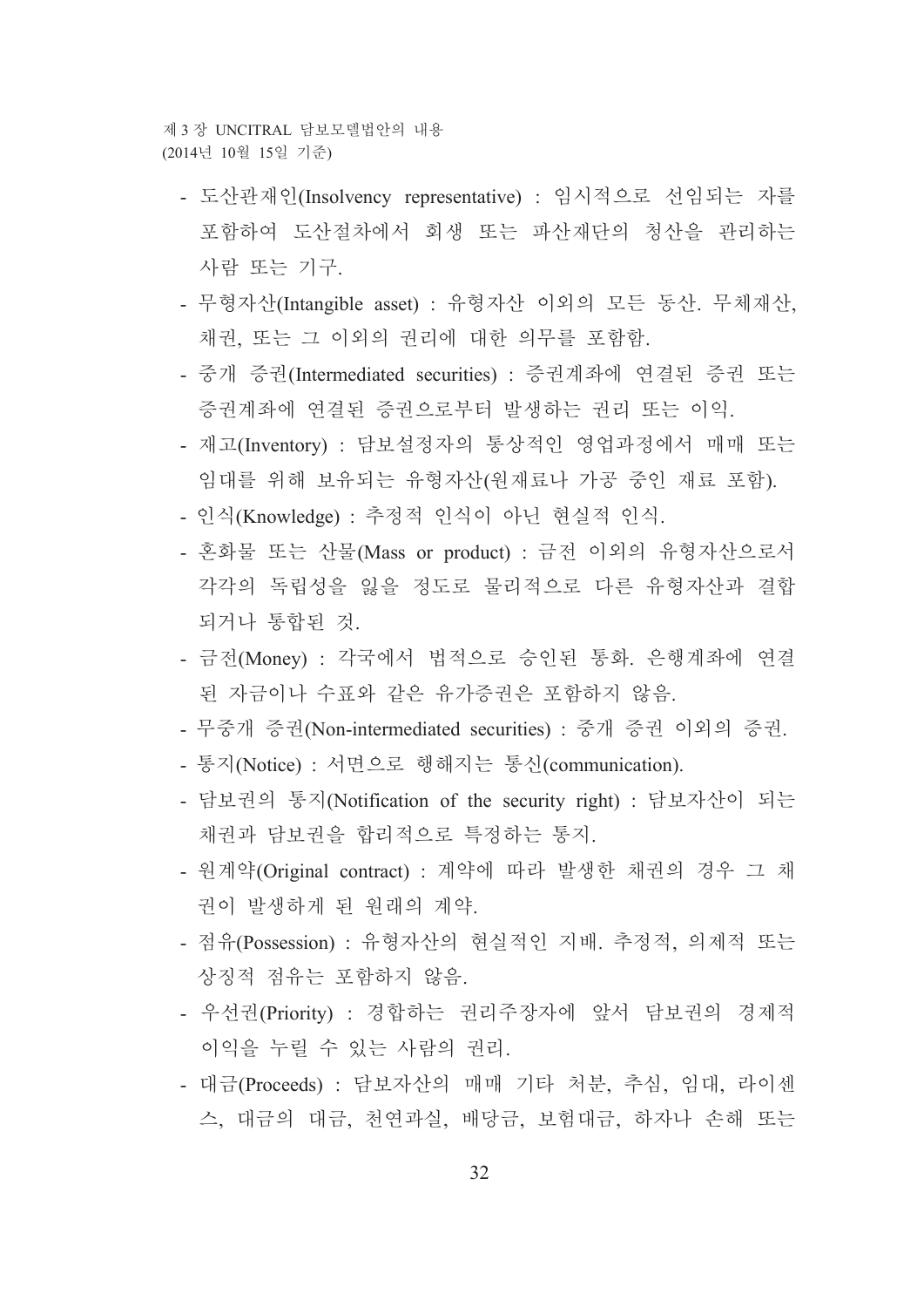손실로 인하여 발생하는 권리를 포함하여 담보자산으로부터 받는 모든 것.

- 채권(Receivable) : 금전적 채무의 지급을 구할 수 있는 권리. 유가 증권에 의하여 증명되는 권리나 독립적 확약 하에서 대금을 받을 수 있는 권리, 은행계좌에 연결된 자금의 지급권리는 포함하지 않음.
- 규칙(Regulation) : 등기소에 있어서 정보의 접수, 저장, 공개 등과 관련하여 각국에 의하여 채택된 규정.
- 담보권자(Secured creditor) : 담보권을 가지는 채권자. 편의상 담보 권자에는 채권의 완전한 양도에 있어서의 양수인을 포함함.
- 피담보채무(Secured obligation) : 담보권에 의하여 담보되는 채무. 편의상 피담보채무에는 채권의 완전한 양도에 있어서의 채무를 포함함.
- 담보설정계약(Security agreement) : 형식과 용어를 불문하고, 담보 설정자와 담보권자가 담보권을 성립시키기 위해 체결하는 계약. 편의상 담보설정계약에는 채권의 완전한 양도계약을 포함함.
- 증권(Securities) : 발행자, 발행자의 채무 또는 발행자의 사업에 대 한 지분 기타 이와 유사한 참여권으로서 분할 가능한 집합에 속 하고, 증권거래소나 금융시장 또는 다른 매개를 통해 거래될 수 있는 대상.
- 담보권(Security right) : 동산에 대하여 계약에 의하여 성립된 권리 로서 지급 또는 채무의 이행을 담보하는 권리. 당사자가 이를 담 보권으로 이름 붙였는지는 중요하지 않음. 편의상 담보권은 채권 의 완전한 양도에 있어서 양수인의 권리를 포함함.
- 담보권의 통지(Security right notice) : 등기소에 담보권에 관한 정 보를 서면에 의하여 알리는 것. 여기에서의 통지는 최초의 통지일 수도 있고 수정 또는 취소통지일 수도 있음.
- 유형자산(Tangible assets) : 소비재, 재고, 장비를 포함하여 모든 유 형적인 동산.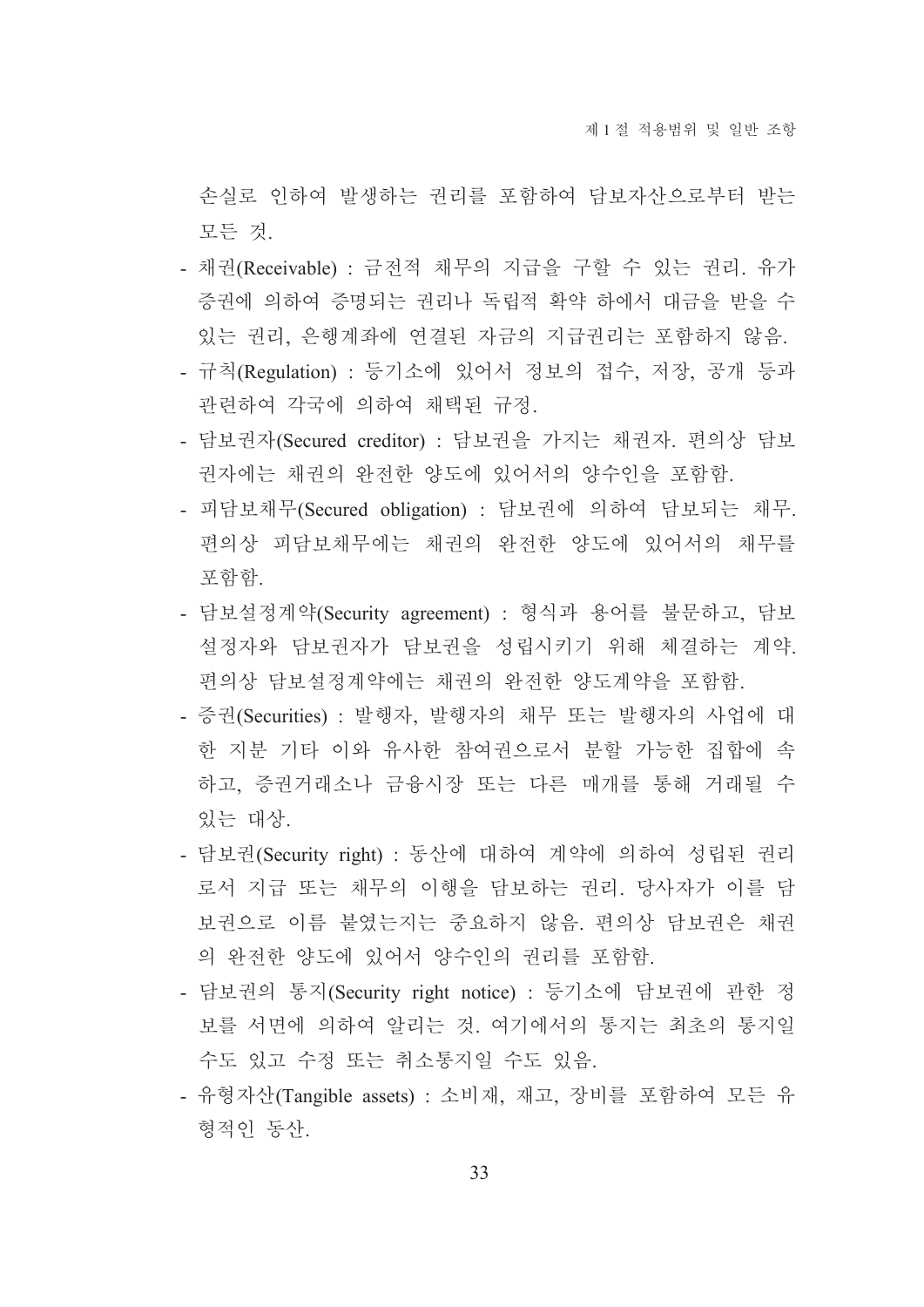제 3 장 UNCITRAL 담보모델법안의 내용 (2014년 10월 15일 기준)

3. 제3조(당사자의 자치)

- 제1항 : 제4조에서 달리 정하는 경우를 제외하고는, 당사자는 계약 으로 그들의 권리와 의무에 관한 이 법의 조항들의 적용을 배제 하거나 그 적용되는 내용을 수정할 수 있다.
- 제 2 항 : 이 조항 제1항의 계약은 그 계약의 당사자가 아닌 자의 권 리에 영향을 미치지 않는다.

4. 제4조(행위의 일반기주)

- 제1항 : 당사자가 자신의 권리를 행사하거나 의무를 이행함에 있어 서 신의성실에 부합하고 상업적으로 합리적인 방식으로 하여야 한다.
- 제 2 항 : 제1항에서 규정한 행위의 일반기준은 계약 또는 일방적인 방법으로 포기되거나 변경될 수 없다.

#### 제 2절 담보권의 성립

1. 제5조(담보설정계약)

- 제1항 : 담보권은 이 조항 제2항 내지 제5항에 따라 담보설정계약 에 의하여 성립하다.
- 제 2 항 : 담보설정계약은 1 담보권 성립의 취지, 2 담보권자와 담 보설정자의 특정, 3 피담보채무에 대한 기술, 4 담보자산에 대 한 합리적 특정, 5 (근담보의 경우) 채권최고액에 대한 내용을 담아야 한다.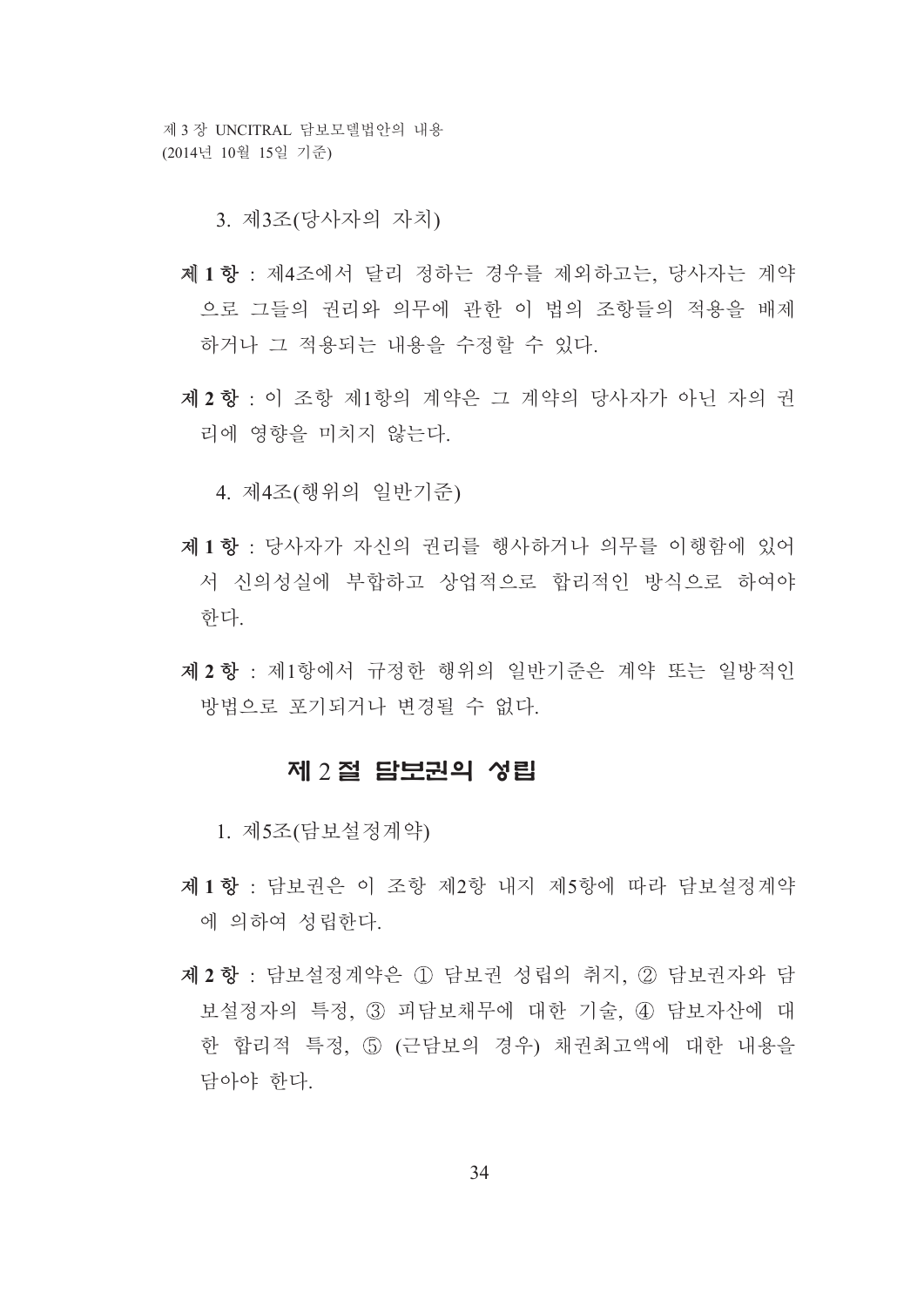- 제3항 : 이 조항 제4항의 제한 하에서 담보설정계약은 제2항에 기 재된 내용을 포함한 서면으로 체결하고 담보설정자의 서명이 있 어야 하다
- 제 4 항 : 다만 담보자산의 점유를 담보권자에게 이전하는 경우에는 구두로 계약을 체결할 수 있다.
- 제5항 : 이 조항에 따라 성립한 담보권은 담보설정자와 담보권자 사이에 효력을 발생한다.

2. 제6조(피담보채무)

담보계약에 따라 성립하는 담보권은 현재 채무나 장래 채무, 특정 채무나 특정 가능한 채무. 조건부 채무나 무조건부 채무. 확정 채무나 변동 채무 등 어떠한 유형의 채무라도 피담보채무로 할 수 있다.

3. 제7조(담보자산)

- 제1항 : 이 조항 제3항의 제한 하에서 담보설정계약은 어떤 유형 의 자산에 대해서도 체결할 수 있다. 담보자산의 일부나 담보자산 에 관한 분할되지 않는 권리에 대해서도 체결할 수 있다.
- 제 2 항 : 담보설정계약은 장래 발생할 자산도 담보대상으로 삼을 수 있다. 이때에는 담보설정자가 그 자산을 실제로 취득하거나 그 자 산을 담보로 제공할 권한을 취득하는 경우에 담보권이 발생한다.
- 제3항 : 담보설정자의 모든 자산 또는 일정한 범주에 속하는 모든 자산에 대해서도 담보권을 설정할 수 있다. 이때 그 자산을 개별 적으로 특정할 필요가 없다.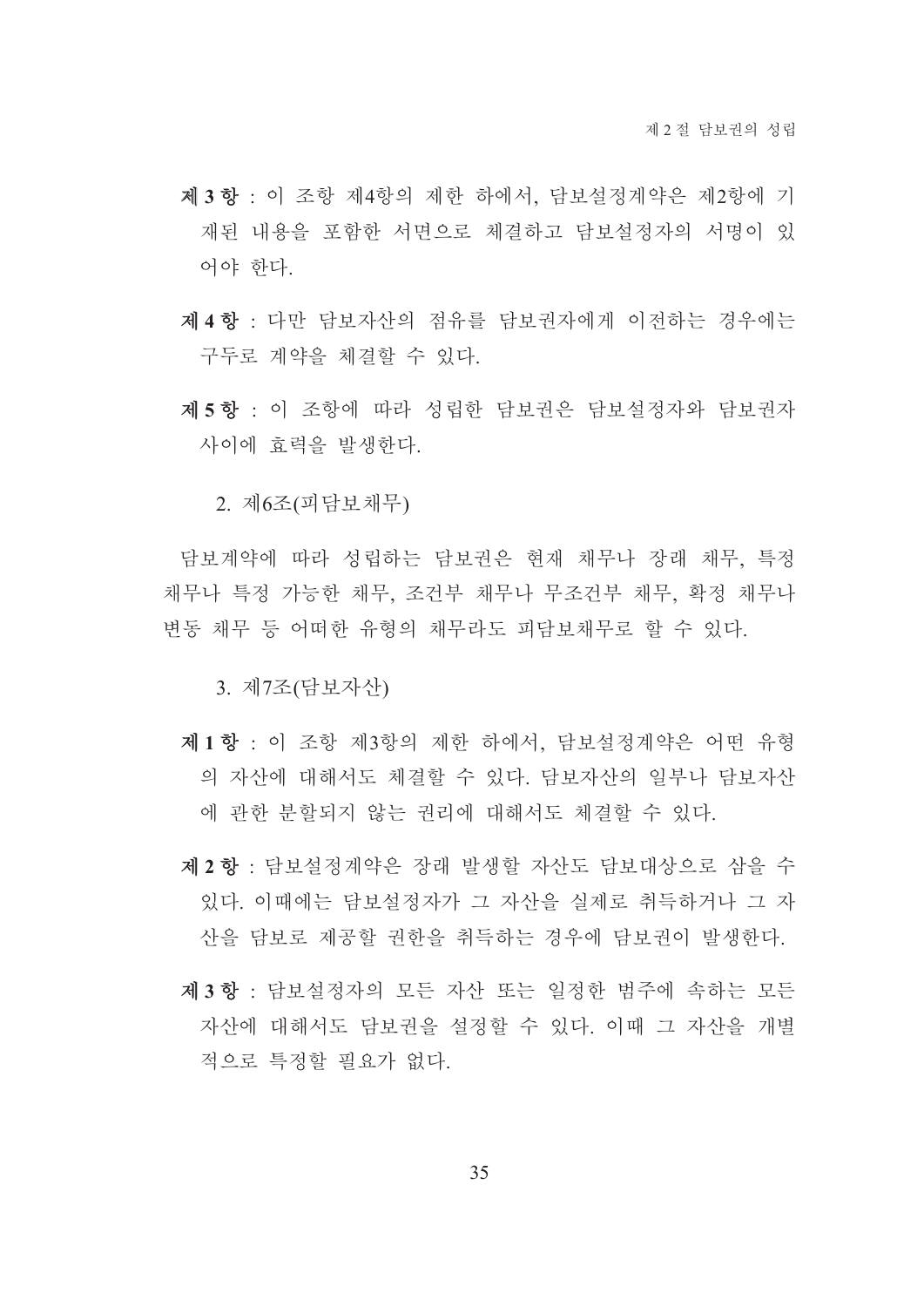제 3 장 UNCITRAL 담보모델법안의 내용 (2014년 10월 15일 기준)

4. 제8조(대금)

- 제1항 : 담보자산에 대한 담보권의 효력은 특정 가능한 대금(proceeds) 에도 미치다.
- 제 2 항 : 은행계좌에 연동된 금전이나 자금이 대금(proceeds)에 해당 하고, 그것이 동종의 다른 자산과 혼화(commingle)되어 더 이상 특정할 수 없게 된 때도 있다. 이때에는 그 혼화 직전의 금액에 해당하는 대금으로 특정된다(a)). 혼화 이후의 자산 총액이 혼화 직전의 금액에 미치지 못하는 때에는 그 자산이 최저인 때의 가 액에 그 이후 혼화된 대금을 더한 금액을 특정할 수 있는 대금으 로 취급한다((b)).

5. 제9조(혼화물 또는 산물에 혼화된 자산)

- 제1항 : 혼화물(mass) 또는 산물(product)에 혼화되기 전의 유형자산 에 설정된 담보권은 혼화물 또는 산물에 계속 존속하다.
- 제 2 항 : 제1항에 따라 혼화물 또는 산물에 존속하는 담보권은 그 유형자산이 혼화물 또는 산물의 부분이 되기 직전의 담보자산의 가치로 제한되다.

6. 제10조(양도금지특약)

- 제1항 · 담보설정자와 담보권자 사이에 채권에 과하여 설정하 담보 권은 최초 또는 이후의 담보설정자와 채권의 채무자, 또는 그 이 후의 담보권자 사이에 채권에 관한 담보권 설정을 제약하는 합의 에 의하여 영향을 받지 않는다.
- 제 2 항 : 이 조항은 제1항에서 언급한 합의의 위반을 이유로 한 담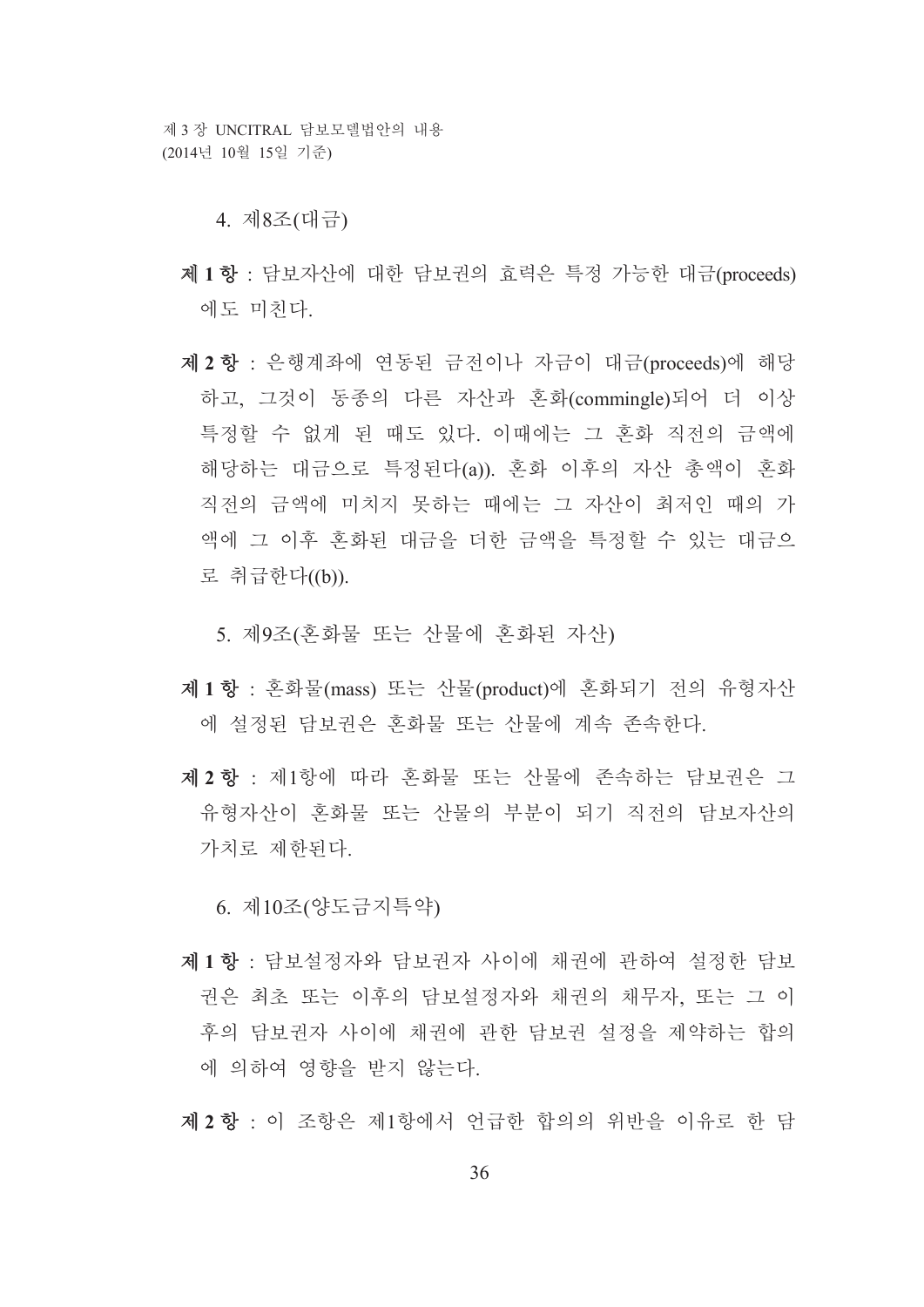보설정자의 채무나 책임에 영향을 미치지 않는다. 그러나 이러한 합의의 당사자는 위 합의 위반만을 이유로 원계약 또는 담보설정 계약의 효력을 부인하거나 제73조 제3항에 언급한 바처럼 담보설 정자에 대한 위반을 이유로 발생하는 권리를 담보권자에게 주장 할 수 없다.

제3항 : 제1항에서 언급한 합의의 당사자가 아닌 자는 그러한 합의 의 존재를 알았다는 이유만으로 책임을 부담하지 않는다.

제 4 항 : 이 조항은 다음과 같은 채권에만 적용된다.

- 물품 또는 금융 서비스(financial services) 이외의 서비스를 공급하거 나 리스하는 계약으로부터 발생하는 채권, 건축계약으로부터 발생 하는 채권, 부동산의 매매 또는 리스계약으로부터 발생하는 채권.
- 산업재산권 기타 지식재산권 또는 재산적 가치 있는 정보의 양도, 리스 또는 라이센스에 관한 계약으로부터 발생하는 채권.
- 신용카드 거래로부터 발생하는 지급채무에 관한 채권.
- 둘 이상의 당사자 사이에 체결된 상호계산계약으로부터 발생하는 채권
	- 7. 제11조(채권, 유가증권 또는 그 밖의 무형자산의 지급 또는 이 행에 관한 재산권)
- 제1항 : 채권, 유가증권 또는 그 밖의 무형자산에 대한 담보권자는 담보설정자 또는 담보권자의 별도 조치 없이도 그 채권, 유가증권 또는 그 밖의 무형자산의 지급 또는 이행에 대한 재산권을 가진다.
- 제 2 항 : 이 조항 제1항에서 언급한 권리가 독립적 확약인 경우에 는, 담보권은 독립적 확약 하에 대금을 받을 권리에 자동적으로 확장된다.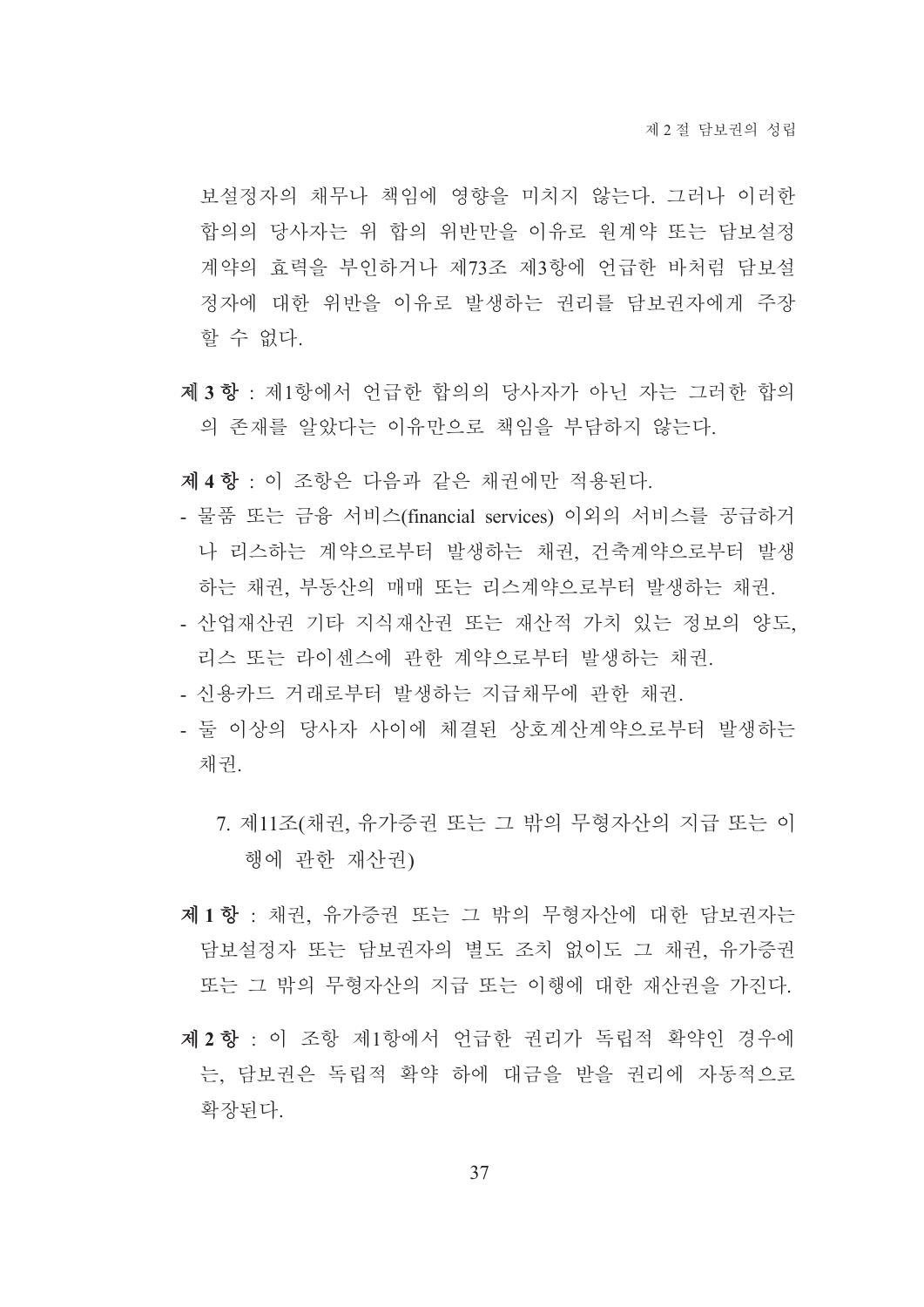제 3 장 INCITRAL 담보모델법안의 내용 (2014년 10월 15일 기준)

- 제3항 : 이 조항은 다른 법에 의할 때 피담보채권과 부리하여 처부 할 수 있는 부동산의 권리에는 영향을 미치지 않는다.
- 제 4 항 : 채권, 유가증권 또는 그 밖의 무형자산에 대한 담보권자는, 담보설정자와 채권의 채무자, 유가증권 또는 무형자산의 의무자가 그 권리에 관한 담보권의 설정을 제약하는 합의에 의하여 영향을 받지 않는다.
- 제5항 : 이 조항은 제4항에서 언급한 합의의 위반을 이유로 한 담 보설정자의 채무나 책임에 영향을 미치지 않는다. 그러나 이러한 합의의 당사자는 위 합의 위반만을 이유로 워계약 또는 담보설정 계약의 효력을 부인하거나 제73조 제3항에 언급한 바처럼 담보설 정자에 대한 위반을 이유로 발생하는 권리를 담보권자에게 주장 할 수 없다.
- 제 6 항 : 제4항에서 언급한 합의의 당사자가 아닌 자는 그러한 합의 의 존재를 알았다는 이유만으로 책임을 부담하지 않는다.
- 제 7 항 : 이 조항은 다음과 같은 채권에만 적용된다.
- 물품 또는 금융 서비스(financial services) 이외의 서비스를 공급하 거나 리스하는 계약으로부터 발생하는 채권, 건축계약으로부터 발생하는 채권, 부동산의 매매 또는 리스계약으로부터 발생하는 채권.
- 산업재산권 기타 지식재산권 또는 재산적 가치 있는 정보의 양도, 리스 또는 라이세스에 과하 계약으로부터 발생하는 채권
- 신용카드 거래로부터 발생하는 지급채무에 관한 채권.
- 둘 이상의 당사자 사이에 체결된 상호계산계약으로부터 발생하는 채권.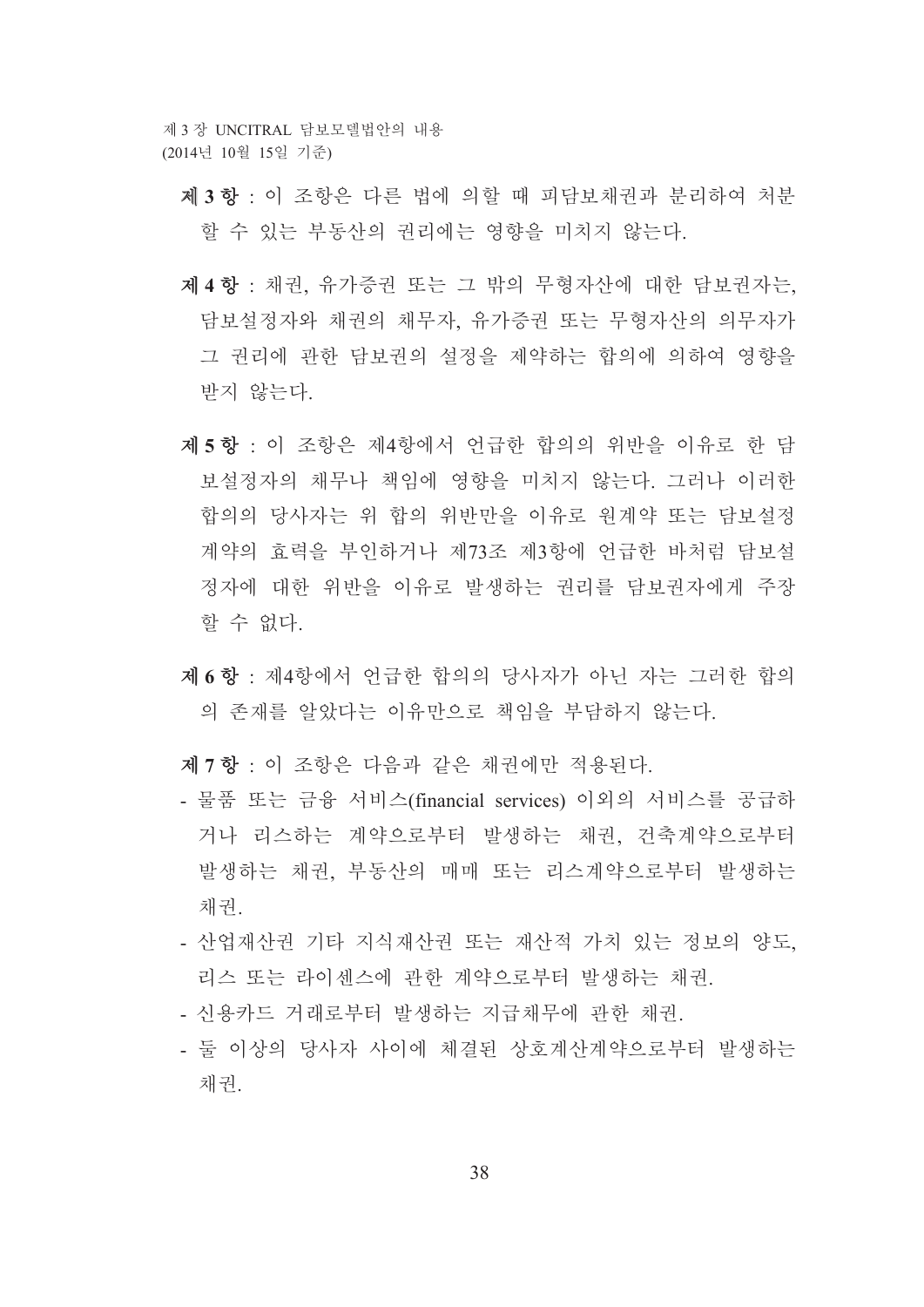- 제 8 항 : 이 조항 제1항은 채권의 채무자, 유가증권 또는 무형자산 의 의무자에 대한 담보설정자의 의무에 영향을 미치지 않는다.
- 제9항 : 이 조항 제1항 및 제102조 하의 자동적 효력이 저해되지 않는 범위 내에서, 이 조항은 이 법으로 규율되지 않는 지급 또는 채무의 이행, 유가증권 또는 다른 무형자산을 담보하는 자산에 대 한 담보권 성립의 형식이나 등기에 관한 다른 법의 요건에 영향 을 미치지 않는다.

8. 제12조(은행계좌로 연결된 자금의 지급에 관한 권리)

- 제1항 : 제78조의 제한 하에서, 은행계좌로 연결된 자금의 지급에 관한 권리에 대한 담보권은 담보설정자와 은행 사이에 담보권자 의 담보권을 제한하기로 하는 특약 유무를 불문하고 효력을 가 진다.
- 제 2 항 : 제1항에도 불구하고 은행은 담보권자를 승인할 의무가 없 고, 동의 없이 담보권의 부담을 지지도 않는다.

9. 제13조(유가증권과 유형자산)

유가증권에 대한 담보권은 그 증권의 대상이 유형자산으로서 그 담 보권 성립 시점에 유가증권의 발행인이나 그 대표자가 점유하고 있는 자산에 효력을 미치다

10. 제14조(지식재산권이 사용되는 유형자산)

제5조 제1항에 따라 지식재산권이 사용되는 유형자산에 관하여 성 립한 담보권은 당해 담보설정계약에서 그 지식재산권이 적절하게 기 술되었다면 그 지식재산권에도 효력을 미친다.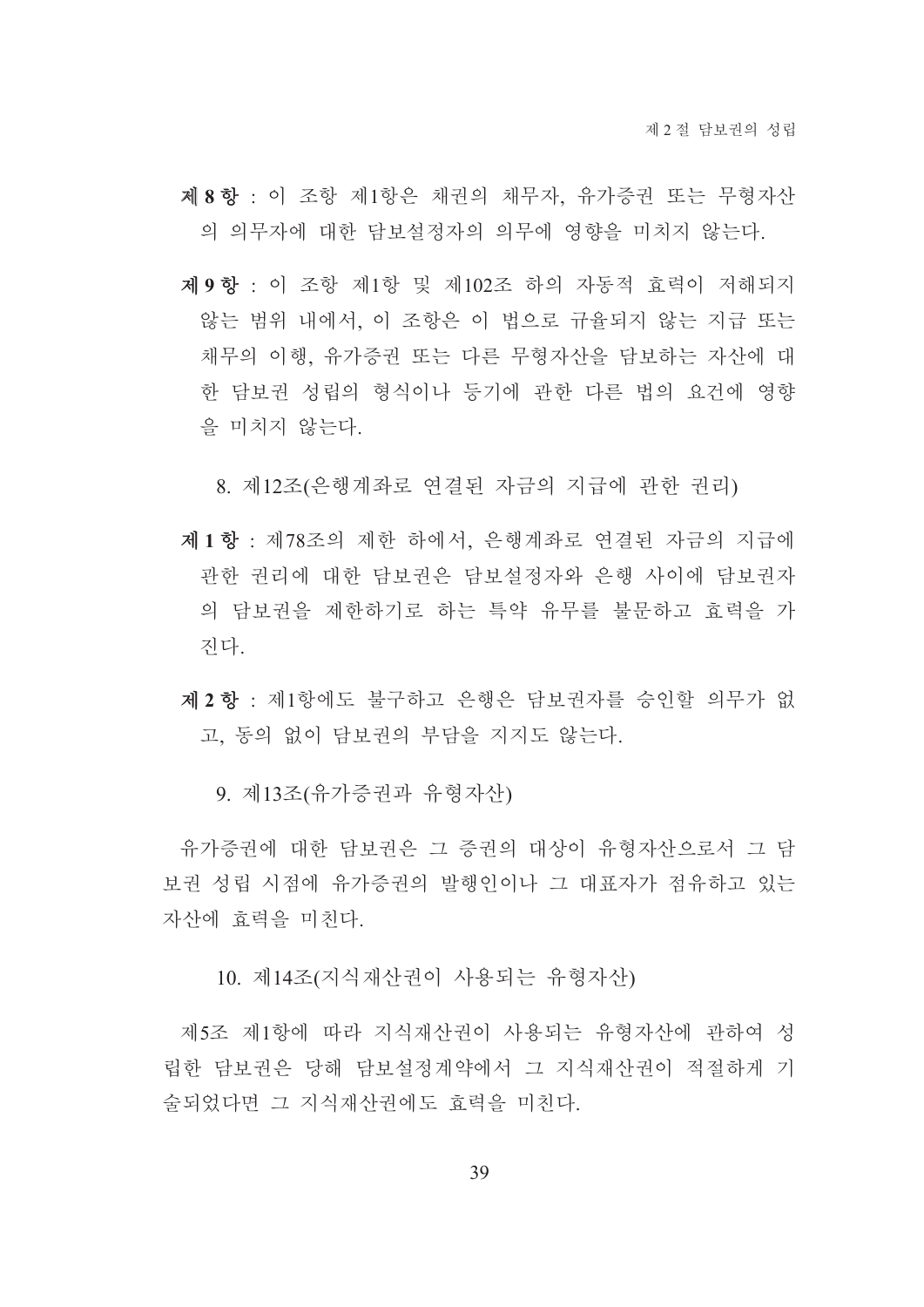## 제 3 절 제3자에 대한 담보권의 효력

1. 제15조(제3자에 대한 효력을 취득하는 방법)

담보권이 제3자에 대해 효력을 가지려면 제5조에 따라 담보권이 성 립하는 것 이외에도 다음과 같은 요건을 갖추어야 한다.

- 담보권에 관한 통지가 이 법에서 정한 요건을 갖추어 등기되었을 것 또는
- 담보권자에게 담보자산의 점유가 이전되었을 것.

2. 제16조(대금)

- 제1항 : 담보자산에 대한 담보권이 제3자에 대해 효력을 가진다면. 그 담보자산으로부터 발생하는 대금(proceeds)에 대해서도 다음 요 건을 갖추면 별도의 행위가 없더라도 그 대금의 발생 또는 취득 시 제3자에 대한 효력을 가지게 된다.
- 대금이 등기된 통지에 충분히 설명되었을 것. 또는,
- 대금이 금전, 채권, 유가증권 또는 은행계좌에 연계된 자금에 대 한 지급채권인 경우
- 제 2 항 : 한편 위에서 열거한 경우 이외의 대금이 발생하였다면 대 금이 발생한 이후 일정한 기간(그 기간의 장단은 각국에서 정함) 동안은 제3자에 대한 효력을 잠정적으로 가지지만 그 이후에는 제22조에서 정한 조치를 취하여야 비로소 효력을 유지하게 되다.

3. 제17조(제3자에 대한 효력취득방식의 변경)

제1항 : 제22조에서 언급된 방법 중 하나에 의하여 제3자에 대하여 효력을 가지게 된 담보권은 그 이후 다른 방법에 의하여 제3자에 대한 효력을 다시 취득할 수 있다.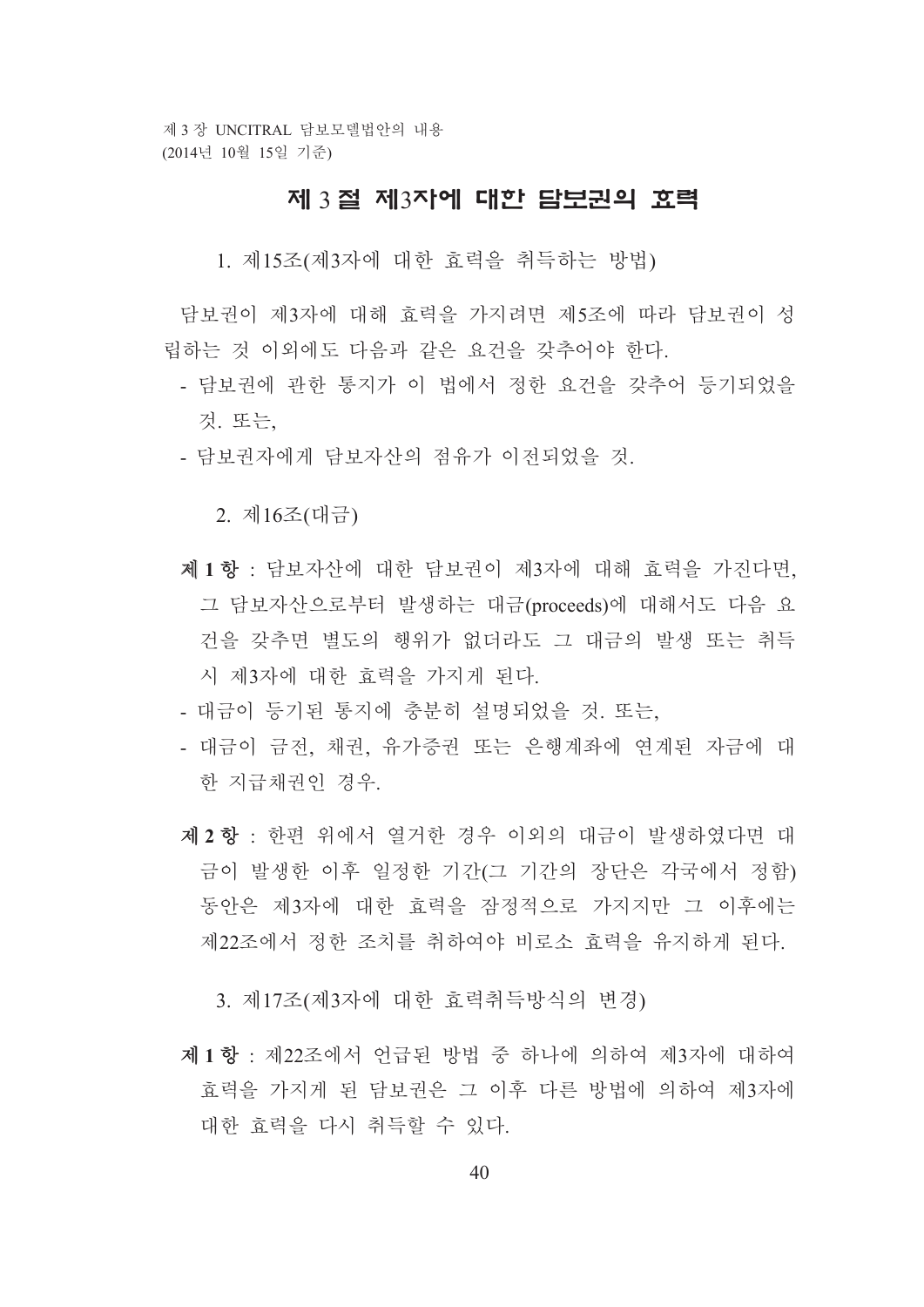제 2 항 : 이미 제3자에 대한 효력을 취득하였다면 그 뒤에 효력취 득방식이 변경되더라도 이미 발생한 효력에는 영향을 미치지 않 는다

4. 제18조(제3자 효력의 상실)

담보권의 제3자에 대한 효력이 상실되면 제24조에 언급된 방식에 따라 그 효력을 다시 취득할 수 있다. 이때에는 그 시점부터 제3자에 대한 효력이 발생하고, 효력 상실시점으로 소급하지 않는다.

5. 제19조(담보자산 이전이 제3자 효력에 미치는 영향)

이 법에서 다르게 정하지 않는 한, 담보자산이 이전되었다는 점만으 로 제3자에 대한 효력이 상실되지 않는다.

6. 제20조(적용법이 이 법으로 바뀌는 경우)

만약 담보권이 다른 국가의 법에 따라 제3자에 대한 효력을 취득하 였다가 그 이후에 이 법이 적용되는 경우에는 다음과 같은 규칙이 적 용된다.

- 적용법이 바뀐 이후 일정한 기간(그 기간의 장단은 각국에서 정한 다) 동안에는 담보권은 제3자에 대한 효력을 유지한다.
- 일정한 기간이 경과되기 전에 이 법에 따라 담보권의 제3자에 대 한 효력 요건을 갖추었다면 담보권은 계속하여 제3자에 대한 효 력을 유지하다.
- 위 두 가지 경우처럼 담보권의 제3자에 대한 효력이 유지되는 때 에는 다른 국가의 법에 따라 제3자에 대한 효력을 취득한 때에 그 효력을 취득한 것으로 본다.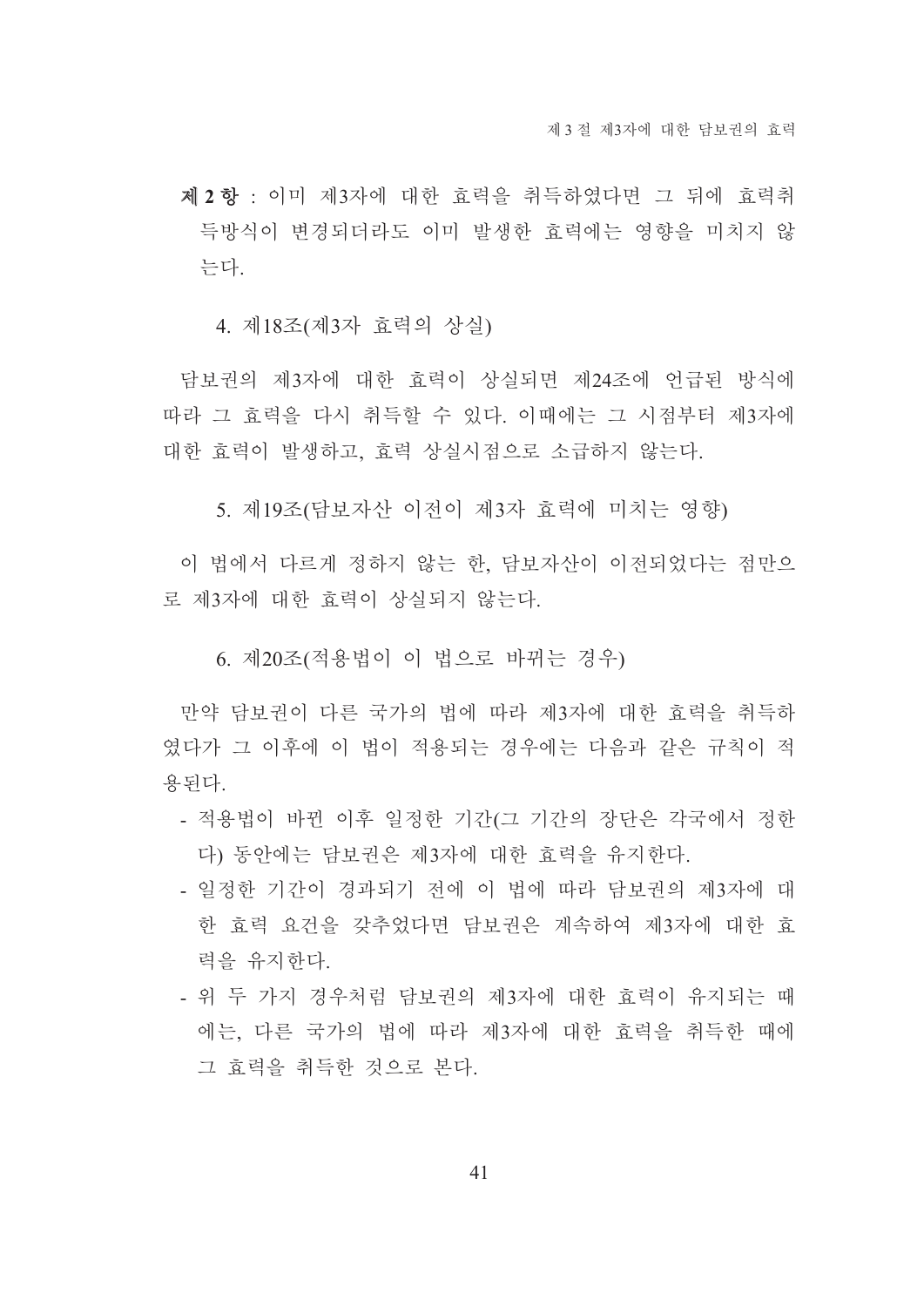7. 제21조(소비재에 대한 취득담보권)

소비재(consumer goods)에 대한 취득담보권(acquisition security rights) 은 성립 시 제3자에 대한 효력을 가진다.

- 8. 제22조(채권, 유가증권 또는 그 밖의 무형자산의 지급 또는 이행에 과한 재사권)
- 제1항 : 채권, 유가증권 또는 그 밖의 무형자산에 대한 담보권이 제3자에 대한 효력을 가진 때에는, 그 효력은 담보설정자 또는 담 보권자의 별도 조치 없이 그 채권, 유가증권 또는 그 밖의 무형자 산의 지급 또는 이행에 대한 재산권을 가진다.
- 제 2 항 : 이 조항 제1항에서 언급한 권리가 독립적 확약인 경우에 는. 담보권은 독립적 확약 하에 대금을 받을 권리에 자동적으로 확장된다.
	- 9. 제23조(은행계좌에 연결된 자금의 지급에 관한 권리)

은행계좌에 연결된 자금의 지급에 관한 권리에 설정된 담보권은 등 기나 지배계약(control agreement) 시에, 예금은행이 담보권자인 경우에 는 담보권의 성립과 동시에, 또는 담보권자가 계좌주가 되는 때에 제 3자에 대해 효력을 가진다.

10. 제24조(유가증권과 유형자산)

- 제1항 : 유가증권에 대한 담보권은 등기 또는 담보권자의 유가증권 점유에 의하여 제3자에 대하여 효력을 가진다.
- 제 2 항 : 유가증권에 대한 담보권이 제3자에 대하여 효력을 가지면, 그 유가증권의 대상인 자산에 이에 상응하여 성립한 담보권도 제3자에 대하여 효력을 가진다.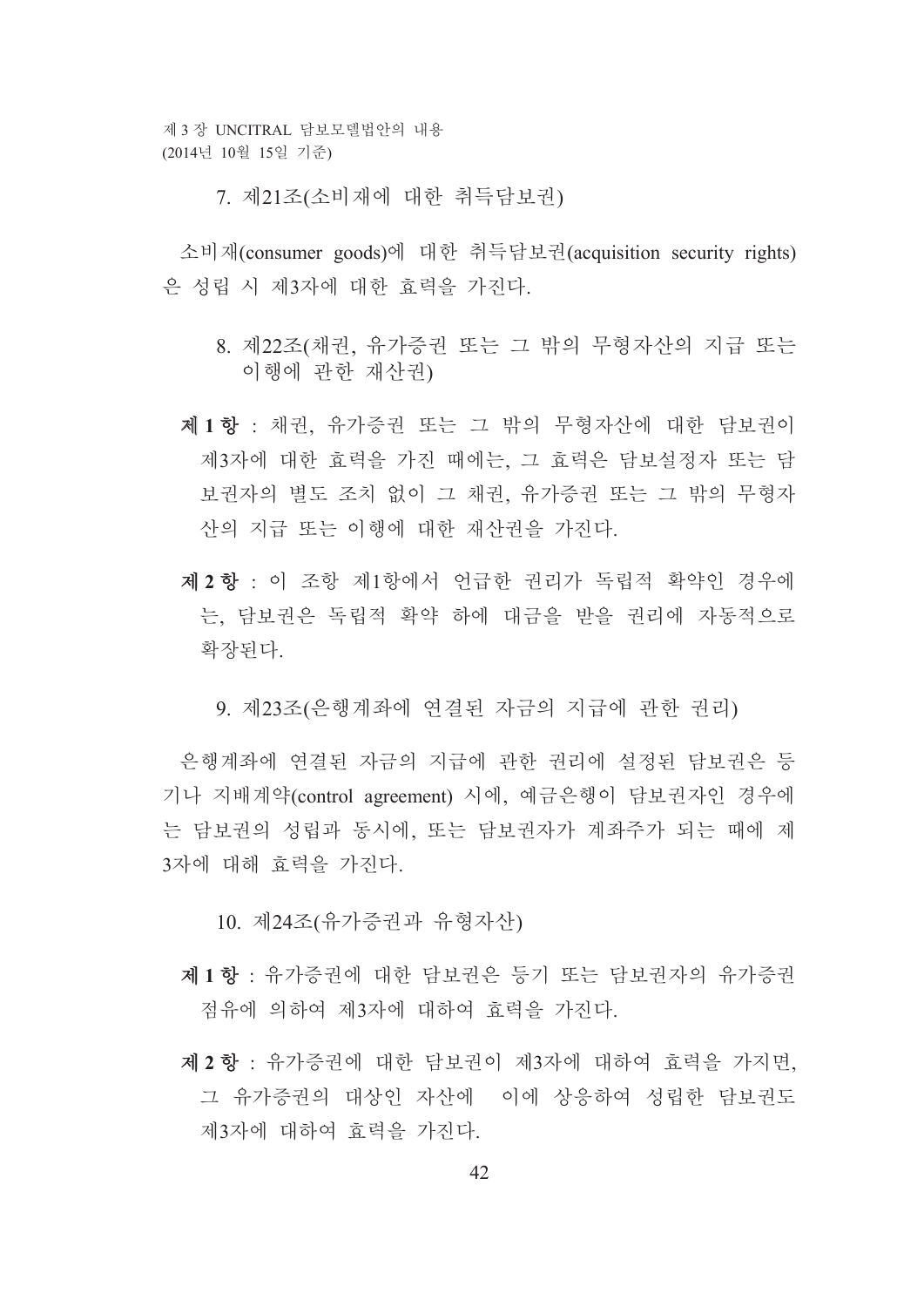- 제3항 : 유가증권이 자산을 대상으로 하는 기간 동안 자산에 대한 담보권은 담보권자가 그 증권을 점유함으로써 제3자에 대하여 효 력을 가질 수 있다.
- 제 4 항 : 담보권자가 유가증권을 점유함으로써 제3자에 대하여 효력 을 가지게 되는 유가증권에 대한 담보권은 그 유가증권이 종국적 인 매매, 교환, 적재, 양하, 그 밖에 유가증권의 대상이 되는 자산 의 거래를 위하여 담보설정자 또는 다른 사람에게 양도된 경우에 도 일정한 기간(그 기간의 장단은 각국이 정함) 동안 제3자에 대 한 효력을 유지하다.

11. 제25조(무중개 증권)

- 제1항 : 증서화된 무중개 증권에 대한 담보권은 ① 담보권자에게 증권을 인도하거나. ② 담보권에 관한 통지의 등기가 있거나. ③ 담보권을 성립시키고 제3자에 대한 효력을 발생시키려는 의도를 나타내는 증권상의 배서행위에 의하여 제3자에 대한 효력을 가지 게 된다.
- 제 2 항 : 증서화되지 않은 증개 증권에 대한 담보권은 ① 담보권에 관한 통지의 등기가 있거나. 2 담보권의 공증(notation) 또는 담보 권자의 이름을 장부에 증권 소유자로 등록하는 행위 또는 3 지 배계약의 체결을 통해 제3자에 대한 효력을 가지게 된다.

## 제 4절 등기제도

1. 제26조(담보등기소의 설립)

담보등기소는 이 법과 규칙에 따른 담보권의 통지등기를 위하여 설 립된다.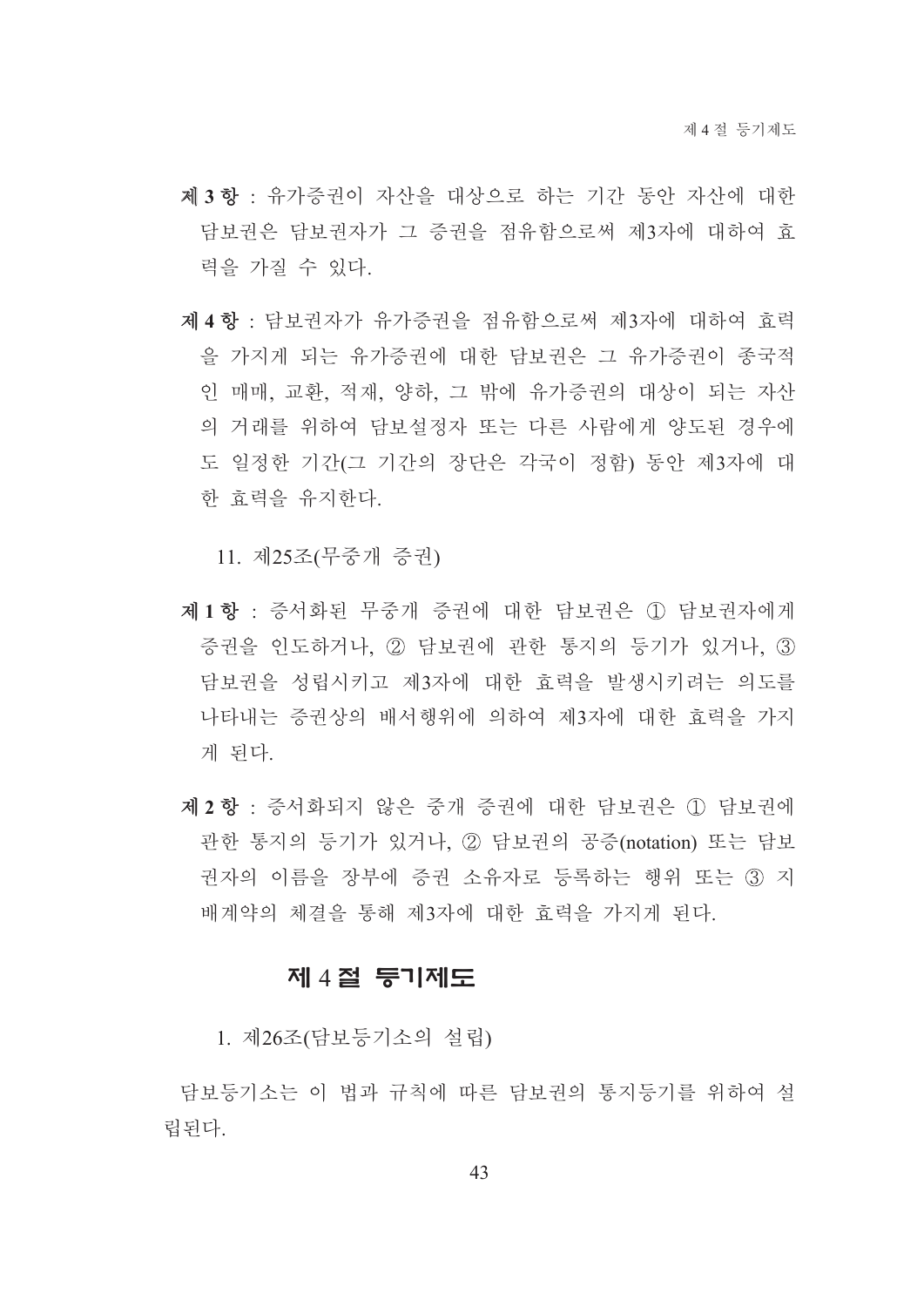- 2. 제27조(등기소의 서비스에 대한 공중의 접근)
- 제1항 : 등기소는 이 법과 규칙에 따라 공중에게 개방되어야 하다.
- 제 2 항 : 누구든지 등기소에 등기 또는 검색요청을 위해 통지를 제 출할 수 있어야 한다.
	- 3. 제28조(등기를 위한 담보설정자의 승인)
- 제1항 : 최초 통지의 등기는 담보설정자가 등기 이전 또는 이후에 서면으로 승인하지 않으면 효력이 없다.
- 제 2 항 : 수정통지의 등기는 그 수정통지가 새로운 담보자산의 기술 을 추가하거나. 근담보의 채권최고액을 증액하거나. 담보설정자가 추가되는 경우(새로운 담보설정자가 담보자산 양수인 이외의 자 로서 그의 승인이 필요한 경우)에는 담보설정자가 등기 이전 또 는 이후에 서면으로 승인하지 않으면 효력이 없다.
- 제3 항 · 달리 약정하지 않는 한 제5조 제1항에 따라 통지상 담보설 정자와 담보권자로 기재되어 있는 자 사이의 담보설정계약 또는 그 담보설정계약을 수정하는 서면계약은 당해 담보자산에 관한 통지등기에 있어서 승인으로 취급되다.
- 제 4 항 : 통지상 담보설정자로 기재된 자의 승인에 대한 증거가 없 다고 하여 등기자가 등기소의 서비스에 대해 접근하는 것이 거절 되지 않는다.

4. 제29조(둘 이상의 담보권에 관한 통지)

통지상 담보권자와 담보설정자로 기재된 자들 사이의 하나 또는 이 를 초과하는 담보설정계약으로부터 발생하는 하나 또는 이를 초과하 는 담보권에 대해서 다일한 통지만 하는 것도 가능하다.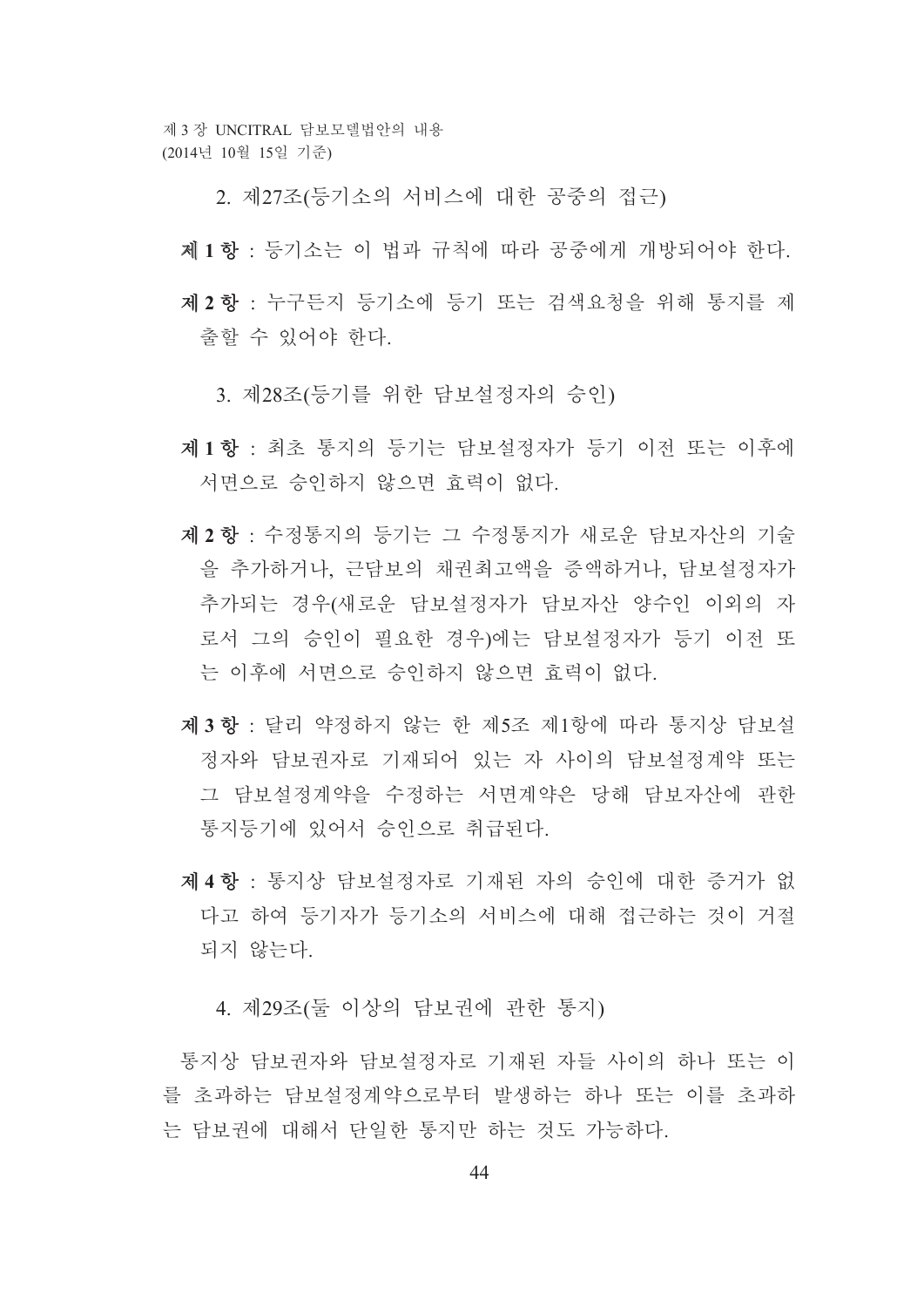5. 제30조(선등기)

통지에 관련된 담보설정계약 또는 이를 수정하는 어떤 계약의 체결 전에 통지를 등기하더라도 유효하다.

6. 제31조(등기된 통지의 효력발생시점)

- 제1항 : 최초 통지 또는 수정통지의 등기는 통지 정보가 등기기록 에 입력되어 공공 등기기록의 검색자들에게 접근가능하게 된 일 시부터 효력이 발생하다.
- 제2항 : 최초 통지 또는 수정통지의 등기는 통지 정보가 등기기록 에 입력되어 공공 등기기록의 검색자들에게 접근가능하게 된 일 시는 공공 등기기록에 제시된다.
- 제3항 : 최초 통지 또는 수정통지의 정보는 그 통지들이 제출된 후 그 제출 순서에 따라 가능한 한 신속하게 등기기록에 입력된다.
- 제4항 : 말소통지의 등기는 이전에 등기된 관련 통지가 더 이상 공 공 등기기록의 검색자들에게 접근가능하게 되지 않은 일시부터 효력을 발생한다.
- 제5항 : 말소통지의 등기는 이전에 등기된 관련 통지가 더 이상 공 공 등기기록의 검색자들에게 접근가능하게 되지 않은 일시는 등 기기록에 제시되다.

7. 제32조(통지된 등기의 유효기간)

선택지 A

제1항 : 최초 통지의 등기는 각국의 법률이 정하는 기간 동안 유효 하다.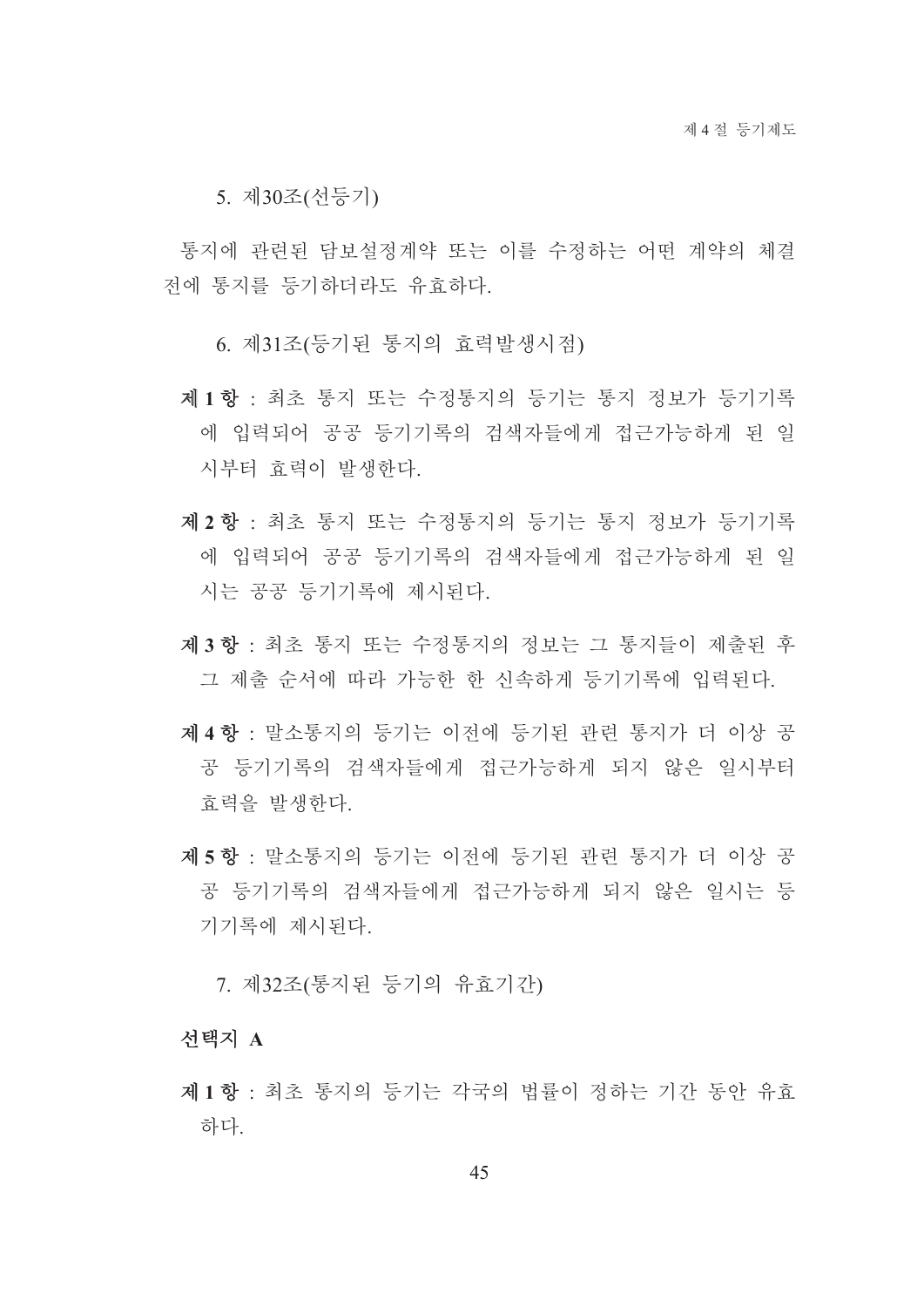- 제 2 항 : 등기된 통지의 유효기간은 그 만료 전 일정한 기간(각국이 정하는 기간, 가령 6개월) 해당란(designated field)에 연장의 의도 를 표시하는 수정통지의 등기를 통해 연장할 수 있다.
- 제3항 : 제2항에 따른 수정통지의 등기는 그 수정통지가 등기되지 않았더라면 현재 기간이 만료되었을 시점부터 제1항 소정의 일정 한 기간 동안 유효기간을 연장한다.

#### 선택지 B

- 제1항 : 등기된 통지는 등기자가 통지 안의 해당란에 제시한 기간 만큼 유효하다.
- 제 2 항 : 등기된 통지의 유효기간은 해당란에 새로운 유효기간을 제 시한 수정통지의 등기에 의하여 그 유효기간 만료 전 언제라도 연장할 수 있다.
- 제3항 : 제2항에 따른 수정통지의 등기는 그 수정통지가 등기되지 않았더라면 현재 기간이 만료되었을 시점부터 수정통지에 특정된 일정한 기간 동안 유효기간을 연장한다.

#### 선택지 C

- 제1항 : 등기된 통지는 등기자가 각국이 제시한 상한기간의 범위 내에서 통지 안의 해당란에 제시한 기간만큼 유효하다.
- 제 2 항 : 등기된 통지의 유효기간은 각국이 제시된 상한기간의 범위 내에서 그 만료 전 일정한 기간(각국이 정하는 기간, 가령 6개월) 해당란(designated field)에 연장의 의도를 표시하는 수정통지의 등 기를 통해 연장할 수 있다.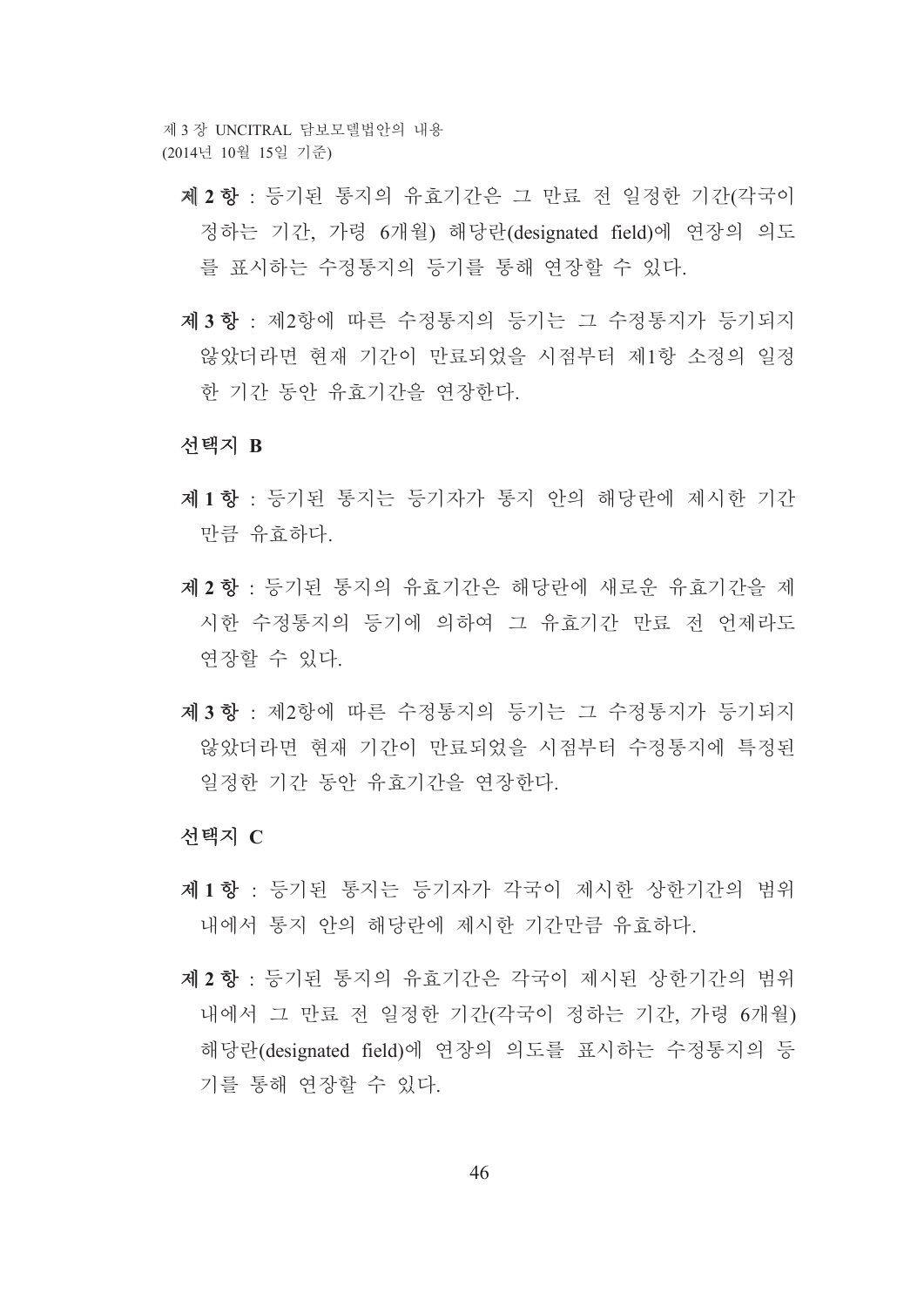- 제3항 : 제2항에 따른 수정통지의 등기는 그 수정통지가 등기되지 않았더라면 현재 기간이 만료되었을 시점부터 제1항 소정의 일정 한 기간 동안 유효기간을 여장한다.
	- 8. 제33조(등기된 통지의 정보의 정리)

등기기록은 등기된 최초 통지 또는 그와 관련된 등기된 통지들의 정보를 담보설정자의 색인자 또는 최초 통지에 부여된 등기번호를 검 색기준으로 하는 등기기록의 검색에 의하여 회수(retrieve)할 수 있도록 정리되어 있어야 하다

9. 제34조(최초 통지에 요구되는 정보)

등기를 위해 등기소에 제출되는 최초 통지는 다음 정보를 각각의 해당란에 포함시켜야 한다.

- 담보설정자의 색인자(identifier)와 주소, 그리고 그 이외에 각국이 담보설정자를 특정하기 위해 허용하거나 요구하는 추가적인 정보.
- 규칙에 의하여 요구되는 바에 따라. 담보권자 또는 그 대표자의 색인자와 주소
- 합리적으로 특정할 수 있는 방법에 따른 담보자산의 기술
- 등기의 유효기간
- (근담보의 경우) 채권최고액

10. 제35조(등기 후 담보설정자의 색인자 변경의 영향)

제1항 : 통지가 등기된 후 담보설정자의 색인자가 변경되고 담보권 자가 그 변경 후에 (각국에 의하여 특정된 짧은 기간 이내, 가령 30일 이내) 담보설정자의 새로운 색인자를 추가하는 수정통지를 등기하였다면, 그 통지에 관련된 담보권은 제3자에 대한 효력과 우선권을 유지하다.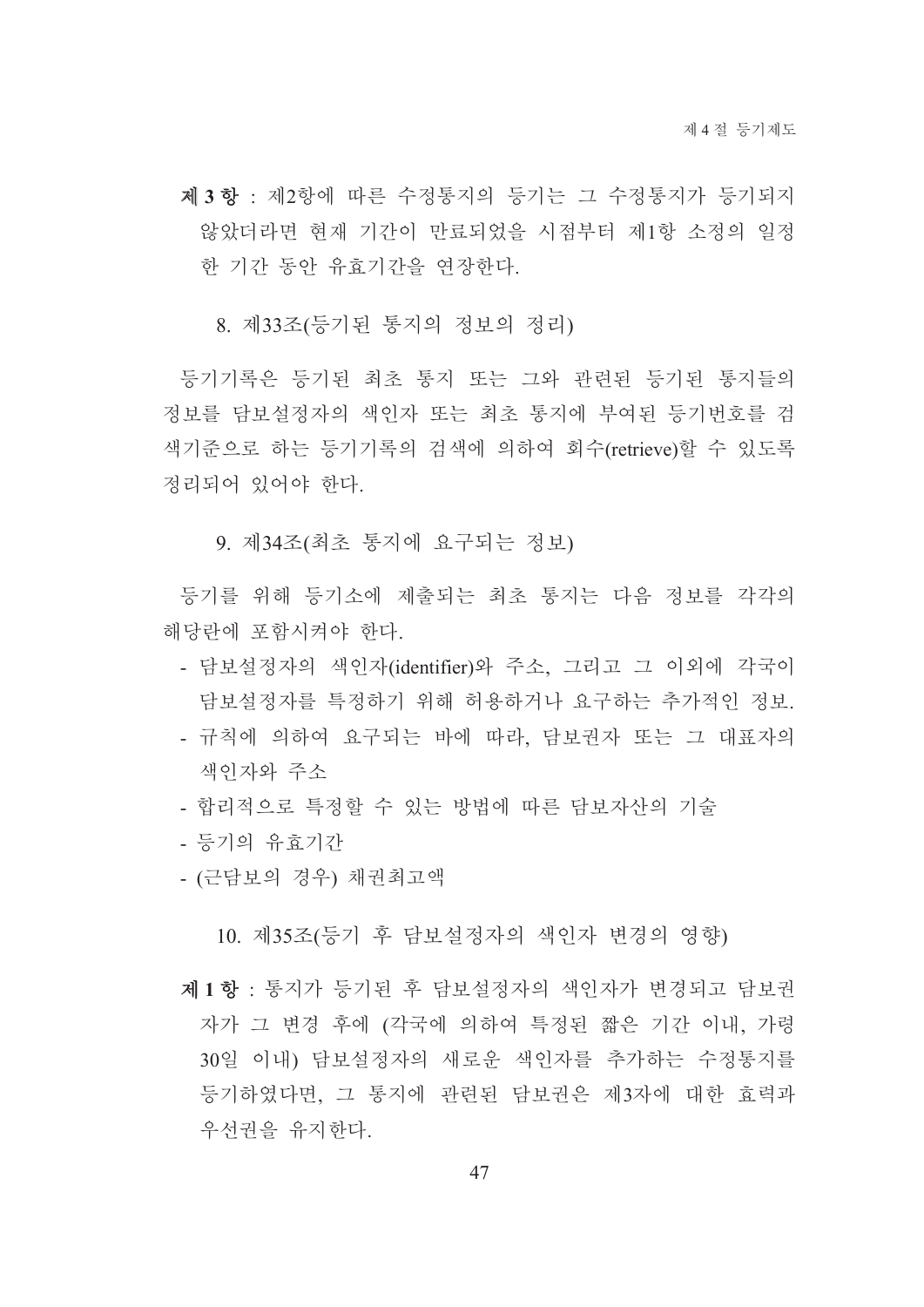제 2 항 : 통지가 등기된 후 담보설정자의 색인자가 변경되고 담보권 자가 제1항의 기간이 만료된 이후에 담보설정자의 새로운 색인자 를 추가하는 수정통지를 등기하였다면 그 통지에 관련된 담보권 은 ① 담보설정자의 색인자 변경 이후 수정통지의 등기 이전에 등기되거나 제3자에 대한 효력을 갖추게 된 경합하는 담보권에 종속되고, 2 담보설정자의 색인자 변경 이후 수정통지의 등기 이전에 담보자산을 매수, 임차하거나 라이센스를 취득한 자에게도 효력을 주장하지 못한다.

11. 제36조(담보자산의 충분한 기술)

담보자산은 합리적으로 특정할 수 있는 방법으로 통지의 지시된 라 에 기술되어야 한다.

12. 제37조(요구되는 정보의 착오의 영향)

- 제1항 : 담보설정자의 색인자를 부정확하게 기재하더라도 담보설정 자의 정확한 설정자를 검색기준으로 삼아 등기기록을 검색하였을 때 그 통지가 검색된다면 그 통지의 등기는 무효가 아니다.
- 제 2 항 : 담보설정자의 색인자 이외에 통지에 요구되는 정보가 부정 확하거나 불충분하게 기재되었더라도 그러한 착오가 합리적인 검 색자를 심각하게 오도하는 경우가 아니라면 그 등기는 무효가 아 니다

13. 제38조(등기 이후 담보자산 이전의 영향)

## 선택지 A

제1항 : 등기된 통지에 따른 담보자산이 그 통지의 등기 후 이전되 고, 담보권자가 일정한 기간(각국이 정하는 짧은 기간, 가령 30일)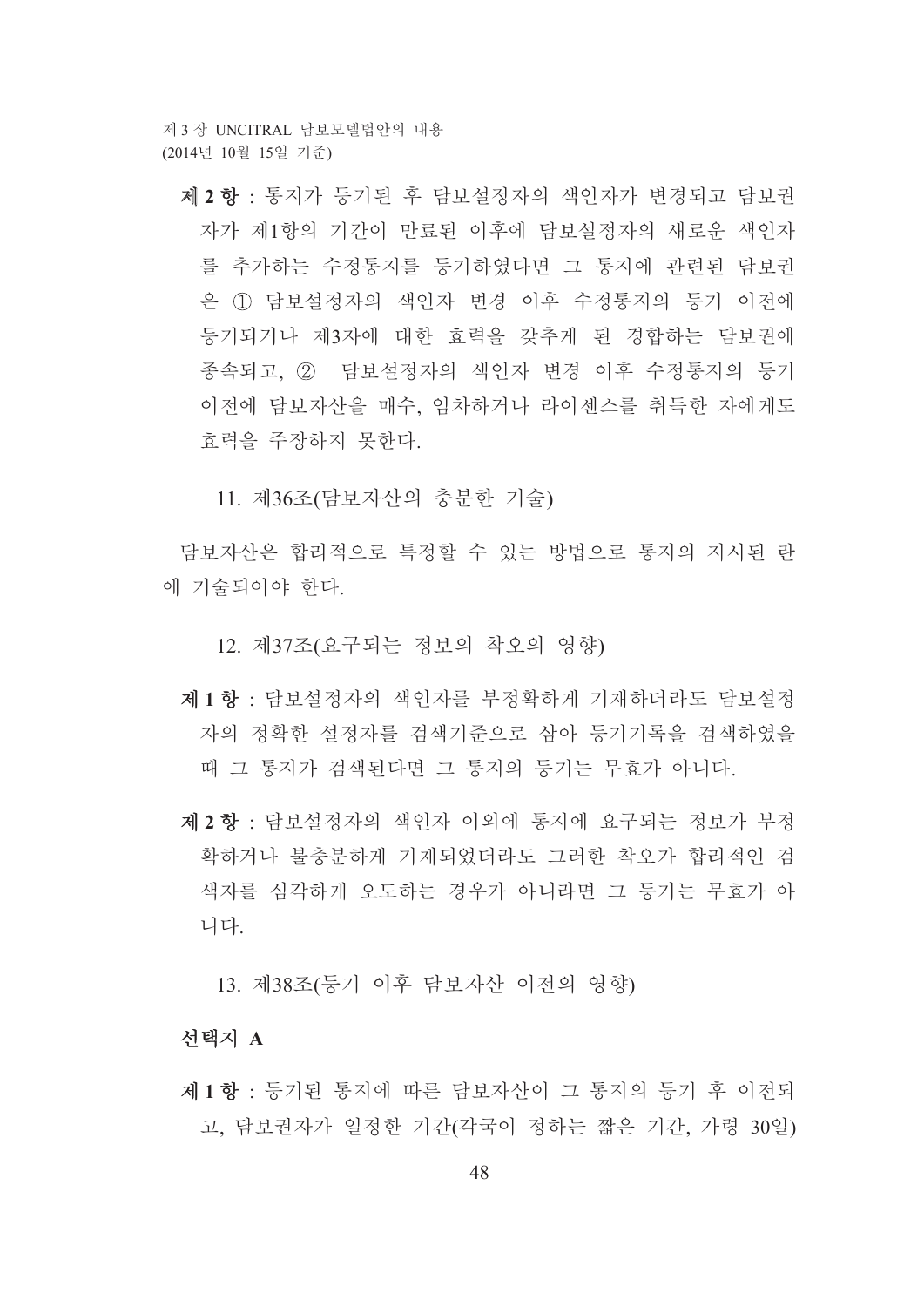이내에 담보자산 양수인의 이름을 추가하는 수정통지를 등기하 였다면, 그 통지가 관련된 담보권은 제3자에 대한 효력과 우선권 을 유지하다.

제 2 항 : 담보권자가 제1항의 기간이 만료된 이후에 담보자산 양수 인의 이름을 추가하는 수정통지를 등기하였다면, 그 통지에 관련 된 담보권은 ① 담보자산이 이전된 이후 수정통지의 등기 이전에 등기되거나 제3자에 대한 효력을 갖추게 된 경합하는 담보권에 종속되고, ② 담보자산이 이전된 이후 수정통지의 등기 이전에 담보자산을 매수, 임차하거나 라이센스를 취득한 자에게도 효력을 주장하지 못한다.

#### 선택지 B

- 제1항 : 등기된 통지에 따른 담보자산이 그 통지의 등기 후 이전되 고, 담보권자가 일정한 기간(각국이 정하는 짧은 기간, 가령 30일) 이내에 담보자산 양수인의 이름을 추가하는 수정통지를 등기하 였다면, 그 통지가 관련된 담보권은 제3자에 대한 효력과 우선권 을 유지한다.
- 제 2 항 : 담보권자가 담보자산의 이전을 알게 된 때부터 개시되는 제1항의 기간이 만료된 이후에 담보자산 양수인의 이름을 추가하 는 수정통지를 등기하였다면, 그 통지에 관련된 담보권은 ① 담보 자산이 이전된 이후 수정통지의 등기 이전에 등기되거나 제3자에 대한 효력을 갖추게 된 경합하는 담보권에 종속되고, 2 담보자산 이 이전된 이후 수정통지의 등기 이전에 담보자산을 매수, 임차하 거나 라이세스를 취득한 자에게도 효력을 주장하지 못하다.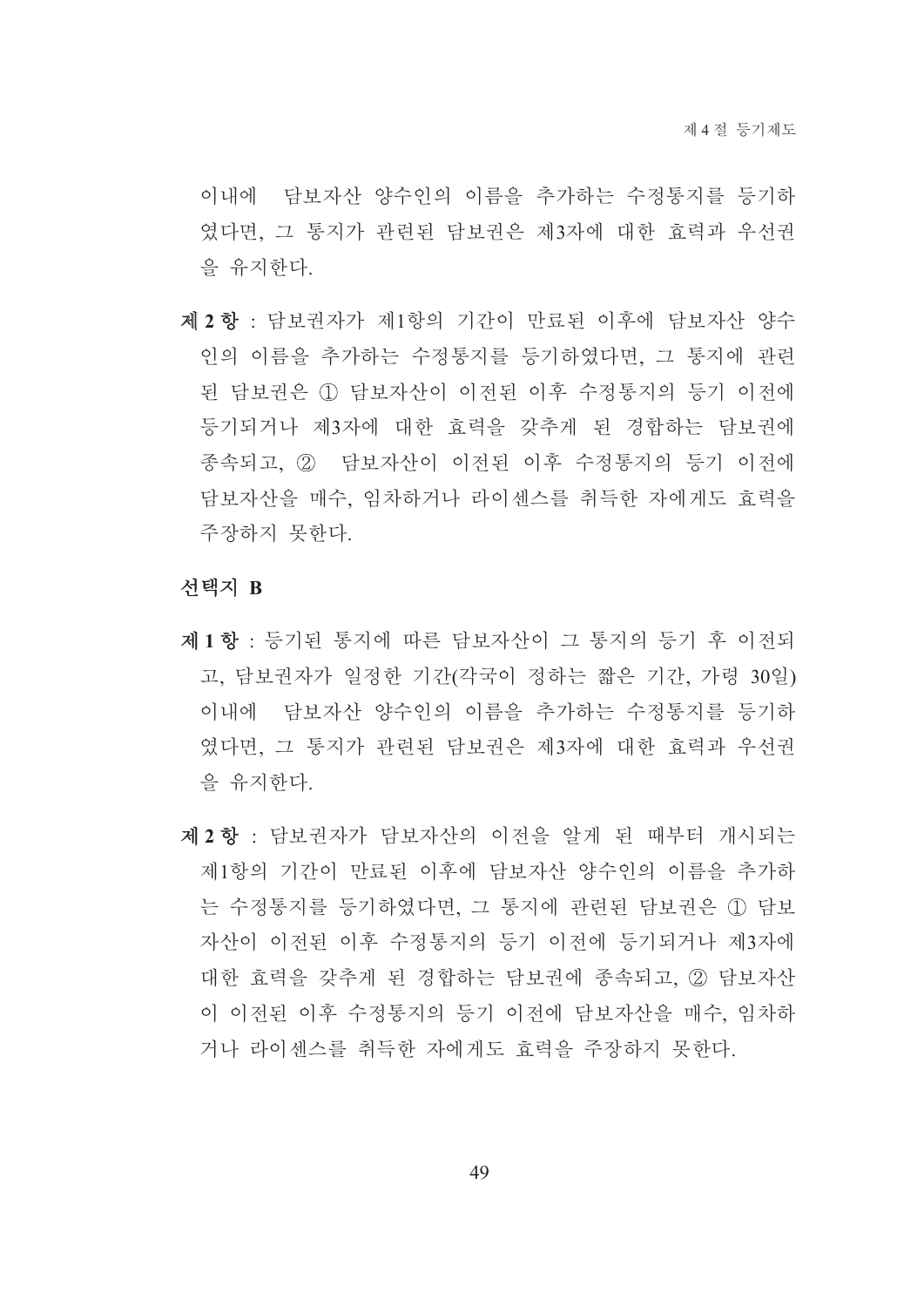## 서택지 C

통지에 관련된 등기는 그 등기된 통지에 따른 담보자산의 이전과 무과하게 제3자에 대한 효력과 우선수위를 유지하다.

14. 제39조(담보권자의 승인)

최초 통지에 담보권자로 특정된 자는 그 최초 통지에 관련된 수정 또는 취소 통지를 언제라도 등기할 수 있다.

## 서택지 A

수정 또는 취소통지의 등기는 그것이 등기 전이나 후에 담보권자에 의하여 서면 승인되었는지 또는 각국이 특정하는 사법 또는 행정당국 이 명하였는지와 무관하게 효력이 있다.

## 선택지 B

수정 또는 취소통지의 등기는 그것이 등기 전이나 후에 담보권자에 의하여 서면 승인되었는지 또는 각국이 특정하는 사법 또는 행정당국 이 명하였는지와 무관하게 효력이 있다.

담보권자에 의하여 승인되지 않은 수정 또는 취소통지의 등기는 그 통지가 관련된 담보권이 수정 또는 취소통지의 등기 전에 경합하는 권리에 대해 가졌던 우선권에 영향을 미치지 않는다.

## 선택지 C

수정 또는 취소통지의 등기는 그것이 등기 전이나 후에 담보권자에 의하여 서면 승인되거나 또는 각국이 특정하는 사법 또는 행정당국이 명하지 않았다면 효력이 없다.

 $50$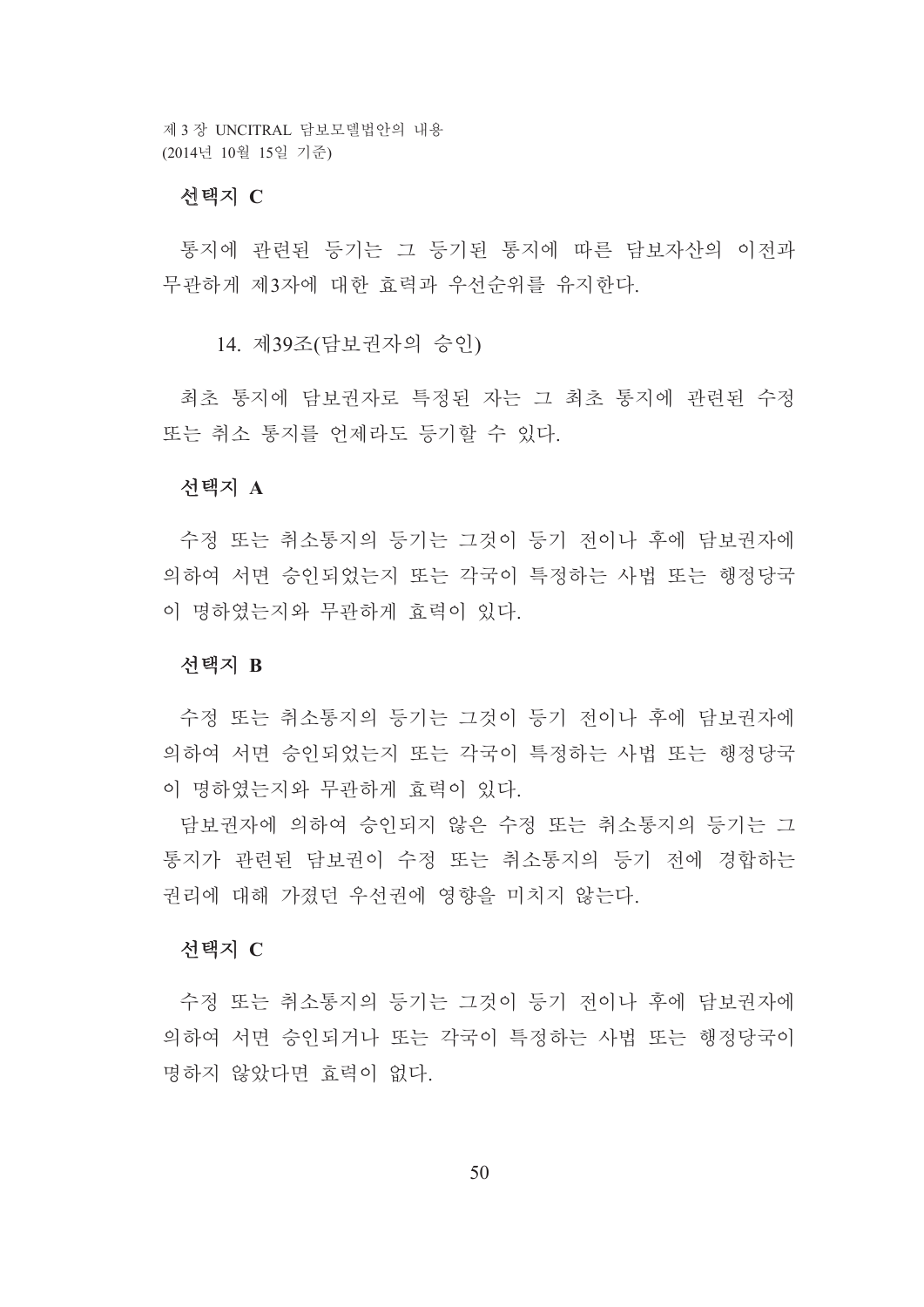#### 서택지 D

수정 또는 취소통지의 등기는 그것이 등기 전이나 후에 담보권자에 의하여 서면 승인되거나 또는 각국이 특정하는 사법 또는 행정당국이 명하지 않았다면 효력이 없다.

담보권자에 의하여 승인되지 않은 수정 또는 취소통지의 등기는 그 통지가 관련된 담보권이 수정 또는 취소통지의 등기 전에 경합하는 권리에 대해 가졌던 우선권에 영향을 미치지 않는다. 다만 그 경합하 는 권리주장자가 권리취득 시 위 통지의 등기가 담보권자의 승인을 받지 않았다는 점을 몰랐던 경우에 한한다.

## 제40조(수정 또는 취소통지의 강제등기)

- 제1항 : 담보권자는 다음과 같은 경우에 수정 또는 취소통지를 등 기해야 한다.
- 최초 또는 수정 통지의 등기가 담보설정자에 의하여 전혀 승인되 지 않았거나 그 통지가 담보설정자의 승인 범위를 벗어나는 정보 를 닦고 있는 경우
- 최초 또는 수정 통지의 등기가 담보설정자에 의하여 승인되었지 만 그 승인이 철회된 경우 또한 담보설정계약이 체결되지 않은 경우
- 등기되 통지가 과려되 담보설정계약이 변경되어 통지에 담긴 정 보의 저부 또는 일부가 부정확하거나 불충분하게 되고 담보설정 자가 이에 관하여 등기를 승인하지 않은 경우
- 등기된 통지가 과려된 담보권이 변제 기타 피담보채무의 이행 등 에 따라 소멸하였고. 담보권자가 그 통지가 관련된 담보자산에 관 하여 추가 신용을 공여하겠다는 더 이상의 약속을 하지 않은 경우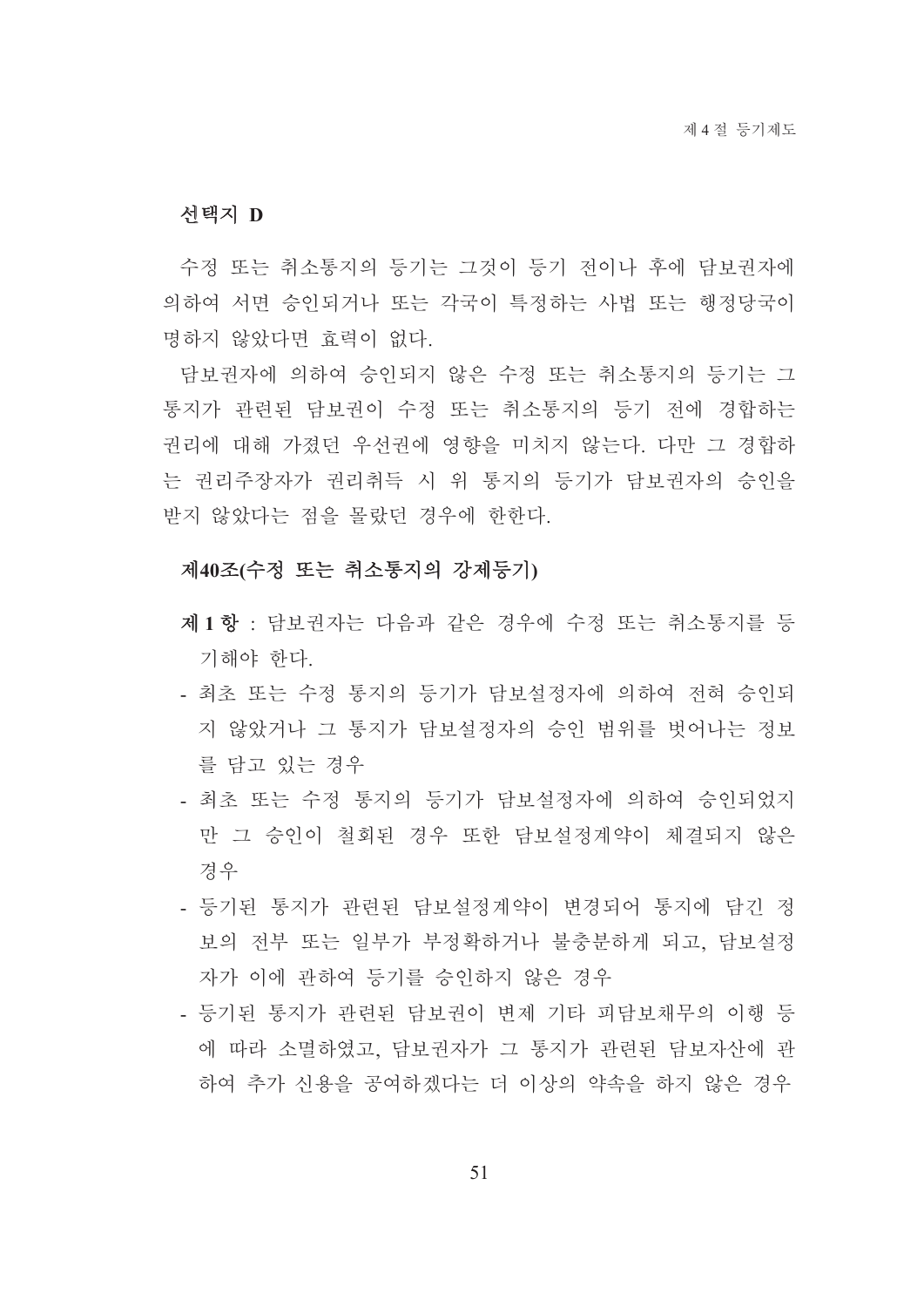- 제 2 항 : 만약 담보권자가 담보설정자의 서면요청을 받고도 일정한 기간(각국이 특정하는 짧은 기간, 가령 15일) 이내에 이에 응하지 않은 경우, 담보설정자는 각국이 정한 약식사법절차 또는 약식행 정절차에 따라 수정 또는 취소통지의 등기를 구할 수 있다.
- 제3항 : 담보설정자는 제2항의 절차에 따라 그 기간이 만료되지 않은 경우에도 위와 같은 수정 또는 취소통지의 등기를 구할 수 있다.
- 제4항 : 제2항에 따라 수정 또는 취소통지의 등기가 명해진 경우, 그 등기는 ① 그 통지가 관련된 사법 또는 행정명령(각국이 정함) 의 사본과 함께 등기소에 제출된 이후 등기관에 의하여 가능한 한 신속하게 이루어지거나(선택지 A). 2 각국이 정하는 사법 또 는 행정 공무워이 등기를 명한 후 가능한 한 신속하게 그 사본을 첨부하여 이루어질 수 있다.

#### 제41조(담보 지식재산의 이전이 등기의 효력에 미치는 영향)

일반 담보등기소에서 지식재산권에 관한 담보권의 통지를 등기한 경우 그 지식재산권이 이전되더라도 등기의 효력에는 영향이 없다(만 약 그 이전이 지식재산 등기소에 등록되었다면 제53조 제3항이 적용 된다).

# 제 5절 담보권의 우선순위

1. 제42조(경합하는 담보권)

제1항 : 제43조 내지 제51조, 제51조 내지 제54조의 제한 하에서, 경합하는 담보권 사이의 우선수위는 제3자에 대한 효력발생시기 또는 선등기(advance registration)의 경우에는 그 등기시점에 따라 결정하다.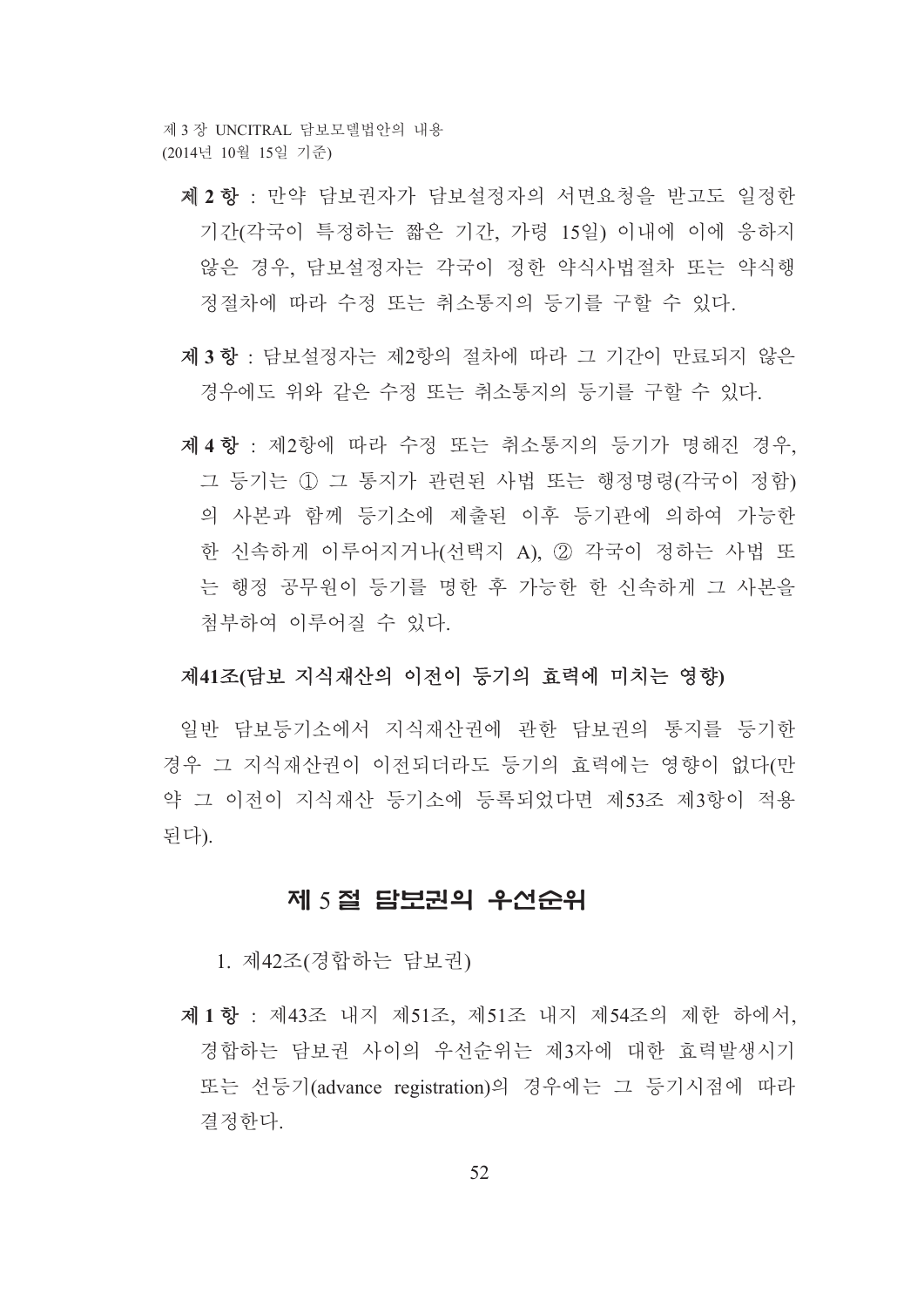- 제 2 항 : 이와 같이 결정된 우선순위는 그 이후에 제3자에 대한 효 력을 취득하는 방식이 변경되더라도 제3자에 대한 효력이 상실되 는 기간이 없는 한 영향을 받지 않는다.
- 제3항 : 담보권의 우선수위는 최초의 통지등기에 기술된 모든 담보 자산에 미친다. 그 담보자산이 등기 이전 또는 이후에 취득한 것 인지 여부는 중요하지 않다.
- 제 4 항 : 제3자에 대한 효력발생시점 또는 담보자산에 관한 담보권 의 통지등기 시점은 대금(proceeds)에 대한 담보권에 관한 제3자에 대한 효력발생시점 또는 등기 시점으로 취급한다.

2. 제43조(담보자산의 취득자, 임차인 또는 라이센시)

- 제1항 : 담보자산이 매매나 그 밖의 이전, 임대 또는 라이센스되고 그 시점에서 담보권이 제3자에 대한 효력을 갖추었다면 매수인 그 밖의 취득자, 임차인 또는 라이센시는 원칙적으로 담보권의 부 담을 안은 채로 권리를 취득한다.
- 제 2 항 : 담보권자가 담보권이 없는 상태로 매매하거나 이전하는 것 을 승인하였다면 담보설정자가 매매 그 밖에 이전하는 담보자산 에는 담보권의 효력이 미치지 않는다.
- 제3항 : 담보자산에 관한 임차인 또는 라이센시의 권리는, 담보권 자가 담보권과 무관하게 담보설정자가 임대 또는 라이센스할 수 있도록 승인한 경우에는 담보권으로부터 영향을 받지 않는다.
- 제4항 : 매도인이 통상적인 영업과정에서 매도한 유형자산을 취득 한 매수인은 매수인이 매매계약 체결 당시 그 매매가 담보설정계 약에 따른 담보권자의 권리를 침해하는 사실을 알지 못하였다면 담보권이 없는 담보자산을 취득하다.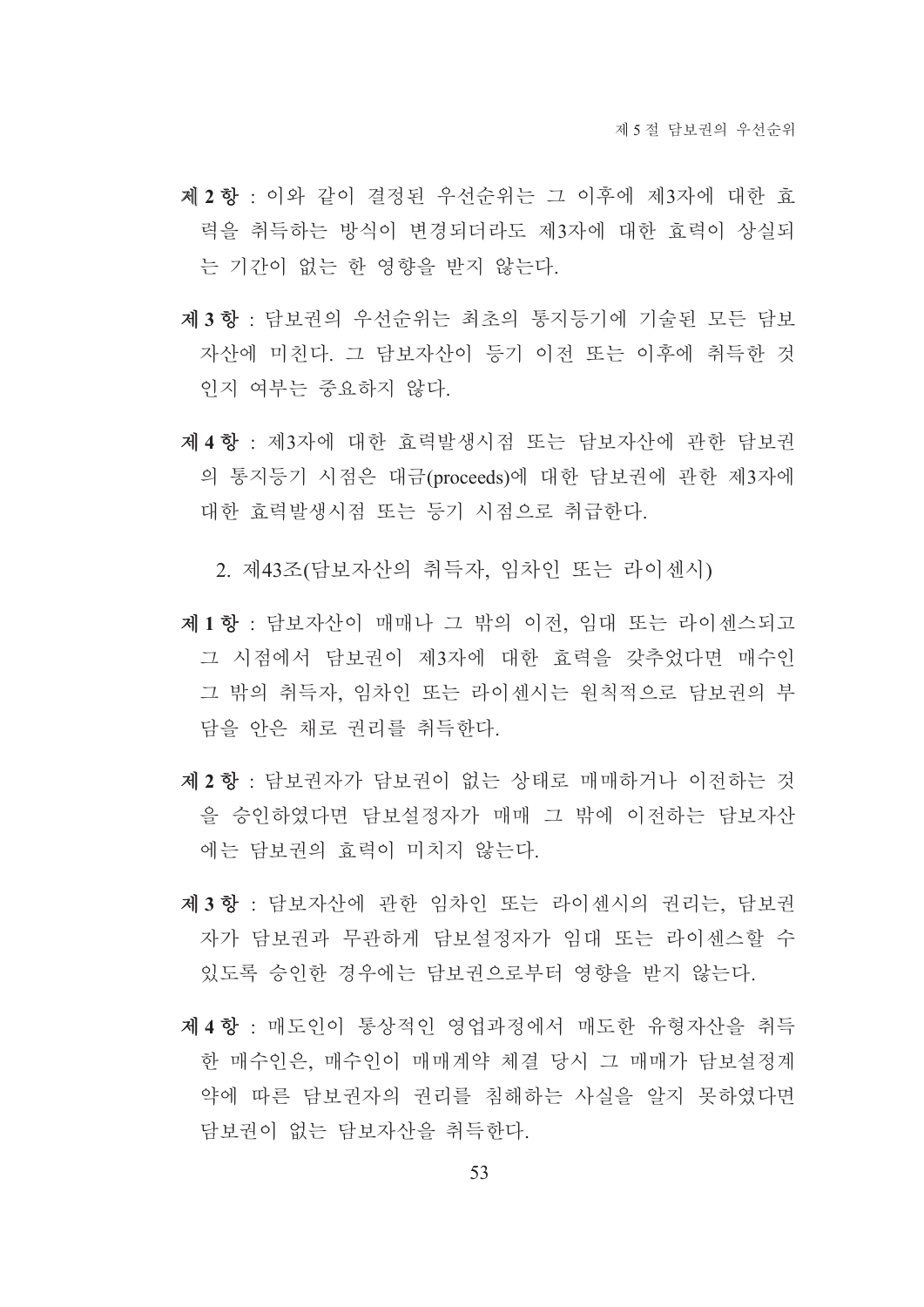- 제 5 항 : 임대인의 통상적인 영업과정에서 임대된 유형자산의 임차 인의 권리는, 임차인이 임대차계약 체결 당시 그 임대차가 담보설 정계약에 따른 담보권자의 권리를 침해한다는 사실을 알지 못하 였다면 담보권으로부터 영향을 받지 않는다.
- 제 6 항 : 제67조의 제한 하에서, 라이센서의 통상적인 영업과정에서 라이센스된 무형자산의 비배타적 라이센시의 권리는, 라이센시가 라이센스 계약 체결 당시 그 라이센스가 담보설정계약에 따른 담 보권자의 권리를 침해한다는 사실을 알지 못하였다면 담보권으로 부터 영향을 받지 않는다.
- 제 7 항 : 매수인 그 밖의 취득자가 담보권의 부담이 없는 담보자산 을 취득하였다면. 그 이후의 취득자 역시 담보권의 부담이 없는 담보자산을 취득하다
- 제8항 : 임차인 또는 라이센시의 권리가 담보권의 영향을 받지 않 는다면, 그 이후의 전차인 또는 후속 라이센시 역시 담보권의 영 향을 받지 않는다.
	- 3. 제44조(특수 등기의 경우 경합하는 담보권 또는 취득자, 임차인 또는 라이센시의 권리)
- 제1항 : 각국에서 마련한 특수등기제도에 의하여 제3자에 대한 효 력을 취득한 담보권은 그 효력취득 시점과 무관하게 통상적인 등 기 또는 다른 방법에 의하여 제3자에 대한 효력을 취득한 담보권 보다 우선하다.
- 제 2 항 : 담보자산이 이전, 임대 또는 라이센스되었고, 이전, 임대, 라이센스 시점에 그 담보자산에 대한 담보권이 제3자에 대하여 특별등기소에서의 등기에 따라 효력을 가지게 되었다면. 닦보자산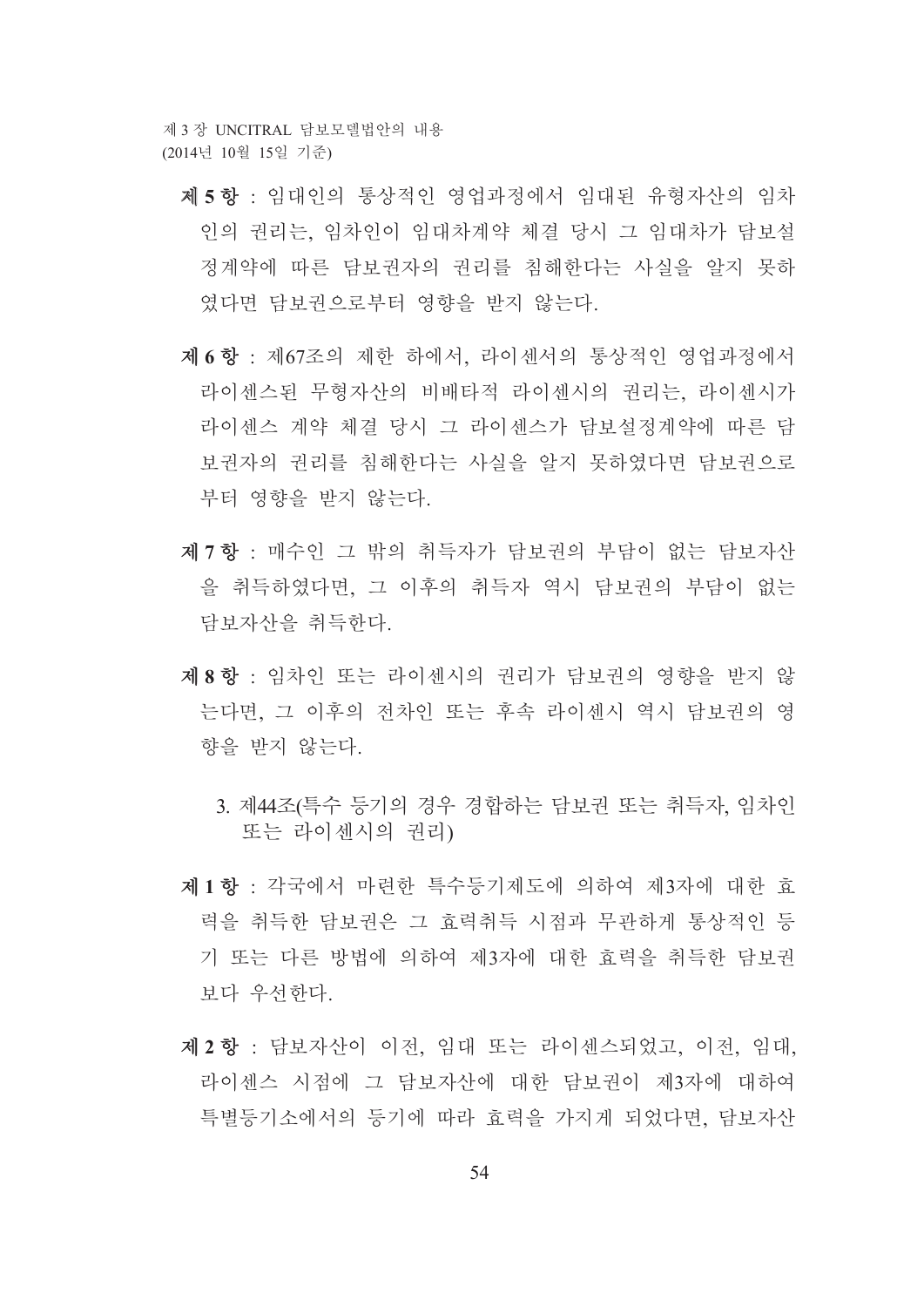의 취득자, 임차인, 라이센시는 제43조 제2항 내지 제8항에 규정 한 경우를 제외하고는 담보권의 부담을 떠아는다.

제3항 · 담보권이 특별등기소의 등기에 의하여 제3자에 대하여 효 력을 가지지 않았다면, 취득자는 담보권의 부담이 없는 자산을 취 득하고, 임차인과 라이센시의 권리는 담보권의 영향을 받지 않는다.

4. 제45조(도산관재인)

담보설정자가 도산한 경우 제3자에 대한 효력을 가지는 담보권은 도산에도 불구하고 그 효력을 유지하고 담보설정자의 도산관재인이나 채권자들에 대하여 그 우선수위에 관한 권리를 보유한다.

5. 제46조(우선변제청구권)

법률에 의하여 발생하는 아래의 권리들은 제3자에 대해 효력을 가 지는 담보권보다 ( )의 범위 내에서 우선한다.

(우선권을 가지는 권리의 종류는 각국에서 괄호 안에 특정)

6. 제47조(우선특권)

- 제1항 : 담보자산에 관한 서비스를 제공한 채권자의 권리는 제3자 에 대한 효력을 갖춘 담보권자의 권리에 우선한다. 이때 그 우선 권의 범위는 담보권자가 점유하는 자산의 가치 및 제공된 서비스 의 합리적 가치로 제하되다.
- 제 2 항 : 유형자산을 판매하였으나 그 대금을 지급받지 못한 채권자 의 지위는 채권자가 자신의 권리를 행사하기 전에 제3자에 대한 효력을 취득한 담보권에 종속되다.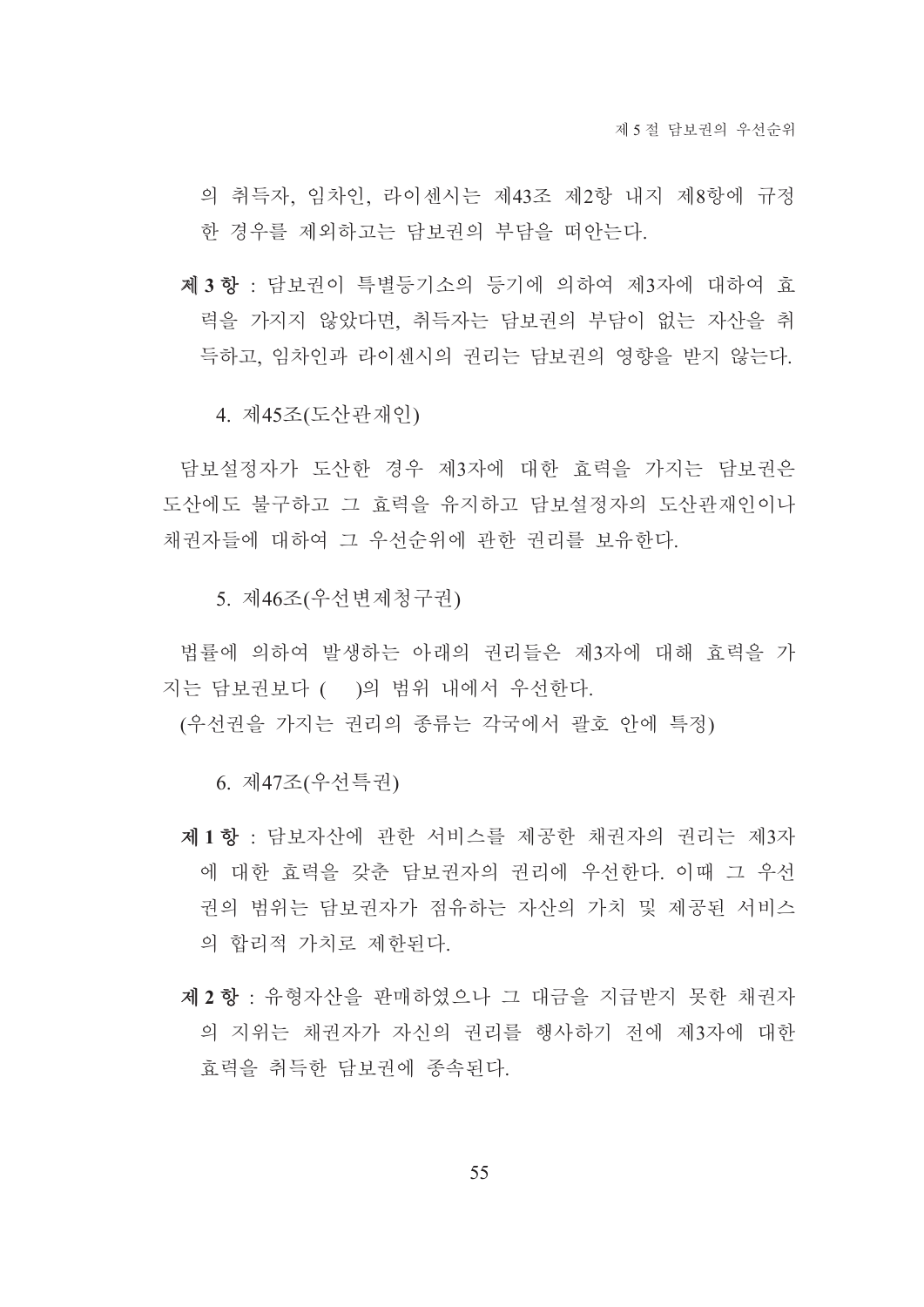7. 제48조(판결채권자의 권리)

- 제1항 : 제3자에 대한 효력을 가지는 담보권은 판결 또는 임시명령 (provisional order)을 받은 무담보 채권자(판결채권자)의 권리보다 우선한다. 그러나 담보권이 제3자에 대한 효력을 가지기 전에 판 결채권자가 각국에서 정한 필요한 우선적인 조치를 취한 경우에 는 그렇지 않다.
- 제 2 항 : 판결채권자가 담보권자가 제1항에서 언급된 조치를 취하였 다고 통지한 이후 (각국이 정한 짧은 기간)의 만료 이전에 담보권 자가 공여한 신용(credit) 또는 취소할 수 없는 약속에 따라 정해 진 특정한 금액을 대여한 경우에도 담보권의 우선순위가 미친다.

8. 제49조(비취득담보권과 취득담보권의 경합)

## 서택지 A

제44조에서 정한 경우를 제외하고는 재고(inventory) 또는 소비재 (consumer goods) 이외의 유형자산에 대한 취득담보권은 담보설정자에 의하여 성립되어 이와 경합하는 비취득담보권에 대해서 우선권을 가 진다. 다만 다음과 같은 요건을 갖추어야 한다.

- 취득담보권자가 자산을 점유하거나,
- 담보설정자가 자산의 점유를 취득한 뒤 (각국이 정하는 짧은 기 간, 가령 30일) 이내에 취득담보권과 관련된 통지가 일반 담보등 기소에 등기할 것.

재고에 대한 취득담보권은 담보설정자에 의하여 성립되어 이와 경 합하는 비취득담보권에 대해 우선권을 가진다. 다만 다음과 같은 요 건을 갖추어야 한다.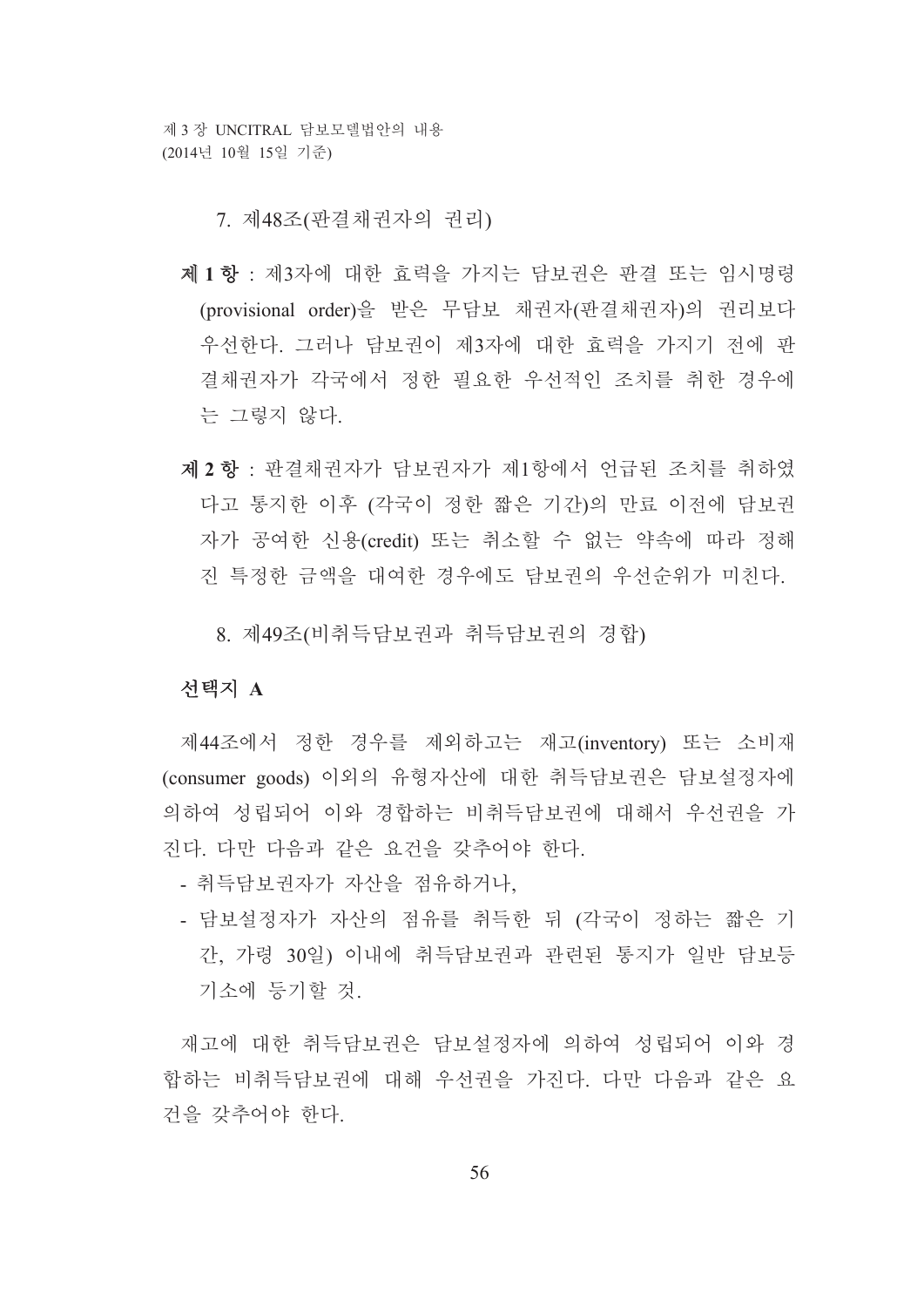- 취득담보권자가 재고를 점유하거나.

- 담보설정자가 재고를 점유하기 전에 ① 취득담보권에 관한 통지 가 등기되어 효력을 가지고, 2 같은 종류의 재고에 관하여 담보 설정자에 의하여 성립하고 먼저 등기된 비취득담보권자에게, 취득 담보권자가 취득담보권을 취득할 의향이 있다는 점과 비취득 담 보권자가 취득담보권의 대상이 되는 재고를 특정할 수 있을 정도 로 충분한 기술이 포함된 통지를 보냈을 것.

소비재에 대한 취득담보권은 담보설정자에 의하여 성립되어 이와 경합하는 비취득담보권에 대해 우선권을 가진다.

#### 선택지 B

제44조에서 정한 경우를 제외하고는 소비재 이외의 유형자산에 대 한 취득담보권은 담보설정자에 의하여 성립되어 이와 경합하는 비취 득담보권에 대해서 우선권을 가진다. 다만 다음과 같은 요건을 갖추 어야 한다.

- 취득담보권자가 자산을 점유하거나,
- 담보설정자가 자산의 점유를 취득한 뒤 (각국이 정하는 짧은 기 간, 가령 30일) 이내에 취득담보권과 관련된 통지가 일반 담보등 기소에 등기할 것.

소비자에 대한 취득담보권은 담보설정자에 의하여 성립되어 이와 경합하는 비취득담보권에 대해 우선권을 가진다.

9. 제50조(경합하는 취득담보권)

제1항 : 경합하는 취득담보권 사이의 우선권은 제43조 내지 제49조 에 따라 결정된다.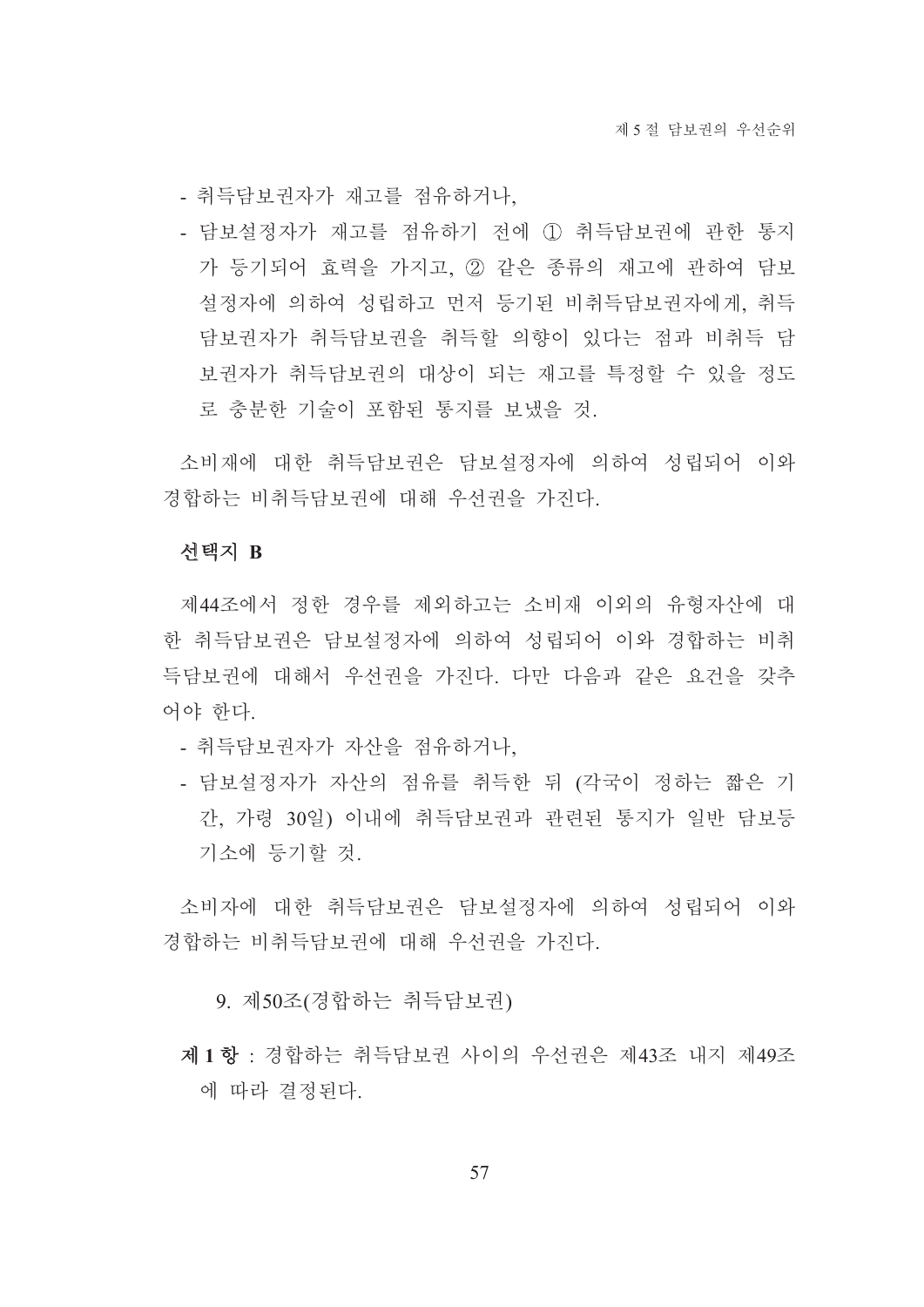제 2 항 : 제49조에서 정한 기간 내에 제3자에 대해 효력을 가지게 된 매도인 또는 임대인의 취득담보권은 매도인 또는 임대인 이외 의 담보권자가 취득한 경합하는 담보권에 우선한다.

10. 제51조(판결채권자의 권리와 경합하는 취득담보권)

제49조에서 정한 기간 내에 제3자에 대해 효력을 가지게 된 취득담 보권은 그 이외의 방법으로 제49조 하에서 우선권을 가지게 된 판결 채권자의 권리에 우선한다.

11. 제52조(대금)

#### 선택지 A

- 제1항 : 재고 또는 소비재 이외의 유형자산의 대금(proceeds)에 관 한 취득담보권은 그 자산에 대한 취득담보권의 우선권과 동일한 우선권을 가진다.
- 제 2 항 : 재고의 대금에 대한 담보권은 그 재고에 대한 취득담보권 의 우선권과 동일한 우선권을 가진다. 다만 그 대금이 채권, 유가 증권, 은행계좌에 연결된 자금의 지급채권 또는 독립적 확약 하에 대금을 받을 권리의 경우에는 그렇지 않다.
- 제3항 : 이 조항 제2항에 따라 대금에 대해 가지는 취득담보권의 우선권은 취득담보권자가 그 대금이 발생하기 전에 그 대금과 같 은 종류의 자산에 관한 담보권의 통지를 등기하였다고 담보권자 에게 통지한 경우에 한하여 발생한다.

## 선택지 B

유형자산에 대한 취득담보권이 제3자에 대해 효력을 가진다면, 그 대금에 대한 담보권은 비취득담보권에 대해 우선권을 가진다.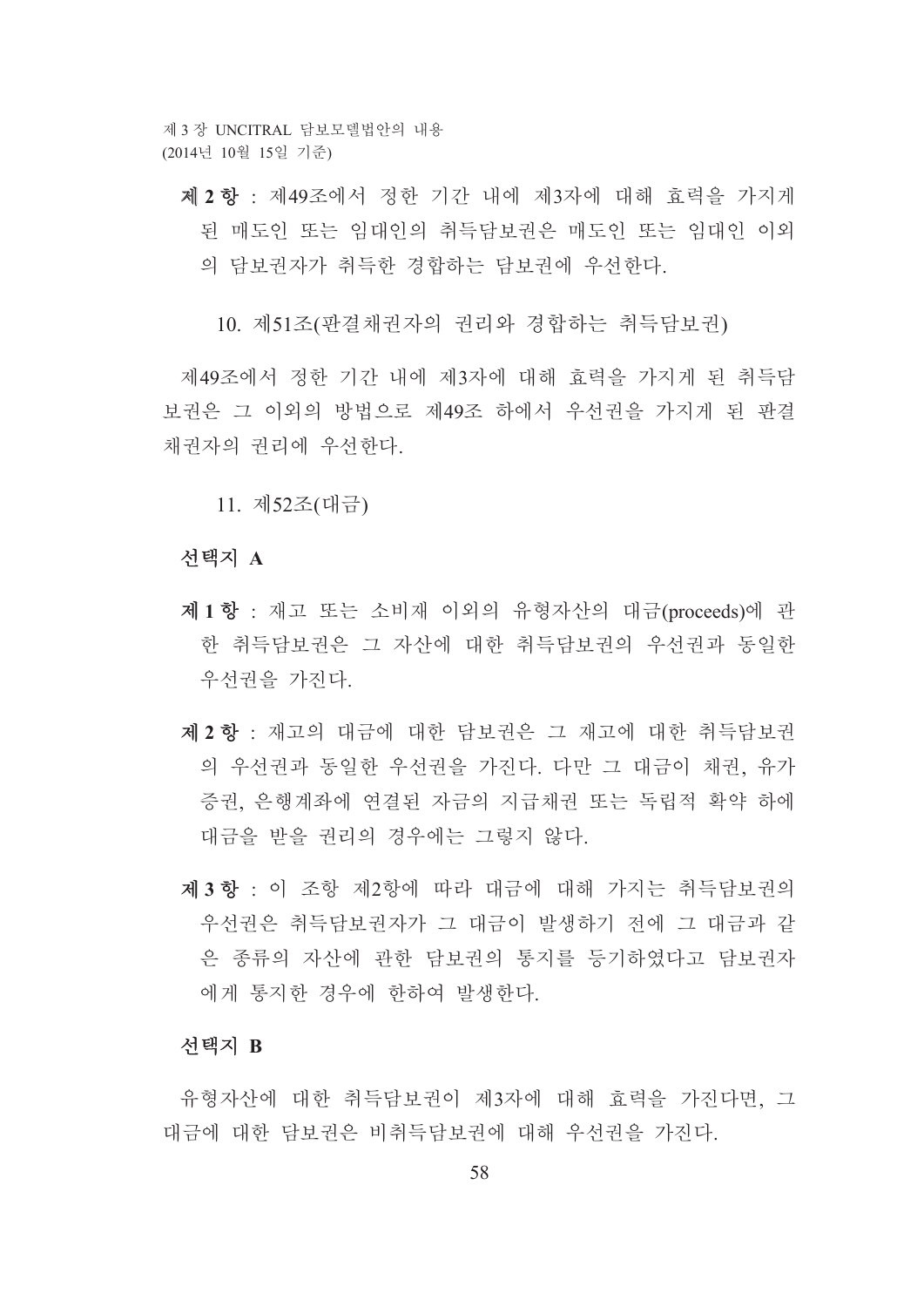12. 제53조(후순위화)

- 제1항 : 담보권자는 현재 또는 장래의 경합하는 권리주장자들을 위 해 그들이 후순위화(subordination)에 대한 동의를 하지 않더라도 이 법에 따라 언제라도 자신이 가지는 우선권을 후순위화할 수 있다.
- 제 2 항 : 후순위화는 후순위화를 하는 자와 이로 인하여 이익을 받 는 자(beneficiary)를 제외하고는 다른 경합하는 권리주장자의 권리 에 영향을 미치지 않는다.

13. 제54조(우선권의 범위)

- 제1항 : 제48조의 제한 하에서, 담보권에 의하여 담보되는 채무가 발생하는 시점은 그 우선권에 영향을 미치지 않는다.
- 제 2 항 : 담보권의 우선권은 등기된 통지에 기재된 최고액으로 한정 된다.
	- 14. 제55조(담보권의 존재에 대한 인식의 무관련성)

제56조 제2항의 제한 하에서, 담보권에 대한 경합하는 권리주장자의 인식 유무는 이 장의 조항들에 따라 결정된 우선권에 영향을 미치지 않는다.

15. 제56조(유가증권)

제1항 : 이 조항 제2항에 정하는 경우를 제외하고는, 유가증권의 점유를 통하여 제3자에 대해 효력을 가지게 된 유가증권에 관한 담보권은 다른 방법에 따라 제3자에 대해 효력을 가지게 된 유가 증권에 관한 담보권보다 우선한다.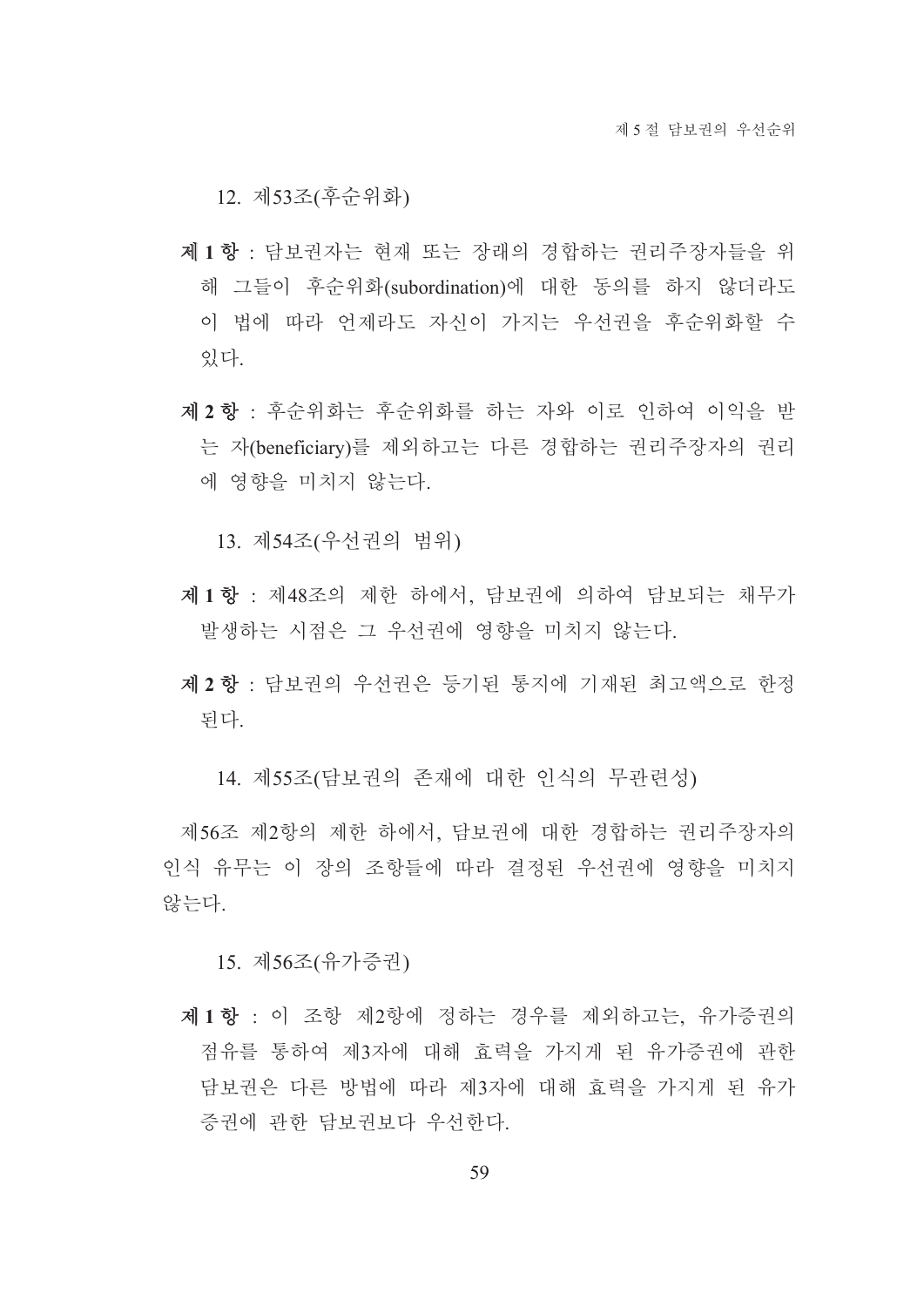제 2 항 : 유가증권의 점유 이외의 방법으로 제3자에 대해 효력을 가 지게 된 유가증권에 관한 담보권은, ① 보호받는 유가증권 소지 자, 기타 각국의 유가증권 관련 법률 하에서 부르는 명칭의 주체 로서의 자격을 갖추거나, 2 유가증권의 점유를 취득하고, 담보 설정계약에 따른 담보권자의 권리를 침해하는 이전이라는 점을 알지 못한 채 신의성실에 따라 가치를 투자한 담보권자, 매수인 또는 그 이외에 합의에 의하여 담보자산을 이전받은 자의 권리의 후순위가 된다.

16. 제57조(은행계좌에 연결된 자금의 지급채권)

- 제1항 : 은행계좌에 연결된 자금의 지급채권에 대한 담보권이 일반 담보등기소에서 통지를 등기하는 방법 이외의 방법으로 제3자에 대해 효력을 가지게 된 경우, 그 담보권은 그러한 등기에 의하여 제3자에 대해 효력을 가지게 된 경합하는 담보권보다 우선한다.
- 제 2 항 : 은행계좌에 연결된 자금의 지급채권에 대한 담보권이 지배 계약(control agreement)에 따라 제3자에 대하여 효력을 가지게 된 경우 이러한 담보권 사이의 우선순위는 지배계약의 체결순위에 따른다
- 제3항 : 예금은행의 계좌에 연결된 자금의 지급채권에 대한 담보권 은 담보권자가 직접 계좌주가 되는 방법 이외의 방법으로 효력을 가지게 된 경합하는 다른 담보권보다 우선하다.
- 제 4 항 : 은행계좌에 연결된 자금의 지급채권에 대한 담보권이 담보 권자가 직접 계좌주가 되는 방법으로 효력을 가지게 된 경우 이 담보권은 다른 방법으로 효력을 가지게 된 경합하는 다른 담보권 보다 우선한다.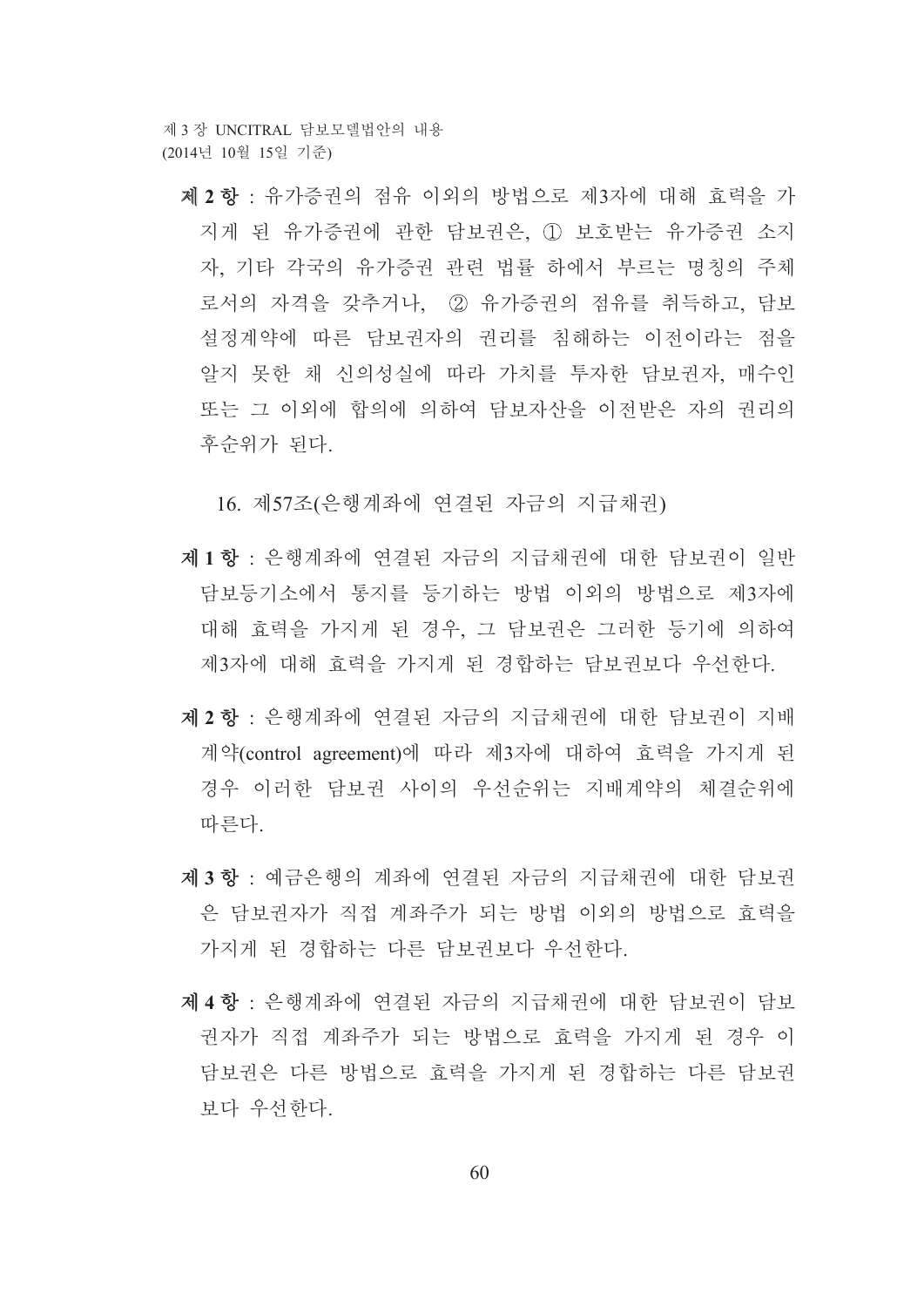- 제 5 항 : 다른 법에 규정된 예금은행의 상계권(은행이 담보설정자에 대하여 가지는 채권을 자동채권으로 하고, 은행계좌에 연결된 자 금의 지급채권을 수동채권으로 하는 상계)은, 담보권자가 직접 계 좌주가 됨으로써 제3자에 대하여 효력을 가지게 되는 담보권을 제외하고는 은행계좌에 연결된 자금의 지급채권에 대한 담보권에 우선한다
- 제 6 항 : 담보설정자가 행하거나 그가 승인한 거래에 따라 은행계좌 의 자금을 이전받은 자는 은행계좌에 연결된 자금의 지급채권에 대한 담보권의 부담을 떠안지 않는다. 다만 이전받은 자가 당해 거래가 담보설정계약에 따른 담보권자의 권리를 침해한다는 사실 을 안 경우에는 그렇지 않다.
- 제 7 항 : 이 조항은 다른 법에 따라 은행계좌의 자금을 이전받은 자 의 권리에 불리한 영향을 미치지 않는다.

17. 제58조(금전)

- 제1항 : 담보권의 대상이 된 금전의 점유를 취득한 자는, 그 점유 를 취득하게 한 거래가 담보설정계약에 따른 담보권자의 권리를 침해한다는 사실을 알았던 경우를 제외하고는 담보권의 부담 없 이 금전을 취득한다.
- 제 2 항 : 이 조항은 다른 법에 따른 금전취득자의 권리에 불리한 영 향을 미치지 않는다.

18. 제59조(유가증권과 유형자산의 규율)

제1항 : 이 법의 조항들에 따라 제3자에 대하여 효력을 가지게 되 는 유가증권과 유형자산에 대한 담보권은 유가증권에 관한 법에 따라 그 증권을 취득한 자의 우선권에 우선하지 못한다.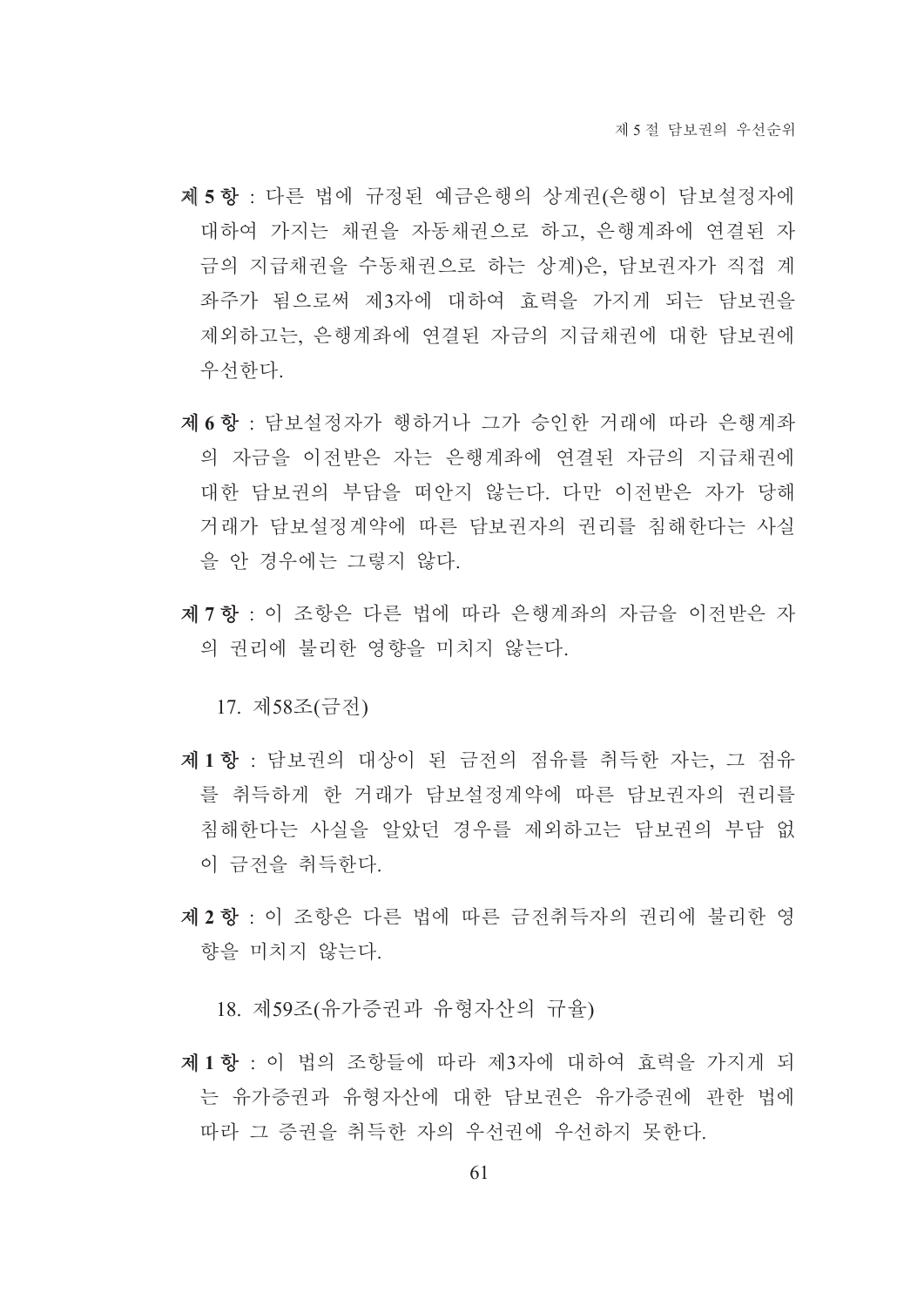- 제 2 항 : 이 조항 제3항의 제한 하에서 유가증권의 점유에 따라 제 3자에 대하여 효력을 가지게 되는 유형자산에 대한 담보권은 다 른 방법에 의하여 제3자에 대하여 효력을 가지게 되는 경합하는 담보권보다 우선한다.
- 제3항 : 제24조 제4항의 제한 하에서, 증권의 점유 이외의 방법으 로 제3자에 대하여 효력을 가지게 되는, 재고 이외의 유형자산에 대한 담보권은, 유가증권의 점유에 의하여 다음 두 가지 시점 중 빨리 도래하는 시점 이전에 제3자에 대하여 효력을 가지게 되는 담보권에 대해 우선권을 가진다.
- 자산이 유가증권에 의하여 커버되는 시점
- 담보설정자와 유가증권을 점유하는 담보권자 사이에 당해 유가증 권으로 자산을 커버하기로 하는 계약체결시점(단 그 계약은 체결 이후 각국이 정하는 일정한 기간 이내에 자산을 커버하는 내용이 어야 함)

19. 제60조(지식재산권의 특정한 라이센스 유형)

제43조 제6항은 지식재산권에 관한 법에 따른 담보권자의 권리에 영향을 미치지 않는다.

20. 제61조(지식재산권에 대한 취득담보권)

제1항 : 유형자산에 대한 취득담보권 관련 조항들은 지식재산권 또 는 지식재산권의 라이센스에 대한 취득담보권에도 적용된다.

제 2 항 : 이 조항을 적용함에 있어서 다음 사항을 유의한다.

- 담보설정자의 비즈니스의 통상적인 과정에서 담보설정자가 행하 는 지식재산권의 매매 또는 지식재산권 라이센스는 재고로 취급 되고, 담보설정자가 개인, 가정 또는 가족이 사용하거나 사용하려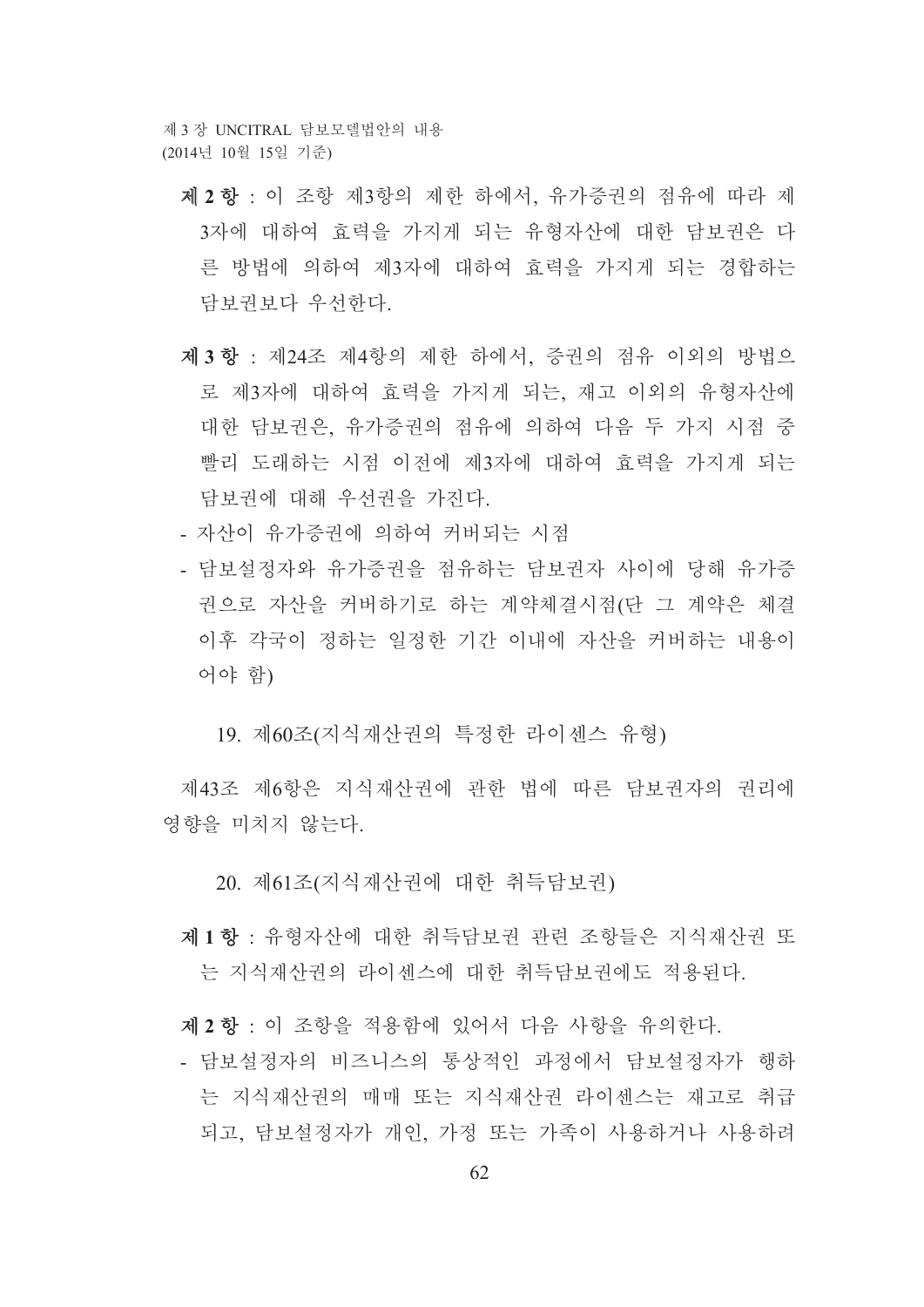고 할 목적인 지식재산권 또는 지식재산권 라이센스는 소비재로 취급되다.

- 담보권자에 의한 담보자산의 점유에 대한 규정은 여기에 적용되 지 않는다. 담보설정자가 담보자산을 점유하는 시점은 담보설정자 가 담보권의 대상이 된 지식재산권이나 지식재산권의 라이센스를 취득한 시점을 의미한다. 담보설정자에게 담보자산이 인도되는 시 점은 담보설정자가 담보권의 대상이 된 지식재산권이나 지식재산 권의 라이센스를 취득한 시점을 의미한다.

21. 제62조(무중개 증권)

- 제1항 : 증서화된 무중개 증권에 대한 담보권이 담보권을 성립시키 고자 하는 의도를 나타내는 방식에 따라 그 증서에 배서함으로써 제3자에 대하여 효력을 가지게 된 경우, 그 담보권은 다른 방법에 의하여 제3자에 대하여 효력을 가지게 된 증권에 관한 담보권보 다 우선한다.
- 제 2 항 : 증서화된 무중개 증권에 대한 담보권이 그 증서를 담보권 자에게 이전함으로써 제3자에 대하여 효력을 가지게 된 경우, 그 담보권은 일반 담보권 등기소에서 당해 증권에 관해 그 담보권에 관한 통지의 등기를 통해 제3자에 대하여 효력을 가지게 된 담보 권보다 우선한다.
- 제3항 : 증서화된 무중개 증권에 대한 담보권이 지배계약(control agreement)을 통해 제3자에 대하여 효력을 가지게 된 경우, 그 담 보권은 일반 담보권 등기소에서 당해 증권에 관해 그 담보권에 관한 통지의 등기를 통해 제3자에 대하여 효력을 가지게 된 담보 권보다 우선한다.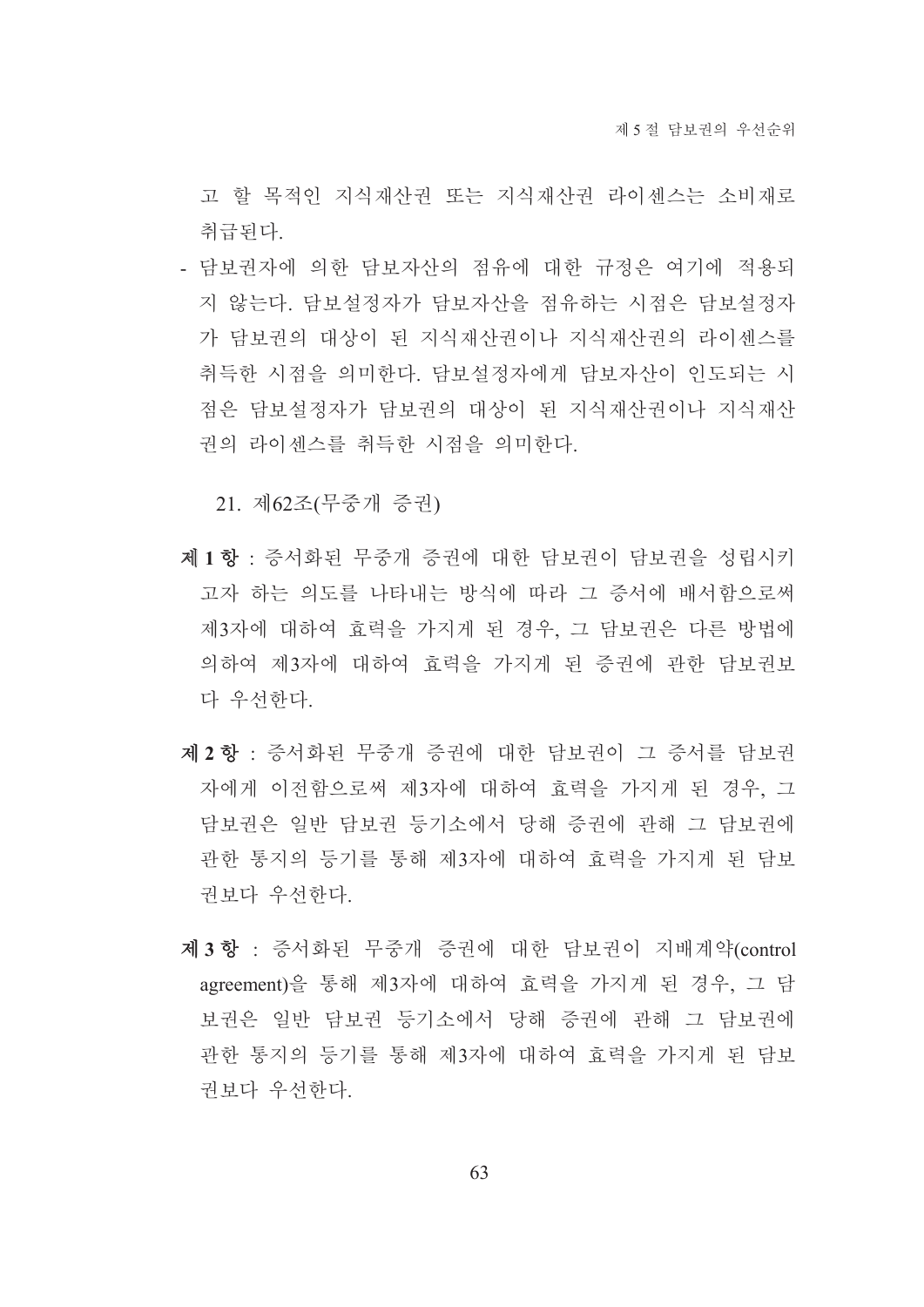- 제 4 항 : 증서화되지 않은 무중개 증권에 관한 담보권이 지배계약 (control agreement)의 체결을 통해 제3자에 대하여 효력을 가지게 된 경우, 그 담보권들 사이의 우선권은 지배계약 체결의 순서에 따라 정해진다.
- 제5항 : 증서화되지 않은 무중개 증권에 관한 담보권이 증권 보유 자에 대한 장부에 담보권자로 등재되거나 담보권에 관한 공증을 받음으로써 제3자에 대하여 효력을 가지게 된 경우. 그 담보권은 다른 방법에 의하여 제3자에 대하여 효력을 가지게 된 증권에 관 한 담보권보다 우선한다.

#### 선택지 A

- 제 6 항 : 담보자산이 된 무중개 증권이 이전되고, 그 증권에 대한 담보권이 이전 시점에 제3자에 대하여 효력을 가지는 경우, 양수 인은 담보권의 부담을 떠안는다.
- 제 7 항 : 제6항에도 불구하고 1) 담보권자가 담보권의 부담이 없는 담보권의 이전을 승인하거나. 2) 이전 시점에서 양수인이 그 거래 가 담보권자의 권리를 침해한다는 인식이 없었던 경우에는, 양수 인은 담보권의 부담이 없는 담보증권을 취득한다.
- 제 8 항 : 이 조항의 제6항 내지 제8항은 증권의 이전에 과한 다른 법에 따른 무중개 증권 보유자의 권리에 불리한 영향을 미치지 않는다

#### 서택지 B

무중개 증권에 대한 담보권은 증권의 이전에 관한 다른 법에 따라 증권양수인이 취득한 우선권에 종속된다.

64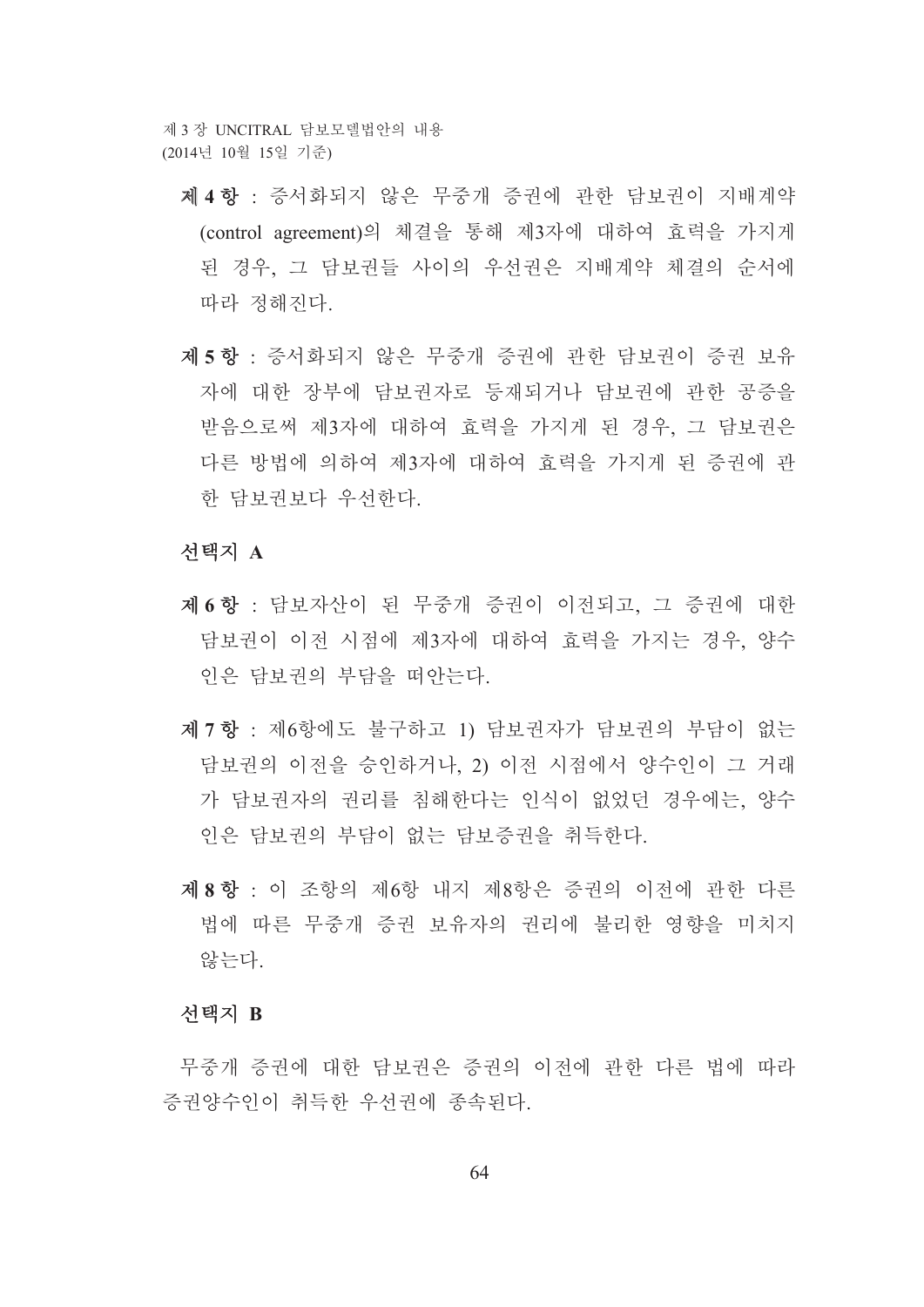## 제 6절 당사자 및 제3채무자의 권리와 의무

1. 제63조(당사자의 권리 의무의 근거)

이 법의 각 조항들의 제한 하에서, 담보설정계약 당사자들의 상호간 권리와 의무는 1) 담보설정계약에 마련된 계약내용과 조건(계약에서 지시하는 다른 규칙이나 일반 조건 포함)과 2) 담보설정계약 당사자들 이 합의한 관례(usage). 그들 사이에 성립된 관행(practice)에 따라 정해 진다.

2. 제64조(담보자산의 보존 의무)

담보자산을 점유하는 담보설정계약의 당사자는 그 자산과 그 자산 가치를 보존하기 위한 합리적 조치를 취해야 한다.

3. 제65조(담보자산의 반화 또는 취소통지의 등기에 과하 담보권자의 의무)

피담보채무가 와전히 만족되고, 신용을 제공하기 위한 모든 약속이 종료되면, 그 피담보채무를 만족시킨 자를 위한 구상권의 제한 아래, 담보권은 소멸되고 담보권자는 그가 점유하는 담보자산을 담보설정자 에게 반환하거나, 제47조에 규정된 바에 따라 취소통지를 등기해야 하다

4. 제66조(담보자산에 관한 담보권자의 권리)

제1항 : 담보자산을 점유하는 담보권자는 1) 자산의 보존과정에서 지출한 합리적 비용을 상환받을 권리, 2) 자산을 합리적으로 이용 할 권리, 3) 자산의 금전적 대금(monetary proceeds)을 피담보채무 의 변제에 이용할 권리를 가진다.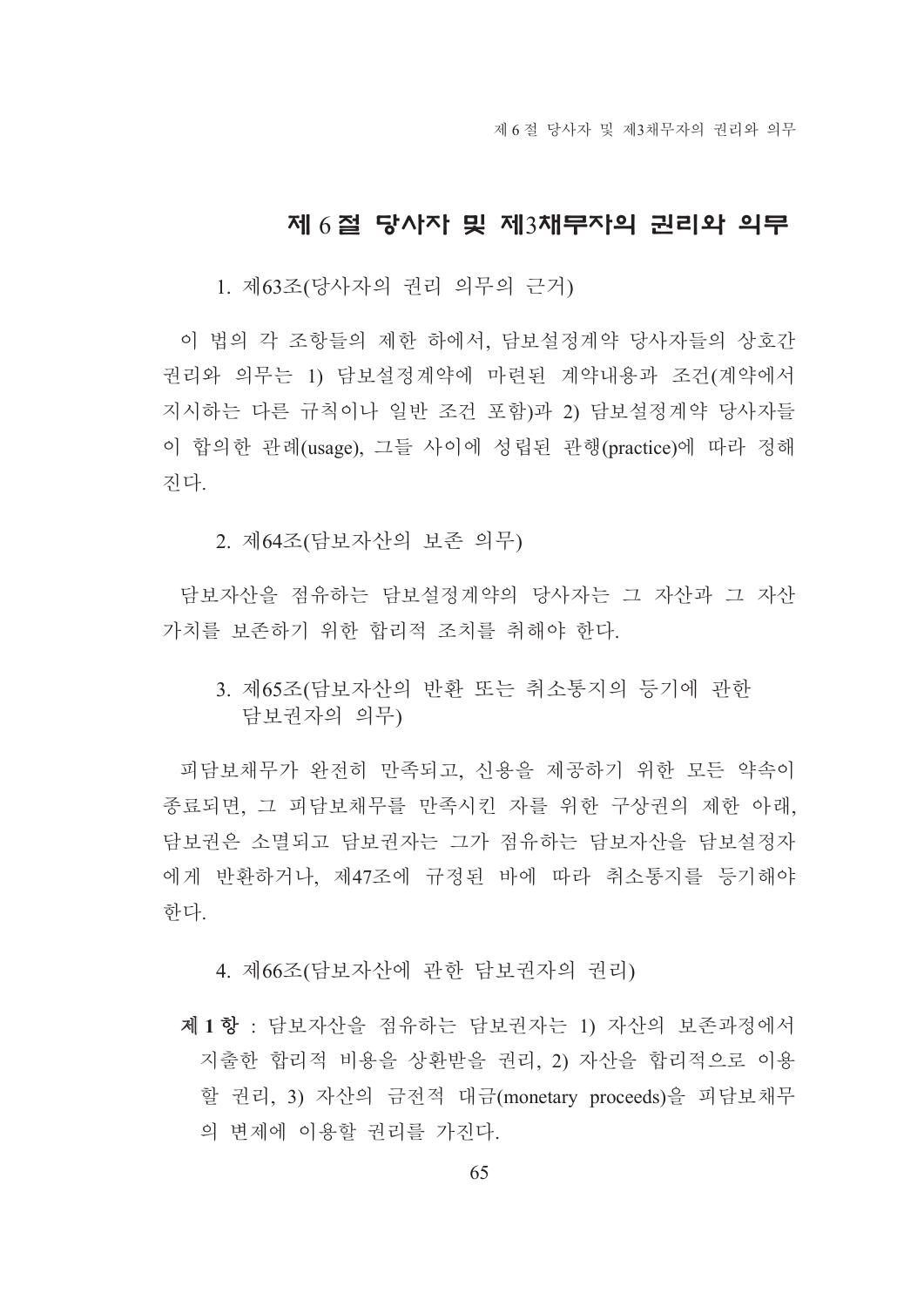제 2 항 : 담보권자는 담보설정자가 점유하는 담보자산을 합리적 시 기에 합리적 방법으로 검사할 권리를 가진다.

## 자산에 특유한 규칙(Asset-specific rules)

5. 제67조(담보설정자의 진술)

- 제1항 : 담보설정자와 담보권자 사이에 달리 정함이 없는 한, 담보 설정자는 담보설정계약 체결 시점에 1) 담보설정자가 채권에 과 하여 담보권을 성립시킬 권리가 있다는 점, 2) 담보권자가 다른 담보권자를 위해 당해 채권에 관하여 이미 담보권을 성립시키지 않았다는 점, 3) 채권의 채무자가 항변 또는 상계권을 가지고 있 지 않고 앞으로도 가지지 않을 것이라는 점을 진술(represenation) 하는 것이다.
- 제 2 항 : 담보설정자와 담보권자 사이에 달리 정함이 없는 한, 담보 설정자는 채권의 채무자가 자력이 있거나 앞으로 있을 것이라는 점을 진술하는 것은 아니다.
	- 6. 제68조(담보설정자 또는 담보권자가 채권의 채무자에게 통지할 권리)
- 제1항 : 담보설정자와 담보권자 사이에 달리 정함이 없는 한, 담보 설정자 또는 담보권자 또는 양자는 채권의 채무자에게 담보권 및 지급지시에 관하여 통지할 권리가 있다. 다만 담보권 통지가 발송 된 이후에는 오로지 담보권자만 지급지시를 할 수 있다.
- 제 2 항 : 이 조항 제1항에 언급된 담보설정계약에 위반하여 이루어 진 담보권의 통지 또는 지급지시는제75조의 목적 하에서 효력이 없지 않다. 그러나 이 조항의 어떤 내용도 그 위반으로 인하여 발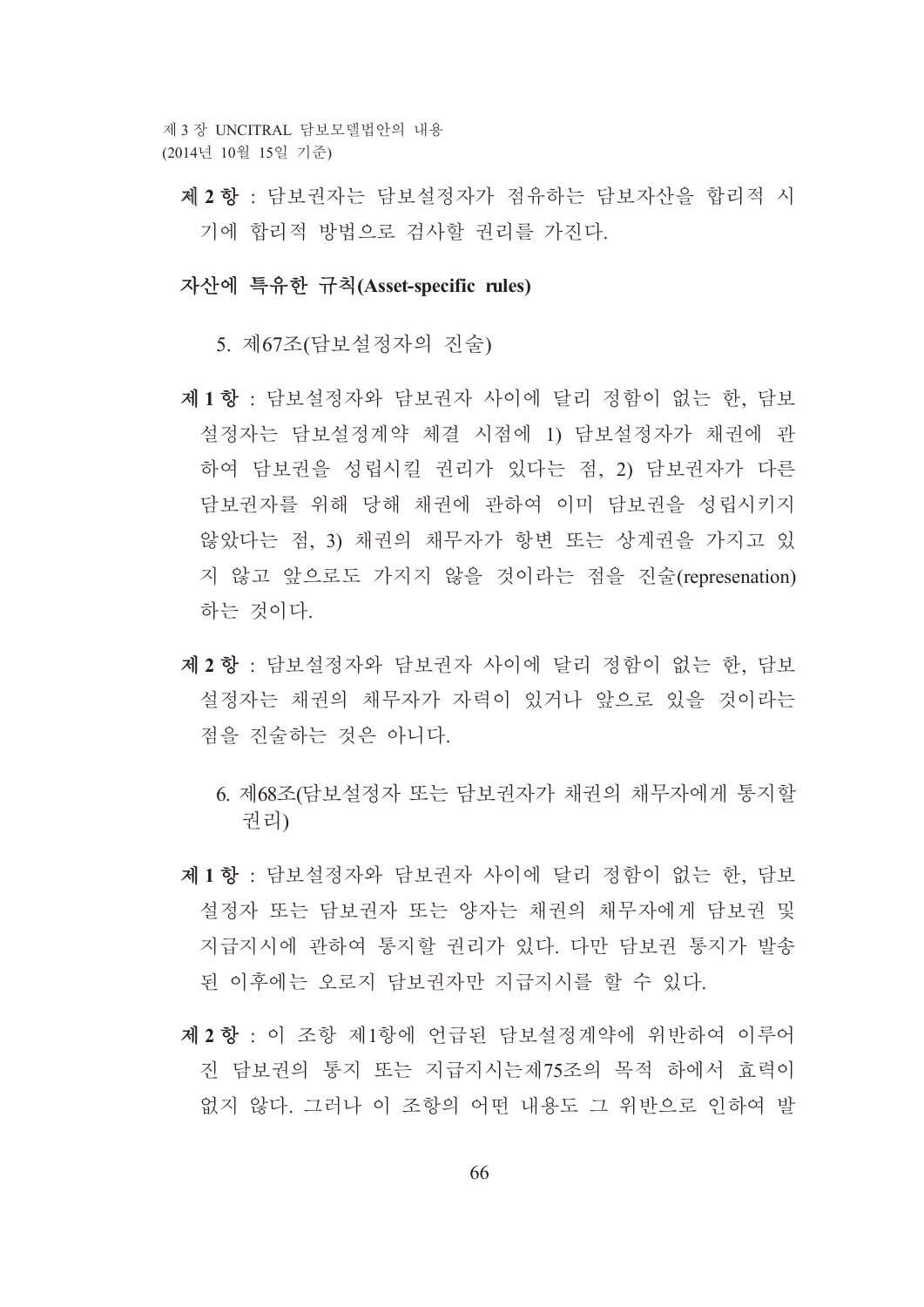생하는 손해에 대한 계약위반 당사자의 의무 또는 책임에 영향을 미치지 않는다.

7. 제69조(지급에 관한 담보권자의 권리)

- 제1항 : 담보설정자와 담보권자 사이에 달리 정함이 있지 않으면 담보권의 통지가 발송되었는지 유무를 불문하고 담보권자는 다음 과 같은 권리를 가진다.
- 담보자산인 채권과 관련하여 담보권자에게 행하여진 지급대금이 나 담보권자에게 반화된 유형자산을 보유할 권리
- 담보자산인 채권과 관련하여 담보설정자에게 행하여진 지급대금 이나 담보설정자에게 반환된 유형자산을 청구할 권리
- 담보자산인 채권과 관련하여 제3자에게 행하여진 지급대금이나 제3자에게 반환된 유형자산을 청구할 권리(담보권자의 권리가 그 사람의 권리보다 우선하는 경우에 한함)
- 제 2 항 : 이 조항의 제1항에 따른 담보권자의 권리는 채권에 관한 담보권으로 담보되는 채무의 가치에 하정된다.

8. 제70조(담보대상이 된 지식재산권을 보존할 담보권자의 권리)

담보권자가 담보대상이 된 지식재산권을 보존하기 위한 조치를 취 할 권리가 있다는 담보설정자와 담보권자 사이의 약정은 유효하다.

## Section II. 당사자와 제3채무자의 권리와 의무

## A. 채권(Receviables)

## 제71조(채권의 채무자의 보호)

제1항 : 이 법에서 달리 정하지 않는 한 채권에 대한 담보권의 성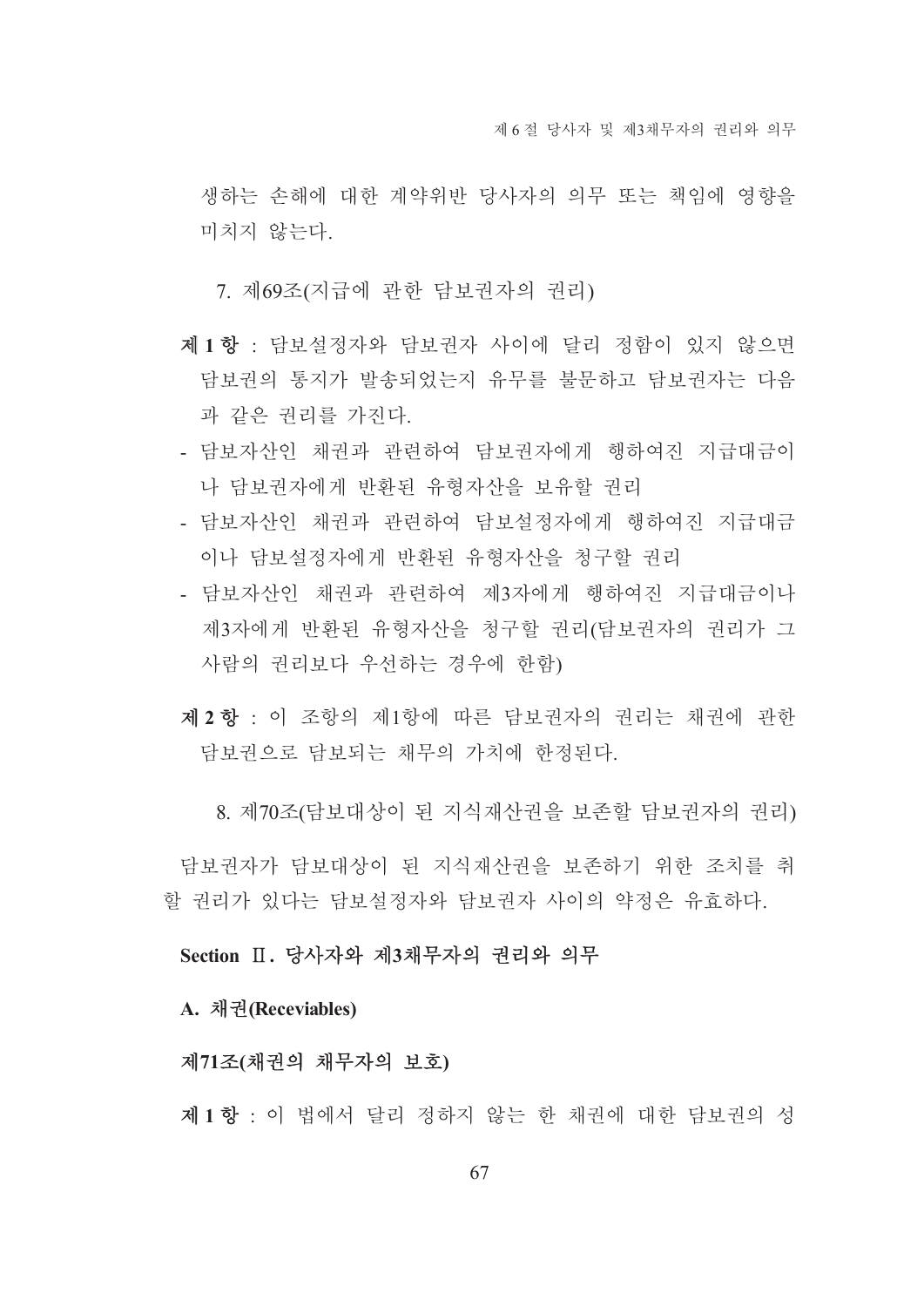> 립은 채권의 채무자의 동의 없이는 그의 권리와 의무(원 계약에 포함된 지급조건을 포함)에 영향을 미치지 않는다.

제 2 항 : 지급지시에서는 채권의 채무자가 지급해야 할 사람, 주소 또는 계좌를 변경할 수 있다. 그러나 ① 워 계약에서 지정한 지급 통화나 2 원 계약에서 지급장소로 지정된, 채권의 채무자가 위치 한 국가 이외의 국가는 변경할 수 없다.

#### 제72조(채권에 대한 담보권의 통지)

- 제1항 : 채권에 관한 담보권의 통지 또는 지급지시는 그 통지가 채 권의 채무자에게 내용을 알려주리라고 합리적으로 기대되는 언어 로 이루어진 경우에는 그 채권의 채무자가 통지를 수령하였을 때 에 효력을 발생하다.
- 제2항 : 통지 또는 지급지시가 담보설정자와 채권의 채무자 사이의 워 계약의 어어로 되어 있으면 충분하다.
- 제3항 : 통지 또는 지급지시는 그 통지가 있을 후에 발생하는 채권 에도 과려되다.
- 제 4 항 : 후발 담보권에 관한 통지는 선행 담보권의 통지를 구성한다.

#### 제73조(지급에 따른 채권의 채무자의 면책)

- 제1항 : 채권의 채무자가 채권에 관한 담보권의 통지를 받을 때까 지는 워 계약에 따라 지급함으로써 면책될 수 있다.
- 제 2 항 : 채권의 채무자가 통지를 받은 후에는, 이 조항의 제3 내지 제8항의 제한 하에서, 담보권자에게 지급함으로써만 면책되거나, 또는 담보궈자가 서면으로 달리 지시한 경우에는 그 지시에 따라 지급함으로써 면책되다.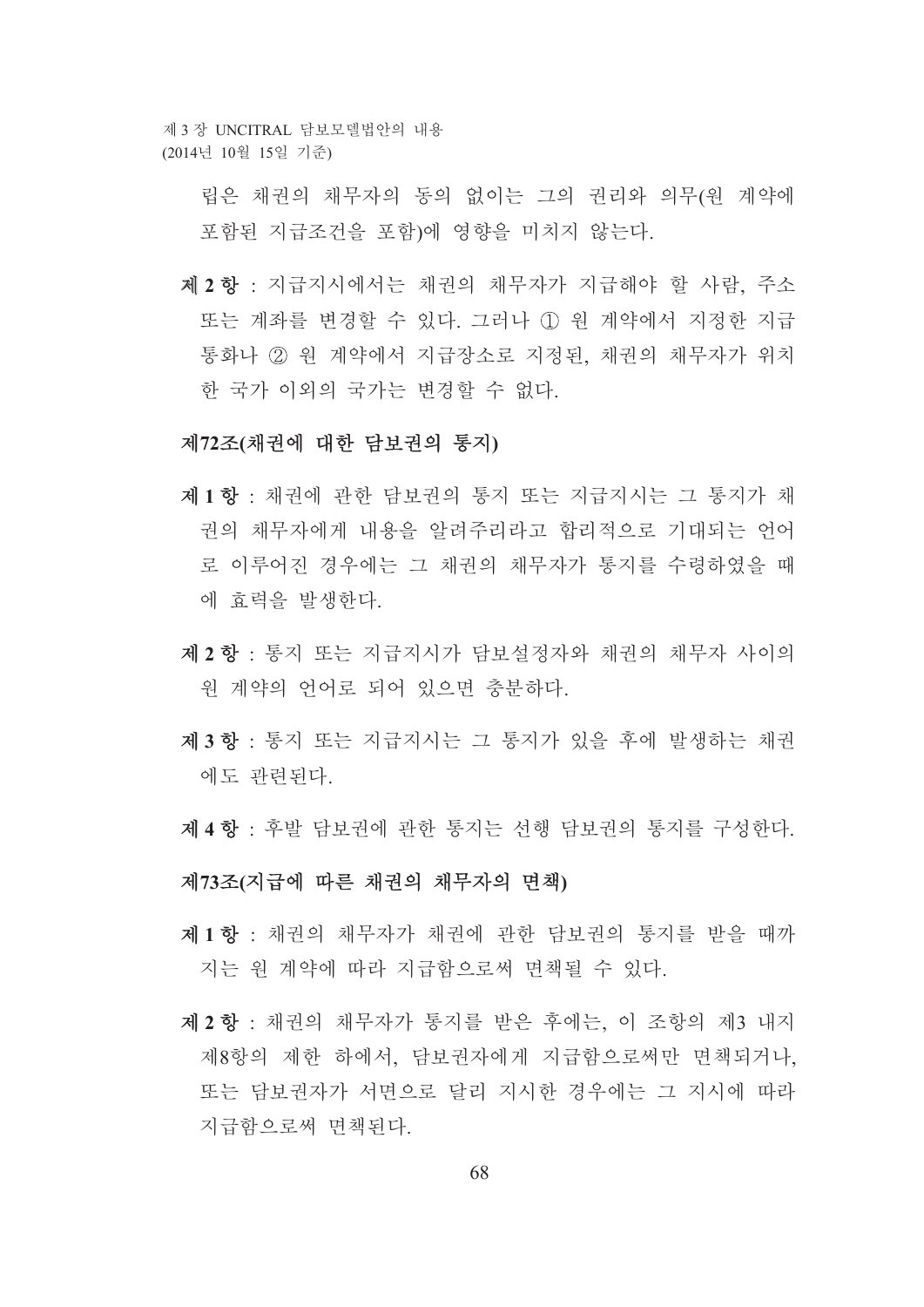- 제3항 : 채권의 채무자가 동일한 담보설정자에 의하여 성립된 동일 한 채권에 관한 하나의 담보권에 관하여 둘 이상의 지급지시를 받은 때에는 지급 전 담보권자로부터 받은 최종 지급지시에 따라 지급함으로써 면책된다.
- 제 4 항 : 채권의 채무자가 동일한 담보설정자에 의하여 성립된 동일 한 채권에 관한 둘 이상의 담보권에 관하여 통지를 받은 때에는, 최초로 수령한 통지에 따라 지급함으로써 면책되다.
- 제 5 항 : 채권의 채무자가 하나 또는 그 이상의 후속 담보권에 관한 통지를 받은 경우에는, 그러한 담보권의 최종 통지에 따라 지급함 으로써 면책되다.
- 제 6 항 : 채권의 채무자가 하나 또는 그 이상의 채권의 일부 또는 불가분적인 이익에 대한 통지를 받은 경우에는. 통지에 따라 지급 하거나, 또는 이 조항에 따라 채권의 채무자가 통지를 받지 않은 것처럼 지급함으로써 면책된다.
- 제 7 항 : 채권의 채무자가 이 조항의 제6항에 따른 통지를 받고 그 통지에 따라 지급한 경우에는, 채권의 일부 또는 불가분적인 이익 에 관하여 지급된 범위 내에서만 면책된다.
- 제8항 : 채권의 채무자가 담보권자로부터 담보권에 관한 통지를 받 은 경우. 담보권자에게 합리적 기간 내에 담보권 성립에 관한 적 절한 증명을 하도록 요구할 수 있다. 담보권자가 그렇게 하지 않 는 한. 채권의 채무자는 이 조항에 따라 채권의 채무자가 통지를 받지 않은 것처럼 지급함으로써 면책된다.
- 제 9 항 : 이 조항의 제8항에서 언급한 적절한 증명은 담보설정자가 담보권이 성립하였다는 취지로 작성하 서면을 포함하나 이에 제 한되지 않는다.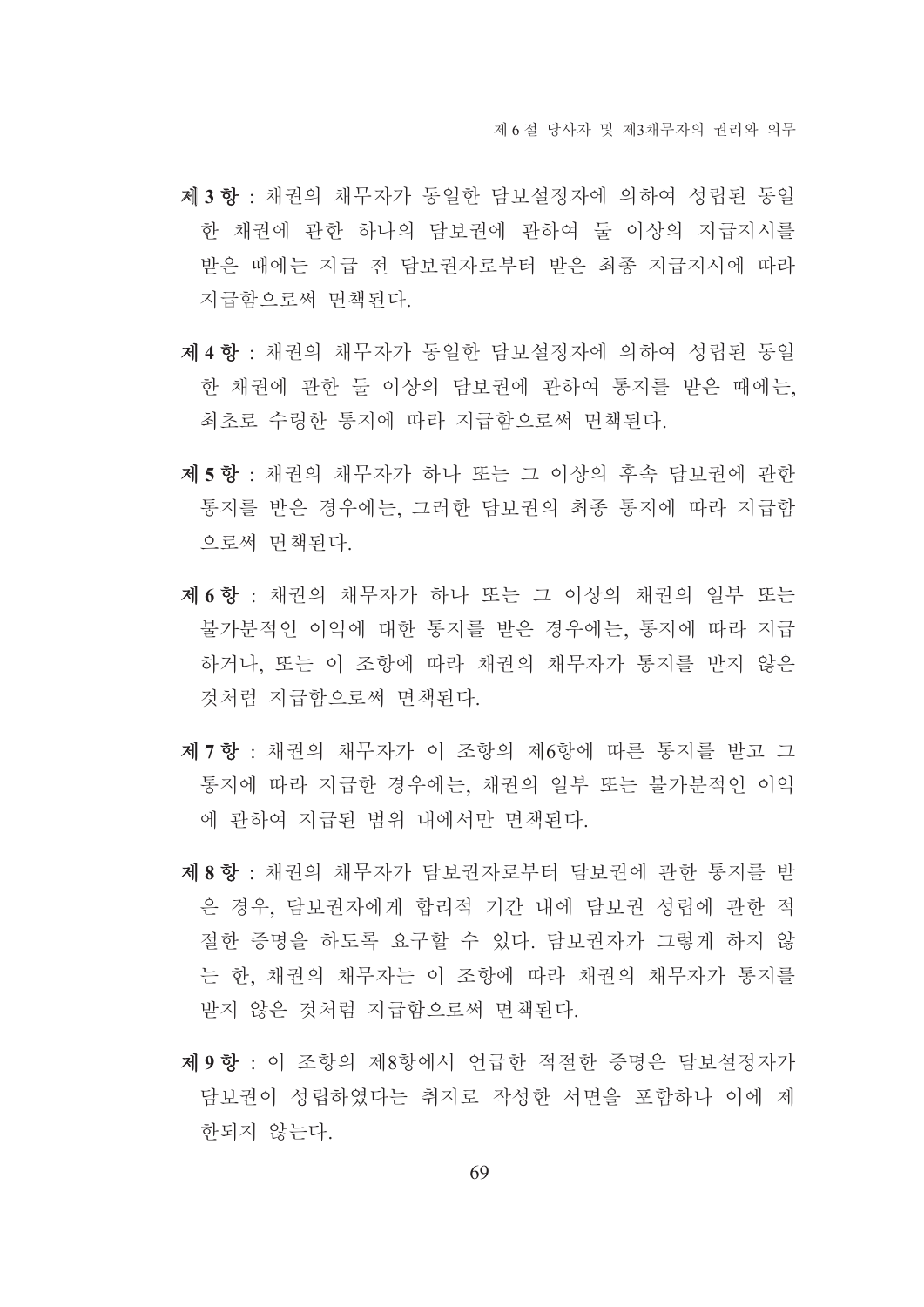제10항 : 이 조항은 채권의 채무자가 지급을 받을 권리가 있는 자. 권한을 가진 사법적 관료 또는 다른 관료, 공공예탁자금에 지급함 으로써 면책되게 하는 다른 근거에 영향을 미치지 않는다.

#### 제74조(채권의 채무자의 항변과 상계권)

- 제1항 : 제75조에 따라 달리 합의하지 않는 한, 채권의 채무자는 담보권자가 채권의 채무자에게 담보된 채권의 지급에 관한 청구 를 할 때에 다음과 같이 대항할 수 있다
- 원 계약 또는 같은 거래의 부분이었던 다른 계약으로부터 발생하 는 모든 항변과 상계권으로서, 만약 담보권이 성립하지 않아 담보 설정자가 청구하였더라면 그에게 대항할 수 있었던 것.
- 담보권의 통지를 받은 시점에 채권의 채무자가 행사할 수 있었던 상계권
- 제 2 항 · 제1항에도 불구하고 채권의 채무자는 담보설정자의 담보설 정권을 제한하는 것으로서 제10조 제2항. 제11조 제5항에 언급되 계약위반을 이유로 항변하거나 상계할 수 없다.

#### 제75조(항변하거나 상계하지 않겠다는 합의)

- 제1항 : 이 조항의 제3항의 제한 하에서 채권의 채무자는 담보설 정자와 사이에. 제74조에 언급된 담보권자에 대한 항변 또는 상계 권을 행사하지 않겠다고 서명된 서면합의를 할 수 있다.
- 제 2 항 : 이 조항의 제1항에서 정한 합의는 채권의 채무자에 의하여 서명된 서면합의에 의해서만 수정될 수 있고, 그 수정합의는 제76 조 제2항의 제한 하에서 담보권자에게 효력을 가진다.
- 제3항 : 채권의 채무자는 담보권자의 기망적 행위 또는 채권의 채 무자의 무능력에 기하여 항변을 포기해서는 안 된다.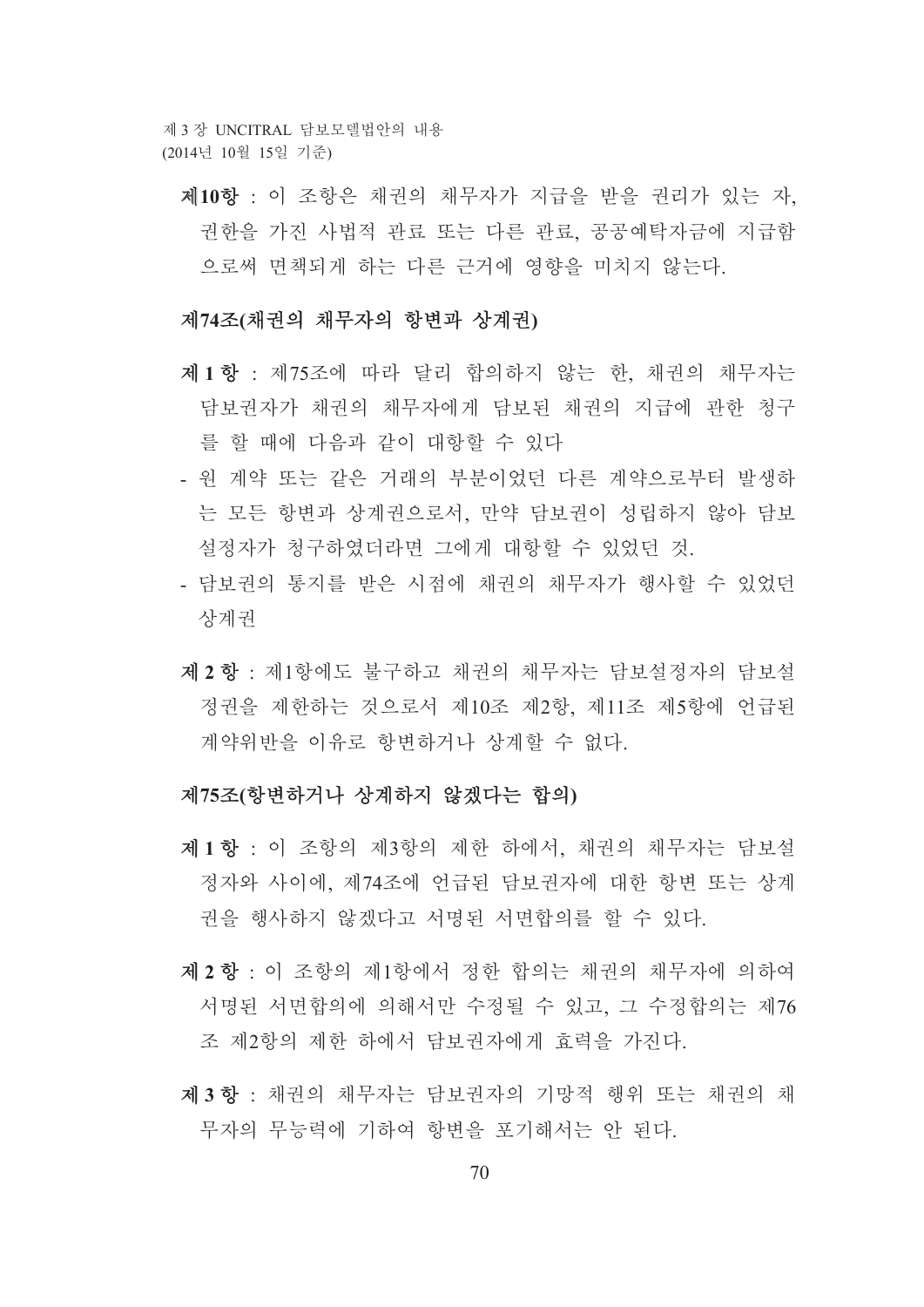## 제76조(원 계약의 수정)

- 제1항 : 담보설정계약의 통지 이전에 담보설정자와 채권의 채무자 사이에 체결된 계약으로서 담보권자의 권리에 영향을 미치는 것 은 담보권자에게 효력이 있고 담보권자는 그에 상응한 권리를 취 득하다.
- 제 2 항 : 담보설정계약의 통지 이후에 담보설정자와 채권의 채무자 사이에 체결된 계약으로서 담보권자의 권리에 영향을 미치는 것 은 담보권자에게 효력이 없다. 다만 ① 담보권자가 동의하거나. ② 채무가 이행으로 완전히 소멸되지 않은 상태에서 워계약이 수 정되거나. 워계약의 맥락 하에 합리적 담보권자라면 그러한 수정 에 동의하였을 경우에는 효력을 가진다.

## 제77조(채권의 채무자의 지급에 따른 반환)

- 제1항 : 담보설정자가 원 계약을 이행하지 못하더라도 채권의 채무 자는 자신이 담보설정자 또는 담보권자에게 지급한 금액을 담보 권자로부터 반화받지 못하다.
- 제 2 항 : 이 조항의 제1항은 다른 법에 따라 채권의 채무자가 담보 설정자에게 가지는 권리에 영향을 미치지 않는다.

#### B. 유가증권(Negotiable Instruments)

#### 제78조(채무자의 권리와 의무)

유가증권에 따른 의무자에 대하여 유가증권 하에 담보권자가 가지 는 권리는 유가증권에 관한 법에 따른다.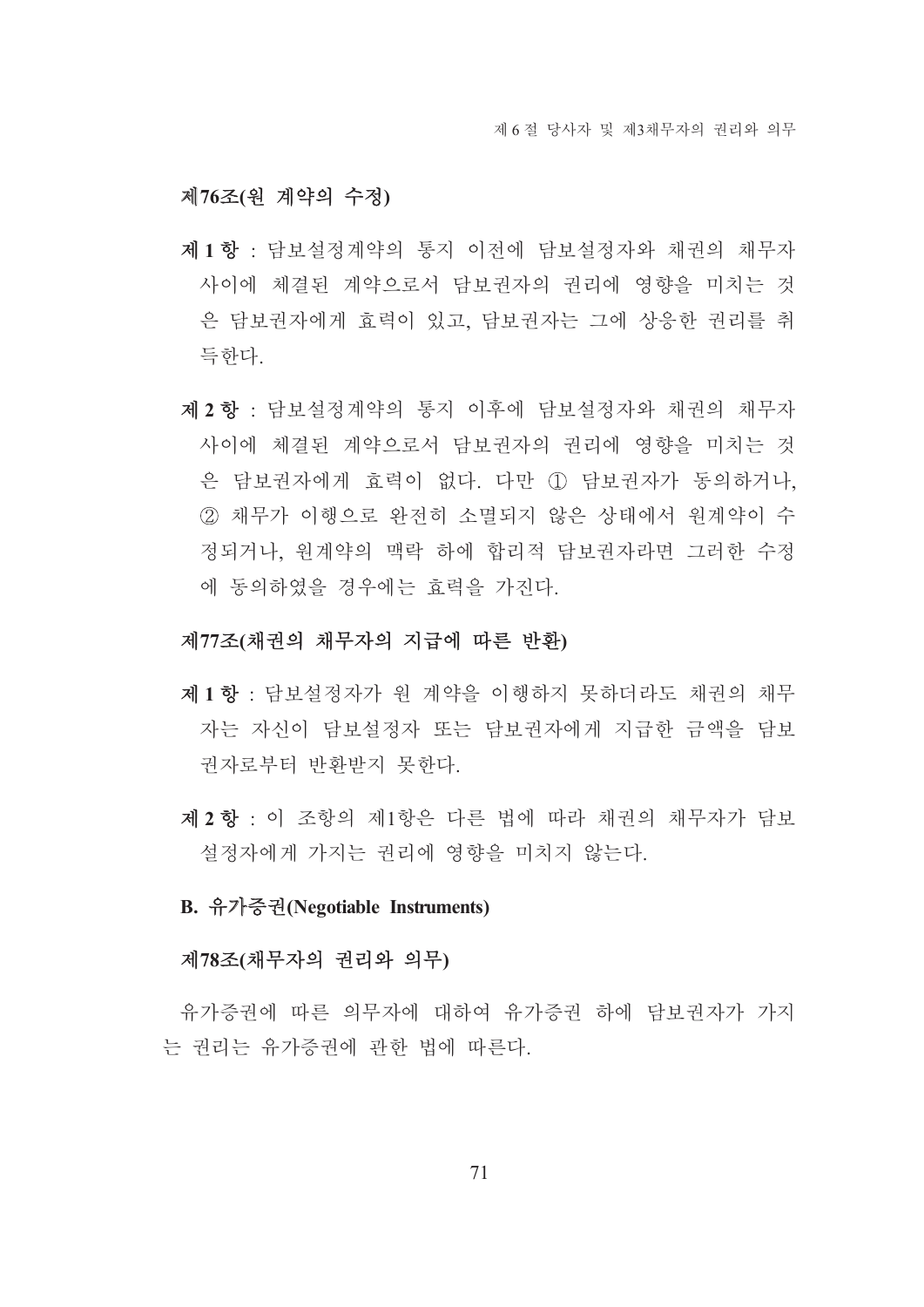C. 은행계좌에 연결된 자금의 지급에 관한 권리(Rights to payment of funds credited to a bank account)

## 제79조(예금은행의 권리와 의무)

- 제1항 : 은행계좌에 연결된 자금의 지급에 관한 권리에 대한 담보 권의 성립은 은행의 동의 없이는 당해 은행계좌에 대하여 은행이 가지는 권리와 의무(은행계좌에 대한 정보를 제3자에게 제공하는 것을 포함)에 영향을 미치지 못한다.
- 제 2 항 : 다른 법에 따라 예금은행이 가지는 상계권은 그 은행이 보 유하는 은행계좌에 연결된 자금의 지급에 관한 권리에 은행이 가 지고 있는 담보권에 의하여 해쳐지지 않는다.
- D. 유가증권에 의하여 커버되는 유가증권과 유형자산(Negotiable documents and tangible assets covered by a negotiable document)

## 제80조(유가증권 발행자의 권리와 의무)

유가증권의 발행자 또는 유가증권에 따른 의무자에 대하여 담보권 자가 유가증권에 관하여 가지는 권리는 유가증권에 관한 법에 따른다.

# 제 7절 담보권의 실행

I. 주요 내용

A. 일반 규칙(General rules)

#### 제81조(채무불이행에 따른 권리)

제1항 : 채무불이행 후 담보설정자는 다음 중 하나 또는 그 이상의 조치를 취할 수 있다.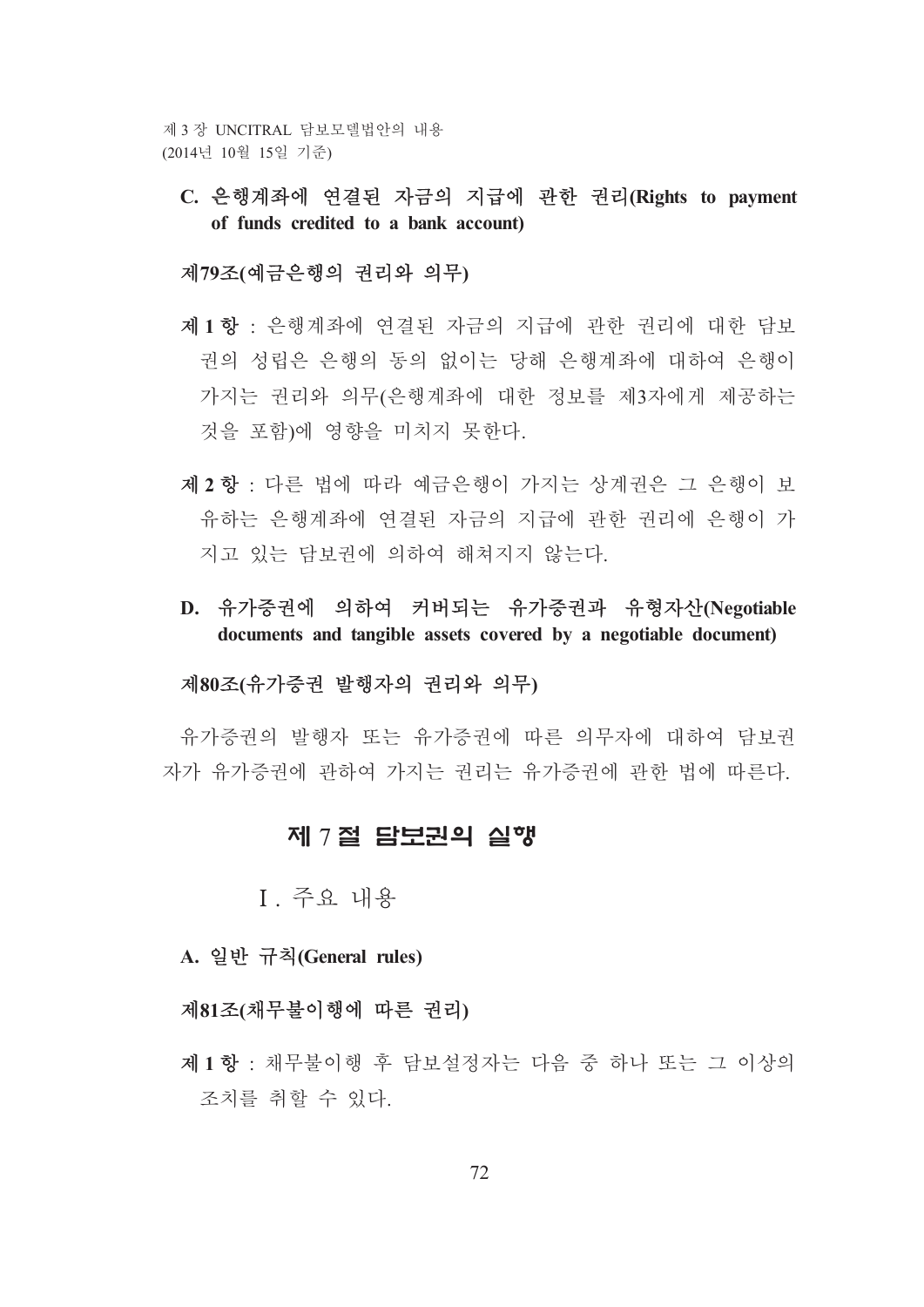- 피담보채무를 모두 변제하고 모든 담보자산에 관한 담보권으로부 터 해방되는 것.
- 만약 담보권자가 이 법의 조항에 따른 의무를 이행하지 않는다면 사법당국 또는 다른 당국에 호소하는 것.
- 담보권자가 피담보채무의 전부 또는 일부의 변제를 위해 담보자 산을 취득하는 것에 관하여 담보권자에게 제의하거나 담보권자의 제의를 거절하는 것.
- 담보설정계약 또는 다른 법률에서 허용되 권리를 행사하는 것.
- 제 2 항 : 채무불이행 후 담보권자는 담보자산에 관하여 다음 중 하 나 또는 그 이상의 조치를 취할 수 있다.
- 유형 담보자산의 점유를 취득하는 것.
- 담보자산을 매매 등 처분하거나, 임대 또는 라이센스하는 것.
- 담보설정자의 모든 자산에 담보권을 가지는 경우에는 담보설정자 의 비즈니스를 매매 등 처부하는 것.
- 담보권자가 피담보채무의 전부 또는 일부의 만족을 위해 담보자 산을 취득하겠다고 제의하는 것.
- 채권, 유가증권, 은행계좌에 연계된 자금의 지급채권, 또는 중개 증권인 경우에 이를 추심 기타 다른 방법으로 실행하는 것.
- 유가증권 하의 권리를 실행하는 것.
- 이 법의 조항들과 모순되지 않는 범위 내에서, 담보설정계약 또는 다른 법에서 허용한 권리를 행사하는 것.
- 제3항 : 채무불이행 이후의 한 권리를 행사하는 것은 다른 권리의 행사를 불가능하게 하지 않는 범위 내에서는 그 행사를 방해하지 않는다.
- 제4항 : 제4조에서 제시한 행위기준의 제한 하에서, 담보자산에 관 한 채무불이행 후의 권리 행사는 피담보채무에 관한 채무불이행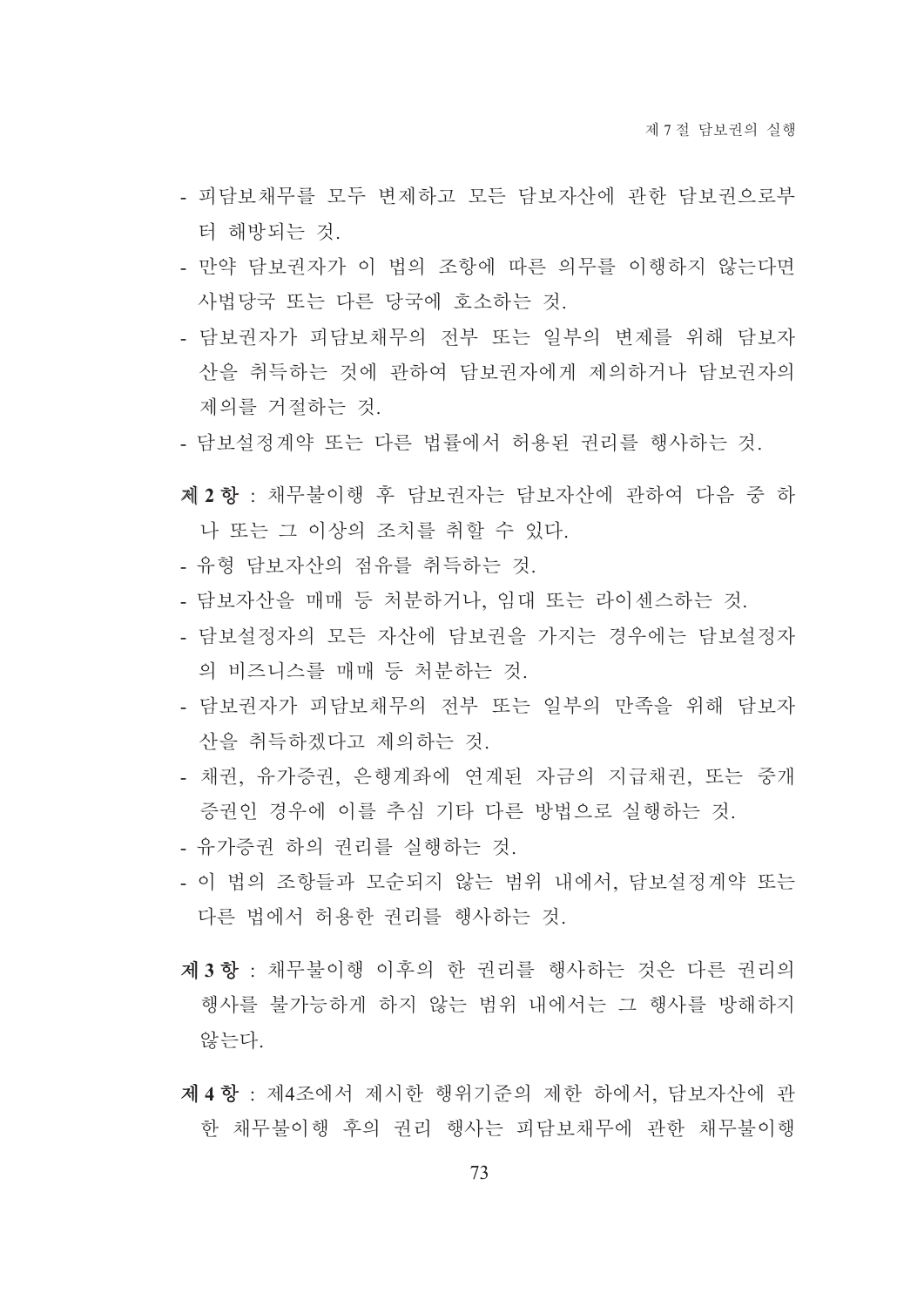후의 권리행사를 방해하지 않고, 그 반대도 마차가지이다.

## 제82조(채무불이행 후 권리의 포기)

제4조에서 제시한 행위의 기주 하에. 담보설정자 그리고 피담보채무 의 지급 또는 이행의무를 부담하는 자는 일방적 의사표시 또는 합의 에 의하여 이 장의 조항들에서 규정하는 권리를 포기할 수 있다. 다 만 이 권리의 포기는 채무불이행 후에 이루어져야 한다. 또한 담보권 자는 일방적 의사표시 또는 합의에 의하여 이 장의 조항들에서 규정 한 권리를 포기할 수 있다.

#### 제83조(채무불이행 후 권리행사의 사법적 또는 비사법적 방법)

- 제1항 : 담보권자는 그의 재량에 따라 채무불이행 후의 권리를 사 법적 또는 비사법적 방법으로 행사할 수 있다.
- 제 2 항 : 채무불이행 후 담보권의 사법적 권리행사는 각국에서 규정 한 민사소송법령의 제한을 받는다.
- 제3항 : 채무불이행 후 담보권의 비사법적 권리행사는 제4조에서 규정한 일반적 행위기주에 따라야 하고, 제86조와 제87조에서 규 정한 요건을 충족하여야 한다.

#### 제84조(의무위반에 관한 사법적 또는 공식적 구제)

채무자, 담보설정자 기타 이해관계인은 담보권자가 그의 담보권을 사법적 또는 비사법적 방법으로 실행함에 있어서 그의 의무를 위반한 경우에는 법원 또는 각국이 정한 다른 절차에 따른 구제를 청구할 수 있다.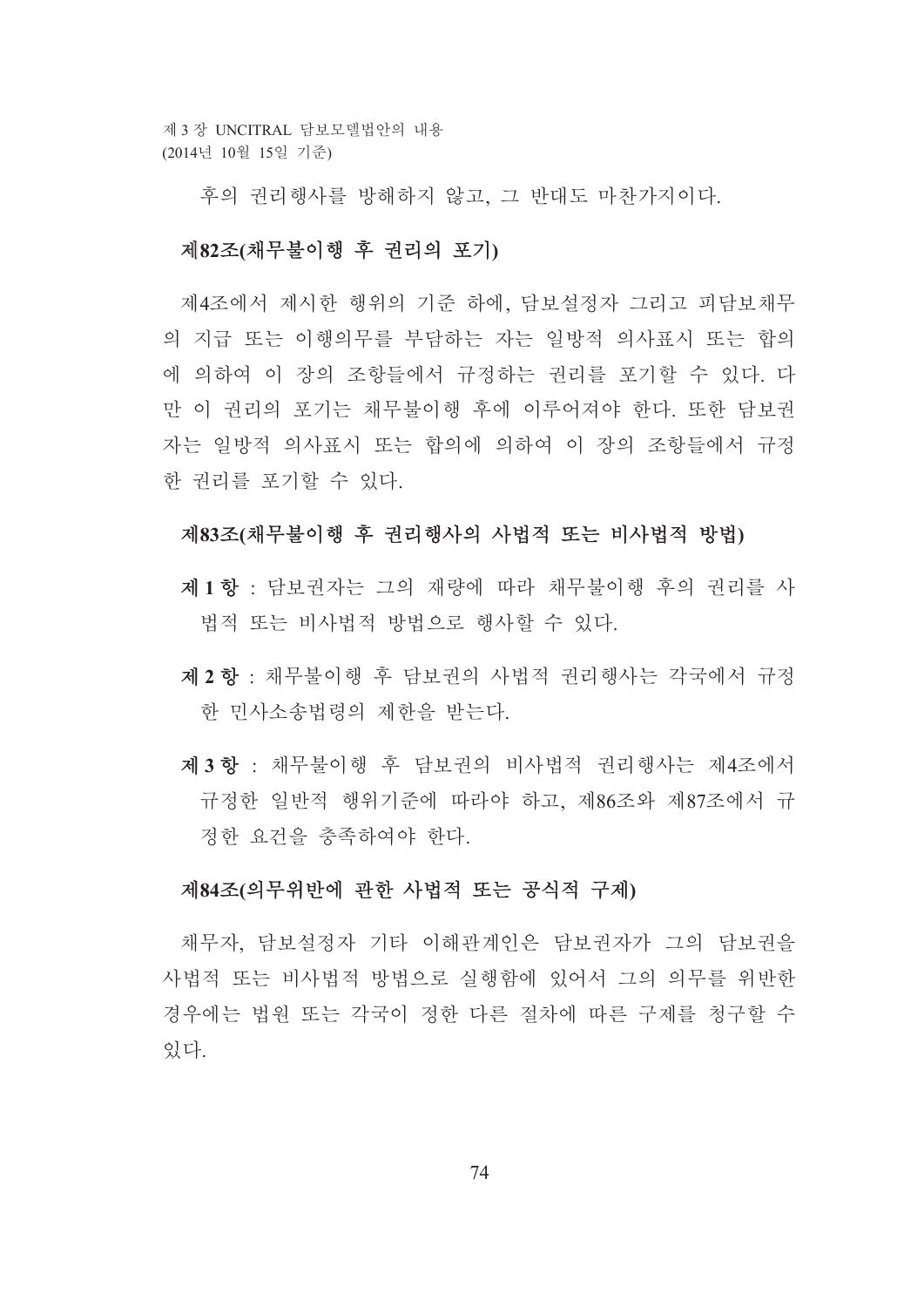## 제85조(담보설정자의 반환청구권)

- 제1항 : 채무자, 담보설정자 기타 이해관계인은 이자와 실행비용을 포함하여 피담보채무를 완전히 변제하거나 이행함으로써 담보자 산의 반화을 청구할 수 있다.
- 제2항 : 이 권리는 자산이 매매 등 처분되거나, 임대 또는 라이센 스되거나 담보권자에 의하여 추심되거나, 담보권자가 담보자산을 처분하기 위한 계약을 체결할 때까지 행사할 수 있다.

## 제86조(선순위 담보권자가 실행절차를 승계할 권리)

- 제1항 : 다른 채권자의 실행 개시에도 불구하고, 그 채권자에 대하 여 우선권을 가지는 담보권자는 자산이 매매 등 처분되거나 임대 또는 라이센스되거나 담보권자에 의하여 취득 또는 추심되거나 담보권자가 담보자산을 처분하기 위한 계약을 체결하기 전까지 그 실행절차를 승계할 수 있다.
- 제 2 항 · 선수위 담보권자가 실행절차를 승계할 권리는 이 법에 따 라 담보권자에게 허용된 다른 방법에 의하여 실행할 권리를 포함 한다.

#### 제87조(점유 또는 추심에 대한 담보권자의 권리)

채무불이행 후 담보권자는 유형담보자산을 점유하거나 무형자산을 추심할 권리를 가진다.

#### 제88조(법원 외에서 점유를 취득하거나 추심할 담보권자의 권리)

제1항 : 담보권자는 다음 조건들이 모두 충족되는 경우 법원 또는 다른 당국에 신청하지 않고도 유형담보자산을 점유하거나 무형자 산을 추심할 것을 선택할 수 있다.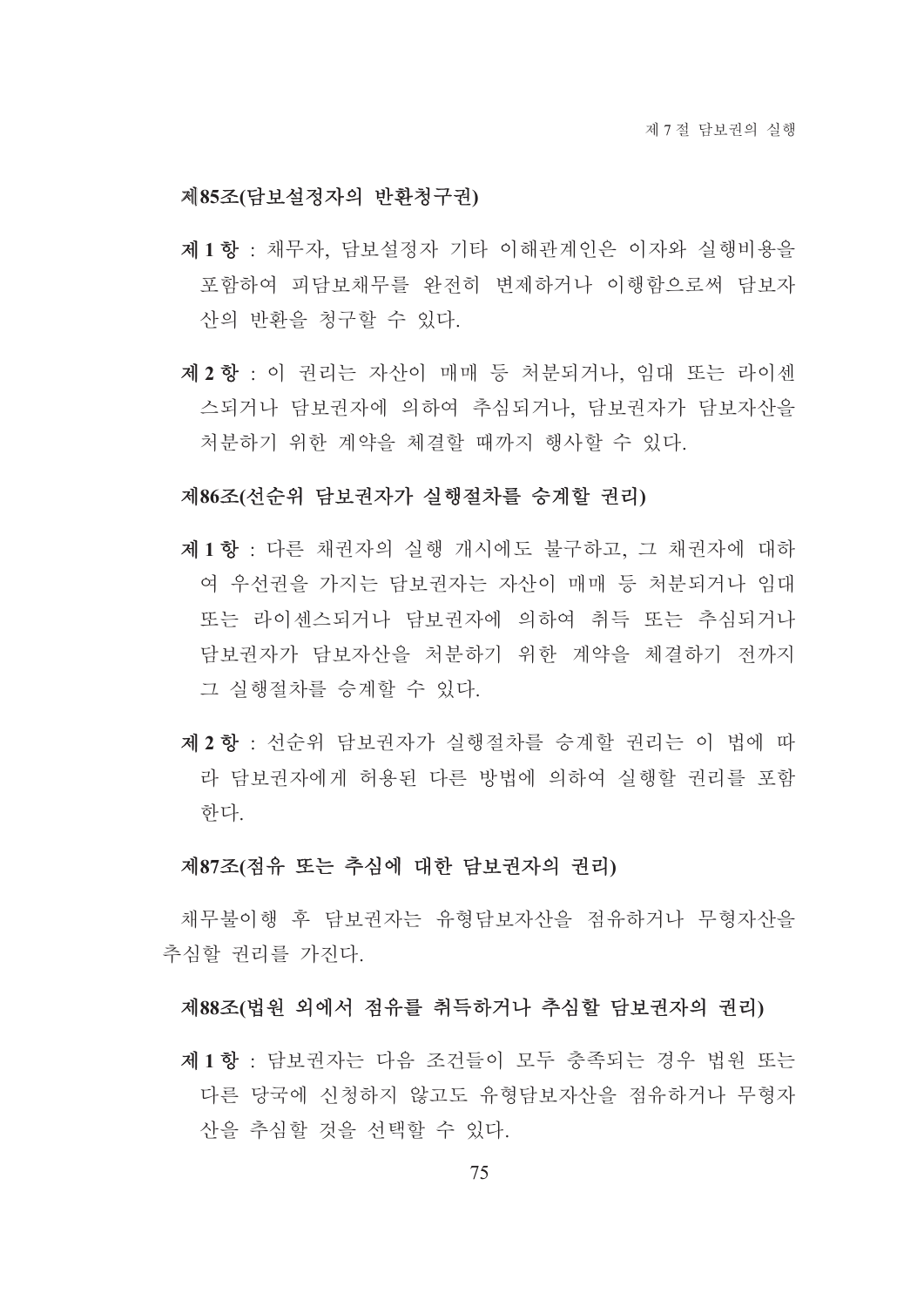제 3 장 UNCITRAL 담보모델법안의 내용 (2014년 10월 15일 기준)

- 담보설정자가 법원 또는 다른 당국에 신청하지 않고도 담보권자 가 유형담보자산을 점유하거나 무형자산을 추심할 수 있도록 담 보설정계약에서 동의한 경우
- 담보권자가 담보설정자 또는 담보자산을 점유하고 있는 자에게 채무불이행 사실 및 당해 통지를 발송(또는 수신)한 후 짧은 기간 (각국에서 정하는 짧은 기간, 가령 15일) 내에 법원 또는 다른 당 국에 신청하지 않고 점유를 취득하겠다는 담보권자의 의사를 통 지한 경우
- 담보권자가 담보자산의 점유 취득 또는 추심을 하고자 할 때 담 보설정자 또는 담보자산을 점유하고 있는 자가 반대하지 않는 경우.
- 제 2 항 : 담보자산이 멸실가능하거나 그 가치가 빨리 감소하거나 인 정된(recognized) 시장에서 판매되는 종류의 것인 경우에는 통지가 필요하지 않다.

#### 제89조(비사법적 처분)

- 제1항 : 채무불이행 후 담보권자는 법원 또는 다른 당국에 신청하 지 않고도 담보자산에 관한 담보설정자의 권리 범위 내에서 담보 자산을 매매 등 처분하거나, 임대 또는 라이센스하거나, 취득 또 는 추심할 수 있다.
- 제 2 항 : 제4조에서 제시된 행위기준의 제한 하에서, 담보권자는 이 조항의 제1항에 규정한 매매 또는 처분, 임대 또는 라이센스의 방 법, 방식, 시간, 장소, 기타 사항을 선택할 수 있다.

#### 제90조(비사법적 처분에 관한 선행 통지)

제1항 : 채무불이행 후 담보권자는 제89조에 따라 담보자산을 매매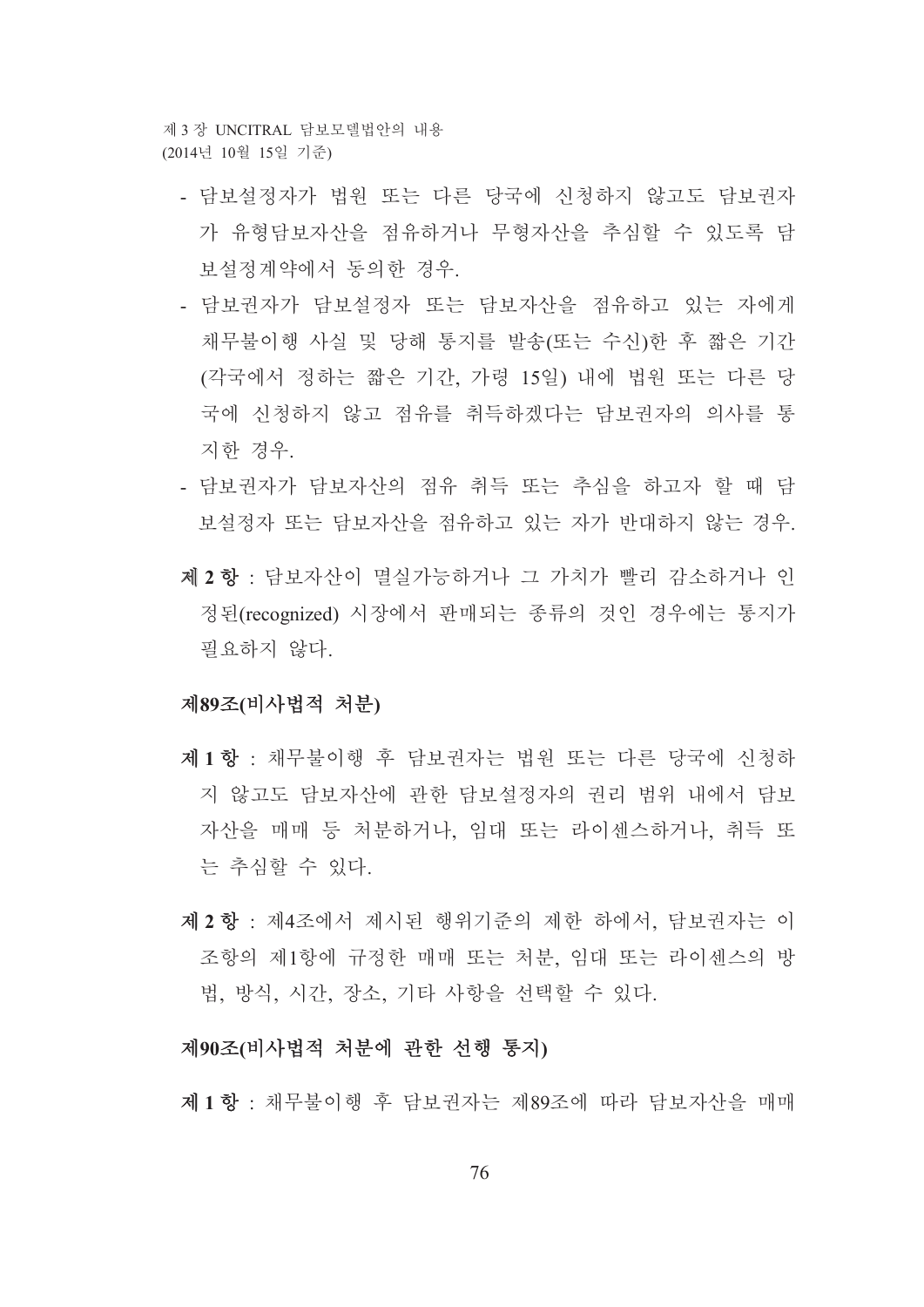또는 처부 임대 또는 라이세스하거나 취득 또는 추심할 의사를 통지하여야 한다.

- 제 2 항 : 통지는 1 담보설정자와 기타 채무자, 2 담보자산에 대한 권리자로서 담보권자가 담보설정자에게 통지를 보내기 ( )일(각 국이 정하는 짧은 기간, 가령 15일) 전에 서면으로 담보권자에게 자신의 권리를 통지한 자, 3 통지가 담보설정자에게 발송되기 () 일(각국이 정하는 짧은 기간, 가령 15일) 전에 담보자산에 대한 담보권에 관한 통지를 등록한 다른 담보권리자, 4) 실행 담보권자 가 자산의 점유를 취득할 때 담보자산을 점유하던 다른 담보권리 자에게 행하여야 한다.
- 제3항 : 통지는 비사법적 처분이 이루어지기 최소한 ( )일(각국이 정하는 짧은 기간, 가령 15일) 전에 이루어져야 하고, 담보자산의 기술, 이자와 실행비용을 포함하여 피담보채무를 만족시키기 위해 필요한 금액의 기재, 제84조에 규정된 바와 같이 채무자 또는 담 보설정자가 담보재산의 반환을 청구할 권리에 관한 언급, 담보자 산이 처분될 시기 또는 공매(public disposition)의 시기 또는 장소에 대한 기재, 의도된 처분의 방식에 관한 내용을 포함하여야 한다.
- 제4항 : 통지는 그 수신자가 내용을 알 수 있도록 합리적으로 기대 되는 언어에 의하여야 한다.
- 제 5 항 · 담보설정자에 대한 통지는 담보설정계약에 사용된 언어를 사용하면 충분하다.
- 제 6 항 : 담보자산이 멸실가능하거나 그 가치가 빨리 감소하거나 인 정된(recognized) 시장에서 판매되는 종류의 것인 경우에는 통지가 필요하지 않다.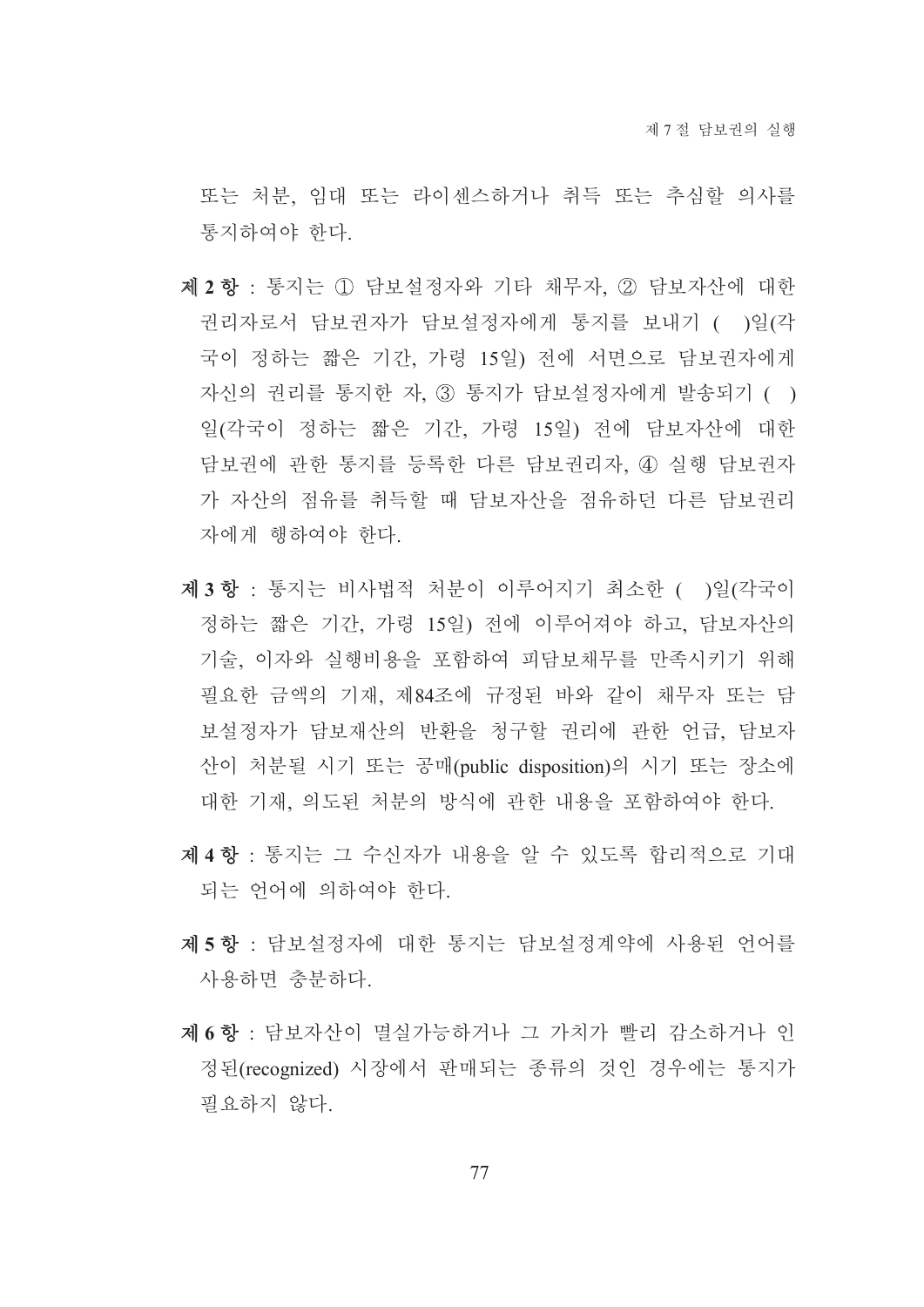제 3 장 INCITRAL 담보모델법안의 내용 (2014년 10월 15일 기준)

#### 제91조(처분대금의 배분)

- 제1항 : 담보자산의 비사법적 처분의 경우, 제53조의 제한 하에 실 행 담보권자는 피담보채무의 실행비용을 공제한 뒤 수대금(net proceeds)을 제공하여야 한다. 아래에 규정한 경우를 제외하고는, 실행담보권자는 잔액의 배당 전에 통지를 한 경합하는 후순위권 리자에게 잔액을 배분하여야 하고, 잔액이 있으면 담보설정자에게 반환하여야 한다. 실행하는 담보권자는 잔액이 있으면, 경합하는 권리주장자의 자격, 지급의 우선순위 등에 관한 분쟁의 유무에 관 계없이, 이를 일반적으로 적용되는 절차규칙에 따라 권한 있는 사 법 또는 기타 당국 또는 공적예탁기금에 배당을 위하여 지급할 수 있다.
- 제 2 항 : 사법적 처분 또는 공적으로 관리되는 실행절차에 의하여 실현된 대금의 배당은 (각국이 정하는) 실행절차에 관한 일반적인 규칙에 따라, 그러나 이 법이 정한 우선권 규칙에 따라 이루어져 야 한다.
- 제3항 : 실행의 순대금을 피담보채무에 충당한 뒤에도 남아 있는 부족액에 대하여는 채무자가 책임을 진다.
- 제4항 : 담보권자가 이 조항에 따른 의무를 위반하여 처분대금의 감소를 초래한다면, 남아 있는 부족액에 대한 채무자의 책임은 처 분대금의 감소부만큼 감축되다.

#### 제92조(피담보채무의 만족을 위한 취득)

제1항 : 채무불이행 후, 담보권자는 피담보채무의 전부 또는 일부 의 만족을 위해 담보자산의 하나 또는 그 이상을 취득하겠다고 서면으로 제안할 수 있다.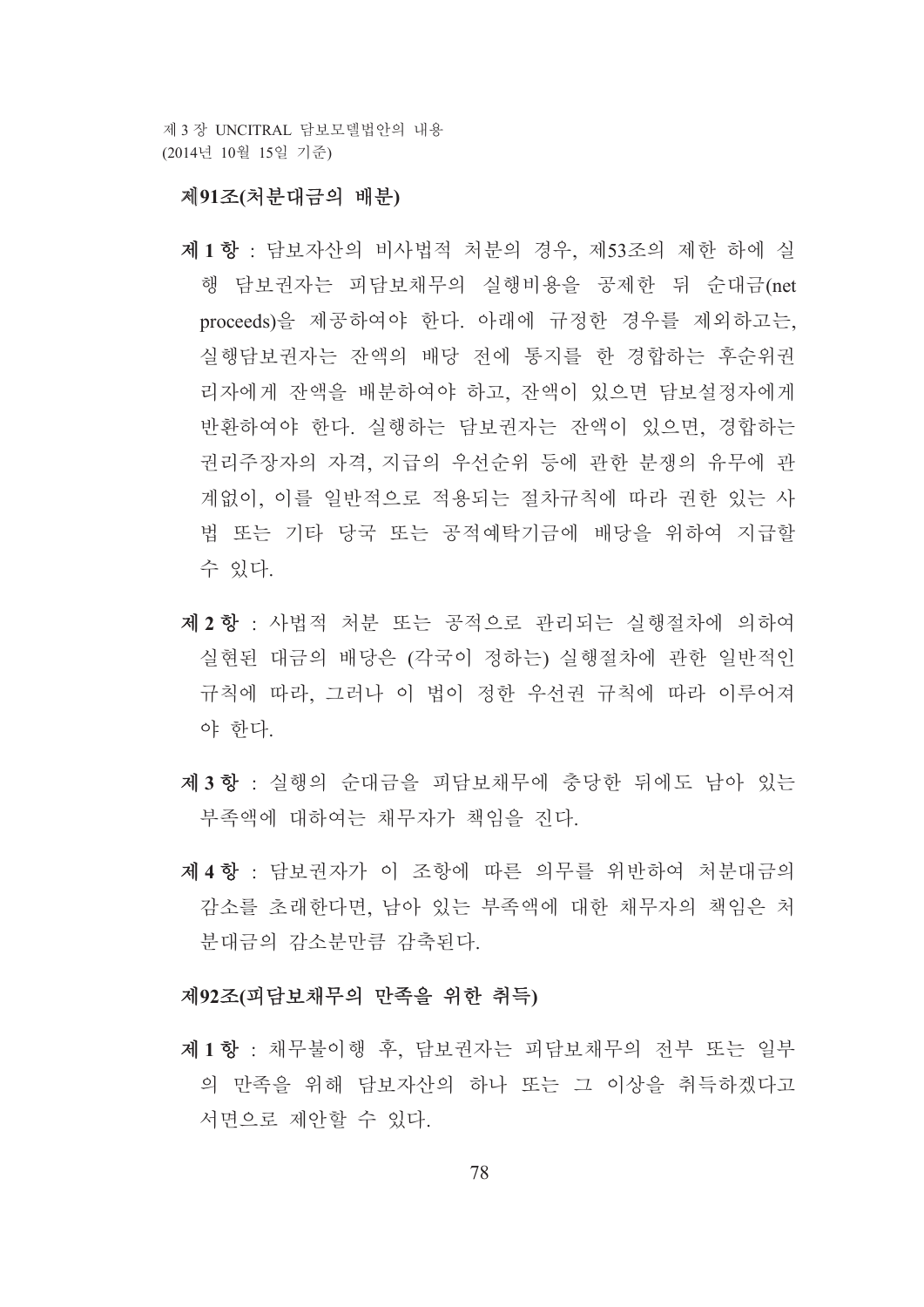제 2 항 : 위와 같은 제안은 다음 사람들에게 발송되어야 한다.

- 담보설정자, 채무자, 보증인을 포함하여 피담보채무에 따른 변제 기타 이행의무를 부담하는 사람
- 담보권자가 담보설정자에게 제안을 보내기 ( )일(각국이 정하는 짧은 기간, 가령 15일) 전에 담보권자에게 서면으로 담보자산에 대한 권리가 있다고 통지한 자
- 담보권자가 담보설정자에게 제안을 보내기 ( )일(각국이 정하는 짧은 기간, 가령 15일) 전에 담보자산에 관한 담보권에 관하여 통 지를 등기한 다른 담보권자
- 담보권자가 점유를 취득할 때 담보자산을 점유하고 있던 다른 담 보권자
- 제3항 : 제안은 그 제안을 발송하는 날짜 기주으로 이자와 실행비 용을 포함한 피담보채무의 액수. 담보자산을 취득함으로써 만족을 얻게 될 피담보채무의 액수를 특정하고, 담보자산을 기술하며, 제 84조에 따라 채무자 또는 담보설정자가 담보자산의 반환을 청구 할 수 있다는 점을 언급하고, 담보권자가 담보자산을 취득하게 될 일자를 진술하여야 한다.
- 제 4 항 : 담보권자는 그 제안 발송 ( )일(각국이 정하는 짧은 기간, 가령 15일) 이내에 그 제안을 받는 자로부터 서면에 의한 이의를 받지 않으면 이 조항의 제1항에 따라 담보자산을 취득할 수 있다.
- 제 5 항 : 채무의 일부 만족을 위한 담보자산의 취득제안에 있어서는 제아을 받는 모든 사람들의 동의가 필요하다.
- 제 6 항 : 담보설정자는 위와 같은 제안을 할 수 있고, 만약 담보권 자가 이를 받아들이면 담보권자는 이 조항의 제2 내지 5항에 따 라 절차를 진행할 수 있다.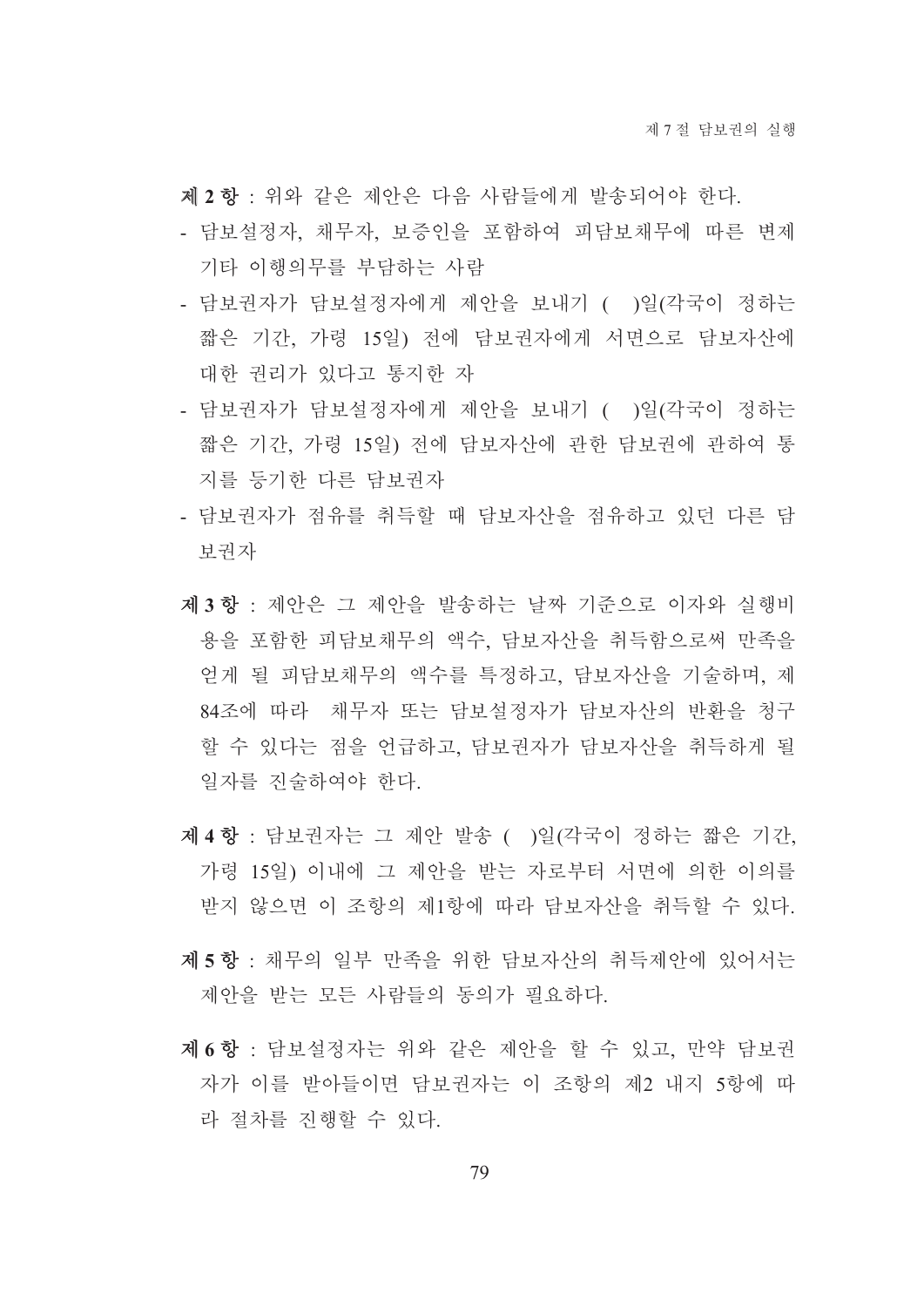제 3 장 UNCITRAL 담보모델법안의 내용 (2014년 10월 15일 기준)

#### 제93조(사법적 처분에 따라 취득된 권리)

담보권자가 사법적 또는 공적으로 관리되는 실행절차에 따라 담보 자산을 처분하는 경우에는, 양수인은 담보자산을 취득한다(이때 어떤 부담을 안게 되는지 아니면 그 부담으로부터 해방되는지는 각국이 정 한다).

#### 제94조(비사법적 처분에 따라 취득된 권리)

- 제1항 : 담보권자가 비사법적 방법으로 담보자산을 매매 또는 처 분, 취득 또는 추심하는 경우, 담보자산에 대한 담보설정자의 권 리를 취득하는 자는 실행담보채권자의 담보권에 대해 우선권을 가지는 권리에는 종속되지만 실행담보채권자의 담보권보다 후수위 권리를 가진 경합하는 권리주장자에 대해서는 종속되지 않는다.
- 제2항 : 담보권자가 비사법적 방법으로 담보자산을 임대 또는 라이 센스하는 경우에, 임차인이나 라이센시는 그 기간 동안 임대차 또 는 라이센스의 혜택을 누린다. 다만 실행담보채권자의 담보권에 대해 우선권을 가지는 권리에는 대항하지 못한다.
- 제3항 : 담보권자가 이 장(章)의 조항들에 따르지 않고 담보자산을 매매 또는 처분, 임대 또는 라이센스, 취득 또는 추심하는 경우에 는, 담보자산에 대한 매수인 또는 양수인, 임차인 또는 라이센시, 취득 또는 추심하는 담보권자는 이 조항 제1, 2항에 기술된 권리 또는 혜택을 취득한다.
- B. 자산에 특유한 규칙(Asset-specific rules)

#### 제95조(채권의 진정양도)

제1항 : 제71조 내지 제77조의 제한 하에서. ① 채권의 진정양도시 양수인은 추심 기타 방법으로 채권을 실행할 권리를 가지고 2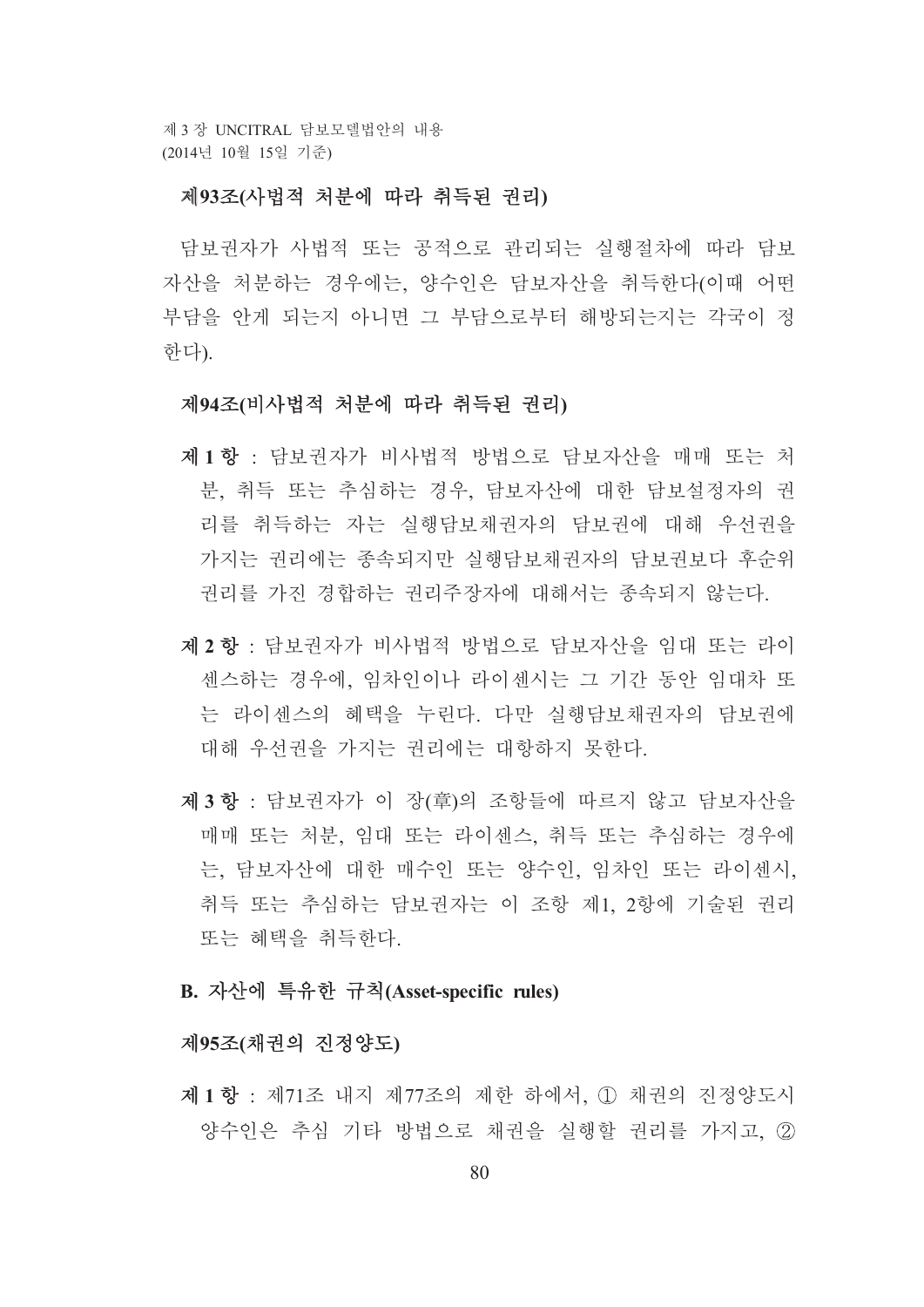그 이외의 채권양도시 양수인은 채무불이행 후 또는 양도인과의 합의 하에 채무불이행 전에 추심 기타 방법으로 채권을 실행할 권리를 가진다.

제 2 항 : 추심 기타 방법으로 채권을 실행할 양수인의 권리는 채권 의 지급을 담보하는 인적 또는 재산적 권리를 추심하거나 실행할 권리를 포함하다.

#### 제96조(처분대금의 배분)

추심 기타 채권의 실행 시 실행담보권자는 피담보채무의 실행비용 을 공제한 뒤 순대금(net proceeds)을 제공하여야 한다. 또한 실행담보 권자는 잔액의 배당 전에 권리통지를 한 경합하는 후수위권리자에게 그 권리 범위 내에서 잔액을 배분하여야 하고, 잔액이 있으면 담보설 정자에게 반환하여야 한다.

#### 제97조(은행계좌에 연결된 자금의 지급채권)

- 제1항 : 채무불이행 후, 또는 담보설정자와의 합의 하에 채무불이 행 전에, 은행계좌에 연결된 자금의 지급채권에 관한 담보권을 가 지는 담보권자는 추심 기타의 방법으로 자금의 지급채권을 실행 할 권리를 가진다.
- 제 2 항 : 추심 기타의 방법으로 담보권을 행사할 권리를 가지는 담 보권자는, 담보권자가 일반 담보등기소에서 통지등기를 하는 방법 이외의 방법으로 제3자에 대한 담보권의 효력을 취득한 경우에는 사법당국 또는 다른 당국에 신청하지 않고도 그 권리를 행사할 수 있고, 담보권자가 일반 담보등기소에서 통지등기를 하는 방법 으로 제3자에 대한 담보권의 효력을 취득한 경우에는 오로지 법 원의 명령에 의해서만 권리를 행사할 수 있다.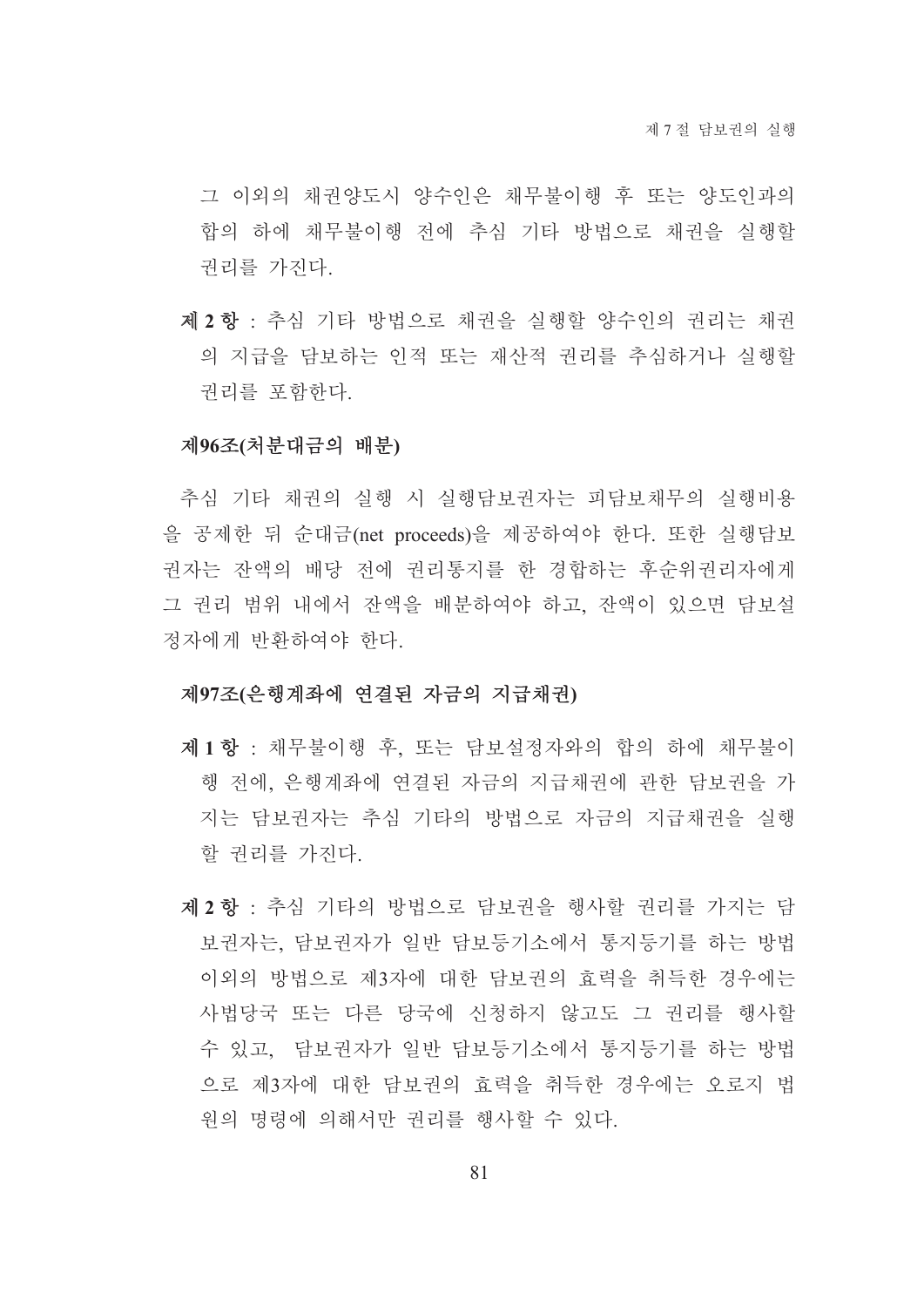제 3 장 UNCITRAL 담보모델법안의 내용 (2014년 10월 15일 기준)

#### 제98조(유가증권과 유형자산에 대한 규율)

채무불이행 후 또는 담보설정자와의 합의 하에 채무불이행 전에, 제 103조의 제한 하에서 담보권자는 증권으로 커버되는 유가증권 또는 유형자산을 실행할 권리를 가진다.

#### 제99조(무중개 중권)

- 제1항 : 채무불이행 후 또는 담보설정자와의 합의 하에 채무불이행 전에, 무중개 증권에 대한 담보권자는 피담보채무의 전부 또는 일 부의 만족을 위해 담보된 무중개 증권을 매매, 추심 또는 취득할 수 있다.
- 제 2 항 : 담보된 무중개 증권을 매매, 추심 또는 취득할 수 있는 담 보권자는, 담보권자가 일반 담보등기소에서 통지등기를 하는 방법 이외의 방법으로 제3자에 대한 담보권의 효력을 취득한 경우에는 사법당국 또는 다른 당국에 신청하지 않고도 그 권리를 행사할 수 있고, 담보권자가 일반 담보등기소에서 통지등기를 하는 방법 으로 제3자에 대한 담보권의 효력을 취득한 경우에는 오로지 법 워의 명령에 의해서만 권리를 행사할 수 있다.

#### 제 8 절 법의 저촉

A. 일반 규칙(General rules)

#### 제100조(채무불이행에 따른 권리)

담보설정계약으로부터 발생하는 담보설정자와 담보권자 상호간의 권리와 의무에 적용되는 법은 그들에 의하여 선택된 법이고, 만약 그 러한 법의 선택이 없다면 담보설정계약에 적용되는 법이다.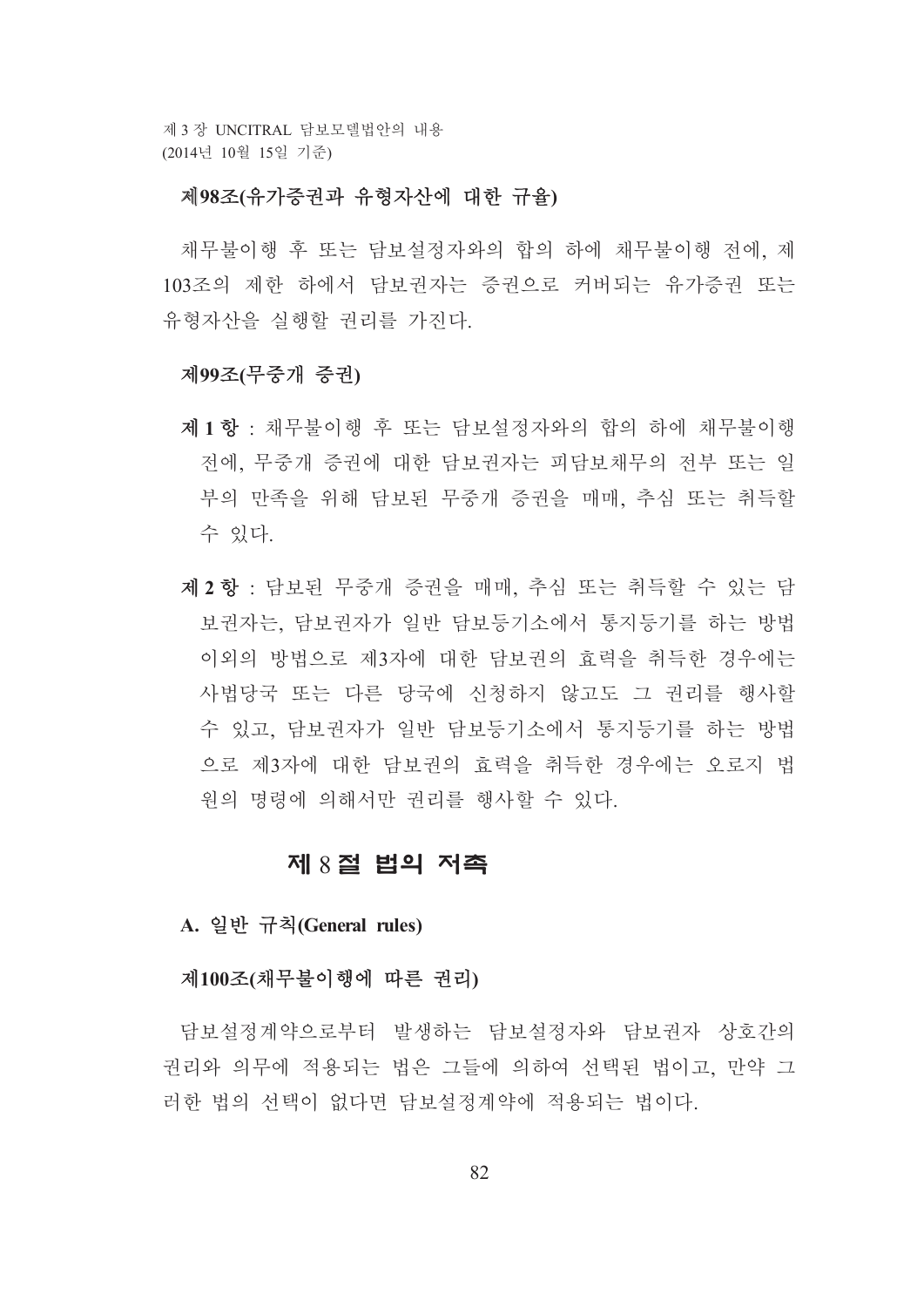#### 제101조(유형자산에 대한 담보권에 적용되는 법)

- 제1항 : 이 조항 제2 내지 제4항에서 규정하는 바를 제외하고는. 유형자산에 대한 담보권의 성립, 제3자에 대한 효력, 우선권에 관 하여 적용되는 법은 그 자사이 소재한 국가의 법이다.
- 제 2 항 : 일반적으로 복수의 국가에서 사용되는 유형자산에 대한 담 보권의 성립, 제3자에 대한 효력, 우선권에 관하여 적용되는 법은 담보설정자가 소재한 국가의 법이다.
- 제3항 : 유형자산에 대한 담보권이 특별 등기소에서의 등기 또는 담보권원증명에 대한 공증의 대상이라면, 그 유형자산에 대한 담 보권의 성립, 제3자에 대한 효력, 우선권에 관하여 적용되는 법은 그 등기소가 관리되거나 권원증명이 발급되는 국가의 법이다.
- 제4항 : 유가증권의 점유에 의함으로써 그 이외의 다른 방법에 의 하여 제3자에 대하여 효력을 가지는 경합하는 담보권보다 우선하 여 효력을 가지게 되는 유형자산 담보권에 대해 적용되는 법은, 담보권자가 그 증권을 점유할 당시 그 증권이 소재한 국가의 법 이다.
- 제5항 : 담보권이 성립할 당시 소재하던 국가에서 다른 곳으로 우 송 또는 수출되는 유가증권 이외의 유형자산에 대한 담보권은 제 1항의 규정대로 담보권이 성립될 당시 그 자산의 소재지 국가의 법 또는 그 물건에 대한 담보권의 성립 후 ( ) 일 내(각국이 정 하는 짧은 기간, 가령 30일)에 도착하는 것을 조건으로 최종 목적 지의 법이 적용되다.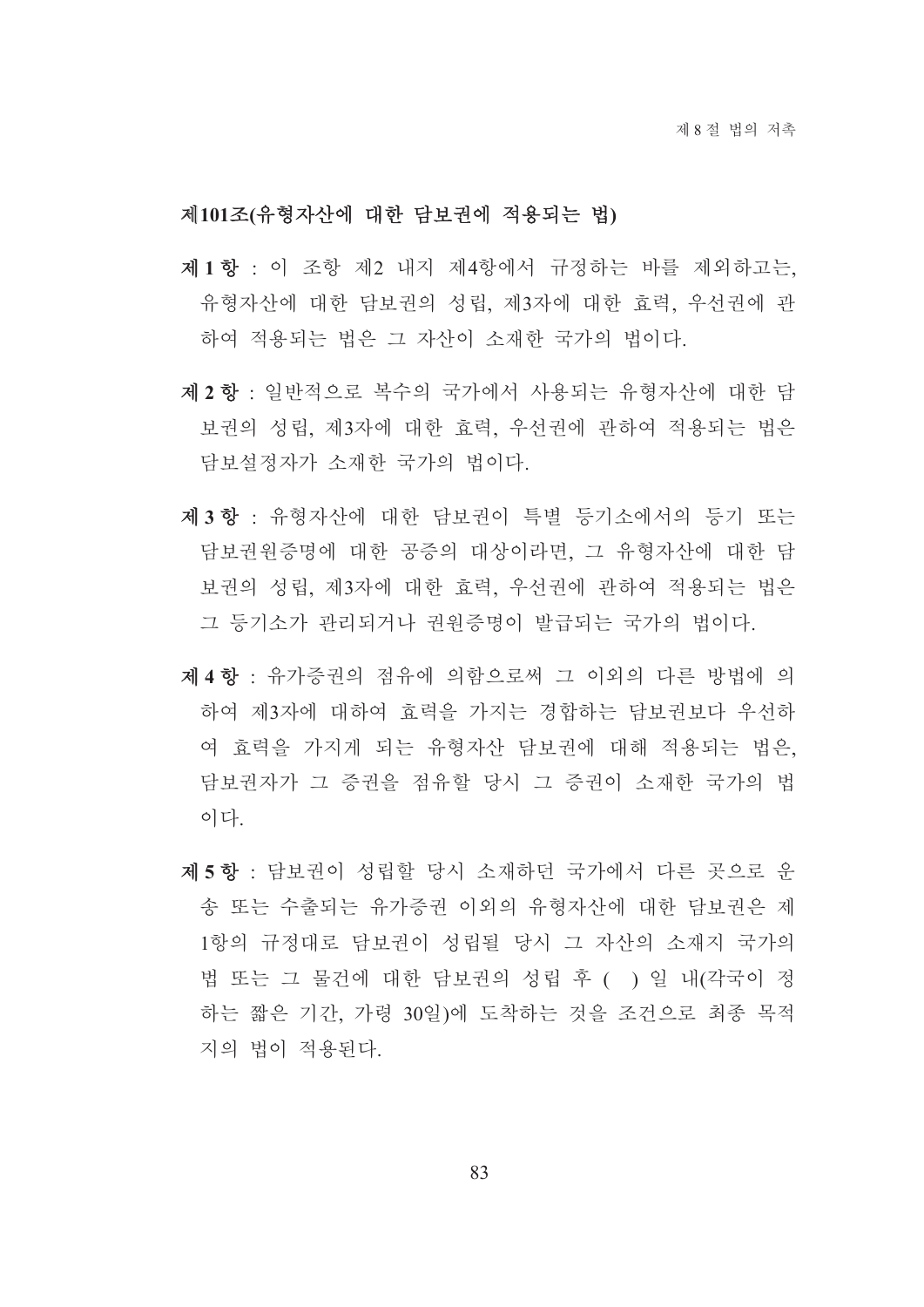제 3 장 UNCITRAL 담보모델법안의 내용 (2014년 10월 15일 기준)

#### 제102조(무형자산에 대한 담보권에 적용되는 법)

제102조 내지 제104조, 제111조 내지 제114조의 제한 하에서, 무형 자산에 대한 담보권의 성립, 제3자에 대한 효력, 우선권에 관하여 적 용되는 법은 담보설정자가 소재하는 국가의 법이다.

### 제103조(부동산 매매, 임대 또는 담보설정계약으로 인하여 발생하는 채권에 적용되는 법)

- 제1항 : 부동산 매매, 임대 또는 담보설정계약으로 인하여 발생하 는 채권에 대한 담보권의 성립, 제3자에 대한 효력, 우선권에 적 용되는 법은 담보설정자가 소재한 국가의 법이다.
- 제 2 항 : 이 조항의 제1항에도 불구하고, 부동산등기소에 등기된 경 합하는 권리주장자의 권리와의 우선권 충돌에 적용되는 법은 그 등기소가 관리되는 국가의 법이다.
- 제3항 : 이 조항 제2항의 규칙은 그 등기가 관리되는 국가의 법에 따를 때 등기가 채권에 대한 담보권의 우선권에 관련 있는 경우 에만 적용되다.

#### 제104조(담보권의 실행에 적용되는 법)

담보권의 실행에 관련된 쟁점들에 적용되는 법은, 유형자산의 경우 에는 그 실행이 이루어지는 국가의 법이고, 무형자산의 경우에는 담 보권의 우선권에 적용되는 법이다.

#### 제105조(대금에 관한 담보권에 적용되는 법)

제1항 : 대금에 관한 담보권의 성립에 적용되는 법은 그 대금이 발 생한 본래의 담보자산의 담보권 성립에 적용되는 법이다.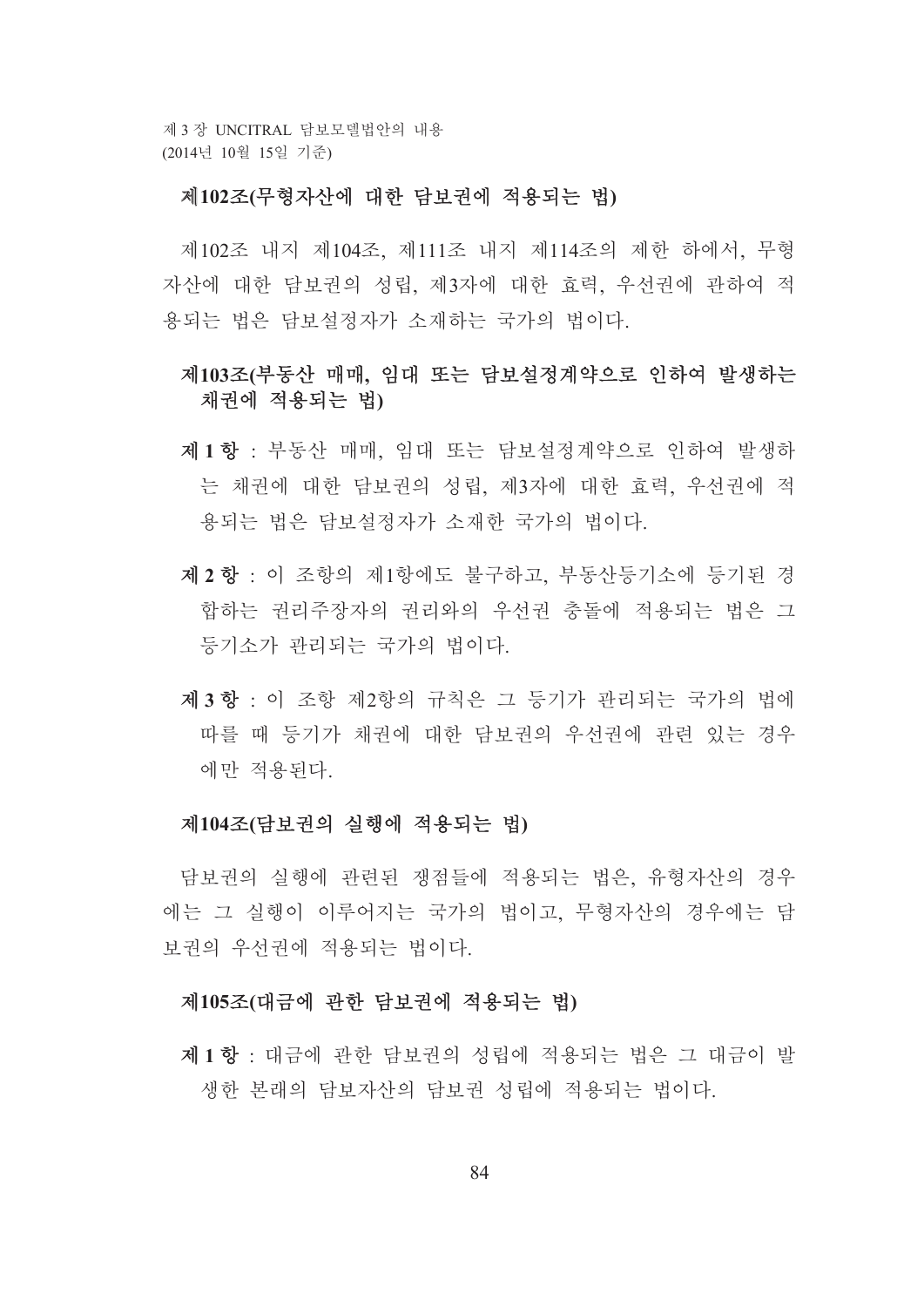제 2 항 : 대금에 과한 담보권의 제3자에 대한 효력과 우선권에 적용 되는 법은 그 대금과 같은 유형의 자산에 대한 담보권의 제3자에 대한 효력과 우선권에 적용되는 법이다.

#### 제106조(담보설정자의 "소재지"의 의미)

- 제1항 : 이 장의 목적을 위해. 담보설정자는 그의 영업소재국에 소 재한다.
- 제 2 항 : 담보설정자가 둘 이상의 국가에 영업소를 가지고 있는 경 우, 담보설정자의 영업소는 담보설정자의 경영중심지이다.
- 제3항 : 담보설정자에게 영업소가 없으면 담보설정자의 상거소를 기주으로 하다.

#### 제107조(소재지를 정하는 시점)

- 제1항 : 이 조항의 제2항에 규정한 바를 제외하고는. 이 장에서 자 산 또는 담보설정자의 소재지는, 설정에 관하여는 담보권의 추상 적인 설정지의 소재지를 말하고 제3자에 대한 효력과 우선권에 관하여는 그 쟁점이 제기되는 때의 소재지를 말한다.
- 제 2 항 : 담보자산에 경합하는 권리자의 권리가 자산 또는 설정자의 소재지의 변경 전에 설정되고 제3자에 대한 효력을 갖추었다면, 이 장에서 말하는 자산 또는 담보설정자의 소재지는, 제3자에 대 한 효력과 우선권에 관하여는 그 소재지 변경 전의 소재지를 의 미하다

#### 제108조(반정의 배제)

이 장에서 쟁점에 적용되는 법으로서 어급되는 다른 국가의 "법"은 그 국가의 섭외사법 조항 이외에 시행 중인 법을 의미하다.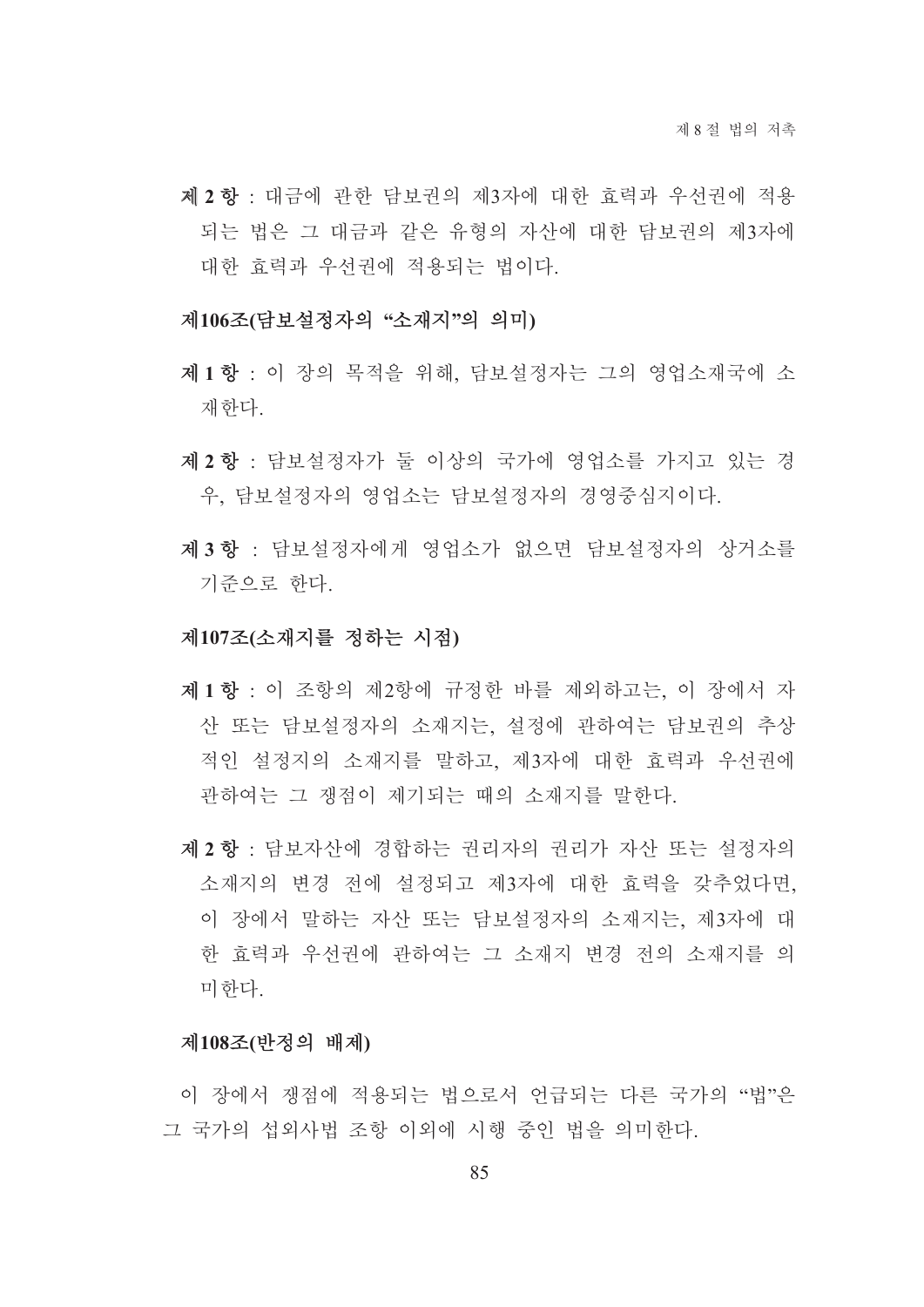제 3 장 UNCITRAL 담보모델법안의 내용 (2014년 10월 15일 기준)

#### 제109조(강행규정 및 공서양속)

- 제1항 : 이 장의 조항들은 각국의 법원이 강행규정을 적용하는 것 을 방해하지 않는다.
- 제 2 항 : 적용지의 법은 법워이 다른 법의 강행규정들을 적용하거나 고려하여야 하는지 여부를 결정한다.
- 제3항 : 법워은 이 장의 조항들을 적용하는 것이 당해 국가의 공서 양속의 근본적인 관념에 명백하게 배치되는 경우에 한하여 그 법 의 적용을 배제할 수 있다.
- 제4항 : 적용지의 법은 법원이 당해 국가의 공서양속을 적용하거나 고려하여야 하는지 여부를 결정하다.
- 제 5 항 : 이 조항의 제1항과 제3항은 당해 국가의 법이 담보권의 제 3자에 대한 효력과 우선권에 적용되는 것을 허용하지 않는다.

#### 제110조(도산절차의 개시가 담보궈의 준거법에 미치는 영향)

- 제1항 · 이 조항 제2항의 제한 하에서 도사절차의 개시는 이 장의 조항들을 대체하지 않는다.
- 제 2 항 : 이 조항 제1항의 규칙은 부인권, 담보권자의 취급, 권리의 순위 또는 대금의 분배와 같은 쟁점들에 대한 당해 국가의 도산 법 적용에 종속하다.

#### B. 자신에 특유한 규칙(Asset-specific rules)

#### 제111조(제3채무자와 담보권자의 관계에 적용되는 법)

채권, 유가증권 또는 물품증권에 적용되는 법은 다음 사항에도 적용 되다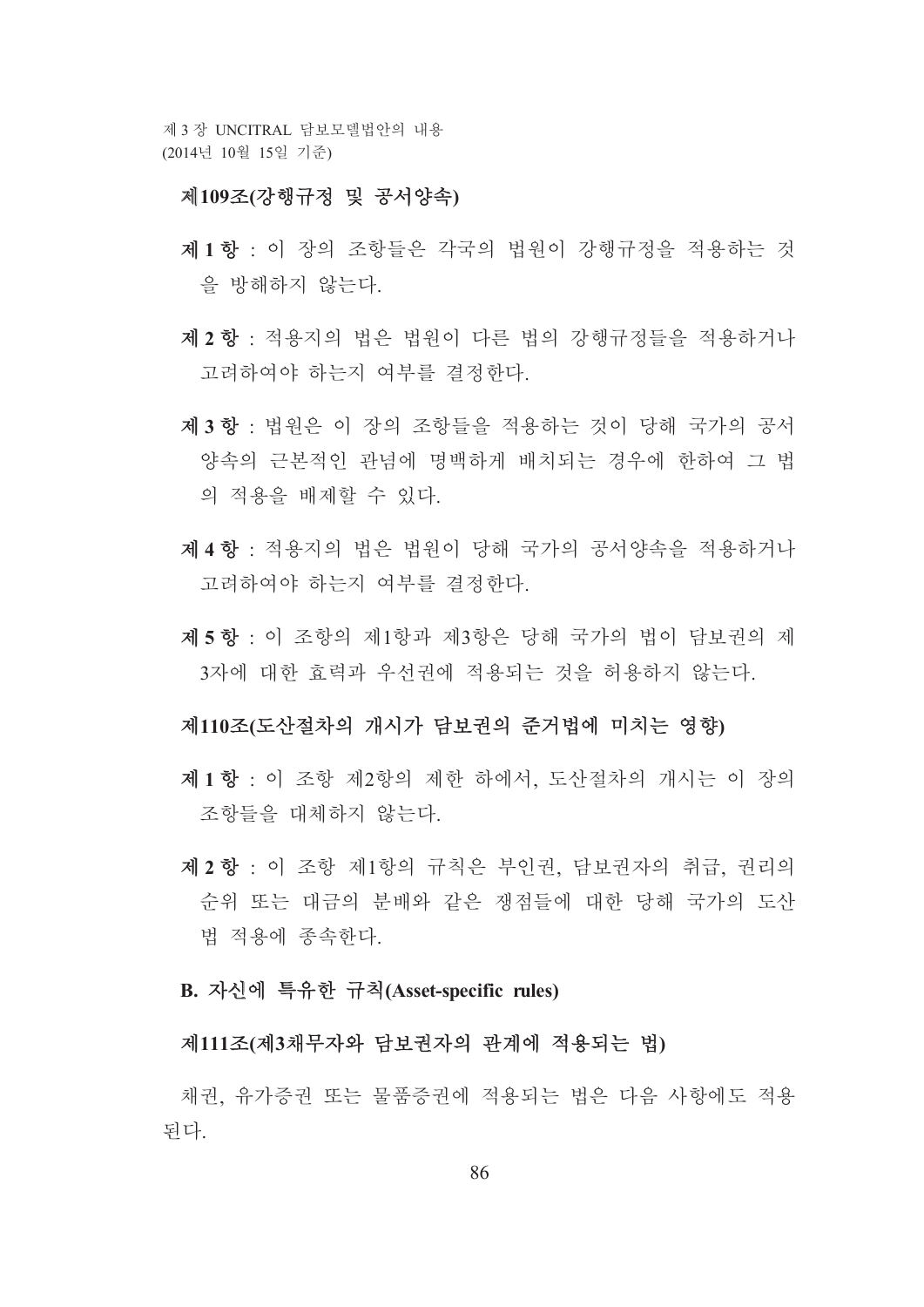- 채권의 채무자와 담보권자의 관계, 유가증권의 채무자와 그 증권 담보권 보유자 사이의 관계
- 채권, 유가증권, 또는 물품증권에 대한 담보권이 채권의 채무자, 유가증권의 채무자 또는 물품증권의 발행자
- 채권의 채무자, 유가증권의 채무자, 물품증권의 발행자가 부담하 는 채무가 면책되었는지 여부

# 제112조(은행계좌에 연결된 자금의 지급에 관한 채권에 설정된 담 보권에 적용되는 법)

제113조의 제한 하에서, 은행계좌에 연결된 자금의 지급에 관한 채권 에 설정된 담보권의 성립. 제3자에 대한 효력. 우선권. 실행 및 그 담보 권에 관련된 예금은행의 권리와 의무에 적용되는 법은 다음과 같다.

#### 서택지 A

- 제1항 : 그 계좌가 관리되는 은행이 영업소를 둔 국가의 법
- 제 2 항 : 만약 둘 이상의 국가에 영업소를 두었다면 그 계좌가 관리 되는 지점이 소재하는 국가의 법

#### 선택지 B

- 제1항 : 계좌계약에 적용되는 국가의 법 또는 그 계좌계약에서 달 리 정하는 준거법
- 제 2 항 : 이 조항의 제1항에 따라 결정된 국가의 법은 예금은행이 계좌계약 체결 시 그 계좌관리의 정기적 활동에 관련된 국가에 사무소를 두고 있는 경우에만 적용되다.

제3항 : 이 조항의 제1, 2항에 따라 적용될 법이 결정되지 않는 경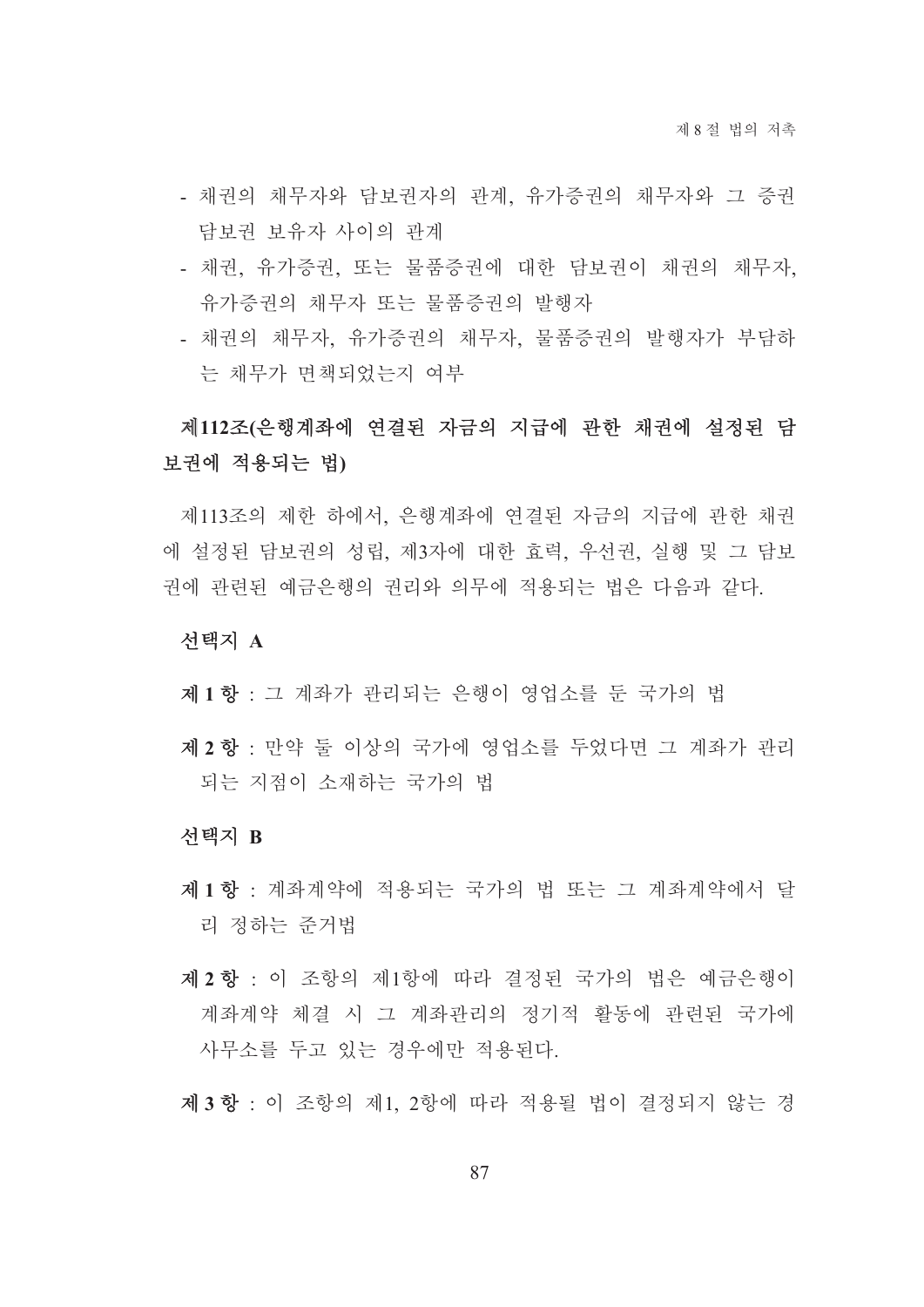제 3 장 UNCITRAL 담보모델법안의 내용 (2014년 10월 15일 기준)

> 우에는 적용법은 중개인에 의하여 보유된 증권에 관한 권리에 적 용될 법에 대한 헤이그 협약 제5조의 규정에 따라 결정되다.

# 제113조(등기에 따른 특수한 담보권 유형의 제3자에 대한 효력에 적용되는 법)

담보설정자가 소재하는 국가가 유가증권 또는 은행계좌에 연결된 자금의 지급에 과한 채권에 설정된 담보권의 제3자에 대한 효력의 요 건으로 등기를 정하고 있는 경우, 그 국가의 법은 제3자에 대한 효력 이 등기로 인하여 취득되었는지 여부를 결정하는 법이 된다.

#### 제114조(지식재산권에 관한 담보권에 적용되는 법)

- 제1항 : 지식재산권에 관한 담보권의 성립, 제3자에 대한 효력, 우 선권에 적용되는 법은 그 지식재산권이 보호되는 국가의 법이다.
- 제 2 항 : 지식재산권에 관한 담보권은 담보설정자가 소재하는 국가 의 법에 따라 성립될 수 있고, 그 법에 따라 담보권자, 양수인, 라 이센시 이외의 제3자에 대한 효력을 가질 수 있다.
- 제3항 : 지식재산권에 관한 담보권의 실행에 적용되는 법은 담보설 정자가 소재한 국가의 법이다.

#### 제115조(무중개 증권에 관한 담보권에 적용되는 법)

- 제1항 : 증서화된 무중개 증권에 관한 담보권이 그 발행자에 대해 가지는 효력에 적용되는 법은 그 발행자가 구성된 국가의 법이다.
- 제 2 항 : 증서화된 무중개 증권에 관한 담보권의 성립, 제3자에 대 한 효력 우선권에 관하여 적용되는 법은 그 증서가 소재하는 국 가의 법이다.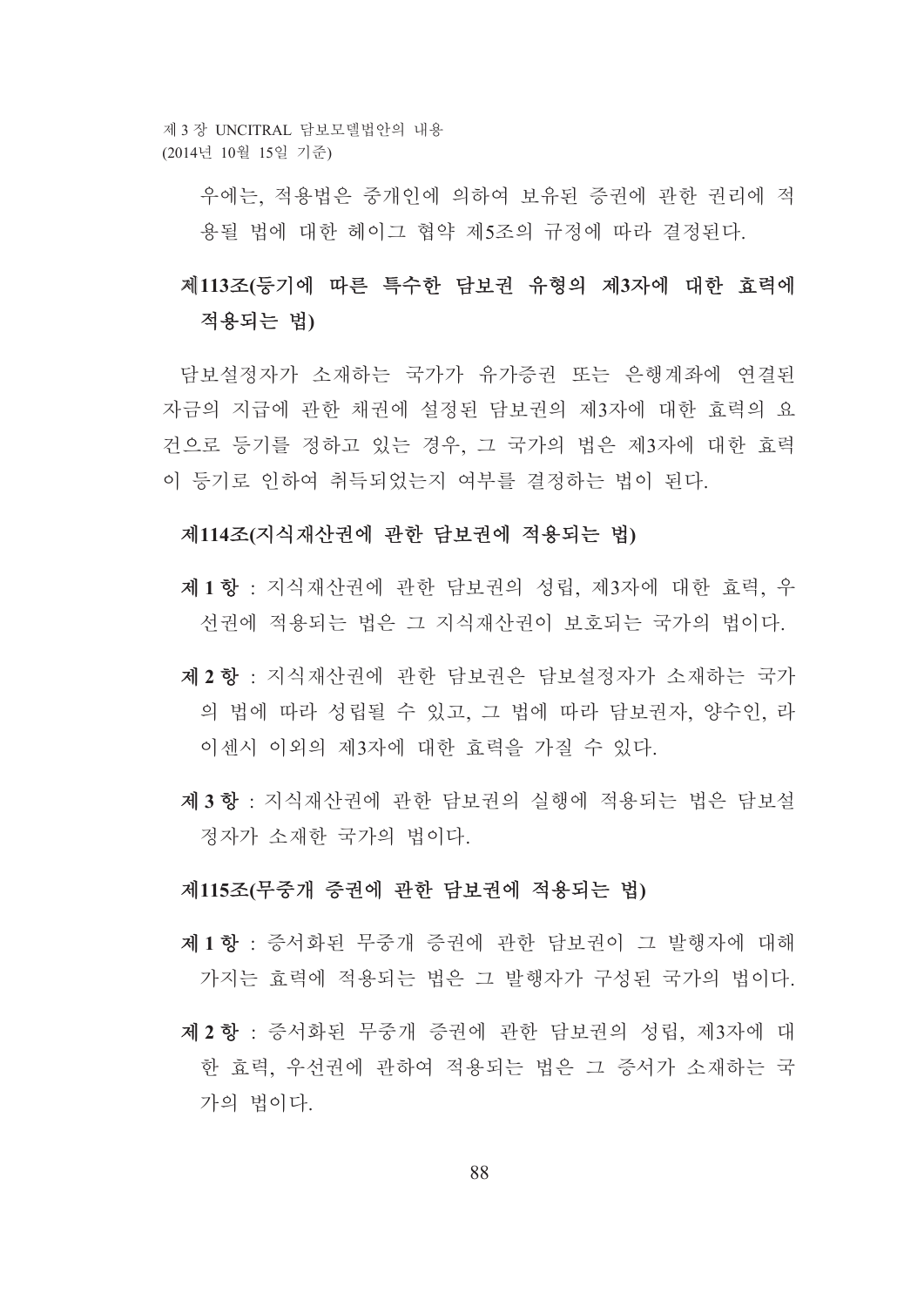- 제3항 : 증서화된 무중개 증권의 담보권의 실행에 적용되는 법은 그 실행이 이루어지는 국가의 법이다.
- 제 4 항 : 증서화되지 않은 무중개 증권에 관한 담보권이 발행자에 대해 가지는 효력, 담보권의 성립, 제3자에 대한 효력, 우선권과 실행에 적용되는 법은 그 발행자가 구성된 국가의 법이다.

#### 제116조(여러 구역으로 이루어지 국가의 경우 적용되는 법)

- 제1항 : 쟁점에 대해 적용되는 법이 여러 구역으로 이루어진 국가 의 법인 경우에는 이 조항 제3항의 제한 하에서 그 법은 관련되 구역의 법을 의미하고, 그 구역에 적용가능한 범위 하에서는 그 국가 자체의 법이다.
- 제 2 항 : 이 조항 제1항에서 말하는 '관련된 구역의 법'은 담보설정 자 또는 담보자산의 소재지의 법 또는 이 장의 다른 조항들에 의 하여 결정된다.
- 제3항 : 적용되는 법이 여러 구역으로 이루어진 법이거나 그 중 한 구역의 법이라면, 그 국가 또는 그 구역에서 적용되는 내부적인 저촉법 규정들이 그 국가 또는 구역에 어떤 실체법 조항이 적용 될지 여부를 결정한다.

### 제 9절 경과규정

#### 제117조(일반)

- 제1항 : 이 법은 (각국이 정하는 날짜) (또는 각국이 정하는 날짜 이후 일정한 기간)부터 시행된다.
- 제 2 항 : 이 법은 (각국이 정하는 법을) (개정, 폐지, 우선적용, 수 정)한다.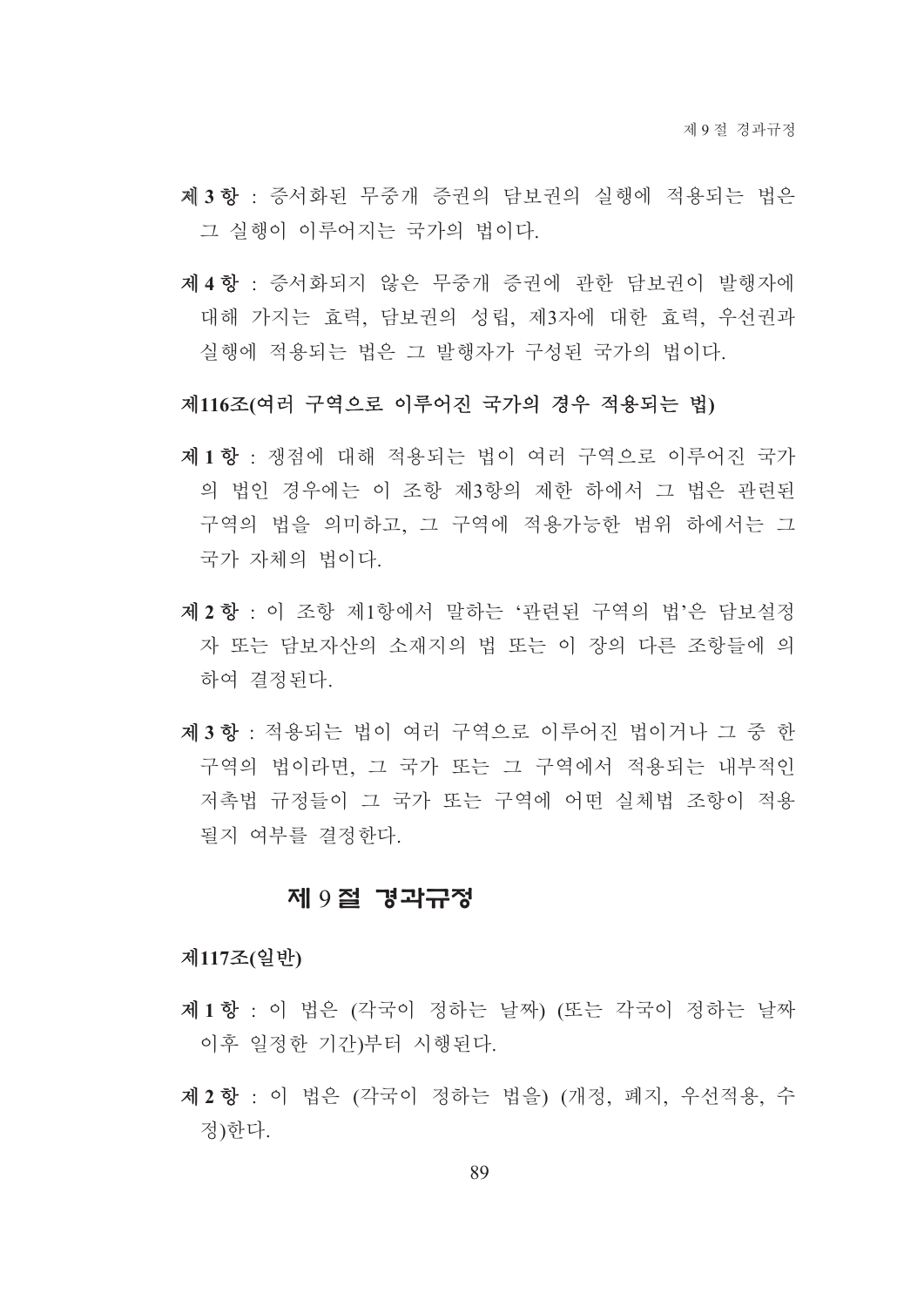제 3 장 INCITRAL 담보모델법안의 내용 (2014년 10월 15일 기준)

- 제3항 : 이 장의 목적을 위해 "이전의 법"은 이 법이 시행되는 날 짜 직전에 적용되는 법을 의미하고, "이전의 담보권"은 이 법이 시행되기 전에 성립한 권리로서 이 법의 적용범위 내에 있는 것 으로서 만약 이 법이 시행되었더라면 이 법이 적용되었을 담보권 을 의미하다.
- 제4항 : 이 법은 이 장에서 이전의 법이 계속적으로 적용되도록 규 정하는 경우를 제외하고는 이전의 담보권을 포함하여 모든 담보 권에 적용된다.

#### 제118조(이 법이 시행되기 전에 시작된 조치)

이전의 법은 다음 사항에 적용되다.

- 이 법이 시행되기 전에 개시된 법워 또는 중재부의 절차에 계속 중인 분쟁으로서 채무불이행으로 인한 담보설정자와 담보권자의 권리와 의무에 관한 것.
- 이 법이 시행되기 전에 (채무불이행의 통지) (비사법적 재점유의 통지) (비사법적 매매의 통지) (대금의 배분) (그 이외에 각국이 특정하는 단계)가 이루어진 경우로서 법원 외의 절차에 계속 중인 분쟁으로서 채무불이행으로 인한 담보설정자와 담보권자의 권리 와 의무에 관한 것.

#### 제119조(담보권의 성립)

- 제1항 · 이전의 법은 이 법이 시행되기 전에 담보권이 설정되었는 지 여부를 결정하다.
- 제 2 항 : 이전의 담보권은 이 법 아래에서 당사자들 사이에 유효한 것으로 존속한다(설령 그것이 이 법의 성립요건을 갖추지 못하였 더라도).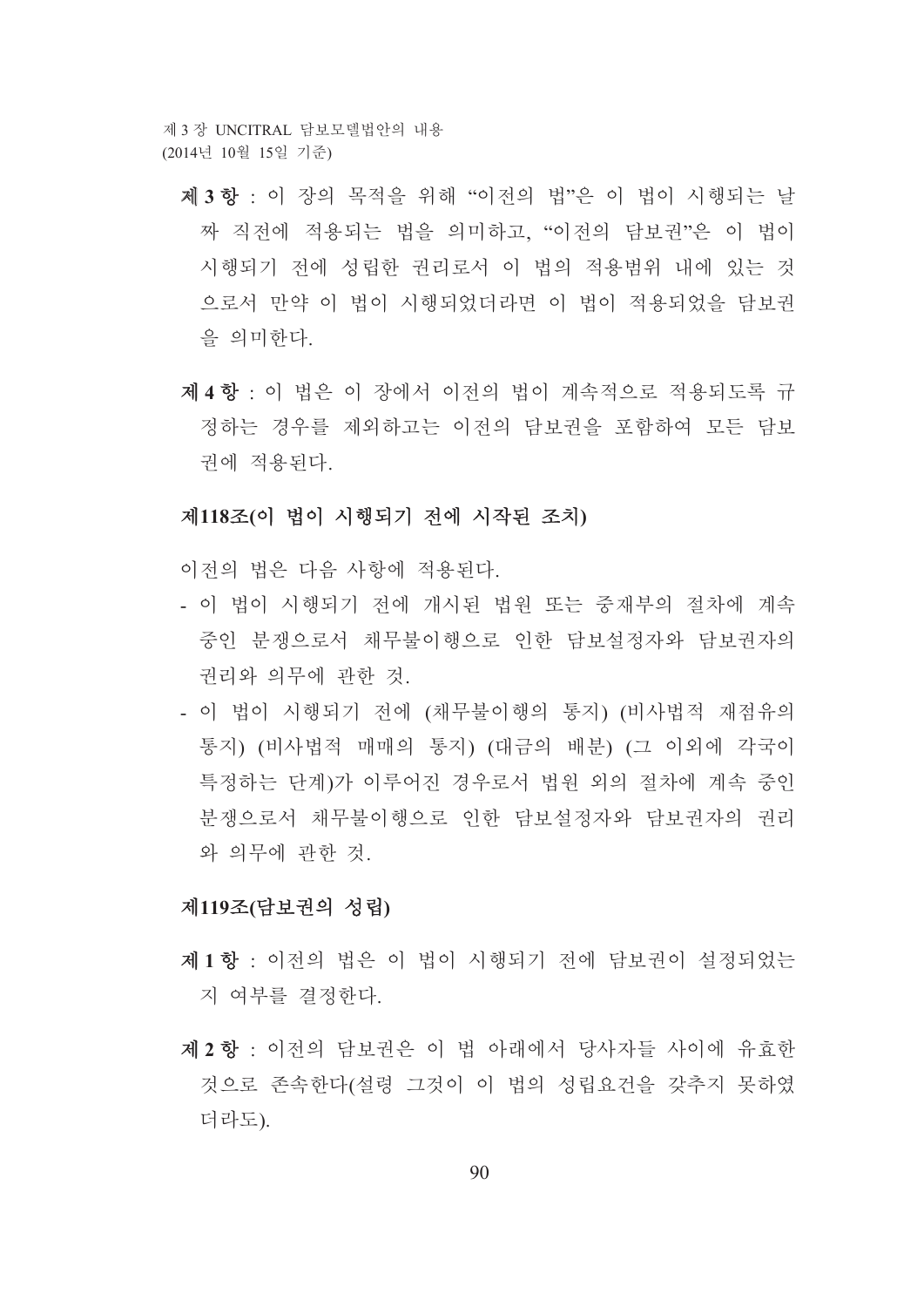#### 제120조(담보권의 제3자에 대한 효력)

- 제1항 : 이 법이 시행되기 전에 이전의 법에 따라 제3자에 대한 효 력을 갖춘 이전의 담보권은 이 법 아래에서 다음 시기까지 제3자 에 대해 계속 효력을 가진다.
- 이전 법에 따르면 제3자에 대한 효력이 소멸되었을 시점
- 이 법이 시행된 이후 일정한 기간(각국이 정하는 경과기간, 가령 6개월)의 만료
- 제 2 항 : 유효기간 이전의 담보설정계약(또는 구법 하의 성립방법으 로서 각국이 특정하는 것)은 유효기간 이후의 등기에 대한 승인 (authorization)으로 중분하다.
- 제3항 : 이 조항 제1항에 따라 제3자에 대한 효력이 소멸하기 전에 이 법에 따라 제3자에 대한 효력요건을 갖추었다면. 이 법의 목적 을 위해 이전의 담보권은 계속하여 제3자에 대한 효력을 가진다.
- 제 4 항 : 이 조항 제1항에서 정한 기간이 경과된 후 담보권의 제3자 에 대한 효력이 소멸하더라도 이 법에 따른 제3자에 대한 효력요 건을 갖추면 다시 제3자에 대한 효력을 가질 수 있다.

#### 제121조(담보권의 우선권)

- 제1항 : 이전의 담보권의 우선권을 결정하는 데에 필요한 시점은 제3자에 대하여 효력을 가지게 된 시점. 또는 선등기의 경우에는 이전의 법에 따라 등기된 통지의 대상이 된 시점이다.
- 제2항 : 이전의 담보권의 우선권은, 담보권과 이와 경합하는 권리 주장자들의 권리가 모두 이 법이 시행되기 전에 발생하였고, 이 권리들의 우선권 지위가 변경되지 않은 경우에는 이전의 법에 따 라 결정된다.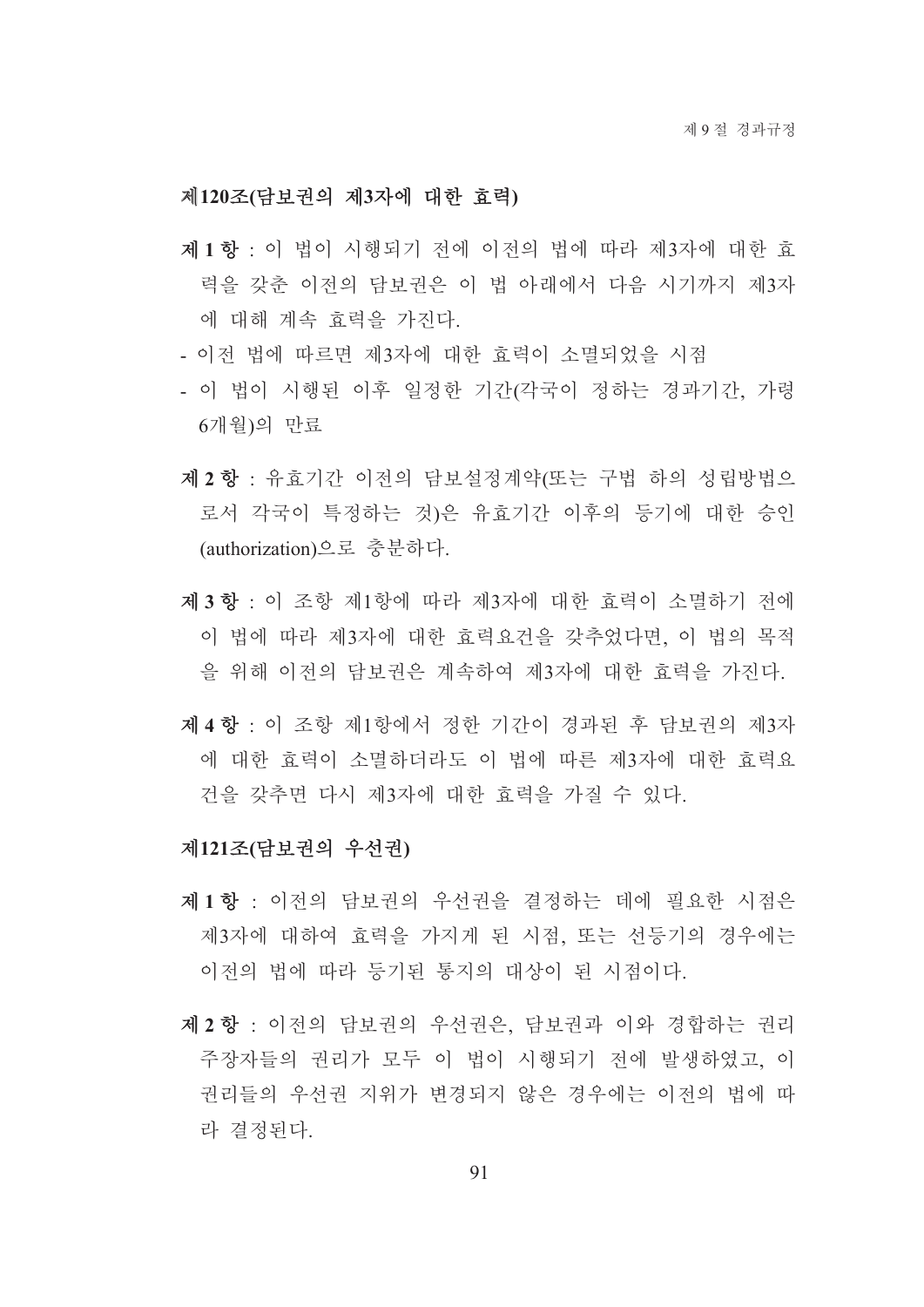제 3 장 UNCITRAL 담보모델법안의 내용 (2014년 10월 15일 기준)

제3항 : 담보권의 우선권 지위는, 1 제119조 제1항에 따라 이 법 이 시행될 때 제3자에 대한 효력을 가지고, 제119조 제4항에 따라 제3자에 대한 효력을 상실한 경우, 또는 2 이 법이 시행될 때 제 3자에 대한 효력이 없었고, 이 법에 따라 제3자에 대한 효력을 가 지게 된 경우에만 변경된 것이다.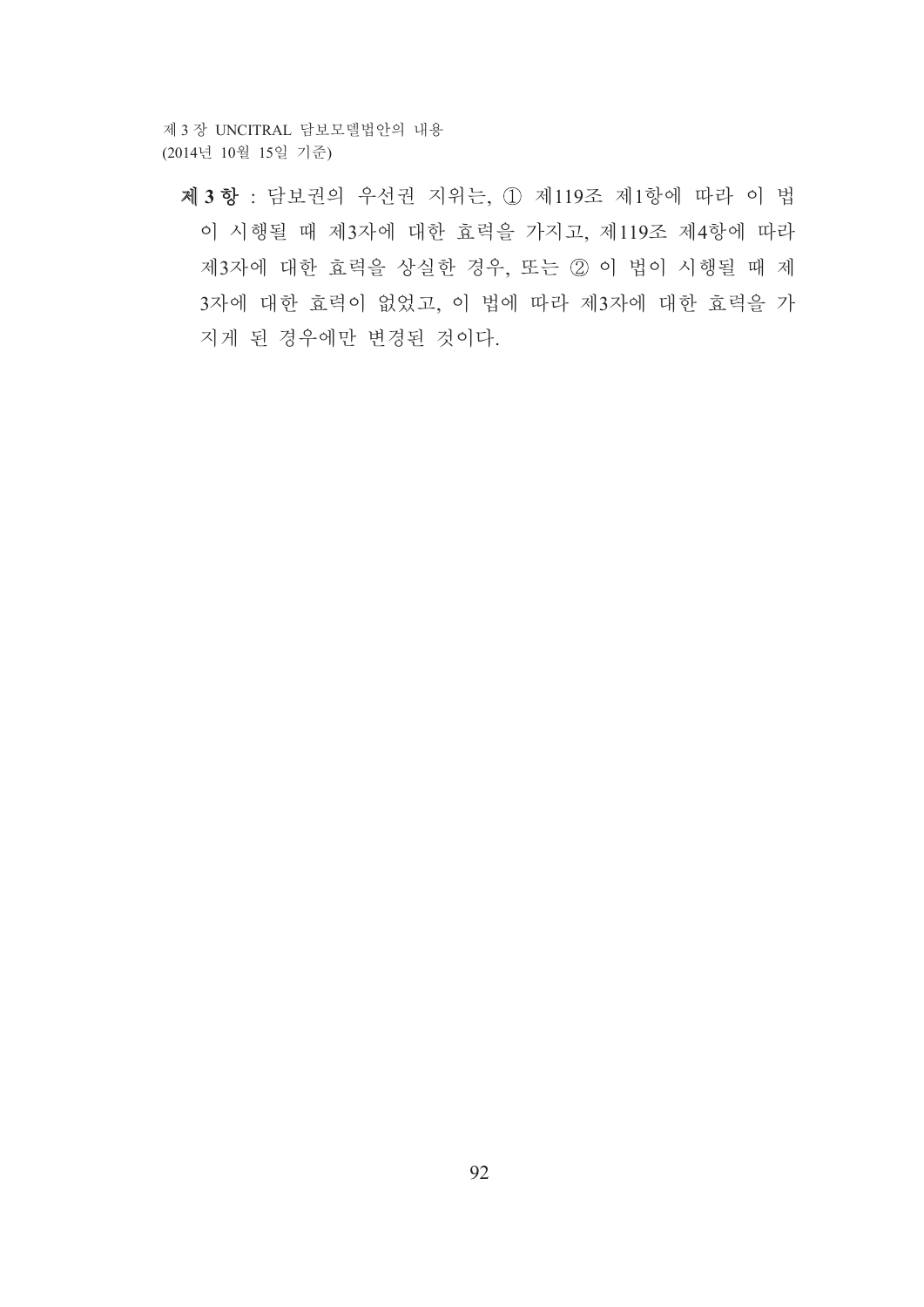# 제 4 장 UNCITRAL 담보모델법안의 분석과 향후 논의 전망

### 제 1절 규범의 형태

I. 모델법과 국제조약

UNCITRAL 담보모델법은 구속력이 없는 규범이다. 따라서 각국은 각각의 입법과정에서 담보모델법을 참조할 수는 있어도 담보모델법에 따른 이행입법을 할 의무를 부담하지는 않는다. 좀 더 강력한 담보법 의 통일 내지 조화를 위해서는 모델법보다는 국제조약 형태를 취하는 것이 바람직하다. 그러나 국제조약은 구속력이 강한만큼 각국이 수용 하기에 부담스럽다. 특히 현재 각국에서 시행 중인 담보법제와 모델 법이 차이가 있을 때에는 더욱 그러하다. 따라서 이러한 부야에 과한 국제조약은 논의 자체의 진전이 어려워 성안되기가 어렵다. 설령 성 안되어 본회의에서 채택되더라도 많은 국가들이 이를 비주하리라는 보장이 없다.

우리나라의 담보법제와 비교하여 보더라도 UNCITRAL 담보모델법 안은 상당히 이질적인 내용을 담고 있다. 아마 이러한 내용의 국제조 약이 완성되더라도 우리나라가 이를 국내법 체계에 수용할 가능성은 당분간 크지 않을 것으로 예상된다. 이러한 상황은 비단 우리나라에 국한되지는 않을 것이다. 그러므로 모델법과 국제조약 중 어떤 형태 를 취할 것인가는 고도의 전략적 선택의 문제이다.

이 문제에 관하여 UNCITRAL은 아저하 서택을 하였다. 즉 현재 각 국의 담보법제 차이를 인식하고 그 현실에 기초하여 일단 모델법의 형태로 담보법의 점진적 조화를 꾀하는 방향을 선택한 것이다. 이러 한 선택이 향후 국제조약의 성안 가능성을 완전히 배제한 것은 아니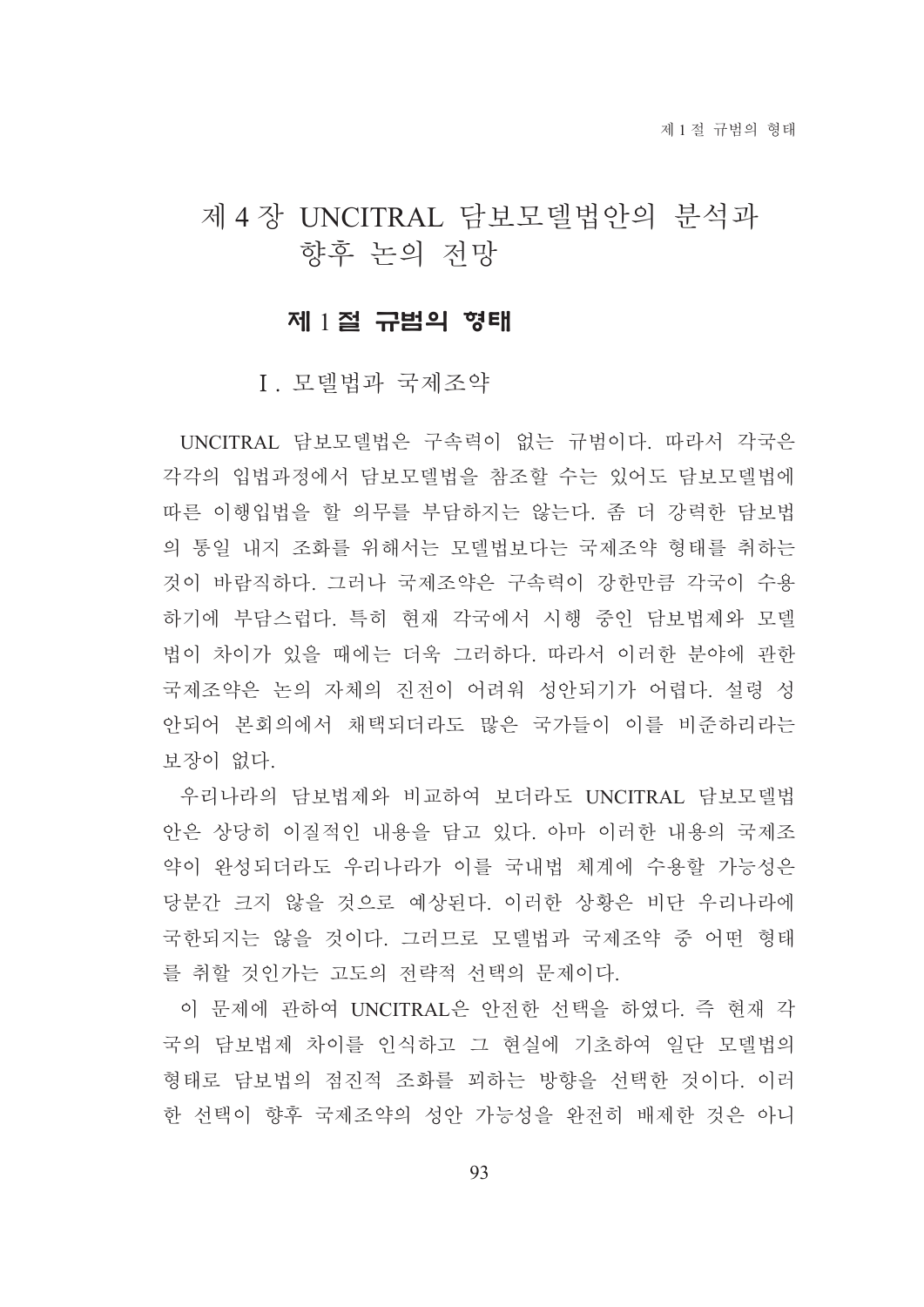다. 일단 모델법이 국제적으로 큰 공감대를 얻고 담보법의 조화에 대 한 현실적인 수요가 커지면 국제조약을 만드는 최종적인 단계로 이행 할 수 있다. 그러나 적어도 현재 시점에서는 모델법 단계를 뛰어넘어 바로 조약 단계로 이행하는 것은 시기상조라는 공감대가 형성되어 있 다. UNCITRAL 제6실무작업반 내에서도 모델법 대신 조약을 만들어 야 한다는 목소리는 들리지 않았다.

물론 이처럼 구속력이 없는 모델법을 만든다는 것이 어떤 의미를 가지는가 하는 의문이 생길 수는 있다. 그러나 모델법은 각국의 입법 과정에 간접적이나마 영향을 미침으로써 점진적인 담보법의 조화에 기여한다. 실제로 UNCITRAL 입법지침은 우리나라의 동산채권담보법 제정에 적지 않은 영향을 끼쳤다.

특히 이러한 영향은 개발도상국에서는 극대화될 수 있다. 현대적인 담보법제를 만드는 과정에 있는 국가들로서는 이미 와성된 법의 형태 를 갖추고 있는 모델법은 매우 요긴한 도구이다. 향후 UNCITRAL 담 보모델법이 완성되면 주로 영미법적 영향 아래에 있는 개발도상국을 위주로 의미있게 활용될 것으로 예상된다.

### Ⅱ. 모델법의 모습

2013년 12월 2일부터 6일까지 오스트리아 비엔나에서 열린 제6실무 작업반(담보) 제24차 회의는 모델법을 논의하는 첫 번째 회의였다. 이 회의에서는 모델법안의 전반적인 방향성에 대하여 상당한 논의가 있 었다.

이러한 논의는 크게 두 가지 갈래로 이루어졌다. 첫 번째 갈래는 입 법지침에 얼마나 충실한 모델법을 작성할 것인가 하는 논의이다. 두 번째 갈래는 모델법을 얼마나 상세하게 만들 것인가 하는 논의이다.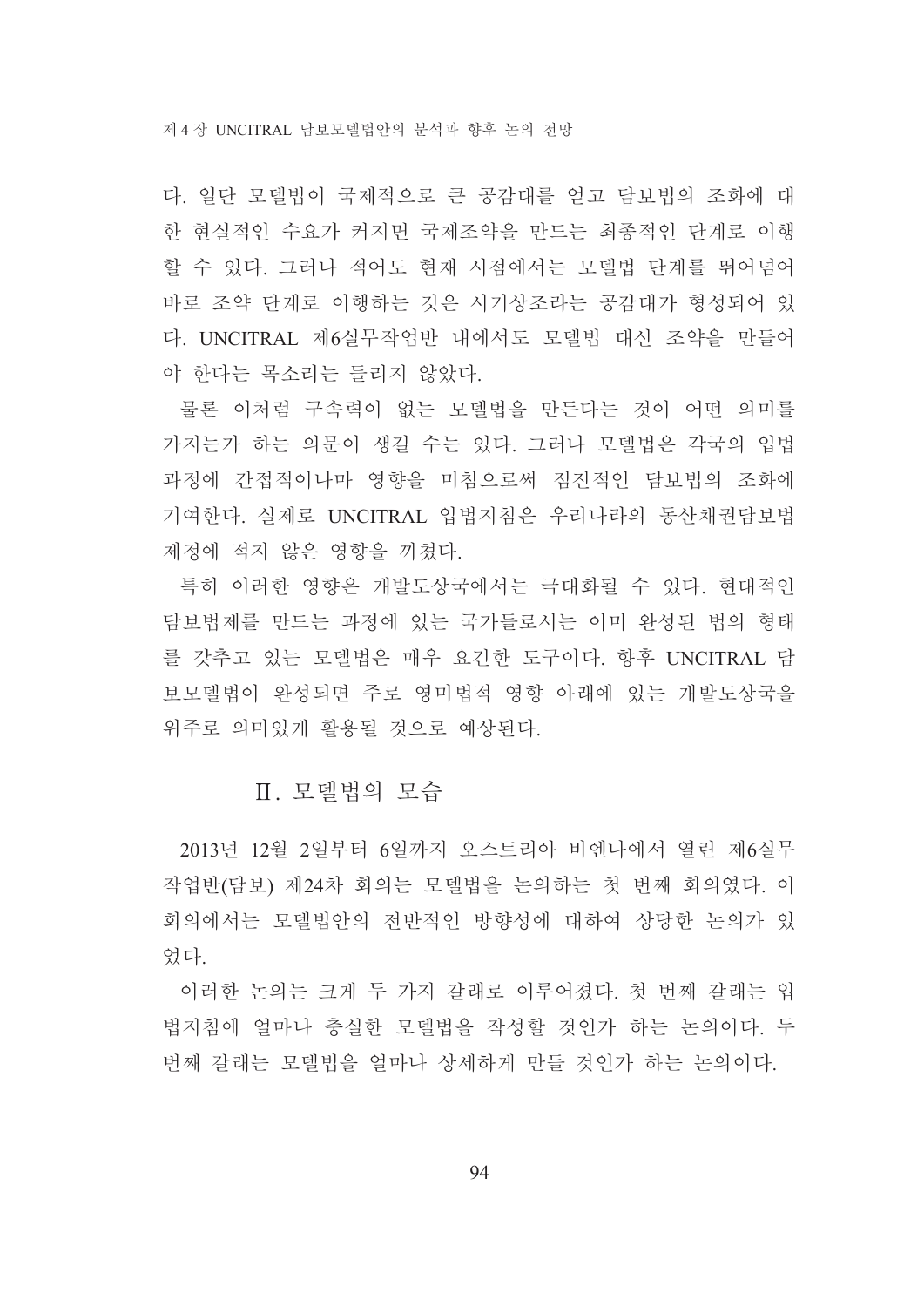1. 입법지침과의 관계

모델법이 입법지침에 충실하게 작성되어야 한다는 점에 대해서는 별 이론(異論)이 없었다. 모델법은 갑자기 독자적으로 생겨나는 것이 아니라 10여년 동안 UNCITRAL에서 논의하며 작성한 일련의 결과물 의 토대 위에서 만드는 것이기 때문이다.

다만 입법지침의 내용에 철저히 구속되어야 하는가에 대해서는 세 부적인 입장 차이가 존재하였다. 입법지침대로 만들어야 한다거나, 입 법지침과 무관하게 만들어야 한다는 극단적인 입장은 없었지만 입법 지침에 대한 충실도에 관한 미묘한 온도 차이는 존재하였다. 입법지 침이 주로 영미법계 국가들의 담보법의 영향을 받았다는 점 때문인지 영미법계 국가들이나 이들과 밀접한 관련을 맺고 있는 단체들(가령 미국 변호사협회, 세계은행 등)은 입법지침에 충실해야 한다는 점을 강조하였다. 이러한 국가나 단체들이 실무작업반의 다수를 차지하고 있어 이러한 분위기가 지배적이었다.

우리나라 대표단도 입법지침에 충실해야 한다는 기본적인 방향성에 공감하면서도 대륙법계 국가들의 입장에서 다음과 같은 의견을 개진 하였다. 모델법이 단순한 입법지침의 단순화 또는 요약에 불과하다면 모델법의 가치는 현저히 떨어질 것이다. 오히려 모델법은 입법지침을 출발점으로 삼되 이를 발전시킨 것이어야 한다. 이 과정에서 경우에 따라서는 모델법이 입법지침의 내용을 보강하거나 수정할 수도 있어 야 한다. 요컨대 모델법은 입법지침의 정신을 존중하되, 입법지침의 문언과 세부 내용에 무조건 구속되어야 한다는 것이 아니다. 이와 관 련하여 모델법을 만들어가는 과정에서 대륙법계의 법제도 염두에 두 어야 한다. 모델법이 실효성을 가지기 위해서는 모델법이 한 나라의 다른 법제도와 유기성 및 정합성을 가질 수 있어야 한다. 주지하다시 피 대륙법은 영미법과 더불어 세계의 양대 법권 중 하나이다. 또한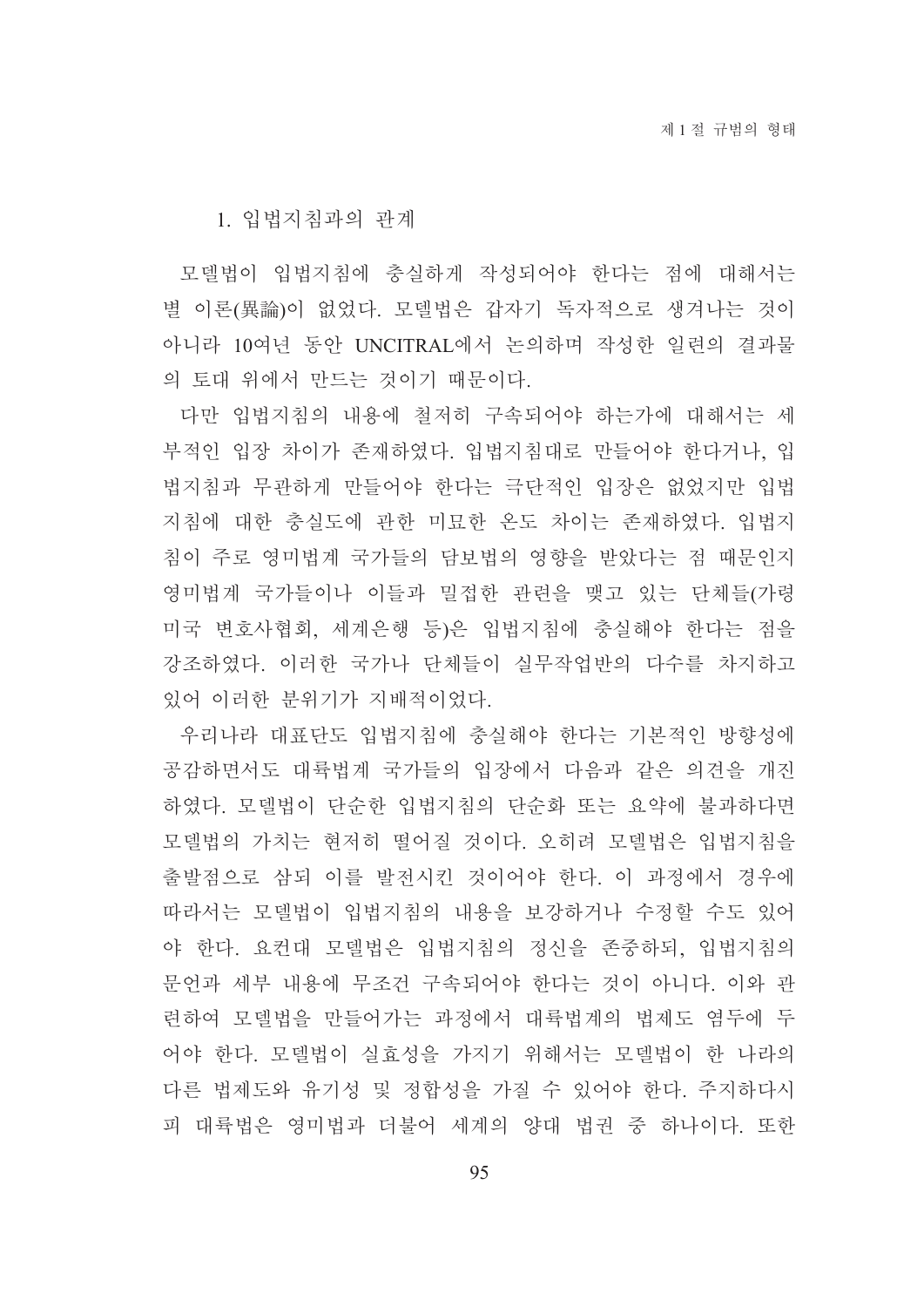모델법이 주된 대상으로 삼고 있는 개발도상국들 중에는 대륙법계 국 가들이 많다. 그런데 모델법은 영미법에 바탕을 두고 있다. 이러한 점 때문에 대륙법계 국가의 법률가들은 모델법을 이해하는 데에 어려움 을 겪을 뿐만 아니라, 모델법이 대륙법계 국가의 법제에 화학적으로 녹아들어가는 것을 심각하게 방해하고 있다. CISG가 성공한 배후에는 영미법과 대륙법의 절묘한 조화가 있었음을 기억해야 한다. 그렇지 않다면 모델법은 실효성을 가지지 못할 것이다.

향후 논의 과정에서 모델법과 입법지침의 상호관계, 특히 입법지침 에서 내렸던 결정을 언제 어떤 요건 하에서 번복할 수 있는가에 관한 의견 교환이 이루어질 것으로 생각된다.

#### 2. 모델법의 상세성

모델법의 상세성 정도에 대해서는 의견의 대립이 있었다. 어떤 국가 들은 모델법을 가급적 상세하게 작성하는 것이 모델법의 적용가능성 을 높이는 데에 도움이 될 것이라고 주장하였다. 모델법을 간결하게 작성한다면 입법지침과 차별화하기 어렵고 선언적인 내용에 그칠 가 능성이 높다는 것이었다. 반면 어떤 국가들은 모델법은 가급적 간결 하게 작성하는 것이 바람직하다고 주장하였다. 세부적인 내용은 지식 재산권 부속서나 등기지침과 같은 세부적인 텍스트를 통해서 제공할 수 있고, 모델법은 좀 더 상위 차원의 원리를 담는 것이 적절하다는 주장이었다.

우리나라 대표단은 이와 관련하여 모델법 작업에 두 가지 기본적인 요청이 있다는 의견을 개진하였다. 첫 번째 요청은 모델법이 UNCITRAL 의 기존 작업, 특히 입법지침과의 정합성을 유지하는 것이다. 두 번째 요청은 UNCITRAL의 기존 작업이 지향하는 바와는 다른 내용의 법제 도, 법전통, 법리체계를 가지고 있는 나라들도 염두에 두고 논의를 진 행해야 한다는 것이다. 이를 기초로 모델법의 실효성을 높이기 위해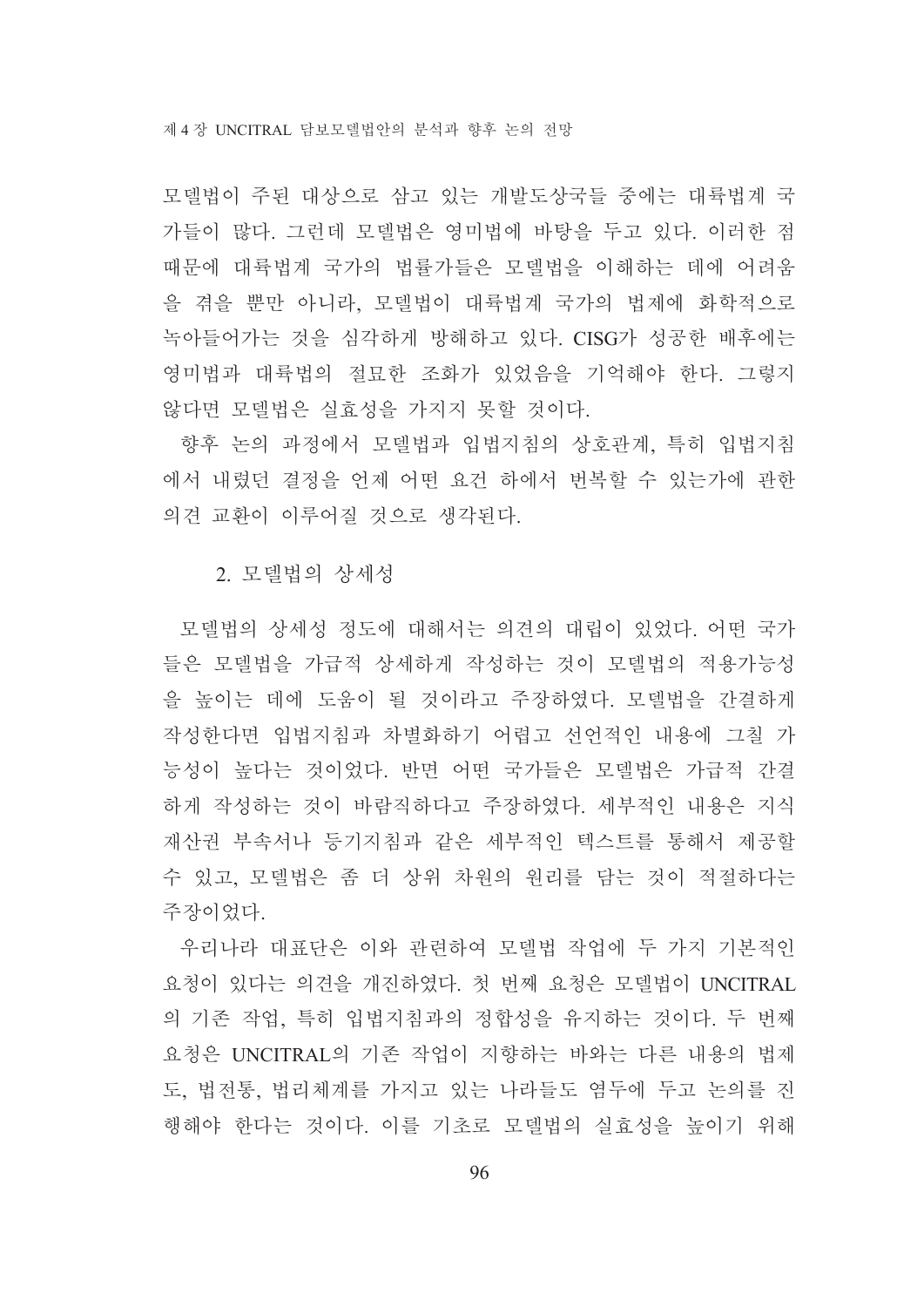서는 특정 법체계에 치우친 구조나 내용을 가지기보다는 이런 나라들 에서도 실행 또는 참조 가능하도록 기본적인 원리 중심의 모델법을 만드는 것이 타당하다고 주장하였다. 이러한 점들을 고려하여 우리나 라 대표단은 정합성(integrity), 유연성(flexibility), 포괄성(comprehensiveness) 이 모델법 작업과정에서 중요하게 고려되어야 할 가치라는 견해를 피 력하였다.

논의 결과 모델법은 포괄적이고 간결하게 작성하는 방향으로 만들 어야 한다는 쪽으로 의견이 모아졌다. 특히 특정 국가에 치우치지 않 고 체계중립적인 내용을 가져야 한다는 점에 대해 공감대를 형성하였 다. 이러한 방향성은 여전히 각국별로 담보법 체계나 담보법에 관련 된 화경이 다르다는 점을 염두에 둔 것이다.

3. 서문(preamble)과 부록(annex)

가. 서문(preamble)

모델법에 서문(preamble)을 둘 것인지 여부에 대해 논의가 있었다 본래 담보모델법 첫 회의인 제24차 회의에서는 초안에 서문(preamble) 이 포함되어 있었다. 이에 대해서 각국은 찬반 의견을 개진하였다.

우리나라 대표단은 이에 대해 다음과 같은 의견을 개진하였다. 우선 모델법의 현황을 살펴보면 UNCITRAL Model Law on International Credit Transfers (1992)이나 UNCITRAL Model Law on International Commercial Arbitration (1986, amended in 2006), Model Law on Electronic Signatures (2001)에서는 서문을 두지 않고 바로 scope of application으로 제1조를 시작하고 있다. 다만 UNCITRAL Model Law on Cross-Border Insolvency (1997)는 서문을 두고 그 목적을 열거하고 있다. 이러한 현황을 설명한 뒤 우리나라 대표단은 담보모델법에는 서문을 두지 않아야 한다는 의견을 개진하였다. 그 근거로서 다음과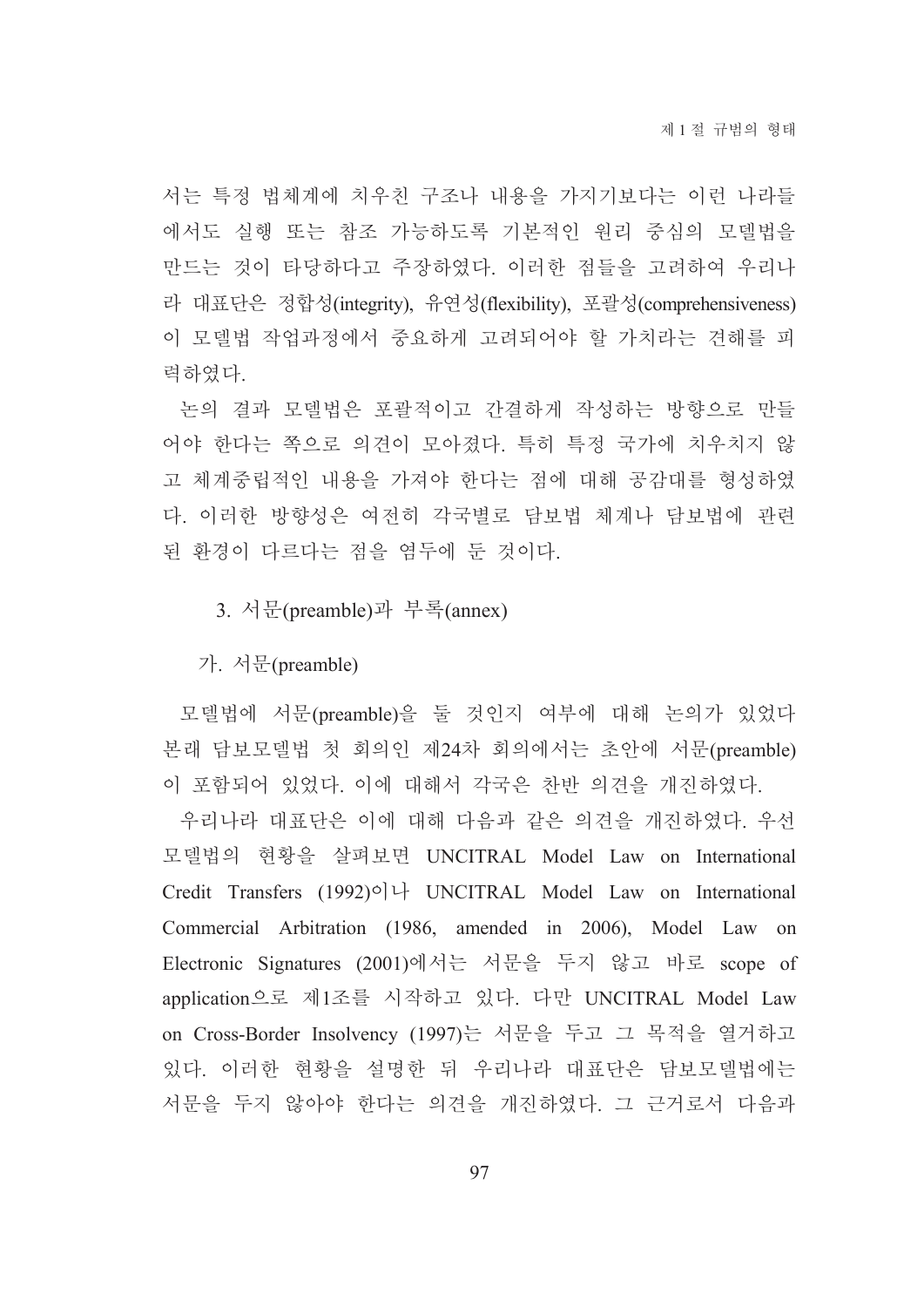같은 점들을 제시하였다.

첫째, 일반적으로 각국의 법률에서는 서문을 두지 않는다. 우리나라 도 헌법에서는 서문을 두고 있지만, 그 이외의 법률에서는 서문을 두 고 있지 않는다. 만약 각국 입법의 현실이 이러하다면 모델법에서 서 문을 두는 것이 어색하게 느껴질 수 있다. 모델법이 각국에 수용될 담보거래법의 모습을 제시하는 것이라면 이러한 입법현실을 반영할 필요가 있다.

둘째, 서문을 두지 않는 것이 앞서 이야기한 포괄적이고 간결한 모 델법의 전체적 방향성과 부합한다. 서문에 포함된 내용은 꼭 담보모 델법 자체가 아니더라도 이에 대한 주해서나 다른 설명자료에 둘 수 있다. 담보법안 이외의 자료에서는 그 내용에 법의 목적뿐만 아니라 법의 역사적 배경과 철학도 포함시킴으로써 독자의 이해를 더욱 잘 증진할 수 있다.

결론적으로 서문은 삭제하기로 하고, 그 내용은 이행지침(Guide to Enactment)에 반영하는 방향으로 검토하기로 하였다. 다만 이행지침이 구체적으로 무엇을 의미하는 것인지. 또한 얼마나 상세하게 작성되어 야 하는지에 대해서는 완전히 이해가 일치하지 않는 것으로 보인다.

나. 부록(Annex)

부록(Annex)의 역할과 비중에 대해서도 다양한 논의가 있었다. 모델 법에는 기본적인 원리만 담고 여기에 해당하지 않는 기술적이고 상세 한 사항들은 부록을 적극적으로 활용해야 한다는 의견이 개진되었다. 반면 현재에는 무엇이 기본적인 원리이고 무엇이 기술적이고 상세한 사항들인지 판단하기 어렵다는 의견, 부록에 너무 많은 내용을 넣으 려고 하면 부록의 역할이 과도해진다는 의견, 부록이라는 이름이 붙 으면 그 안에 포함되어 있는 내용이 본문의 내용보다 덜 중요한 것 같은 잘못된 인상을 줄 우려가 있다는 의견, 부록의 내용이 너무 길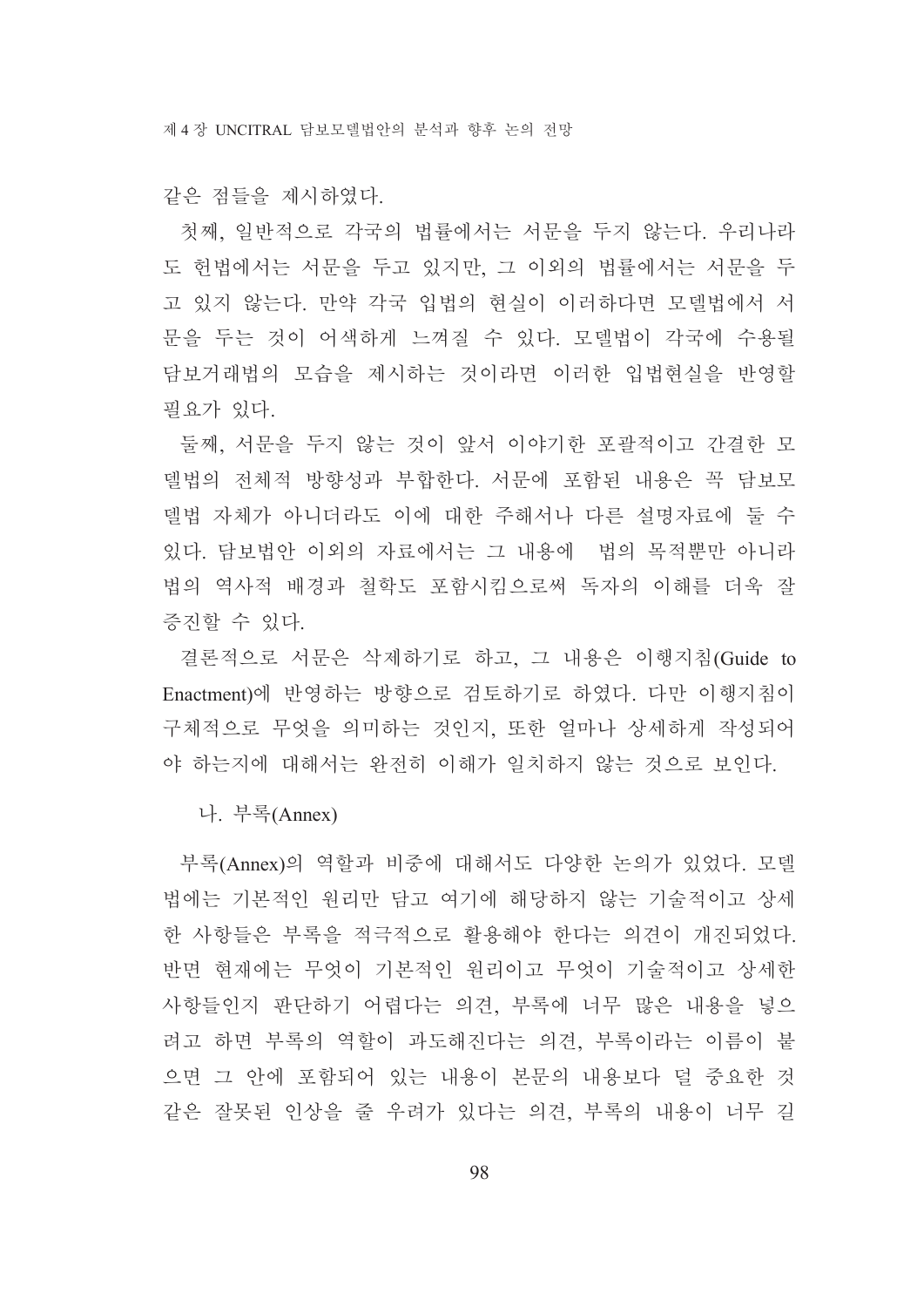거나 복잡하면 각국에서 이를 참조할 때 오히려 부록을 무시할 가능 성이 있다는 의견도 있었다. 논의 결과 부록은 두도록 하되 내용이 지나치게 복잡해지지 않도록 유의하기로 하였다.

### 제 2 절 기본적인 접근방법

UNCITRAL 담보모델법안은 입법지침에 기초한 것이다. 향후 논의 과정에서도 가장 권위 있는 전거는 입법지침이 될 것이다. 그러므로 현재로서는 입법지침이 취한 접근방법을 벗어나는 내용이 채택될 가 능성은 거의 없다.

## I. 통합된 기능적 접근방법

담보모델법안은 통합된 기능적 접근방법(integrated and functional approach)을 취한다. 이러한 접근방법은 본래 미국의 통일상법전(UCC) 제9편에서 비롯된 것이다. UCC에서는 담보권의 형식보다는 실질에 주목하여 기능적으로 담보의 역할을 하는 권리 또는 이익을 security interest라고 하는 단일한 개념으로 파악한다. 이를 통해 담보권은 기능 화, 실질화된다. 가령 소유권유보부 매매는 형식상 매매이지만 실질상 담보권의 성질도 가지고 있으므로 이 역시 security interest로 파악한 다. 채권양도 역시 매매와 유사하지만 담보의 목적으로 이루어졌다면 security interest를 발생시키는 것이다. 이러한 UCC의 통합된 기능적 접근방법은 실질을 중시하고 있어 거래계에서 환영받고 있다. UNCITRAL 입법지침이나 이에 기초한 담보모델법안도 같은 접근방법 을 취하고 있다.

가령 담보모델법안 제1조에서는 담보모델법의 적용범위는 담보계약 의 형식이나 계약 당사자에 의하여 사용된 용어 등 형식적 기준이 아 니라 담보계약의 실질에 따라 정해지는 것임을 분명히 하고 있다. 또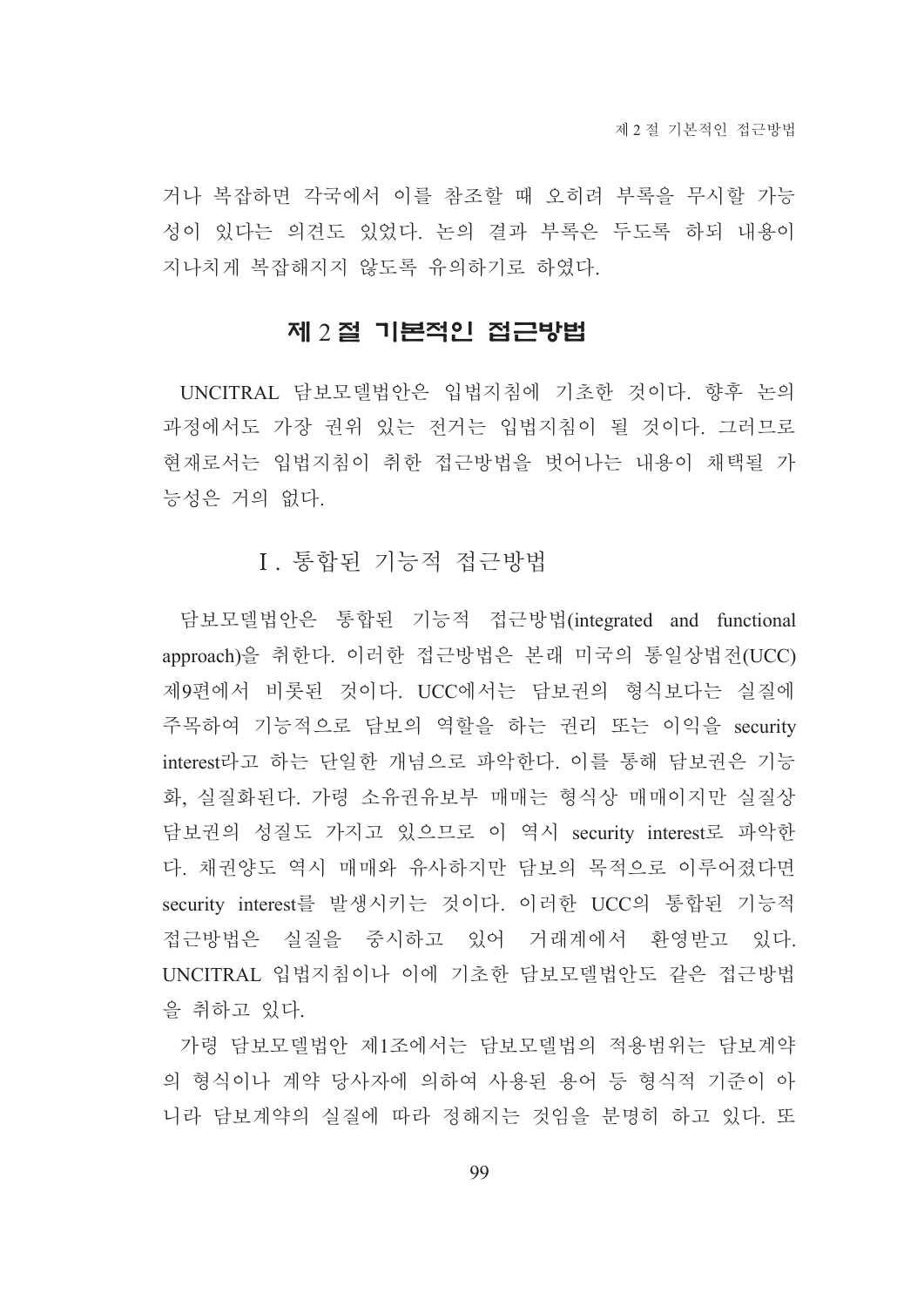한 채권양도에 대해서도 담보모델법이 적용된다고 규정한다.

이러한 접근방법은 우리나라와 같은 대륙법계 국가들이 받아들이는 데에 한계가 있다. 왜냐하면 권리를 물권과 채권으로 준별하고, 물권 에 대해서는 물권법정주의를 적용하는 국가에서는 담보물권의 형식과 내용은 당사자가 아닌 법률이 정하는 것이기 때문이다. 그러므로 아 무리 담보의 실질을 가지더라도 법률상 담보물권에 해당하지 않으면 담보물권으로 취급되지 않는다. 향후 우리나라가 입법지침 또는 이에 기초한 담보모델법안을 수용함에 있어서 극복해야 할 한계이다.

Ⅱ. 적용대상의 확대

담보모델법안은 법의 적용대상을 가급적 확대한다.

담보모델법안은 동산은 물론이고, 채권, 유가증권이나 물품증권에 따른 권리, 지식재산권까지 적용대상으로 삼는다. 또한 동산 중에서도 재고(inventory)나 소비재(consumer goods)도 적용대상으로 삼되 이에 대해서는 특칙을 둔다. 또한 현재의 자산뿐만 아니라 장래의 자산도 적용대상으로 삼는다. 담보모델법안 제7조 제1항은 "담보설정계약은 어떤 유형의 자산에 대해서도 체결할 수 있다."라고 규정하고, 제2항 에서 "장래 발생할 자산도 담보대상이 된다."라고 규정하며, 제3항에 서 담보설정자의 전 자산에 대해서 담보권을 설정할 수 있다고 규정 하여 이를 분명히 한다.

이처럼 적용대상을 가급적 확대하려는 것은 더 많은 유형의 자산이 가지는 잠재적인 담보가치를 최대한 확보하기 위해서이다. 특히 채권 이나 지식재산권 등 무형자산에 대한 담보는 앞으로 점점 중요하게 취급될 것이다. 그러한 점에서 담보모델법안은 미래지향적이다.

이러한 적용대상의 확대에는 현실적 여건의 변화가 뒷받침되어야 한다. 가령 지식재산권에 대한 담보가 활성화되려면 지식재산권에 대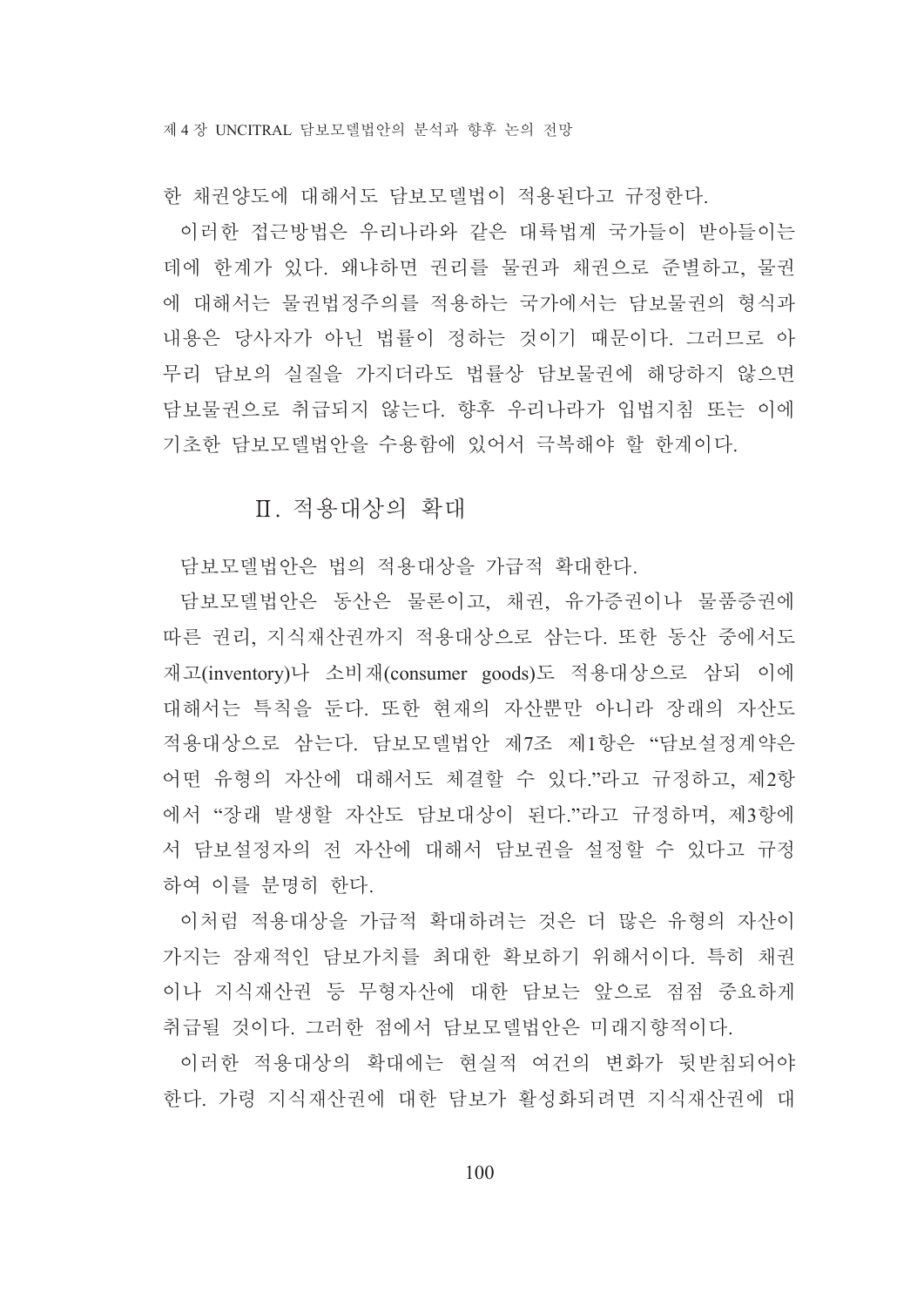한 객관적이고 정확한 평가기술이 발달되어야 한다. 그렇지 않다면 지식재산권의 담보가치를 파악하기 어렵기 때문이다. 또한 실행방법 역시 유연하고 편리한 것이어야 한다. 담보권은 채무불이행 상황에 대처하여 설정하는 것인데 실제 채무불이행이 일어나면 담보권을 신 속하게 실행하여 채권을 회수하는 것이 중요하기 때문이다. 그런데 지식재산권에 대한 실행에 대한 규범적 토대나 실무적 관행이 잘 정 착되어 있지 않으면 지식재산권에 대한 담보를 꺼리게 된다.

다만 형식상 동산 등에 포함되더라도 특별법의 적용대상이 되는 경 우에는 그 특별법에 의하면 충분하다. 담보모델법안 제1조 제3항에서 도 동산 중에서 특별법의 적용대상이 되는 동산(가령 항공기, 선박, 우주선, 기차 등 이동용 장치), 이 법이 지식재산권법과 저촉되는 범 위 내에서의 지식재산권, 중개 증권(Intermediated securities), 상호계산 계약에 따른 채권, 외환거래에 따른 채권 등은 담보모델법의 적용대 상에서 제외된다는 점을 분명히 하고 있다.

또한 현재의 담보모델법안에서는 소비자가 담보권자인 경우는 법의 적용대상에서 제외하고 있다(제1조 제4항). 이는 아마도 소비자의 권 리는 소비자에 관한 특별법에서 규율하는 것이 타당하다는 정책적 고 려에 기인한 것으로 보인다. 그러나 이러한 입법태도는 향후 논란의 대상이 될 것으로 예상된다. 소비자가 담보권자가 되는 경우라고 하 여 담보모델법안의 기본적인 법리가 일반적으로 적용되지 않을 이유 가 없기 때문이다. 오히려 담보모델법안의 포괄적인 태도를 여기에도 적용하여 담보권자가 누구이지를 묻지 않고 담보모델법이 적용되도록 하되, 소비자 보호를 위한 특별한 요청은 소비자보호법에서 다루도록 함으로써 담보모델법의 포괄적 배제가 아니라 개별적 배제를 하는 것 이 타당하다고 생각하다.

한편 담보모델법안은 이 법이 소기업(small enterprises 또는 microbusinesses)에도 적용된다고 명시하는데(제1조 제6항), 이는 아마도 소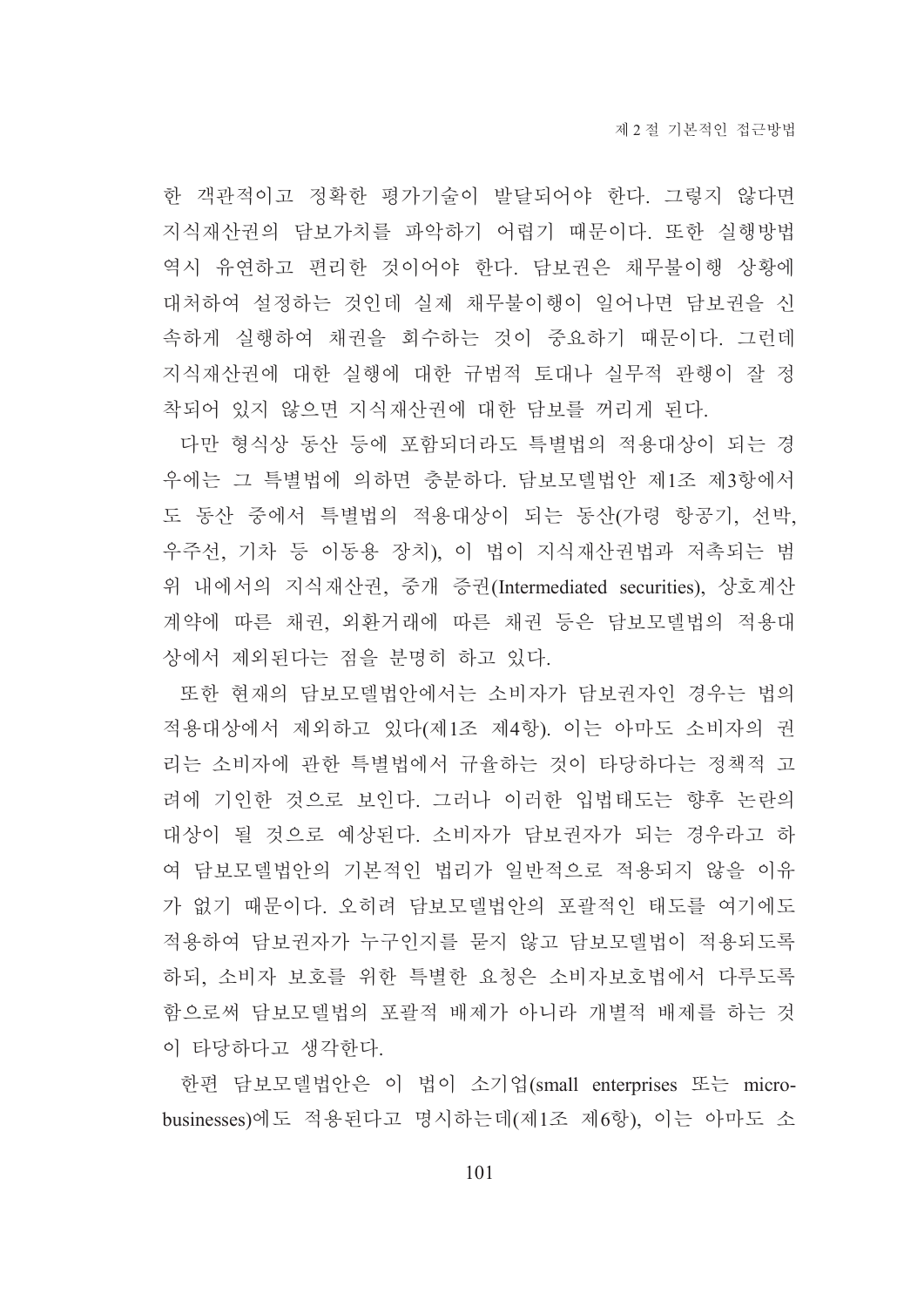비자와 소기업이 서로 다르다는 점을 나타내기 위해서 둔 규정일 것 이다. 그러나 앞서 본 것처럼 소비자가 담보권자인 경우에도 이 법을 적용해야 하므로 위와 같은 조항은 필요없다. 설령 현재 담보모델법 안의 태도처럼 소비자의 담보권을 적용대상에서 제외하더라도 소기업 은 소비자와 다른 개념이므로 굳이 소기업에는 이 법이 적용된다는 규정을 둘 필요는 없다.

초기의 담보모델법안에서는 독립적 확약 하에 대금(proceeds)을 받을 권리도 법의 적용대상에서 제외하고 있었다. 그러나 우리나라 대표단 은 이를 모델법의 적용범위에서 제외해야 할 충분한 이유를 찾을 수 없으므로 이를 제외대상으로 열거하는 것은 타당하지 않다는 의견을 개진하였다. 참고로 입법지침의 권고사항 제2항에서는 이를 입법지침 의 적용범위에 포함시키고 있다. 이에 대해서는 다수 국가들이 동조 하여 일단 위 권리는 법의 적용범위에 포함시키는 것을 전제로 논의 를 진행하기로 하였다.

### 제 3 절 내용에 대한 분석

I. 적용범위와 일반조항

담보모델법안에서는 적용범위와 일반조항에 대해 비교적 상세한 내 용을 담고 있다. 제1조는 적용범위, 제2조는 각 용어에 대한 정의, 제 3조는 당사자의 자율성, 제4조는 신의성실의 원칙에 대한 조항들이다. 이러한 조항들을 두는 것은 모델법의 특징에 따른 것이다. 이 조항들 을 통해서 모델법의 쓰임새와 기본원리를 정확히 파악할 수 있다. 다 만 실제 각국에서 이를 모델로 하여 국내 입법을 할 때에는 이러한 부분은 대폭 간결하게 축소할 필요가 있다.

제2조의 정의조항은 향후 논의과정에서 많은 의견이 제시될 것이다. 어떠한 개념들까지 이 조항에서 정의해야 하는가는 논란의 여지가 많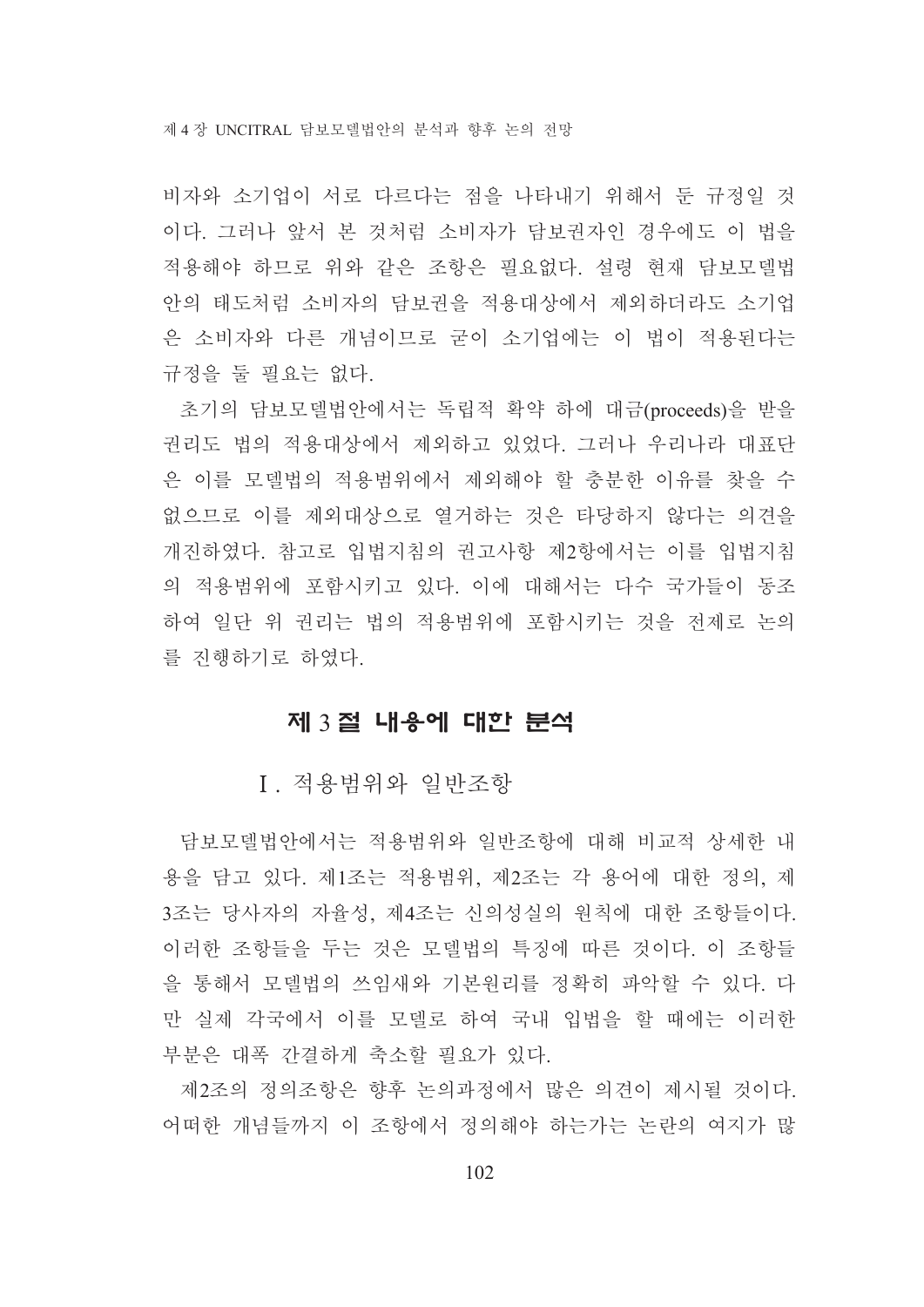은 문제이다. 예컨대 자산(asset)이나 동산(movable asset)에 대해서는 별도의 정의 조항이 없는데 각국 법이 상정하는 자산이나 동산의 개 념이 다르다는 것을 생각하면 담보모델법안에서는 이러한 개념들에 대한 정의 조항은 두는 것이 바람직하다. 또한 전자계약의 체결이나 전자적 통지가 일상화되어 가는 현실에 비추어 보면 "서면"(writing)의 개념에 전자적 문서도 포함되는지에 대해 분명히 해 두는 것이 바람 직하다. 반면 "인식(knowledge)"은 추정적 인식이 아니라 현실적 인식 을 의미한다는 내용은 정의조항이라기보다는 해석준칙에 가깝고 그 내용의 타당성도 법제에 따라 달라질 수 있으므로 차라리 삭제하는 것이 타당하다. "금전(money)"이나 "담보권의 통지(notification of the security right)"의 개념도 자명하므로 굳이 이에 대한 정의 조항은 필 요하지 않다고 생각된다.

제3조는 당사자의 자율성에 관하여 다룬다. 제3조 제1항은 담보설정 계약의 당사자들이 권리의무관계를 자율적으로 정할 수 있다는 원칙 을 선언한다. 이러한 원칙의 선언은 필요하다. 하지만 제3조 제2항에 서 계약이 당사자 이외의 자에게 효력을 미치지 않는다는 점은 계약 의 본질이나 일반적인 계약법리상 자명하다. 그러므로 굳이 이러한 조항을 둘 필요는 없다. 실제 논의과정에서 우리나라 대표단은 제3조 는 기본적인 원리를 선언하는 것에 불과한데다가 제11조에서는 담보 거래관계의 권리와 의무는 당사자의 합의에 의하여 정해진다고 규정 하고 있고, 제12조에서는 예외적으로 강행규정이 적용되어야 하는 경 우를 규정하고 있으므로. 이러한 조항들로부터 자연스럽게 사적 자치 의 원칙을 도출할 수 있고, 간결하고 짧은 모델법을 만든다는 관점에 서 볼 때에도 이러한 장식적이고 선언적인 규정을 둘 필요가 있는지 에 대해서 의문을 제기하였다. 또한 계약 당사자들에게만 계약의 효 력이 미친다는 것은 명백하므로 굳이 여기에 조항을 둘 필요가 없다 고 주장하였다. 이에 대해서는 동조하는 국가들과 반대하는 국가들이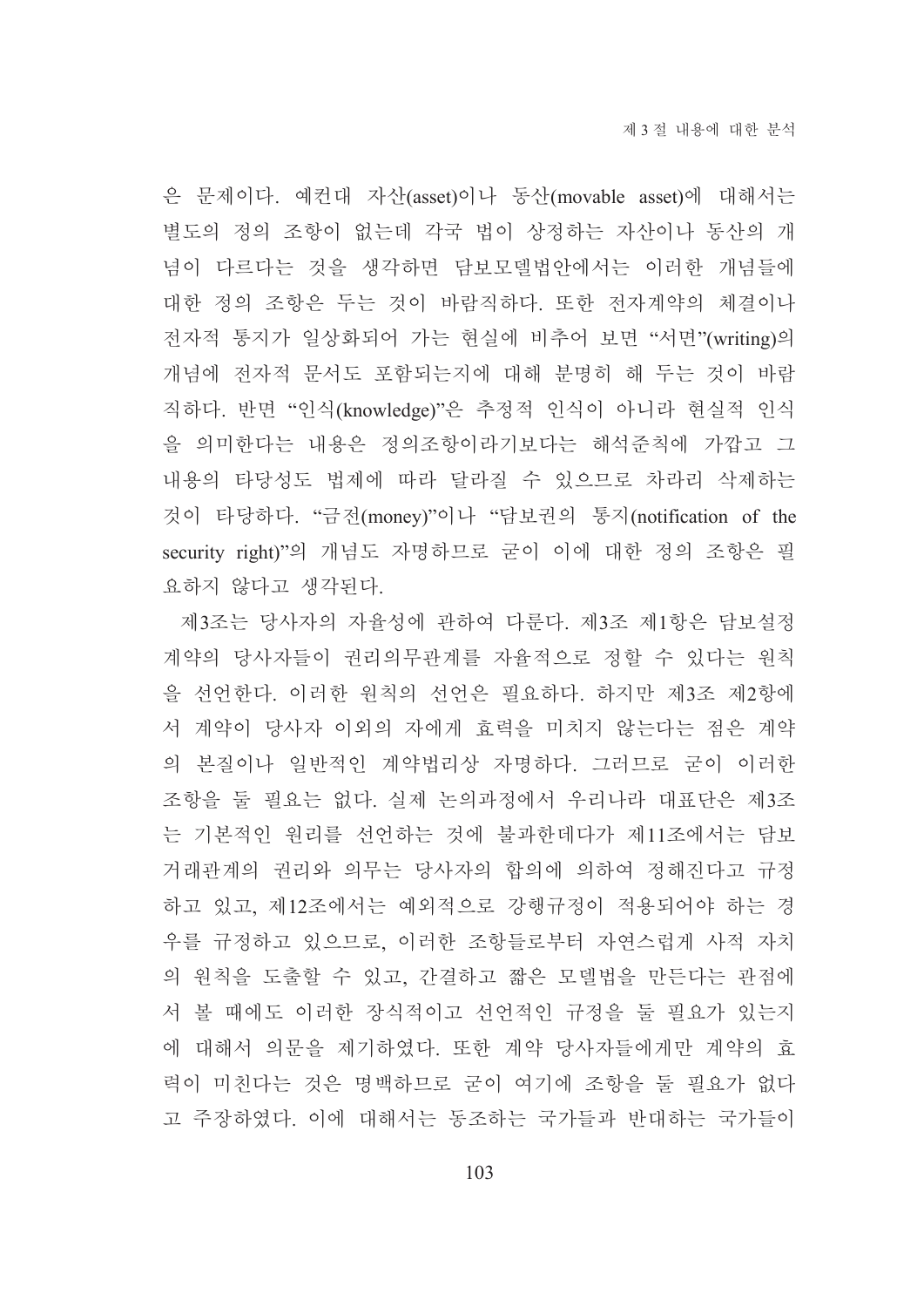팽팽하게 대립하였다. 가령 어떤 나라에서는 사적 자치의 원칙이 반 드시 자명한 것은 아니므로 이를 선언하는 데에 나름대로 의미가 있 다고 주장하였다. 또한 계약의 제3자효에 대해서도 계약 당사자 이외 의 자에게 꼭 계약의 법적 효력이 미치지는 않지만 사실상 영향이 미 칠 수 있으므로 위와 같은 원칙의 선언이 의미 없지는 않다고 주장하 는 나라도 있었다. 이 점에 대해서 의견 대립이 계속되자 이 조항을 존치할 것인가는 향후의 토론과제로 유보하기로 하였다.

제4조는 신의성실의 원칙에 관하여 다룬다. 아울러 이러한 신의칙상 의무는 합의로 배제할 수 없다고 규정한다. 이러한 일반조항은 필요 하다. 다만 제1항에서 의무이행의 방법을 "상업적으로 합리적인 방법 (commercially reasonable manner)"으로 제한할 필요가 있는지는 의문이 다. 담보설정계약의 당사자가 언제나 상인인 것은 아니므로 단지 "합 리적인 방법(reasonable manner)"에 따르도록 요구하면 충분하다.

# Ⅱ. 담보권의 성립

담보모델법안에 따르면 담보권은 담보설정계약의 체결에 의하여 성 립하고(제5조 제1항), 담보설정자와 담보권자 사이에 효력을 발생한다 (제5조 제5항). 반면 우리나라의 동산채권담보법 제7조 제1항은 "약정 에 따른 동산담보권의 득실변경은 담보등기부에 등기를 하여야 그 효 력이 생긴다."라고 규정함으로써 담보설정계약 이외에도 담보등기를 요구한다. 이는 담보모델법안에 따른 담보권에 대해서는 형식주의가 아니라 의사주의가 적용됨을 보여주는 것이다. 이러한 의사주의는 상 당수의 국가들에서는 채용하고 있지 않은 것이어서 향후 논의과정에 서도 의견 교환이 있을 것이다. 다만 이미 입법지침에서 이러한 의미 의 의사주의를 채택하였으므로 그러한 결단을 지금 와서 번복하기는 쉽지 않으리라 예상된다.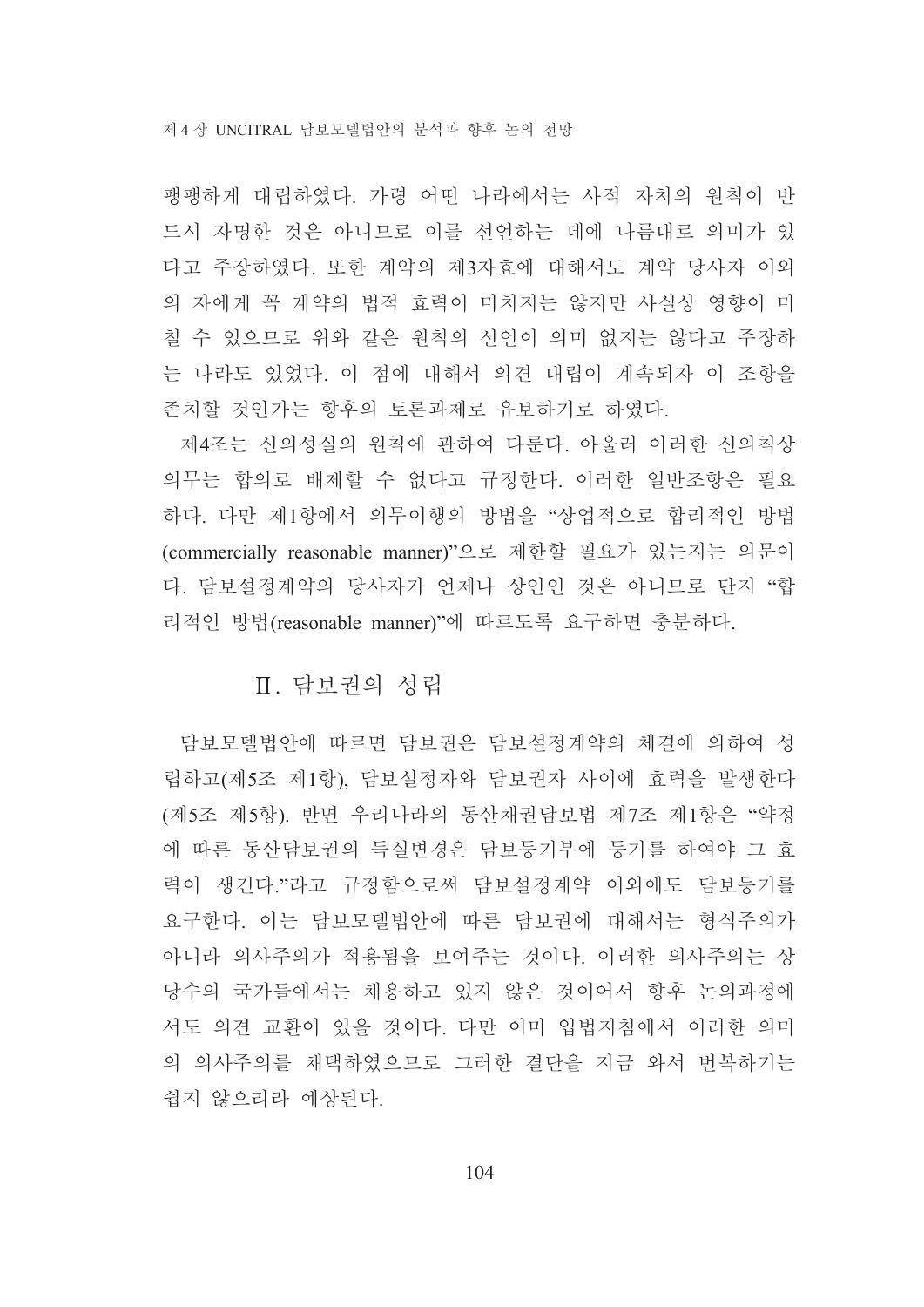한편 비점유 담보설정계약은 서면에 의하여야 한다(제5조 제3항). 이는 계약자유의 원칙 중 계약방식의 자유에 대한 제한에 해당한다. 이 점 때문에 담보설정계약의 방식은 각국에 맡겨야 할 문제이고 담 보모델법안에서 그 방식을 서면으로 제한해서는 안 된다는 주장도 있 었다. 그러나 대체로 담보계약의 확실성을 위해 서면으로 담보계약을 체결하게 하거나 최소한 서면으로 담보계약을 증명할 수 있도록 해야 한다는 견해가 많았다.

여기에서의 서면에 전자문서가 포함되는지 문제된다. 전자문서에 따 른 담보설정계약도 허용되어야 한다. 그리고 이 점을 담보모델법안에 나타낼 필요가 있다. 다만 이는 제5조 제3항에서 나타내기보다는 제2 조 정의조항에서 "서면(writing)"에 대해 정의할 때 전자문서도 포함하 는 개념임을 나타내는 쪽이 더 효율적이다.

### Ⅲ. 제3자에 대한 담보권의 효력

담보모델법안은 제3자에 대한 효력을 취득하는 워칙적인 방법으로 등기 또는 점유이전을 들고 있다(제15조). 이는 우리나라 물권법상 제 3자에 대한 공시방법과 일치한다. 점유이전보다는 등기가 더 우월한 공시방법이다. 제3자의 입장에서 볼 때 더욱 확실한 공시방법이기 때 문이다. 따라서 점유담보보다 비점유담보가 더 우월한 담보제도이다.

담보모델법안은 이러한 토대 위에서 제3자에 대한 효력의 취득(제 15조), 변경(제17조), 상실(제18조)에 대해서 순차적으로 규정한다. 또 한 관련 문제로 담보권의 대금(proceeds)문제도 다룬다. 이에 따르면 담보자산에 대한 제3자의 효력을 취득하면 그 효력은 별도의 공시방 법을 갖추지 않더라도 담보자산의 대금(proceeds)에 미친다(제16조 제1 항). 다만 대금 그 자체에는 공시방법이 갖추어지지 않았으므로 거래 의 안전을 해칠 수 있다. 그러므로 담보모델법안은 이러한 자동적인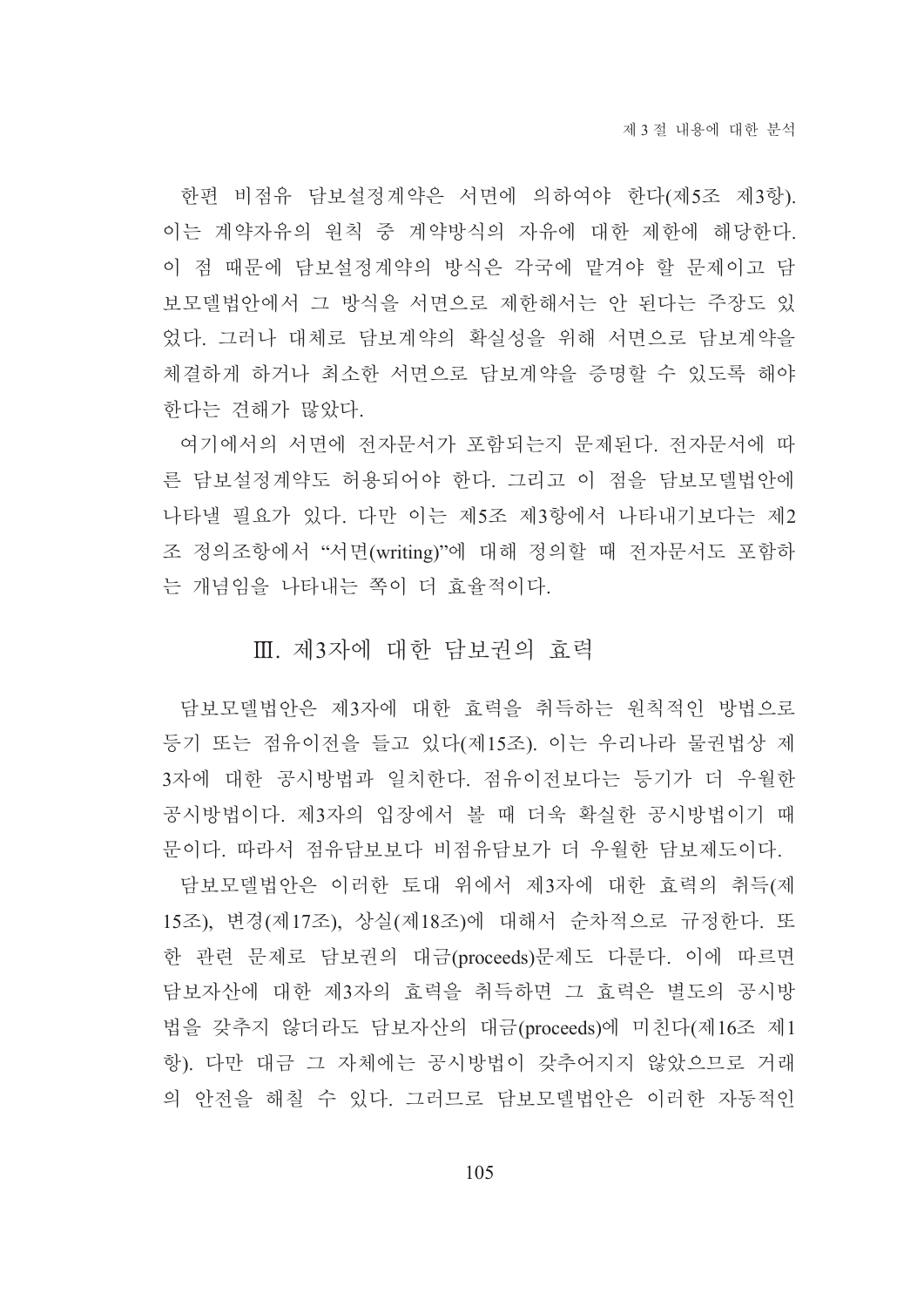제3자효 기간을 제한한다(제17조 제2항).

한편 담보모델법안은 자산별로 특수한 공시방법에 대해서도 규정한 다. 소비재에 대한 취득담보권은 소비재의 취득으로 제3자에 대한 효 력이 발생한다(제21조). 은행계좌와 관련된 담보권은 등기 또는 지배 계약(control agreement) 체결시 제3자에 대한 효력을 가진다. 유가증권 에 대한 담보권은 등기 또는 유가증권 점유에 의하여 제3자에 대한 효력을 가진다(제24조). 증서화된 무중개 증권은 등기, 증서인도 또는 배서행위에 의하여, 증서화되지 않은 중개 증권은 등기, 공증, 장부 등록 또는 지배계약 체결행위에 의하여 제3자에 대한 효력을 가진다 (제25조).

제3자에 대한 담보권의 효력에 관한 규정들에 대한 그 동안의 논의 는 기술적인 것이었다. 즉 공시방법에 대한 기본적인 내용은 이미 입 법지침에서 확고하게 규정되어 있을 뿐만 아니라 각국 간의 법제 차 이가 크지 않아 실체적인 논란은 크지 않았다. 다만 이러한 내용을 구체적으로 어느 조항에서 어떤 체계로 표현할 것인지에 대한 논의가 대종을 이루었다.

### N. 등기제도

등기제도는 담보법에서 중요한 의미를 가진다. 등기가 담보권의 가 장 중요한 공시방법이기 때문이다. 따라서 담보법의 현대화는 곧 등 기제도의 현대화를 의미한다.

등기제도는 단순한 사법(私法)상의 논의만으로는 설명할 수 없다. 등기는 본질적으로 행정기관의 공증행위이다. 따라서 등기제도는 공 법적ㆍ행정적 쟁점들을 수반한다. 또한 등기업무는 기술적 업무이다. 따라서 등기제도에 관한 규범은 기술적인 성격도 지닌다. 그러므로 담보모델법안에서도 등기제도에 관하여 다양한 성격의 조항들을 두고 있다.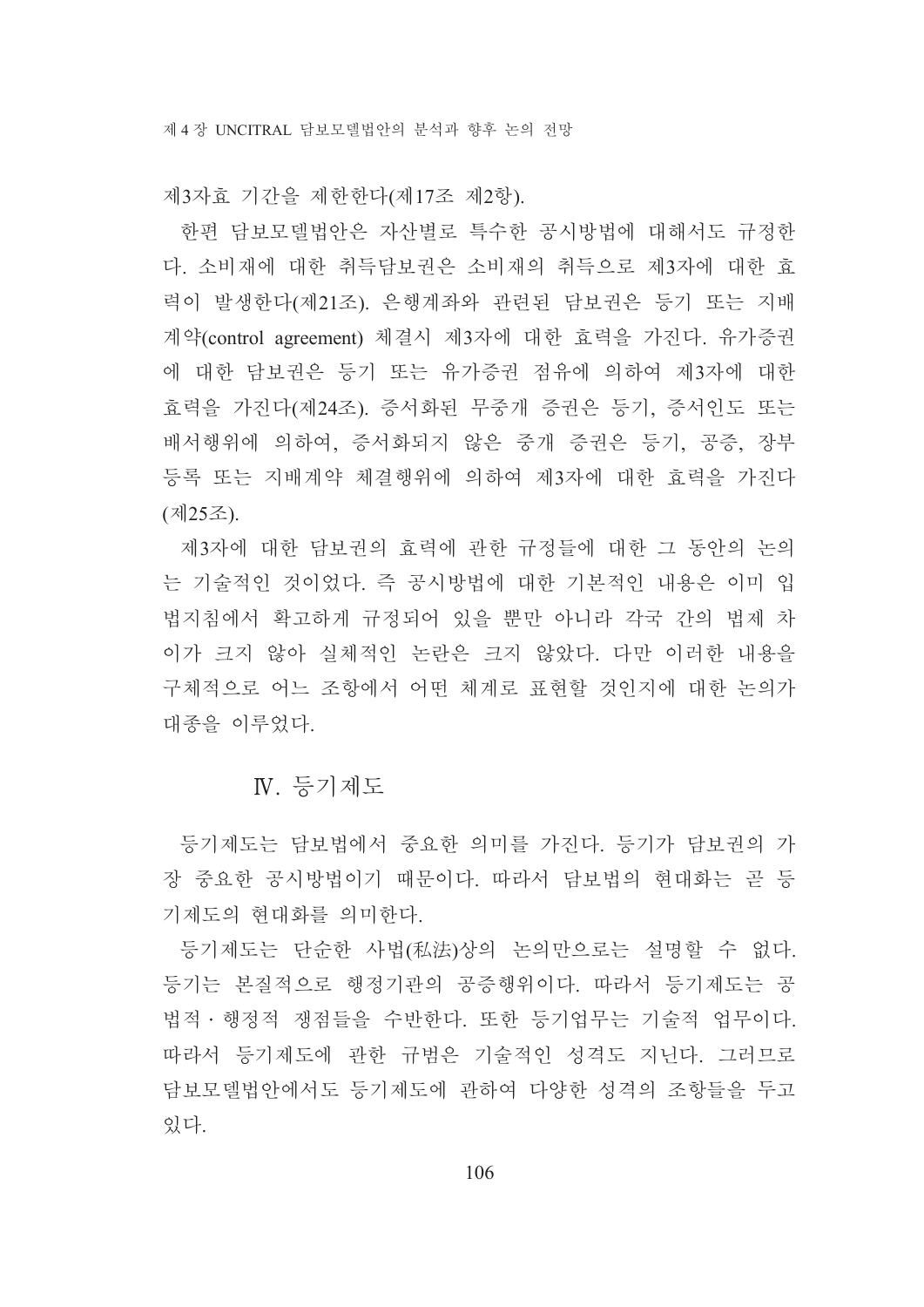등기소의 설립(제26조), 등기소의 서비스에 대한 공중의 접근(제27 조)에 관한 조항들은 행정조직이나 운영과 관련된 조항들이다. 특히 공중이 편리하게 접근하여 등기에 관한 정보를 수집할 수 있도록 하 는 것은 중요하다. 등기정보의 입력, 색인 등에 관한 조항들(제35조, 제36조)은 이러한 목적과 관련이 있다.

등기를 위한 담보설정자의 승인(제28조)이나 선등기(제30조), 등기 이후 담보자산 이전(제38조, 제41조)에 관한 조항들은 담보권의 효력 에 관한 실체법적 조항이다. 한편 담보모델법안은 통지등기제도를 채 택한다. 그러므로 통지 또는 통지등기에 관한 조항들이 중요한 비중 을 차지한다(제29조, 제32조 내지 제34조, 제39조, 제40조).

입법지침과 등기지침은 이미 등기제도에 관하여 많은 규정을 두고 있다. 그러므로 담보모델법안에서는 그 중 어떤 규정을 어느 범위만 큼 둘 것인가가 문제된다.

우리나라 대표단은 논의 초기 과정에서 무엇을 법(law)에 규율하고, 무엇을 규칙(regulation)에서 규율할 것인가에 대한 의견 교환의 필요성 을 제기하였다. 아울러 모델법은 실체적 내용을 다루고 있거나 중요 한 절차적 내용을 다루는 조항들을, 모델규칙에는 그 이외의 절차적, 기술적 조항들을 두기로 하자는 잠정적인 기준도 제시하였다. 또한 이러한 분류에 참고할 만한 유력한 판단기준으로 입법지침을 활용하 자고 제안하였다. 입법지침에서는 "law should provide", 또는 "law should ensure"라는 문구를 사용함으로써 "법"에서 어떤 내용을 규정하 는가에 대한 지시를 하고 있기 때문이다.

이 문제에 대해서는 각국 대표단이 다양한 입장을 표명하였다. 사무 국은 이와 관련하여 ① 등기제도에 관한 대부분의 내용을 규칙에서 규정하는 방안, 2 일단 내용을 검토하되 나중에 법과 규칙 중 어디 에 포함시킬 것이가를 실무작업반에서 결정하는 방안 3 법에 포함 시키되 이를 이행 단계에서 법과 규정 중 어디에서 규율할 것인지는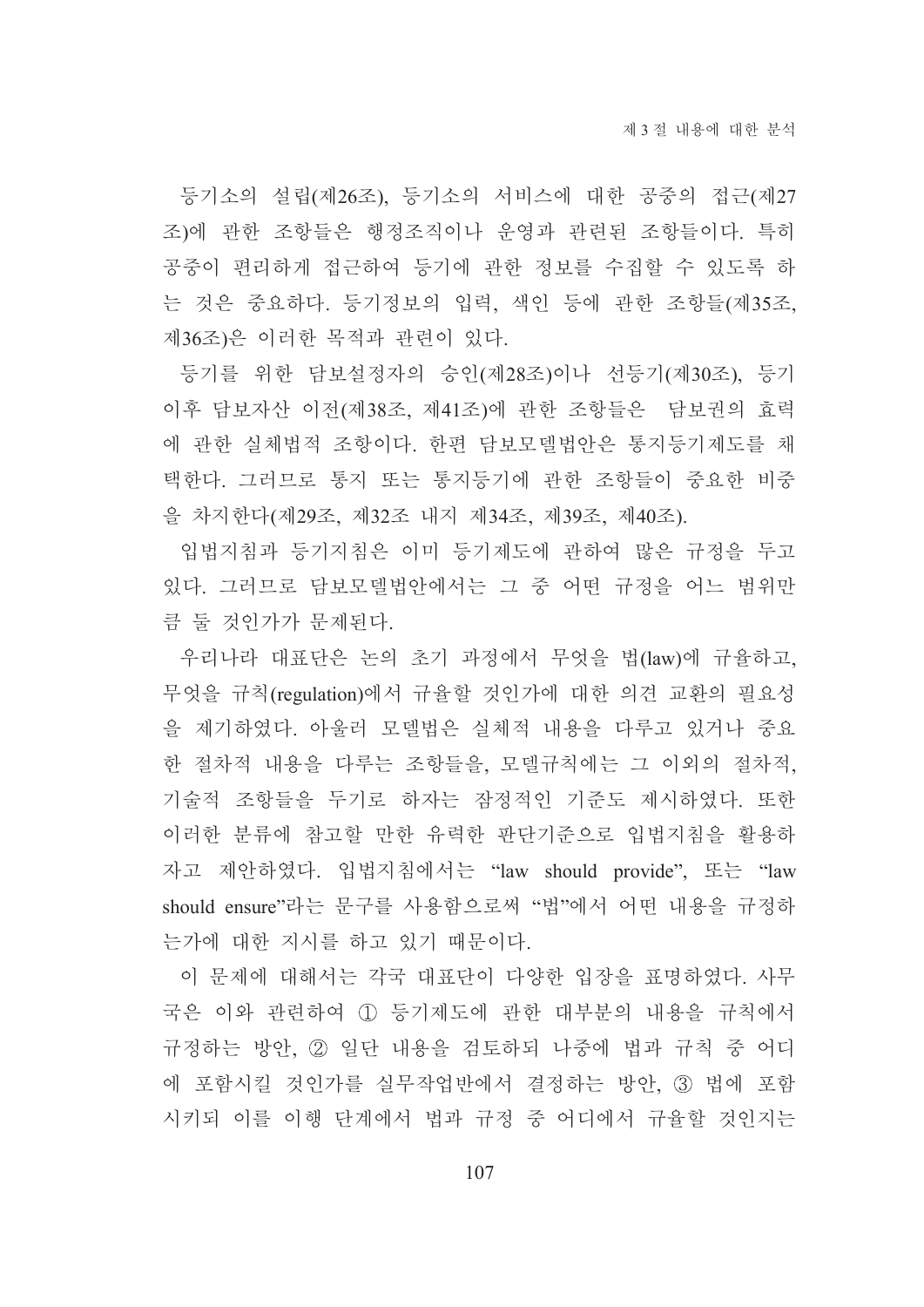각국에서 결정하는 방안을 제시하였다. 논의 결과 대체로 당해 조항 이 담고 있는 내용의 성격과 중요성에 따라 조항들을 분류하되 입법 지침에 당해 내용이 어떻게 규정되어 있는가의 여부도 고려하기로 하 였다.

논의 과정에서 특히 문제가 되었던 것은 등기관의 귀책사유로 국민 이 손해를 입은 경우에 등기관이 부담하는 책임 문제에 대한 조항이 다. 이에 대해서는 모델법에 두어야 한다는 견해, 모델규칙으로 옮기 자는 견해, 모델법과 모델규칙 어디에도 둘 필요가 없다는 견해가 제 시되었다. 등기관의 책임 조항을 모델법과 모델규칙 어디에도 두지 말자는 의견이 상대적으로 강하게 제시되었다. 우리나라 대표단 역시 이러한 의견에 찬성하였다. 우선 모델법에서 등기관의 책임에 관하여 규정하려면 먼저 등기관의 법적 의무에 대한 규정이 있어야 하는데. 현재 모델법이나 입법지침, 등기지침에 이에 대한 상세한 규정들이 없다. 또한 등기관의 실체법적 책임은 단순한 담보법 또는 등기법의 문제가 아니라 민법 또는 국가배상법의 문제이다. 이러한 법들은 각 국마다 다르다. 따라서 이 문제를 닦보거래에 관한 모델법에서 다루 는 것은 적절하지 않다. 모델규칙에 규정할 성격도 아니다. 모델규칙 은 등기에 관하여 세밀한 절차적. 기술적 조항들을 둔다. 하지만 등기 관의 책임에 대한 조항은 이러한 성격의 조항이 아니다. 그러므로 모 델규칙의 목적이나 성격과 어울리지 않는다. 다만 등기관의 책임은 현실적으로 중요한 문제이다. 그러므로 주해(commentarv)에서 이 문제 에 대해서 설명할 필요는 있다.

모델법에 어떤 조항을 둘 것인가 하는 문제는 관점에 따라 결론이 달라지므로 향후 계속하여 의견 교환이 필요할 것이다. 궁극적으로 이 문제는 담보모델법안을 참조하는 각국에서 그 법체계와 실정에 맞 게 결정하여야 할 것이다.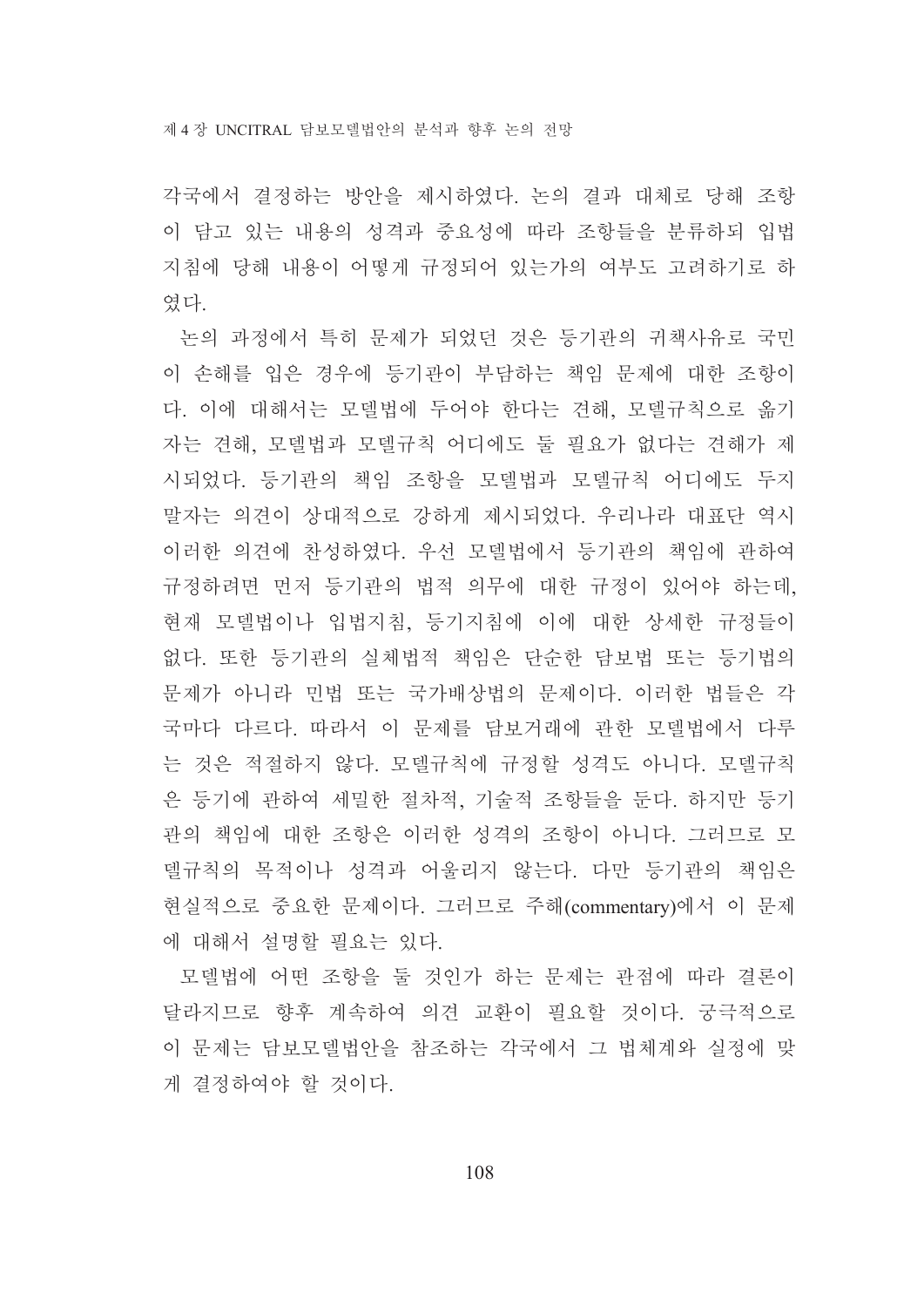### V. 담보권의 우선순위

담보제도에서는 여러 이해관계인들이 등장한다. 담보설정자가 도산 한 경우에는 도산관재인과 도산자에 대한 채권자들까지 등장하게 되 어 법률관계가 더욱 복잡해진다(제45조 참조). 반면 담보자산과 이로 부터 창출되는 담보가치는 한정되어 있다. 따라서 이해관계인들 사이 의 관계를 정립할 필요가 있다. 담보권의 우선순위에 대한 조항들은 이 관계를 다루다.

이러한 우선수위는 담보권의 제3자적 효력과 관련 있다. 즉 누가 먼 저 제3자에 대한 효력 요건을 갖추는가가 기본적인 우선순위 결정방 법이다(제42조 참조) 일단 우선권을 갖추면 그 효력은 통상적인 영업 과정에 있어서의 재고처분이나 금전처분과 같은 예외적인 경우를 제 외하면 담보자산의 승계인에게도 미친다(제43조, 제58조). 물론 이러한 우선순위의 규칙에 대해서는 특별법 또는 특수한 제도에 따른 예외가 인정된다(제44조, 제46조).

우선권을 갖춘 자는 일반 채권자(확정판결을 받은 채권자 포함)보다 우선한다(제48조). 그러나 우선권자가 스스로 자신의 순위를 뒤로 돌 리는 것은 가능하다(제53조). 우선한다는 것은 담보권 실행의 결과로 부터 우선하여 변제받을 수 있다는 것을 의미하다. 만약 근담보라면 채권최고액의 범위 내에서만 우선권을 가진다(제54조).

취득담보권은 외형상 담보자산을 취득하므로 좀 더 세밀한 규율이 필요하다. 따라서 담보모델법안은 취득담보권에 대해서는 별도의 조 항들을 두고 있다(제49조 내지 제52조). 또한 유가증권(제56조). 은행 계좌에 연결된 자금의 지급채권(제57조), 지식재산권(제61조), 무중개 증권(제62조)에 대해서도 특칙을 둔다.

위에서 설명한 담보권의 우선순위에 대한 조항들의 실체적 내용에 대해서는 별다른 논란이 없었다. 우선 담보권의 우선순위에 대해서는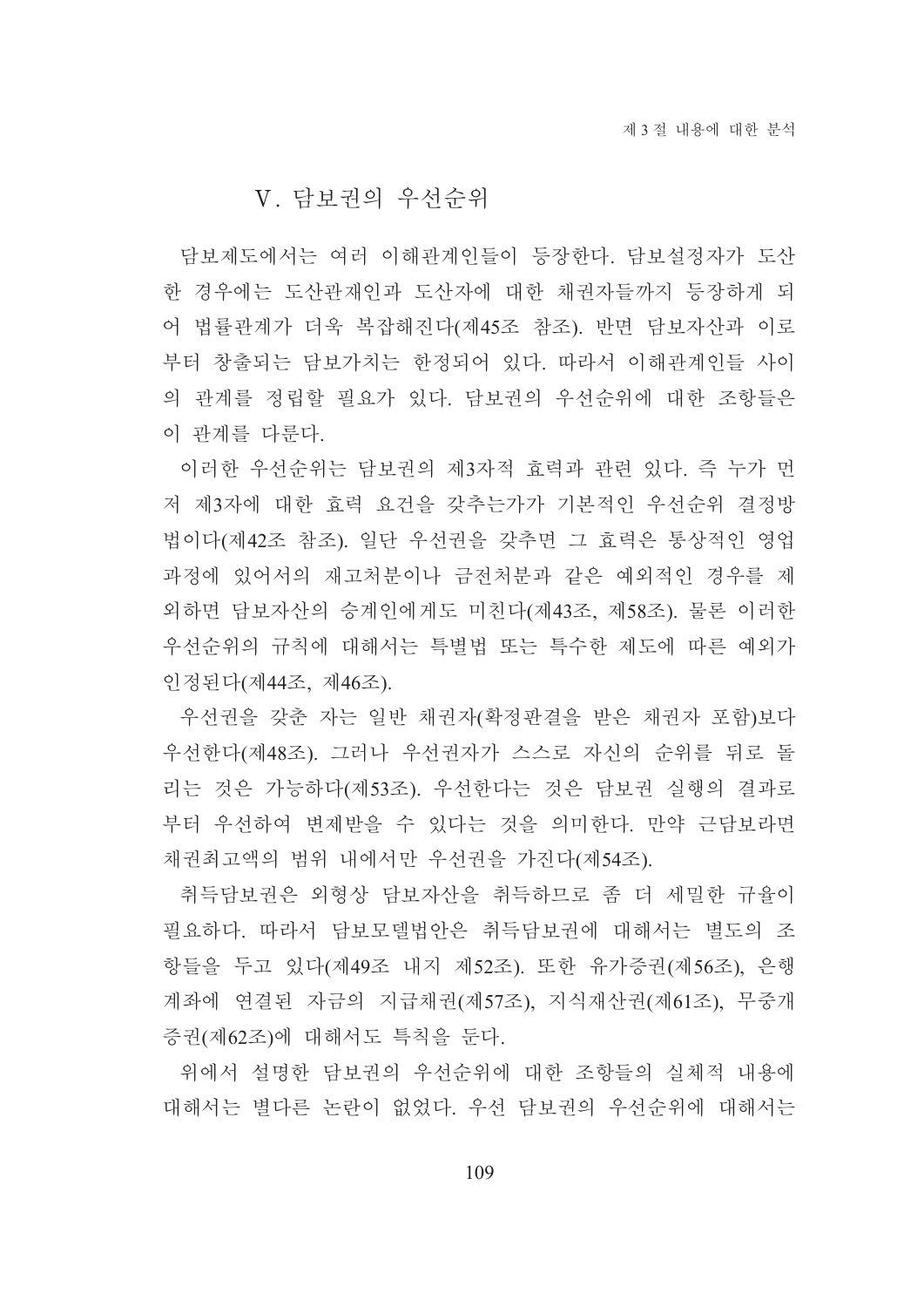입법지침에서 비교적 명확하게 규정하고 있다. 담보모델법안은 이를 충실하게 반영하고 있으므로 논란의 여지가 크지 않았다. 그러나 과 연 담보권의 우선순위에 대한 담보모델법안의 조항들이 얼마나 참조 가치가 큰가는 각국의 상황에 따라 달라질 것이다. 어떤 권리에 어떤 순위를 부여할 것인가는 다분히 입법정책적 문제이다. 가령 일반적인 담보권의 우선순위는 등기순위에 따른다는 점에 대해서는 별다른 이 론의 여지가 없다. 그러나 이러한 원칙에 얼마나 광범위한 예외를 인 정할 것인가에 대해서는 다양한 선택지가 존재한다. 이러한 예외는 곧 사회정책적 수요의 반영이기 때문이다.

담보모델법안 제46조에서 담보권보다 우선변제권을 가지는 채권의 유형을 열거하지 않은 채 모두 괄호로 처리한 것도 바로 이러한 각국 의 차이를 감안하였기 때문이다. 향후 이러한 조항을 담보모델법안에 존치시킬지. 아니면 아예 각국의 특별법의 규율대상으로 맡길지는 논 의되어야 할 것이다. 또한 담보권의 우선순위에 대한 다양한 선택지 와 그 장단점에 대해서는 담보모델법안에 대한 주해서에서 상세하게 다루어져야 할 것이다.

### VI. 당사자 및 제3채무자의 권리와 의무

담보모델법안에서는 담보설정자와 담보권자의 권리의무관계에 대하 여 규정한다. 담보설정자와 담보권자는 담보설정계약의 당사자이다. 그러므로 1차적으로 담보설정계약에 의하여 당사자들의 권리의무관계 가 결정된다(제63조). 그런데 담보모델법안은 담보목적 달성을 위해 인정되어야 하는 권리 내지 의무에 대해서도 규정한다. 이는 담보설 정계약에 포함되었다면 그 계약의 효력에 따라 인정되지만, 담보설정 계약에 포함되지 않더라도 법률상 인정된다. 이에 따라 담보설정계약 당사자는 담보자산을 보존할 의무를 부담한다(제64조). 담보권자는 비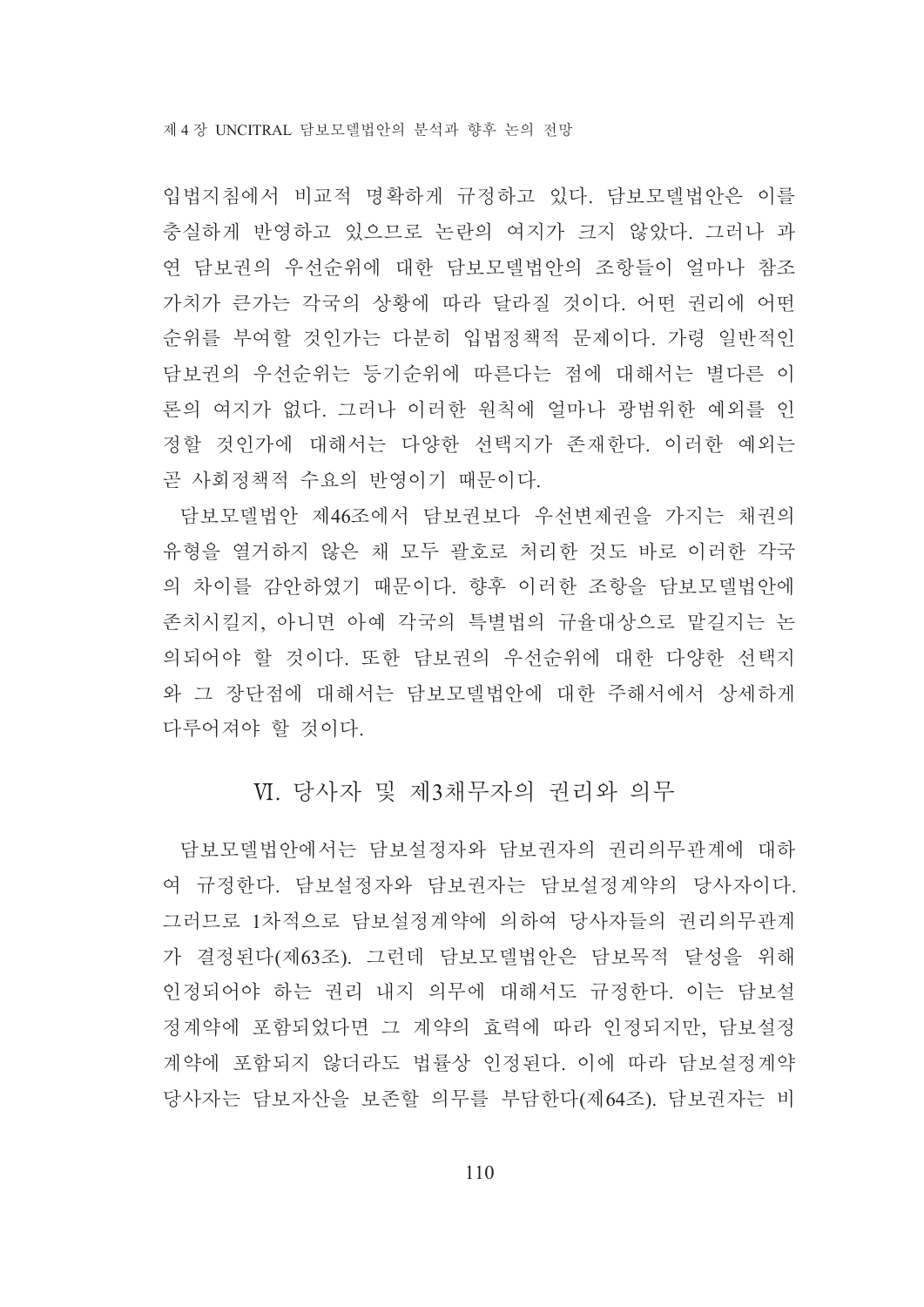용상환청구권과 우선변제권을 가지고 합리적 범위 내에서 담보자산을 이용할 권리를 가진다(제66조). 또한 담보자산을 합리적 범위 내에서 검사할 권리를 가진다(제66조). 담보권자는 담보의 목적이 달성되면 담보자산을 반환하거나 취소통지를 등기하는 등 원상회복을 위하여 필요한 조치를 취할 의무를 부담한다(제65조).

그 이외에 담보모델법안에서는 이에 관하여 채권, 유가증권, 지식재 산권 등 자산별 특칙도 두고 있다. 특히 채권담보에 대해서 상세한 규정들을 두고 있다(제67조 이하). 채권담보에서는 제3채무자가 추가 로 등장한다. 제3채무자는 자신의 의사와 무관하게 자신에 대한 채권 이 담보로 제공되는 상황에 직면한다. 이러한 상황으로 인하여 제3채 무자가 종전보다 불리하게 취급되어서는 안 된다. 담보모델법안의 상 세한 규정들은 주로 이러한 원칙을 구현하기 위한 결과물들이다. 이 러한 내용은 채권양도에 관한 법리와도 밀접한 관련이 있다.

담보자산의 보존의무와 관련하여서는 담보설정자가 담보자산을 제3 자에게 처분한 경우에 누가 담보자산의 보존의무를 부담하는가 하는 문제가 있다. 담보설정자는 더 이상 담보자산을 점유하지 않으므로 담보자산의 보존의무를 이행하기 어렵다. 제3자는 담보설정계약의 당 사자가 아니므로 법문상 담보자산의 보존의무자가 아니다. 제3자도 담보자산의 담보가치를 해하지 말아야 할 신의칙상 의무를 부담한다 고 보아야 한다. 이 점을 담보모델법안에 추가하는 것을 검토할 필요 가 있다. 또한 담보자산이 유형자산이 아니라 무형자산인 경우에 담 보자산의 보존의무를 어떻게 이행하는가 하는 문제가 있다. 그런데 담보자산의 보존의무는 담보자산가치를 유지하기 위해 인정된다. 이 러한 취지는 무형자산에도 적용되다. 따라서 무형자산에 과한 보존의 무 이행은 무형자산의 특색에 따라 그 무형자산의 가치를 유지하는 조치를 취할 의무 이행을 의미한다. 이 점을 주해에 명확히 설명하는 것이 바람직하다.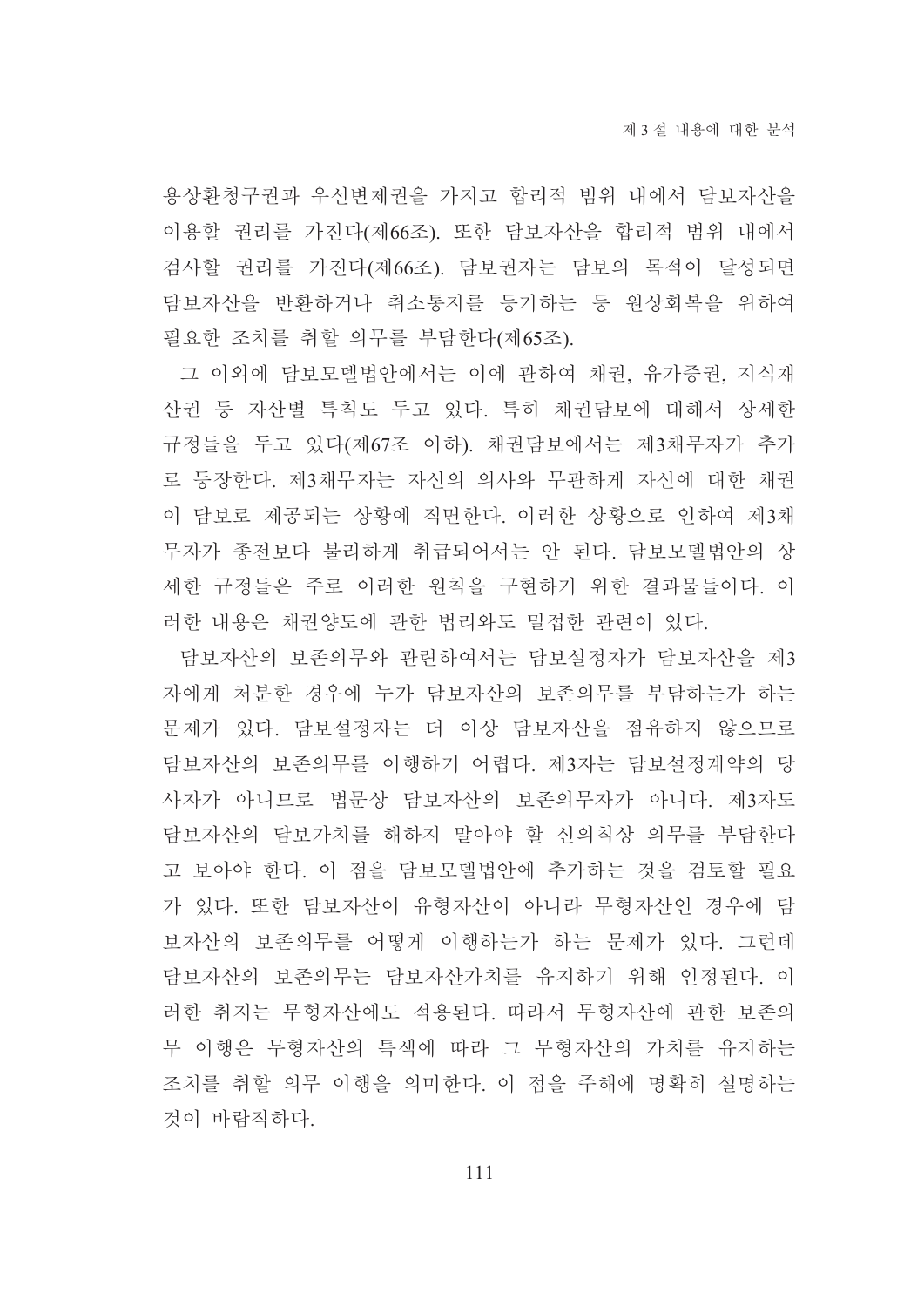담보자산의 반환의무와 관련하여서는 담보자산이 특정물이 아니라 대체물인 경우에 그 대체물을 반환하면 충분한 것인지를 분명히 할 필요가 있다. 예를 들어 담보자산이 부동산이라면 그 부동산을 반환 해야 하지만, 담보자산이 유가증권이라면 꼭 담보로 제공된 특정한 유가증권이 아니라도 동종 · 동량의 유가증권을 반환하면 된다. 이 점 은 담보모델법안에 포함시키는 것이 바람직하다.

### VII. 담보권의 실행

담보권의 효율적이고 공정한 실행은 현대 담보제도에서 중요한 의 미를 가진다. 담보권이 일반 채권에 비하여 가지는 장점은 우선변제 권에만 있는 것이 아니다. 담보권은 복잡하고 시간이 많이 드는 재판 절차를 거치지 않고도 바로 실행할 수 있다는 장점이 있다. 이러한 장점을 극대화하려면 담보권의 실행제도가 잘 정비되어 있어야 하다.

담보모델법안은 이러한 배경 하에 담보권의 실행에 관하여 상세한 조항들을 두고 있다. 우선 담보권의 실행은 채무불이행 후에 문제된 다(제81조). 채무불이행이 있더라도 담보설정자는 피담보채무를 변제 하고 담보권을 소멸시킨 뒤 담보자산의 반환을 청구할 수 있다(제81 조 제1항, 제85조). 반면 담보권자는 채무불이행을 이유로 담보권을 실행할 수 있다(제81조 제2항). 담보권의 실행은 담보자산의 취득, 처 분, 임대, 라이센스, 추심 등 다양한 방법으로 이루어진다. 이는 담보 자산의 유형에 따라 조금씩 다르다(제95조 내지 제99조).

담보권 실행은 사법적(司法的) 방법뿐만 아니라 비사법적(非司法的) 방법으로도 이루어진다. 다만 비사법적 방법에 의한 담보권의 실행에 대해서는 이해관계인들의 이익 조정을 위해 더 많은 규제가 따른다 (제89조 내지 제91조). 또한 담보자산을 취득하는 방법에 따른 담보권 의 실행 역시 담보권자의 폭리 위험성이 있으므로 여러 가지 절차적,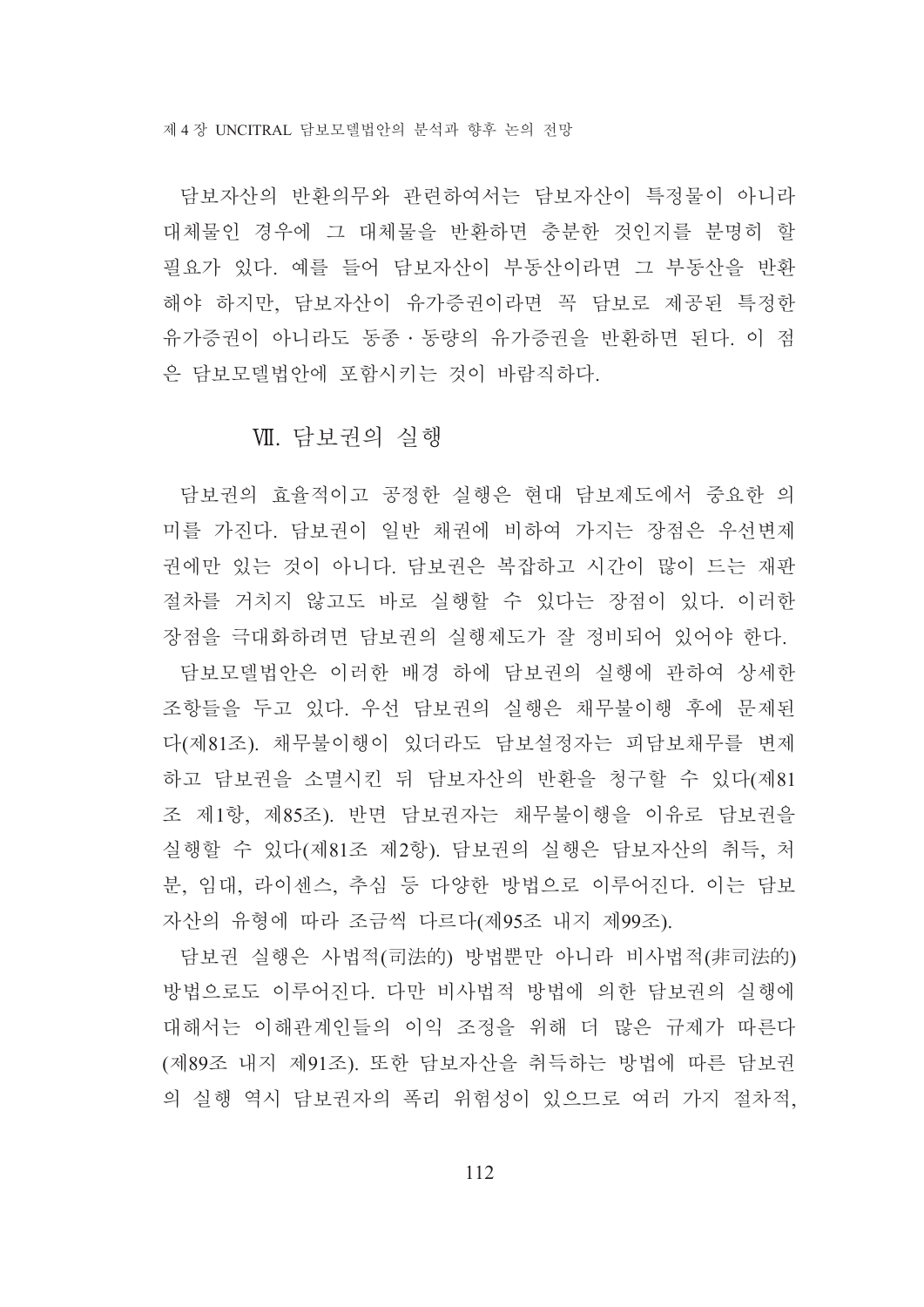실체적 제한이 수반된다(제92조). 가령 이러한 방법으로 담보권을 실 행하려면 이해관계인 전워에게 통지하여 이의 제기의 기회를 부여해 야 한다(제92조 제3항).

담보모델법안은 담보권의 실행으로 인하여 담보자산을 취득하는 자 의 지위에 대해서도 규정한다(제93조, 제94조). 담보자산을 취득하는 자가 가지는 권리와 선행 담보권 또는 다른 우선권과의 관계를 조정 하는 작업이 필요하다. 예를 들어 담보자산을 취득하는 자가 아무런 부담도 없는 깨끗한 상태의 담보자산을 취득하는지, 아니면 일정한 부담은 인수하는지는 매우 중요한 문제이다(이른바 소멸주의와 인수 주의의 문제). 담보모델법안은 이 문제에 대해서 정책선택을 하지 않 은 채 각국의 입법적 결단으로 미루고 있다(제93조).

담보권의 실행과 관련된 논의과정에서 담보권 실행절차가 신속하게 이루어져야 한다는 선언조항이 필요한가에 대해서 찬반 양론이 있었 다. 전반적으로 이러한 선언조항은 필요하지 않다는 견해가 우세하였 지만, 절차의 신속성은 현실적으로 매우 중요하므로 담보모델법안에 서 선언적으로나마 이를 강조할 필요성이 있다는 견해도 유력하게 개 진되었다. 또한 이러한 조항을 두는 것은 물론이고 더 나아가 온라인 분쟁해결절차 또는 대체적 분쟁해결절차에 대해서도 추가적으로 규정 해야 한다는 견해도 있었다.

이와 관련하여 우리나라 대표단은 ① 담보권 실행절차가 신속하게 이루어져야 한다는 조항의 취지에 대해서는 이견이 있을 수 없으나. 이를 모델법 조항의 형태로 둘 것인가는 입법적인 선택의 문제라는 점을 일단 상기시킨 뒤, 2 모델법은 제4조에서 당사자가 지켜야 할 신의성실의 워칙 및 상업적으로 합리적인 행위의무에 과하여 규정함 으로써 당사자에게 요구되는 바가 추상적으로 표현되어 있으므로, 제 60조에서도 법워에게 절차의 신속한 진행을 요구하는 추상적인 조항 을 두는 것이 불가능하지 않다는 점을 밝힌 뒤, 현실적으로 담보권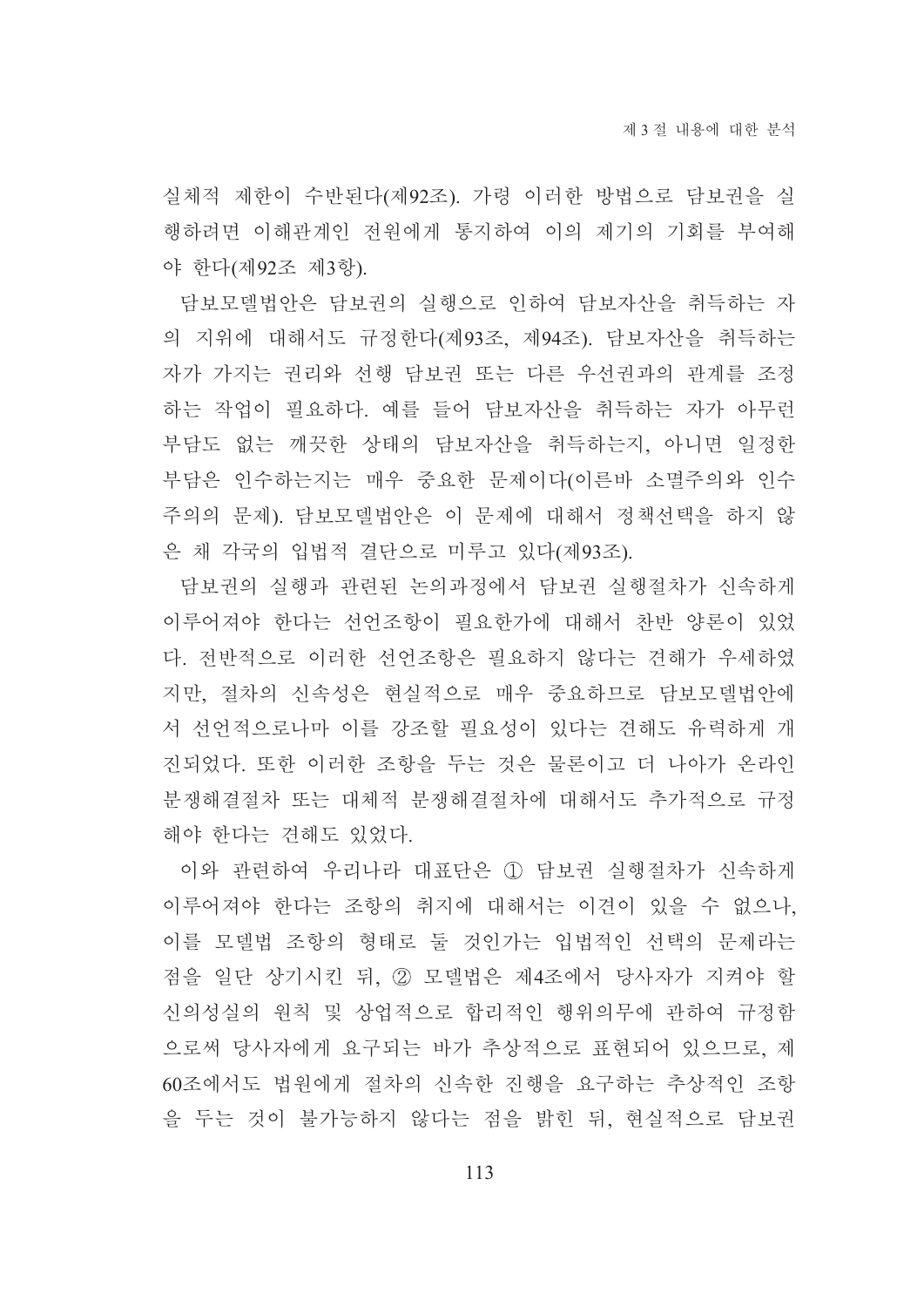실행절차의 신속성은 매우 중요한 의미를 가지므로 이 조항을 두는 것이 바람직하다는 견해를 개진하였다. 일단 이 조항은 두지 말자는 입장이 강하여 2014년 10월 현재의 담보모델법안에는 이 조항이 빠 져 있는 상태이지만 향후 논의 과정에서 종국적인 결정이 내려질 전 망이다

#### Ⅷ. 법의 저촉

법의 저촉은 우리나라에서는 국제사법의 문제이다. 이는 담보권에 관하여 여러 국가 법률의 적용 가능성이 있을 때에 어느 법률을 준거 법으로 삼을 것인가의 문제이다. 담보거래가 국경을 넘어서 이루어지 는 경우도 적지 않으므로 이러한 법의 저촉도 중요한 의미를 가진다. 한편 국경을 넘지 않더라도 한 나라 안에서 여러 개의 법이 존재하는 경우도 있다. 미국이나 호주와 같은 연방국가가 그 대표적인 예이다. 이 경우에도 여전히 법의 저촉 문제가 발생한다. 담보모델법안은 이 두 가지 경우를 모두 염두에 두고 관련 조항들을 두고 있다.

담보모델법안에서는 준거법에 대하여 여러 개의 기준들을 제시한다. 담보설정자와 담보권자 사이의 권리의무관계를 규율하는 법은 담보설 정계약에서 정한 법이거나 담보설정계약을 규율하는 법이다(제100조). 유형자산의 경우에는 유형자산 소재지, 유형자산이 복수 국가에서 사 용되는 경우에는 담보설정자 소재지, 등기 또는 공증 대상이라면 등 기 또는 공증의 주재지, 유가증권의 경우에는 담보권자의 증권 점유 당시 증권의 소재지, 이동 중인 담보자산은 담보권 성립 당시 담보자 산의 소재지 또는 짧은 기간 내 도착할 것을 조건으로 하여 최종 목 적지의 법이 각각 준거법으로 적용된다(제101조). 반면 무형자산의 경 우에는 담보설정자 소재지 법이 준거법이다(제102조). 부동산 매매, 임 대 또는 담보설정계약으로 인하여 발생하는 채권에 대해서는 담보설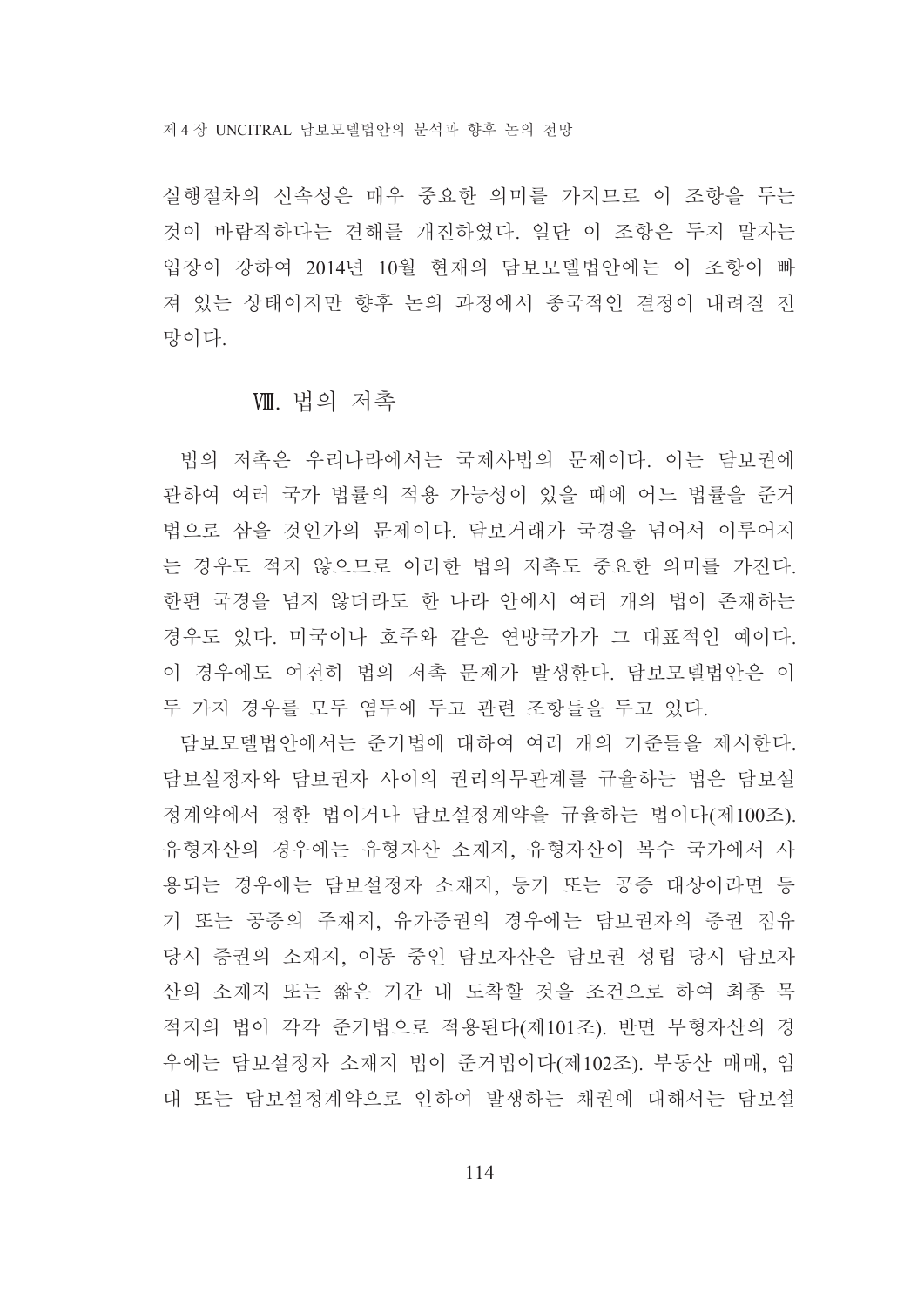정자 소재지(단 우선권에 대해서는 등기 주재지) 법이 준거법이다(제 103조). 유형자산의 담보권 실행의 경우에는 그 실행지, 무형자산의 담보권 실행의 경우에는 우선권이 적용되는 곳의 법이 각각 준거법이 다(제104조). 그 이외에 대금에 관한 담보권에 대한 준거법, 소재지의 의미, 소재지 결정 시점 등에 대해 규정들을 두는 한편(제105조 내지 제107조), 채권, 유가증권, 물품증권, 지식재산권 등 특정한 자산유형 의 준거법에 대한 규정들도 두고 있다(제11조 내지 제115조).

반정(A법에 의하여 준거법이 된 B법이 다시 A법을 준거법으로 지 정하는 경우)을 배제하고(제108조), 각국의 강행규정과 공서양속의 우 선적 적용도 승인한다(제109조).

논의 과정에서 법의 저촉에 관한 규정들을 본문과 부록 중 어디에 위치시킬 것인가에 대한 의견 교환이 있었다. 또한 본문에 두더라도 별도의 장을 둘 것인지 여부에 대해서도 논의가 있었다. 우리나라 대 표단은 법의 저촉과 관련된 조항들이 가지는 중요성에 대해서는 이미 공감대가 형성되어 있어 이를 본문이 아닌 부록에 포함시키는 것은 적절하지 않다는 의견을 개진하였다. 또한 본문에 포함시킬 경우에는 이를 본문 마지막 부분에 별개의 장으로 구성하는 방식이 더욱 타당 하다고 제언하였다. 많은 국가들이 별도의 국제사법을 두고 있고 우 리나라와 같은 경우에는 담보권과 관련된 조항이 국제사법에 포함되 어 있으므로 그러한 나라들을 고려한다면 관련 조항들을 본문에 완전 히 녹여내는 것보다는 별도의 장으로 구성하는 것이 바람직하다는 취 지였다. 대체로 본문에 별도의 장을 두자는 의견이 많았다.

#### IX. 경과규정

경과규정은 새로운 법의 시행에 따라 구법과 신법 중 어느 법을 적 용할 것인가를 규율하는 규정이다. 우리나라에서는 부칙에서 이러한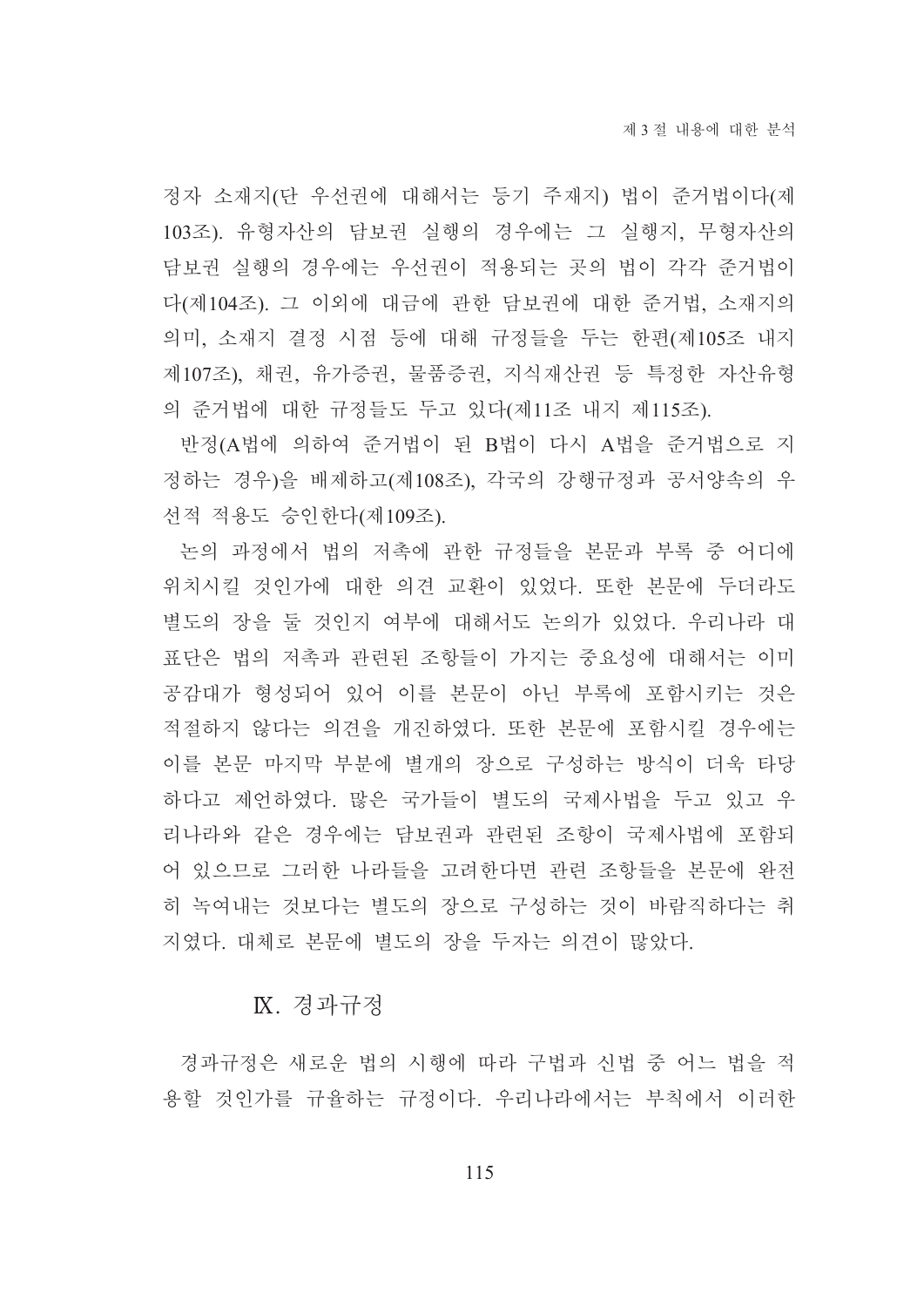시제사법의 문제를 규율한다. 담보모델법안은 구법에 따라 효력이 발 생하거나 개시된 사항은 신법 하에서도 존중한다는 대원칙 아래 상세 한 규정들을 두고 있다. 구법 시행 중 시작된 재판, 중재, 실행절차는 구법의 적용을 받는다(제118조). 구법의 요건을 갖추어 효력이 발생한 담보권은 신법 하에서도 유효하다(제119조). 이는 제3자에 대한 효력 이나 우선권의 경우에도 마찬가지이다(제120조, 제121조).

현재의 담보모델법안에는 포함되어 있지 않지만 등기제도의 변경이 있을 경우에 이에 수반되는 여러 가지 문제들을 규율할 조항도 필요 하다. 예를 들어 종이 기반의 등기제도를 전자 기반의 등기제도로 바 꾸거나 권리등기제도(title-based registration system)를 통지등기제도 (notice-based registration system)으로 바꾸는 경우가 그러하다.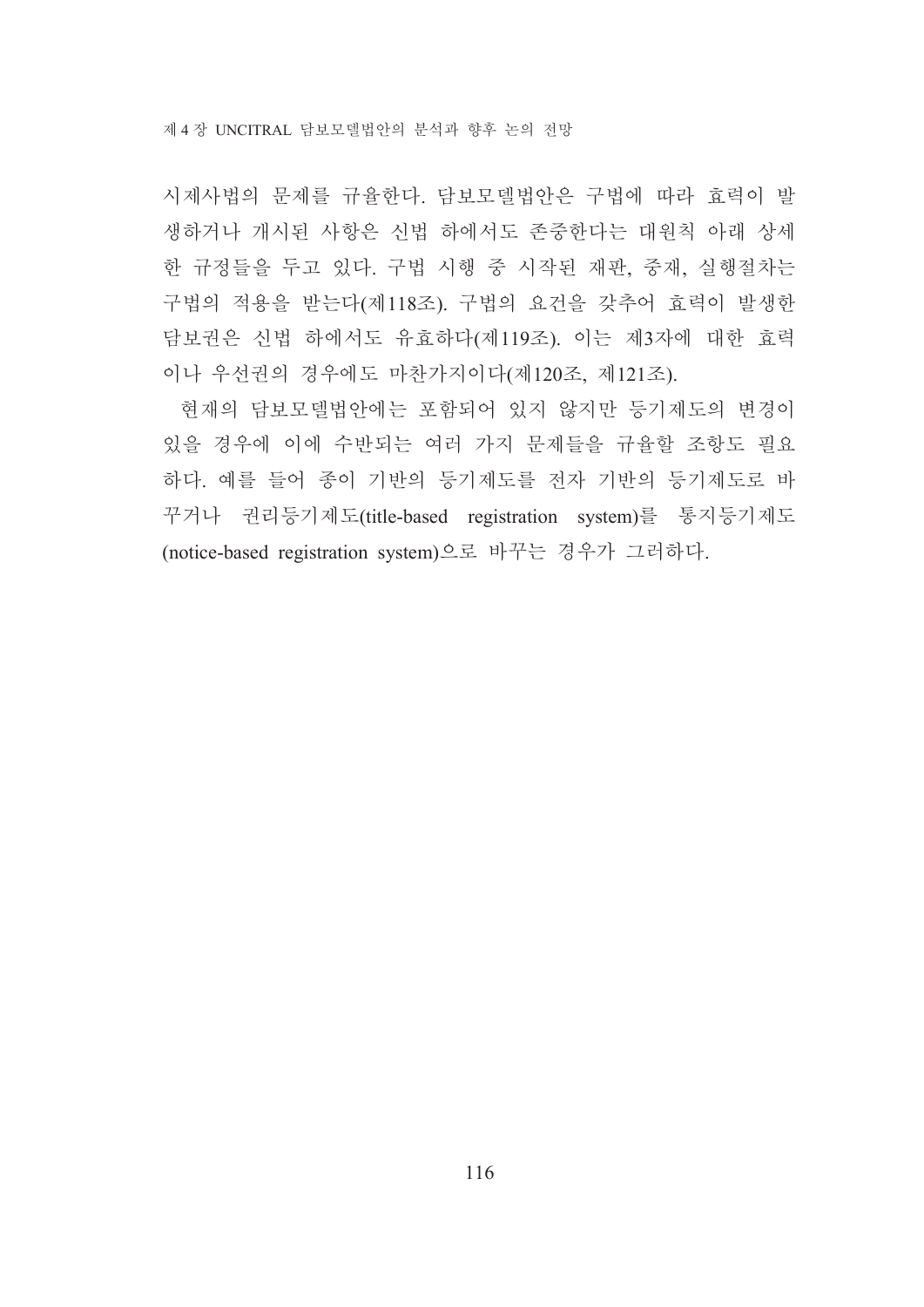## 제 5 장 결 론

지금까지 UNCITRAL 담보모델법안의 제정 배경과 특징, 체계 등을 살펴본 뒤 2014년 10월 15일을 기주으로 마려되어 있는 법안 내용을 소개하고 이를 부석하였다.

담보모델법안은 이미 완성된 입법지침이나 등기지침에 기초하여 만 들어지므로 입법지침을 만들 때보다 훨씬 빠른 속도로 작업이 진행될 것이다. 그러므로 향후 2-3년 내에 가시적인 성과물이 제출되리라 예 상된다. 담보모델법안이 과연 세계 각국의 담보법제에 얼마나 큰 영 향을 미칠지는 미지수이다. 특히 이미 확립된 담보법제를 가지고 있 는 선진국들의 경우에는 당장 담보모델법안의 내용을 수용하기는 어 려울 것이다. 이러한 수용의 어려움은 담보모델법안과 유사한 법제를 가지고 있는 영미법계 국가들보다는 이와 다른 법제를 가지고 있는 대륙법계 국가들에 있어서 더욱 극명하게 드러날 것이다.

담보모델법안이 우리나라에 미칠 영향도 아직 예상하기는 어렵다. 그러나 우리나라의 동산채권담보법에 입법지침이 어느 정도의 영향을 주었던 것을 고려하면 담보모델법안이 가지는 잠재적 영향력을 과소 평가할 수는 없다. 그러한 점에서 담보모델법안의 성안 과정에 관심 을 가지고 계속 그 논의 내용을 업데이트 해 나갈 필요성이 있다. 향 후 논의 과정과 전망에 대해서는 다음 연구를 기약하기로 한다.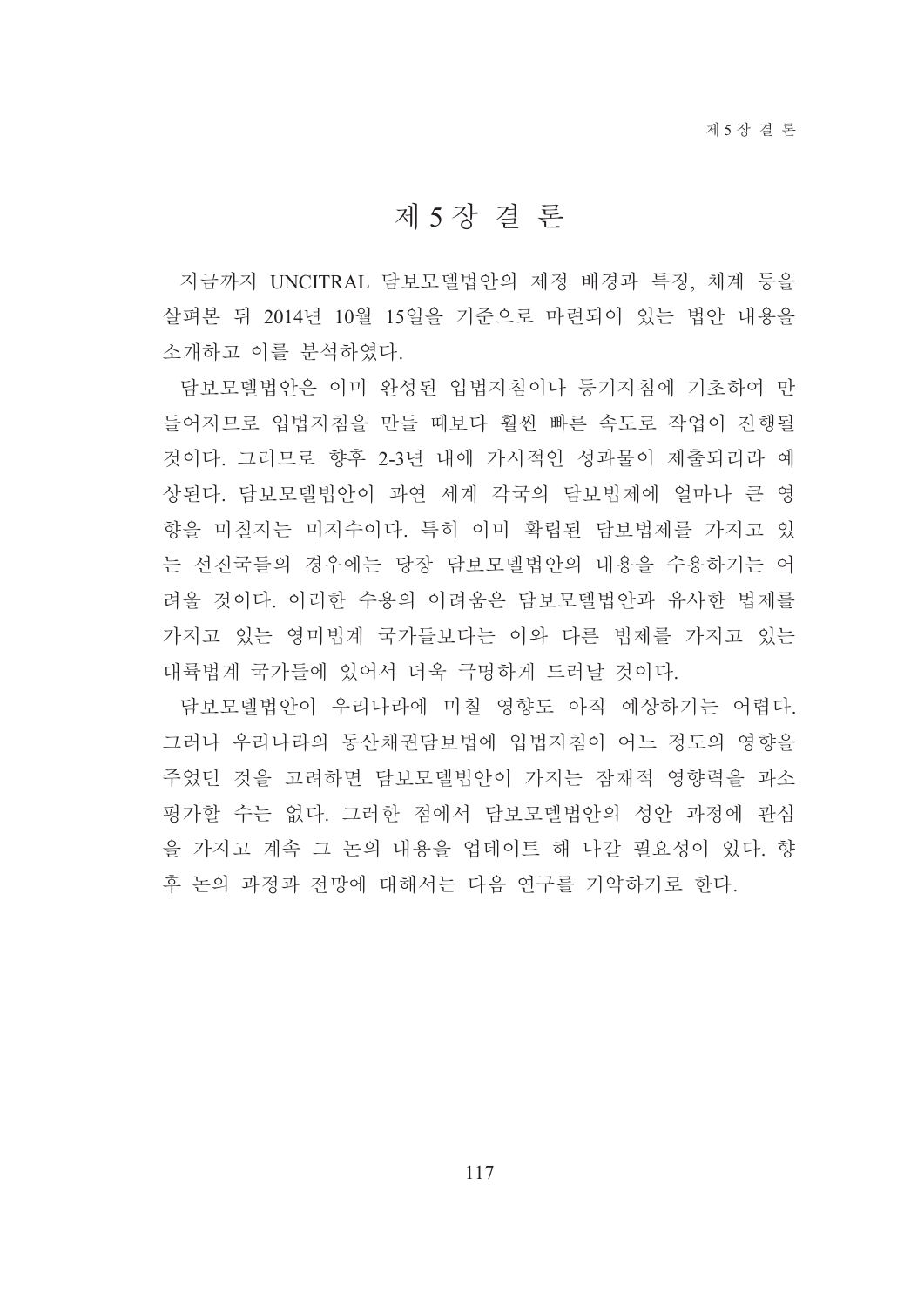# 참고문헌

- 권영준, UNCITRAL 담보등기제도 실행에 관한 지침 연구, 한국법제 연구원, 2013.
- 김인유. "UNCITRAL의 담보부거래에 관한 연구 : 입법지침초안을 중심으로", 민사법학 제35호 (2007. 3).
- 김재형, "UNCITRAL의 「담보거래에 관한 입법지침 초안」 논의", 비 교사법 제13권 제4호 (2016. 12).
- 김현진, 동산 · 채권담보권 연구, 경인문화사, 2013.
- 석광현, UNCITRAL 담보권 입법지침 연구, 법무부, 2010.
- 안형준, 동산·채권 등의 담보에 관한 법률, 법무부, 2010.

A/CN.9/WG.VI/WP.57/Add.1 - Draft Model Law on Secured Transactions A/CN.9/WG.VI/WP.57/Add.2 - Draft Model Law on Secured Transactions A/CN.9/WG.VI/WP.57/Add.3 - Draft Model Law on Secured Transactions A/CN.9/WG.VI/WP.57/Add.4 - Draft Model Law on Secured Transactions (이상 UNCITRAL 제6실무작업반 제26차 회의(2014. 12. 8.- 12.)를 위한 자료 초안 - 2014년 10월 15일 현재 미공개 상태)

A/CN.9/802 - Report of Working Group VI (Security Interests) on the work of its twenty-fifth session

A/CN.9/WG.VI/WP.58 - Annotated provisional agenda

A/CN.9/WG.VI/WP.59 - Draft Model Law on Secured Transactions

A/CN.9/WG.VI/WP.59/Add.1 - Draft Model Law on Secured Transactions